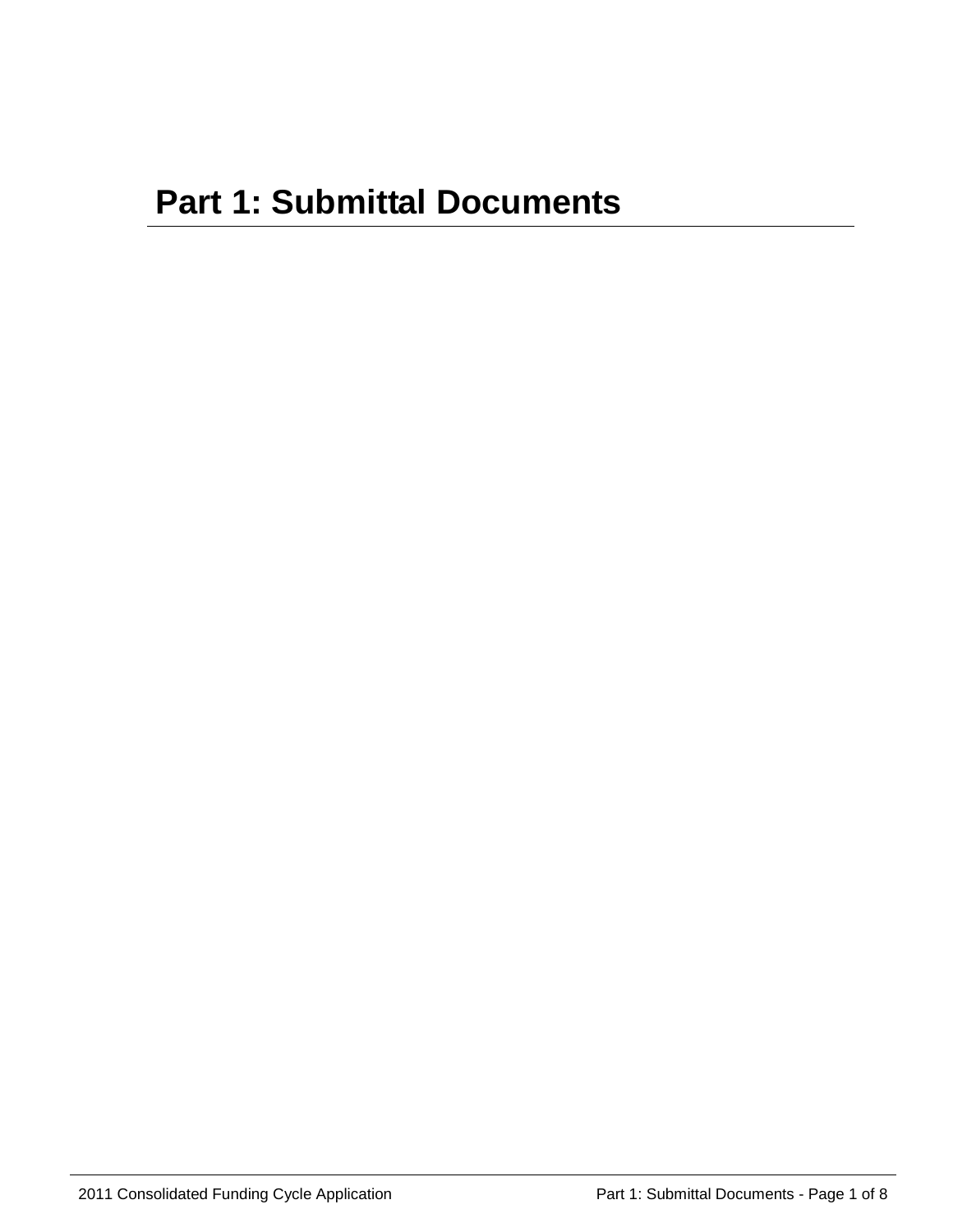# **Authorization and Acceptance Form**

| Owner/Board of Directors of: |  |
|------------------------------|--|
| Project Name:                |  |
| Project Address:             |  |

**By this action the Owner/Board of Directors accepts the responsibilities and requirements of all tax credit, grant and loan programs applied for in this Application. In accordance with the corporation's by-laws, effective this date, authorization has been given by the Owner/Board of Directors to the following named parties to apply for programs, grants or loans in this application:**  The undersigned, being duly authorized to submit this application on behalf of the named Applicant, hereby represents and certifies that all required documents have been submitted in this application packet, and that the information provided in this application, to the best of his/her knowledge, is true, complete, and accurately describes the proposed project. The undersigned further authorizes the release of project information to Oregon Housing and Community Services ("Department," "OHCS") from all financial partners listed in the Application and authorizes the Department to verify any Application information, including financial information, as required to complete its due diligence.

#### **Primary**

| Signature              | Title     |
|------------------------|-----------|
| <b>Print Name</b>      | Date      |
| <b>Secondary</b>       |           |
| Signature              | Title     |
| <b>Print Name</b>      | Date      |
| Signed:                |           |
| Owner/Board Chair Name | Signature |
| Organization           | Date      |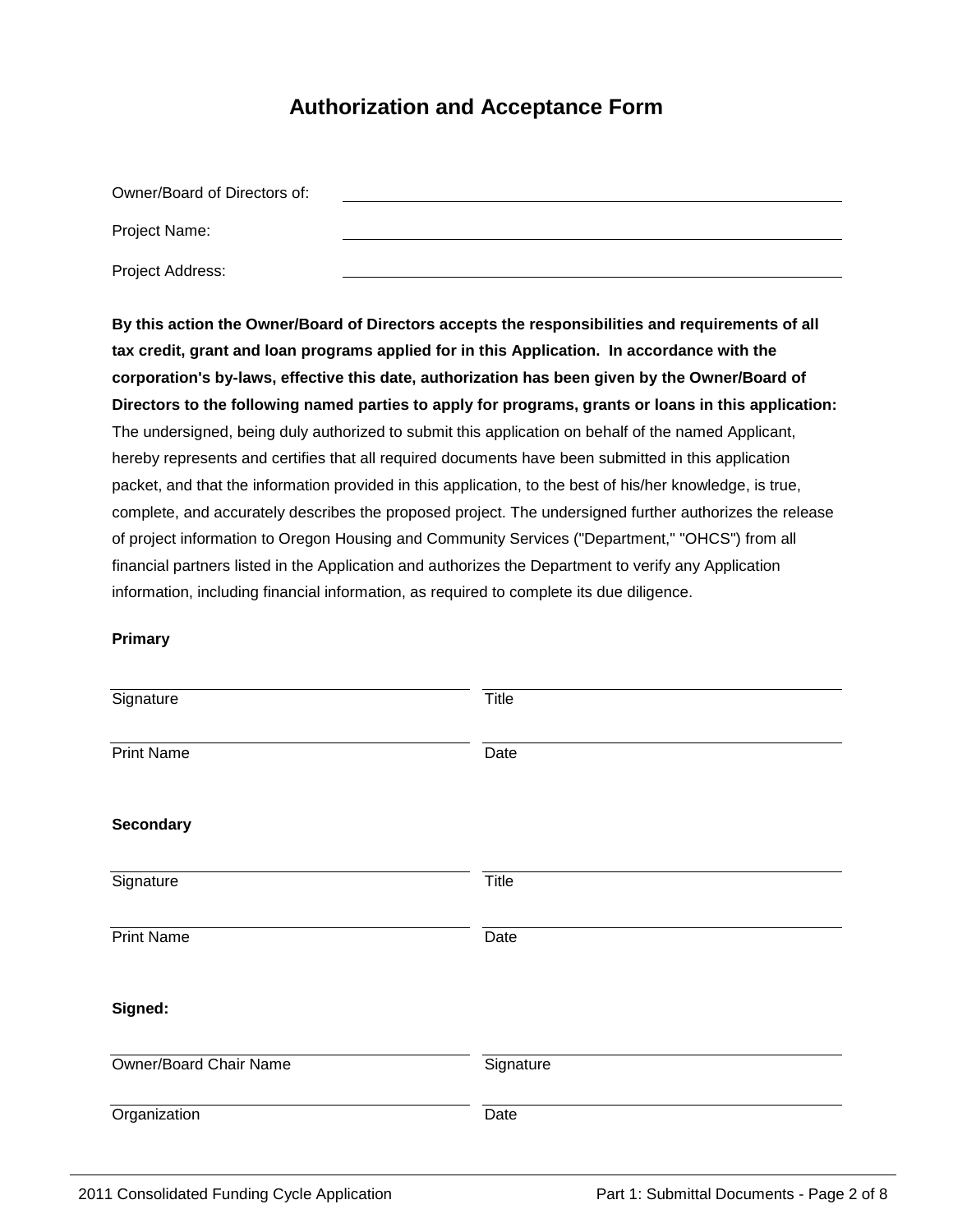# **Board of Directors Resolution**

Is a Board Resolution required to authorize this application? If it is, include a copy of the Resolution here.

#### **Sample Resolution**

**(Date)**

**(Name of sponsor)**, acting through its Board of Directors, at its regularly scheduled meeting, with a quorum present, did after due deliberation, authorize **(name of authorized signatory(s))** to apply to Oregon Housing and Community Services for funding for **(number)** units of affordable housing in a project to be known as **(name of project)**. The person(s) named on the Authorization and Acceptance Form are duly authorized to encumber, by this action, the Board of Directors accepts the responsibilities and requirements of any tax credit and/or grant or loan programs applied for in this application for this project. The site is located at **(address and city of site)**.

Motion was made by \_\_\_\_\_\_\_\_\_\_\_\_\_\_\_\_\_\_\_\_\_\_\_ and seconded by \_\_\_\_\_\_\_\_\_\_\_\_\_\_\_\_\_\_\_\_\_\_

Signature of Board President

(Typed name of president)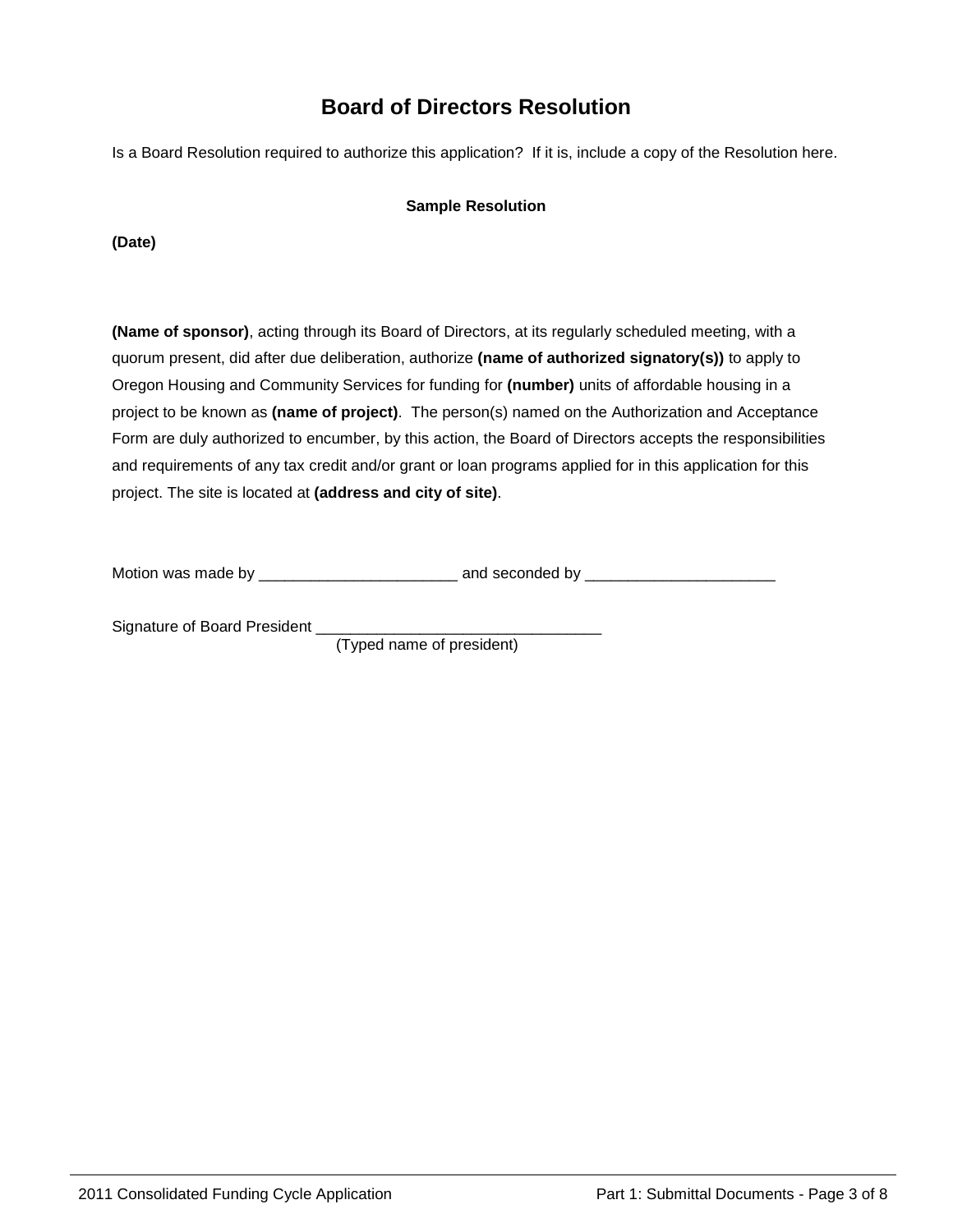# **Application Submittal Checklist**

Please submit the application pages in the following order. Fill out this checklist with the appropriate tabs and page numbers.

|                                                                              | Checkboxes are for<br>applicant's use only. |
|------------------------------------------------------------------------------|---------------------------------------------|
| <b>Part 1: Submittal Documents</b>                                           |                                             |
|                                                                              | ц                                           |
|                                                                              | ப                                           |
|                                                                              | □                                           |
|                                                                              | ⊔                                           |
| Part 2a: Threshold                                                           |                                             |
|                                                                              | ⊔                                           |
|                                                                              | □                                           |
| Site Control documents, including all amendments, addendums and              |                                             |
|                                                                              | □                                           |
|                                                                              | □                                           |
| OHCS Environmental Review Checklist (signed by Applicant and RAD)  Pg.       | □                                           |
|                                                                              | □                                           |
|                                                                              | □                                           |
|                                                                              | □                                           |
|                                                                              | □                                           |
|                                                                              | $\Box$                                      |
|                                                                              | □                                           |
| If applying for HOME funds, documentation to support Vegetation and          | □                                           |
| Part 2b: Threshold - Architectural                                           |                                             |
|                                                                              | ப                                           |
|                                                                              | □                                           |
| Maximum Unit Floor Area/Two Bath Exemption Request Form, if applicable . Pg. | □                                           |
| Architectural Plans - New Construction:                                      |                                             |
|                                                                              | $\Box$                                      |
|                                                                              | ப                                           |
|                                                                              | □                                           |
|                                                                              | $\Box$                                      |
|                                                                              | □                                           |
| <b>Architectural Rehabilitation:</b>                                         |                                             |
|                                                                              | $\Box$                                      |
|                                                                              | 0                                           |
|                                                                              | □                                           |
|                                                                              | □                                           |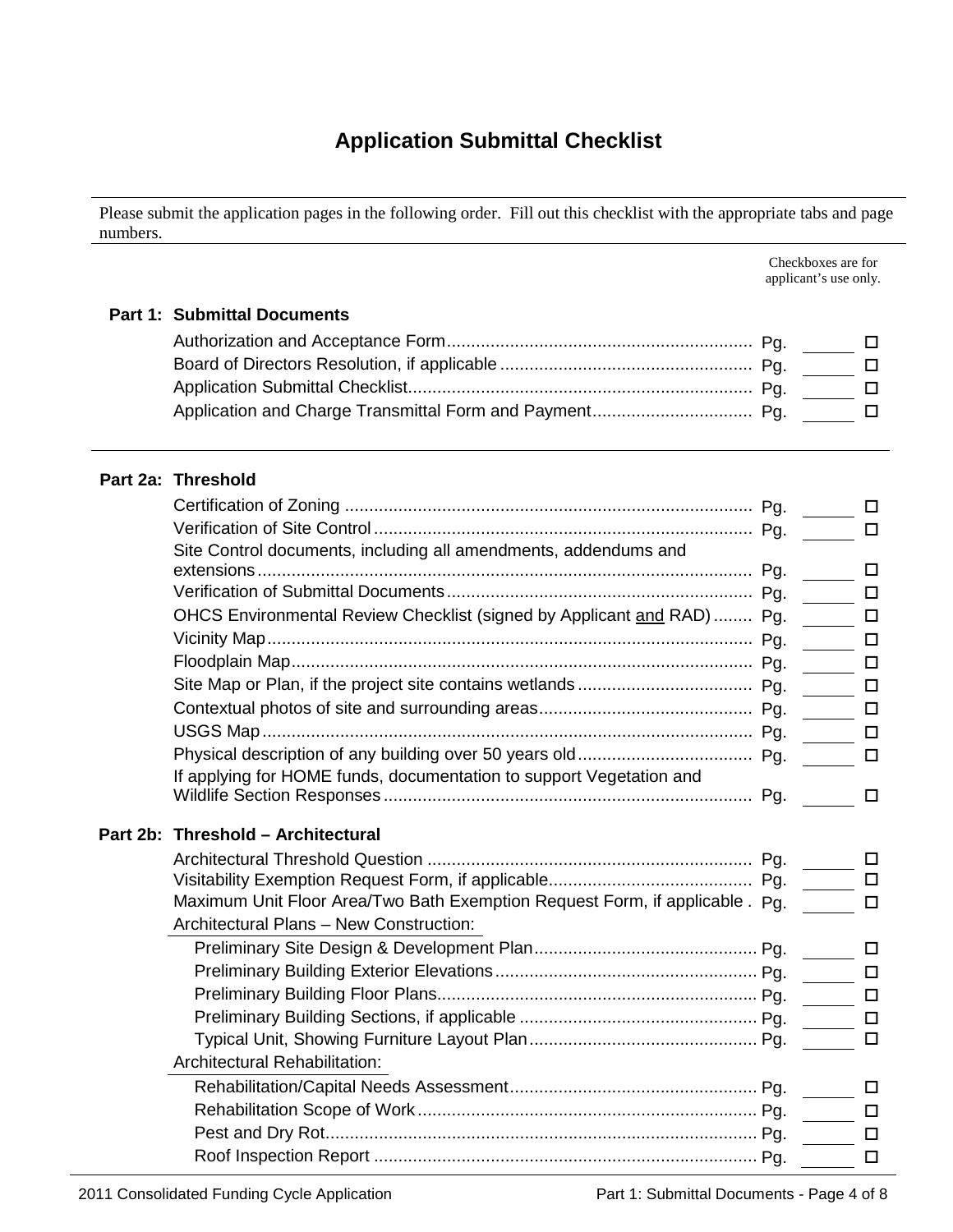| All Projects:                                                                 |        |
|-------------------------------------------------------------------------------|--------|
| List of Codes and Regulations, if applicable to the Scope of Work Pg.         | ப      |
|                                                                               | $\Box$ |
| <b>Optional Documents:</b>                                                    |        |
|                                                                               | $\Box$ |
|                                                                               | □      |
| Part 3: Applicant and Project Information                                     |        |
|                                                                               |        |
|                                                                               | $\Box$ |
|                                                                               | □      |
| <b>Part 4: Narrative Question</b>                                             |        |
|                                                                               | □      |
| Part 5: Self-Scored Section                                                   |        |
|                                                                               | $\Box$ |
|                                                                               | □      |
|                                                                               | □      |
|                                                                               | □      |
| Request for Reassignment of Target Population Priority, if applicable Pg.     | $\Box$ |
| Two to five supportive letters from local/state/federal governmental entities |        |
|                                                                               | □      |
| Two to five supportive letters from local community members or                |        |
|                                                                               | ப      |
|                                                                               | □      |
| Part 6: Resident Services                                                     |        |
|                                                                               | ш      |
| <b>Part 7: Market and Rent Assessment</b>                                     |        |
|                                                                               | $\Box$ |
|                                                                               | ц      |
| Special Needs Market Assessment Excel Workbook - Page 1 Pg.                   | $\Box$ |
|                                                                               |        |
|                                                                               |        |
|                                                                               |        |
| <b>Part 8: Sponsor Capacity</b>                                               |        |
|                                                                               |        |
|                                                                               | Ц      |
|                                                                               | □      |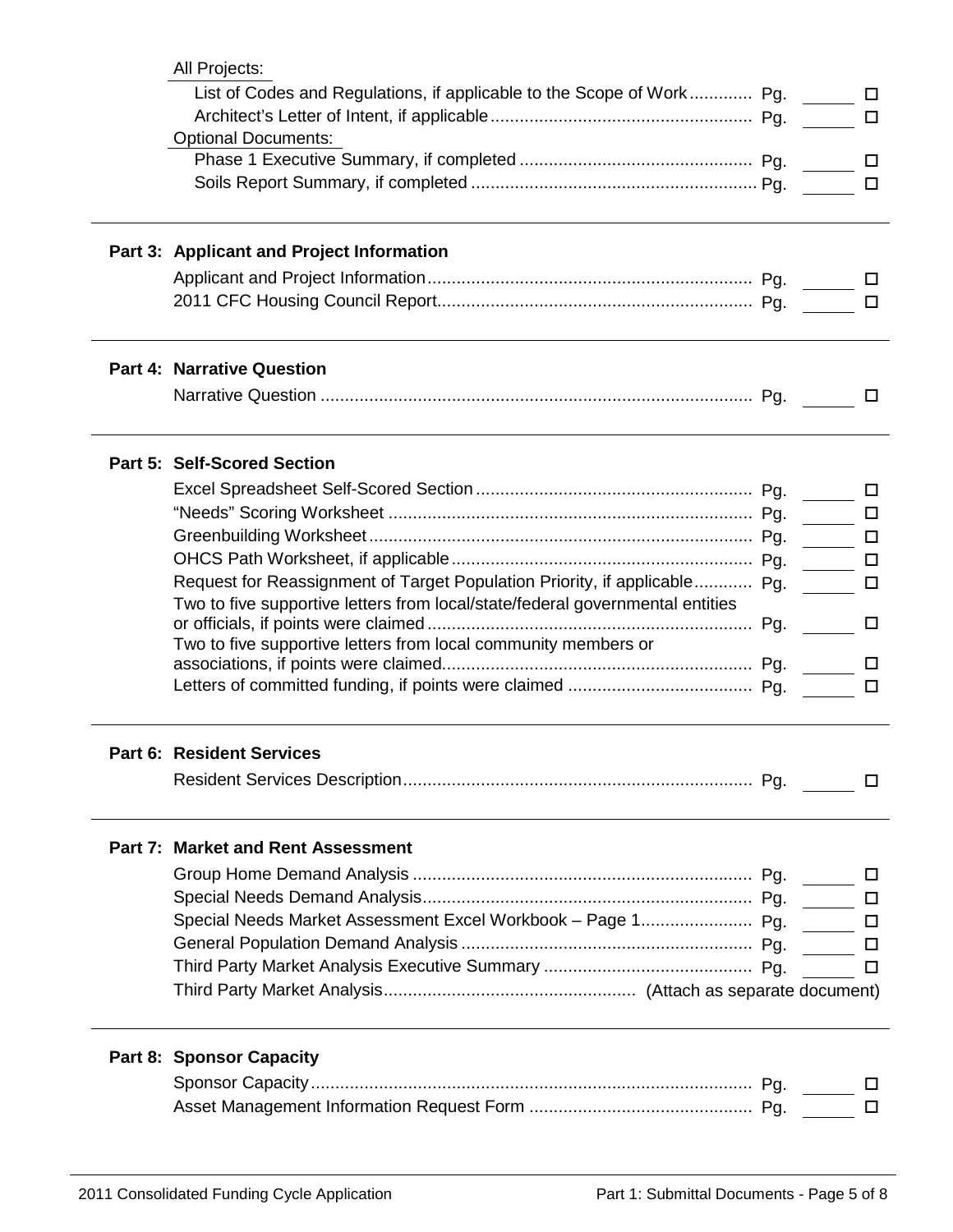## **Part 9: Financial Feasibility and Readiness to Proceed**

| Schedule of the maximum rental rates allowed by the rental subsidy (i.e. |  |  |
|--------------------------------------------------------------------------|--|--|
|                                                                          |  |  |
|                                                                          |  |  |
|                                                                          |  |  |
|                                                                          |  |  |
|                                                                          |  |  |
|                                                                          |  |  |
|                                                                          |  |  |
|                                                                          |  |  |

# **Part 10: Pro Forma Spreadsheets**

# **Part 11: Construction Cost Documents**

| Contractor's construction cost itemization or applicant's cost estimate |  |
|-------------------------------------------------------------------------|--|
| <b>OR</b>                                                               |  |
|                                                                         |  |

# **Part 12: Supplemental HOME Forms**

| Copies of URA General Information Notices to residential and commercial                                                                               |     |  |
|-------------------------------------------------------------------------------------------------------------------------------------------------------|-----|--|
| tenants (forms can be located in Section 6: HOME Program Description &                                                                                |     |  |
|                                                                                                                                                       | Pq. |  |
|                                                                                                                                                       |     |  |
|                                                                                                                                                       |     |  |
|                                                                                                                                                       |     |  |
| Lead Disclosure Notices, testing or assessment reports, if housing built pre-                                                                         |     |  |
|                                                                                                                                                       | Pg. |  |
| Consolidated Plan Consistency statement (if project is located in Medford or                                                                          |     |  |
|                                                                                                                                                       | Pg. |  |
| For Special Needs populations, a letter from Dept. of Human Services                                                                                  |     |  |
| agreeing to the requirements of the HOME program. (see discussion under<br>Special Needs in Section 6: HOME Program Description and Requirements) Pg. |     |  |
|                                                                                                                                                       |     |  |

# **Part 13: Supplemental Low Income Housing Tax Credit Forms**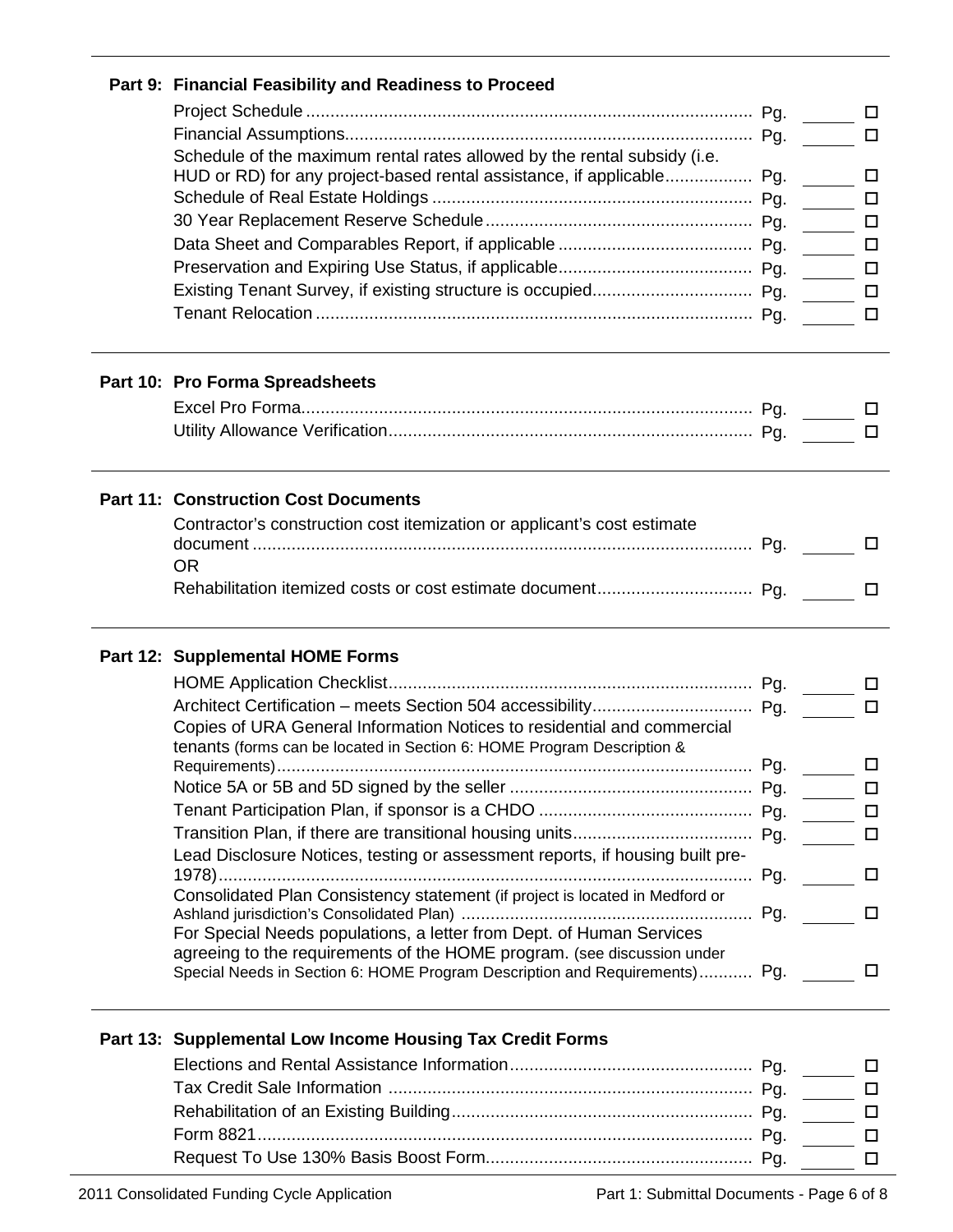## **Part 14: Supplemental Low Income Weatherization Forms**

|  | $\mathbf{C} = \mathbf{C} \mathbf{C}$ |  |
|--|--------------------------------------|--|
|  |                                      |  |
|  |                                      |  |
|  |                                      |  |
|  |                                      |  |

# **Part 15: Supplemental Oregon Affordable Housing Tax Credit Forms** Loan Information ............................................................................................ Pg. Letter of interest, intent or commitment from permanent lender, if received..... Pg.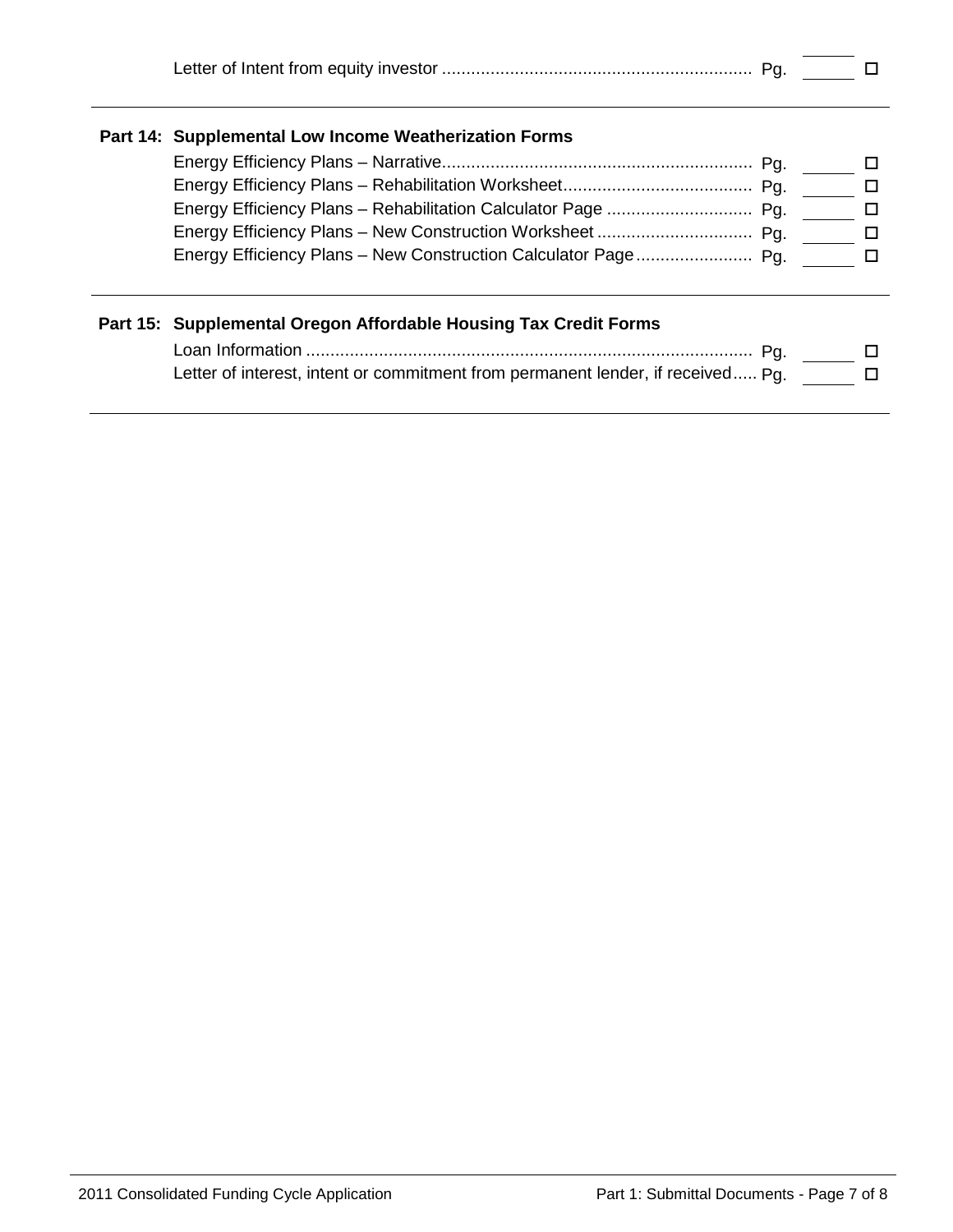# **ATTACH CHECK(S) HERE**

# **Application and Charge Transmittal**

| Project Name:             |                                                                                         |
|---------------------------|-----------------------------------------------------------------------------------------|
| Project Address:          |                                                                                         |
| <b>Applicant Name:</b>    |                                                                                         |
| <b>Applicant Address:</b> |                                                                                         |
| Contact Name, Address:    |                                                                                         |
|                           | Submit the original application, specified copies, Application Charge and this form to: |

 **Multifamily Housing Section** Oregon Housing and Community Services 725 Summer Street NE, Suite B Salem OR 97301-1266

| Multifamily Housing Section (MHS) Programs and CFC Application: (259)                                                                                                   |          |  |  |  |  |
|-------------------------------------------------------------------------------------------------------------------------------------------------------------------------|----------|--|--|--|--|
| Minimum CFC Application charge:<br>(a)                                                                                                                                  | \$100.00 |  |  |  |  |
| $x 25 =$<br># units in your proposed project:<br>(b)                                                                                                                    | \$       |  |  |  |  |
| Maximum CFC Application charge:                                                                                                                                         |          |  |  |  |  |
| $(C)$ \$<br>Total of all CFC sources requested*:<br>x .5% (.005)<br>$=$                                                                                                 |          |  |  |  |  |
| *includes all grant funds, amount of OAHTC requested, and equity generated<br>by the LIHTC allocation.                                                                  |          |  |  |  |  |
| • If the total of (b) is less than \$100, you must pay the minimum charge of \$100.<br>• If the total of (b) is more than \$100, you must pay the lesser of (b) or (c). |          |  |  |  |  |
| <b>Amount Due:</b>                                                                                                                                                      |          |  |  |  |  |

# **Make Checks Payable to:**

Oregon Housing and Community Services

**Amount Enclosed: \$**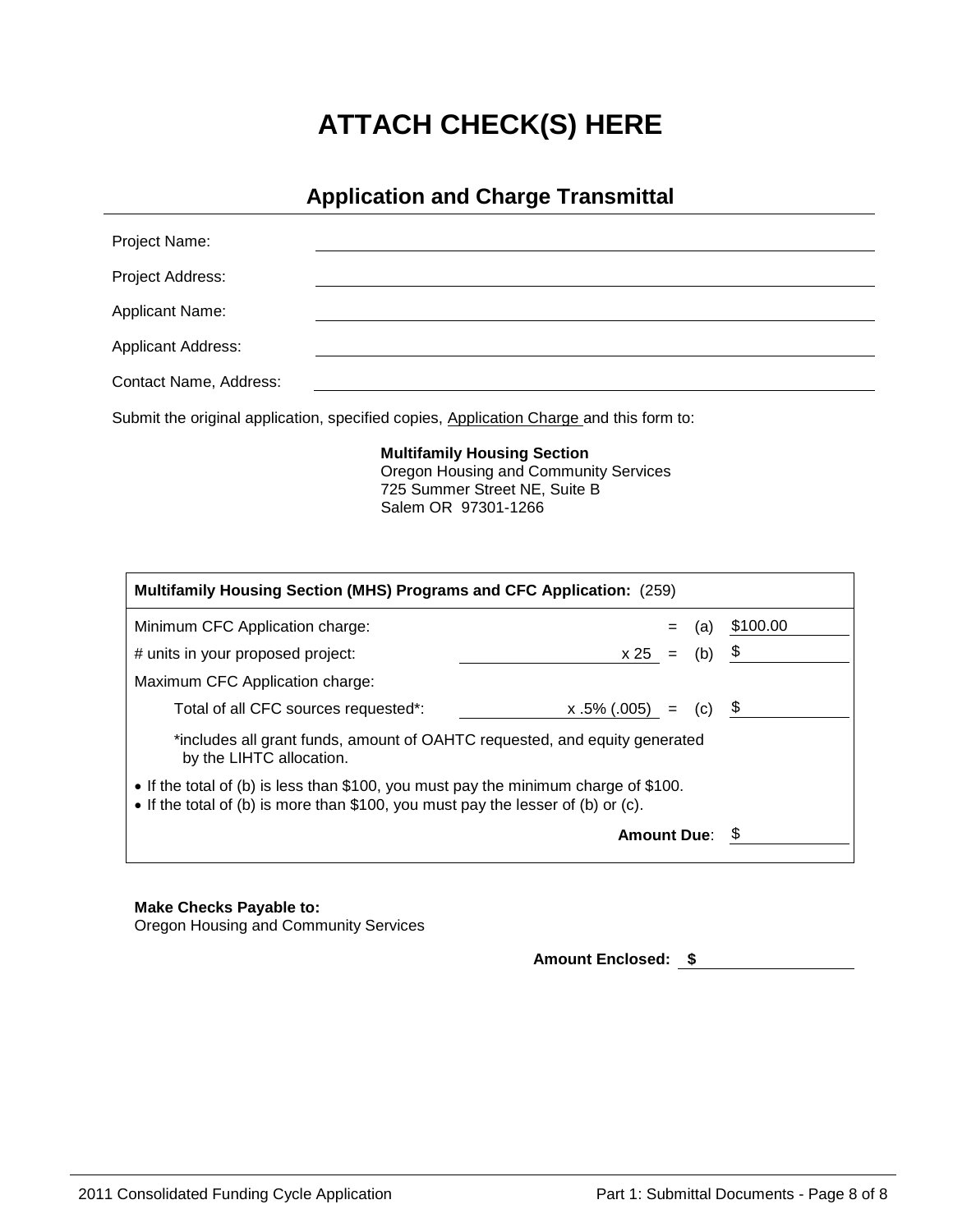# **Part 2a: Threshold**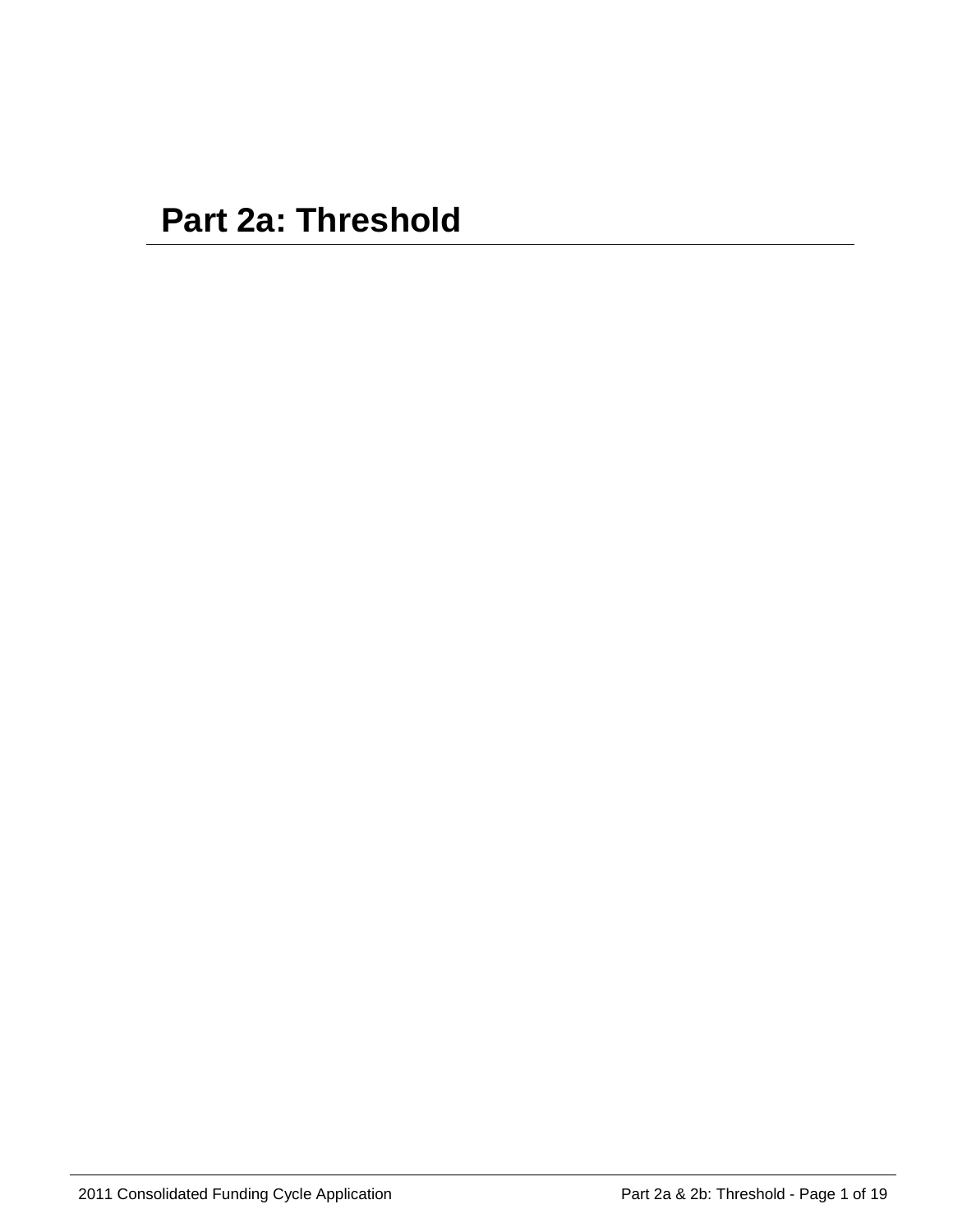### **ZONING: Local Government Verification that Development is Consistent With Zoning and Land Use Regulations**

| Project Name:     |                                                 |                                                                                                                                                                         |
|-------------------|-------------------------------------------------|-------------------------------------------------------------------------------------------------------------------------------------------------------------------------|
|                   | Project Type and # of units:                    |                                                                                                                                                                         |
| Project Location: |                                                 |                                                                                                                                                                         |
|                   | Acreage of Project Site:                        | Tax Account #(s):                                                                                                                                                       |
|                   | Assessor's Map & Tax Lot(s):                    |                                                                                                                                                                         |
|                   |                                                 |                                                                                                                                                                         |
|                   | (Must be completed by local jurisdiction)       | <b>Certification</b>                                                                                                                                                    |
|                   |                                                 |                                                                                                                                                                         |
| 1.                |                                                 |                                                                                                                                                                         |
|                   |                                                 |                                                                                                                                                                         |
| 2.                |                                                 | The number of units (not buildings) [density] allowed for this development site is:                                                                                     |
|                   | Minimum number: Ninimum number:                 | Maximum number: Waximum number:                                                                                                                                         |
| 3.                |                                                 | The number of on-site parking spaces required per dwelling unit is:<br>the control of the control of the control of the control of the control of the control of        |
| 4.                | Check the applicable box. (Check only one box): |                                                                                                                                                                         |
|                   |                                                 | The proposed use is consistent with the above referenced zoning and applicable land use<br>regulations. The jurisdiction requires no additional land use approvals.     |
|                   |                                                 | The proposed use will be consistent with the above referenced zoning and<br>applicable land use regulations upon obtaining of the following land use approval(s):       |
|                   |                                                 |                                                                                                                                                                         |
|                   |                                                 |                                                                                                                                                                         |
|                   |                                                 | Applicant submitted the required application(s) for review: has _____ has not                                                                                           |
|                   |                                                 | The proposed use is not allowable or cannot be determined to be allowable with                                                                                          |
|                   |                                                 | the above referenced zoning and applicable land use regulations because:                                                                                                |
|                   |                                                 |                                                                                                                                                                         |
|                   | I certify that the City/County of               | has vested in me the authority to verify consistency<br>with local land use regulations and I further certify that the foregoing information is true and correct to the |
|                   | best of my knowledge.                           |                                                                                                                                                                         |
|                   |                                                 |                                                                                                                                                                         |
| Signature         |                                                 | Date<br>Phone                                                                                                                                                           |
| <b>Print Name</b> |                                                 | Title                                                                                                                                                                   |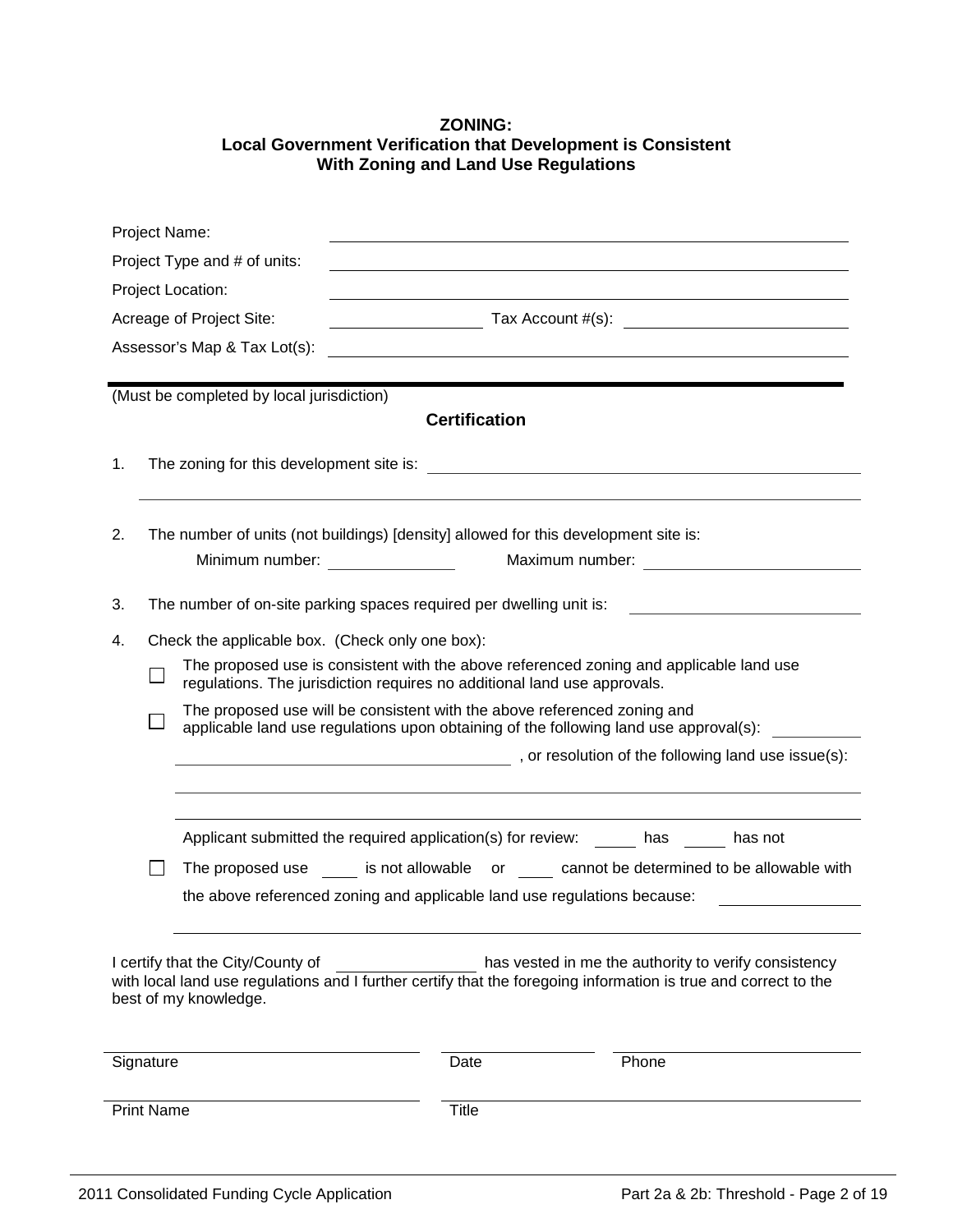# **Verification of Site Control**

| Type of Site Control (check all that apply)<br>(X) |                                 | Date of Last<br>Amendment or<br>Addendum | Date of Last<br><b>Extension</b> | <b>Current Expiration</b><br>Date |
|----------------------------------------------------|---------------------------------|------------------------------------------|----------------------------------|-----------------------------------|
|                                                    | Deed                            | n/a                                      | n/a                              | n/a                               |
|                                                    | <b>Final Land Sale Contract</b> | n/a                                      | n/a                              | n/a                               |
|                                                    | Earnest Money Agreement         |                                          |                                  |                                   |
|                                                    | Option                          |                                          |                                  |                                   |
|                                                    | Other:                          |                                          |                                  |                                   |

# **Verification Submittal Documents**

|                                                                               | Yes $(x)$ | No(x) |
|-------------------------------------------------------------------------------|-----------|-------|
| AIES Comparables Report (Tax Credit/Non Preservation Projects) – Submitted in |           |       |
| Financial Feasibility and Readiness to Proceed section?                       |           |       |

Options and sales agreements must, at a minimum, be valid through December 31, 2011 for 2011 applications when HOME funding is a project resources or if other CFC funding will be used to acquire the property.

Options and sales agreements must be valid through July 1, 2011 for 2011 applications if funds other than those requested through the CFC application are being used for acquisition.

**Read [Instructions for Completing the Application](http://www.ohcs.oregon.gov/OHCS/HD/HRS/CFCApp/InstructionsForCompletingApplication.doc) section carefully. Attach complete site control document(s), including all extensions and addendums, behind this page.**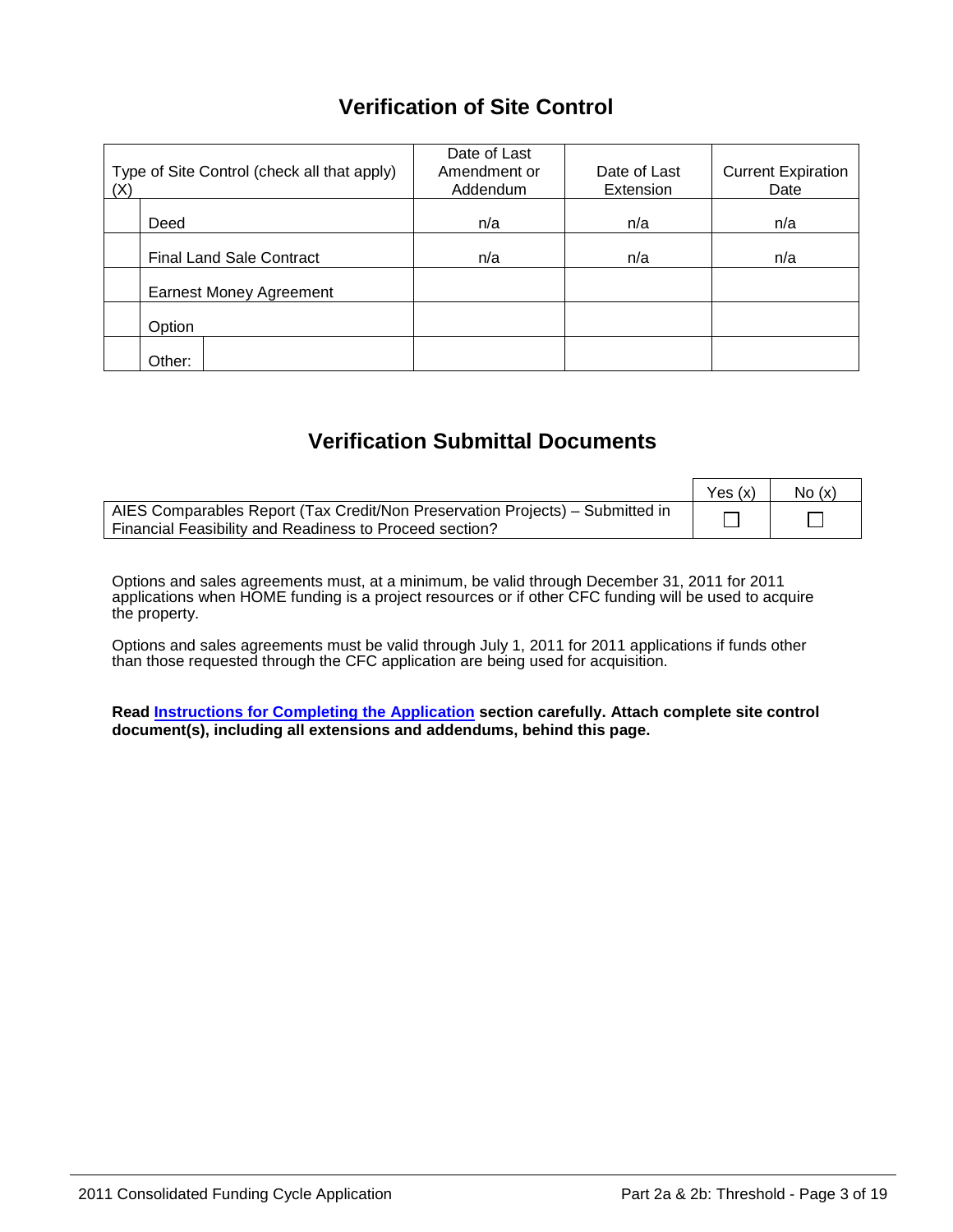# **Environmental Review Checklist**

Submit the complete Environmental Review Checklist with the application.

| Applicant/<br>Sponsor:                                                                                                                                                                                                                                                                              |                                                      |                         |           | Project Name:                                                                                                                                                                                                                  |                                                                                                                                                                                                                               |
|-----------------------------------------------------------------------------------------------------------------------------------------------------------------------------------------------------------------------------------------------------------------------------------------------------|------------------------------------------------------|-------------------------|-----------|--------------------------------------------------------------------------------------------------------------------------------------------------------------------------------------------------------------------------------|-------------------------------------------------------------------------------------------------------------------------------------------------------------------------------------------------------------------------------|
| Site Address:                                                                                                                                                                                                                                                                                       |                                                      |                         |           |                                                                                                                                                                                                                                |                                                                                                                                                                                                                               |
|                                                                                                                                                                                                                                                                                                     | Legal description (required):                        | Township:               |           | Range: and the state of the state of the state of the state of the state of the state of the state of the state of the state of the state of the state of the state of the state of the state of the state of the state of the | Section:                                                                                                                                                                                                                      |
|                                                                                                                                                                                                                                                                                                     |                                                      | <b>Quarter Section:</b> |           | Tax $Lot(s)$ :                                                                                                                                                                                                                 |                                                                                                                                                                                                                               |
|                                                                                                                                                                                                                                                                                                     |                                                      |                         |           | site review. For HOME applicants, this Checklist will guide the HOME environmental review.                                                                                                                                     | The applicant must complete this environmental review checklist in its entirety and provide to the Regional<br>Advisor to the Department (RAD) prior to the RAD's site visit. The RAD will review the information during the  |
| <b>Certification</b>                                                                                                                                                                                                                                                                                |                                                      |                         |           |                                                                                                                                                                                                                                |                                                                                                                                                                                                                               |
|                                                                                                                                                                                                                                                                                                     | an in-person site review.                            |                         |           |                                                                                                                                                                                                                                | This checklist has been completed accurately to the best of our knowledge, and the RAD has conducted                                                                                                                          |
|                                                                                                                                                                                                                                                                                                     | Applicant/Sponsor Name                               |                         | Signature |                                                                                                                                                                                                                                | Date                                                                                                                                                                                                                          |
| <b>RAD Name</b>                                                                                                                                                                                                                                                                                     |                                                      |                         | Signature |                                                                                                                                                                                                                                | Date                                                                                                                                                                                                                          |
|                                                                                                                                                                                                                                                                                                     | <b>Information Source Coding</b>                     |                         |           |                                                                                                                                                                                                                                |                                                                                                                                                                                                                               |
|                                                                                                                                                                                                                                                                                                     | code in the space provided throughout the checklist. |                         |           |                                                                                                                                                                                                                                | Identify the source of all information you provide. Record the source here and indicate the appropriate                                                                                                                       |
|                                                                                                                                                                                                                                                                                                     | <b>Environmental Review Checklist.)</b>              |                         |           | FO - Field Observation. (On-site observation or personal knowledge of the person completing the                                                                                                                                |                                                                                                                                                                                                                               |
| Preparer:                                                                                                                                                                                                                                                                                           |                                                      |                         |           | Date of field observation:                                                                                                                                                                                                     |                                                                                                                                                                                                                               |
| Address:                                                                                                                                                                                                                                                                                            |                                                      |                         |           | Phone:                                                                                                                                                                                                                         |                                                                                                                                                                                                                               |
| PS - Project Sponsor.<br>PL - Planning Department.<br>(Information supplied by local planning department or local official previously listed)<br>R1 - Report.<br>(Information from consultant reports, databases, licenses, other authorities. Number such sources<br>consecutively and list below) |                                                      |                         |           |                                                                                                                                                                                                                                |                                                                                                                                                                                                                               |
| R <sub>1</sub>                                                                                                                                                                                                                                                                                      | Title of Report:                                     |                         |           | <u> 1989 - Johann Stoff, deutscher Stoffen und der Stoffen und der Stoffen und der Stoffen und der Stoffen und der</u>                                                                                                         |                                                                                                                                                                                                                               |
|                                                                                                                                                                                                                                                                                                     | Preparer:                                            |                         |           | <u> 1989 - Johann Barnett, fransk politik (d. 1989)</u>                                                                                                                                                                        | Date: <u>________________________________</u>                                                                                                                                                                                 |
| R <sub>2</sub>                                                                                                                                                                                                                                                                                      | Title of Report:                                     |                         |           |                                                                                                                                                                                                                                |                                                                                                                                                                                                                               |
|                                                                                                                                                                                                                                                                                                     | Preparer:                                            |                         |           | Date:<br><u> 1989 - Johann Barnett, fransk politik (d. 1989)</u>                                                                                                                                                               | the control of the control of the control of the control of the control of the control of the control of the control of the control of the control of the control of the control of the control of the control of the control |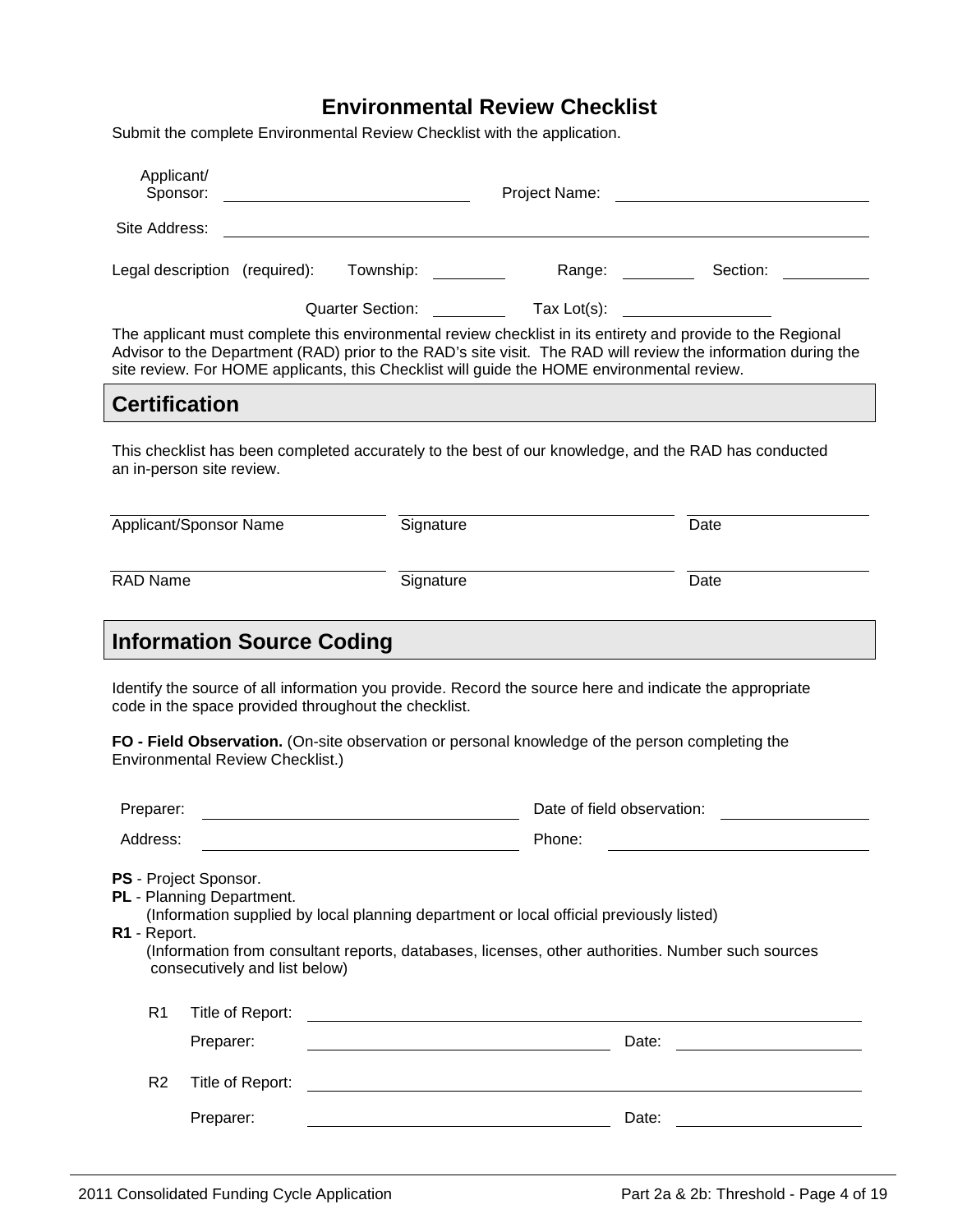# **Site/Area Maps**

Provide a vicinity map with scale included. The site location must be visible on every copy. Note: Original colored maps copied in black and white can be difficult to read.

Mark the following on the map:

- 
- 
- Nearest 4-lane highway or arterial Nearby industrial facilities
- Social Service agencies Schools
- 
- Location of an Airport (if applicable) Recreational facilities (park, activity centers, etc.)
- Railroad (if applicable) Commercial/retail facilities (grocery, dept stores, etc.)
	-
	-
- Hospital, police and fire depts. Rivers, streams, ponds, springs, wetlands

Also, provide the following:

- The most recent FEMA Flood Plain map including the panel number and date. Mark the project location on the map.
- A USGS map of the appropriate Township, Range and Section. The map you submit may be 8  $\frac{1}{2}$  by 11", as long shows the entire "section" where the site is located. The site location **must be sketched in**. USGS maps are available at planning offices, libraries and bookstores.

|                                                                       |                                                                                 | <b>Distance</b> |                 |
|-----------------------------------------------------------------------|---------------------------------------------------------------------------------|-----------------|-----------------|
| <b>Source</b>                                                         | <b>Type</b>                                                                     | from Project    | <b>Comments</b> |
| <b>Commercial Services</b>                                            |                                                                                 |                 |                 |
| <b>Employment Centers</b>                                             |                                                                                 |                 |                 |
| <b>Public Transportation</b>                                          | the contract of the contract of the contract of the contract of the contract of |                 |                 |
| <b>Schools</b>                                                        |                                                                                 |                 |                 |
|                                                                       | Elementary                                                                      |                 |                 |
|                                                                       | Middle/Jr. High                                                                 |                 |                 |
|                                                                       | High                                                                            |                 |                 |
| <b>Parks and Open Space</b>                                           |                                                                                 |                 |                 |
| <b>Recreation/Cultural</b><br>opportunities<br><b>Social Services</b> |                                                                                 |                 |                 |
|                                                                       |                                                                                 |                 |                 |
| <b>Emergency Services</b>                                             | <b>Police Station</b>                                                           |                 |                 |
|                                                                       | <b>Fire Station</b>                                                             |                 |                 |
|                                                                       | <b>Emergency Medical</b>                                                        |                 |                 |
|                                                                       | Hospital                                                                        |                 |                 |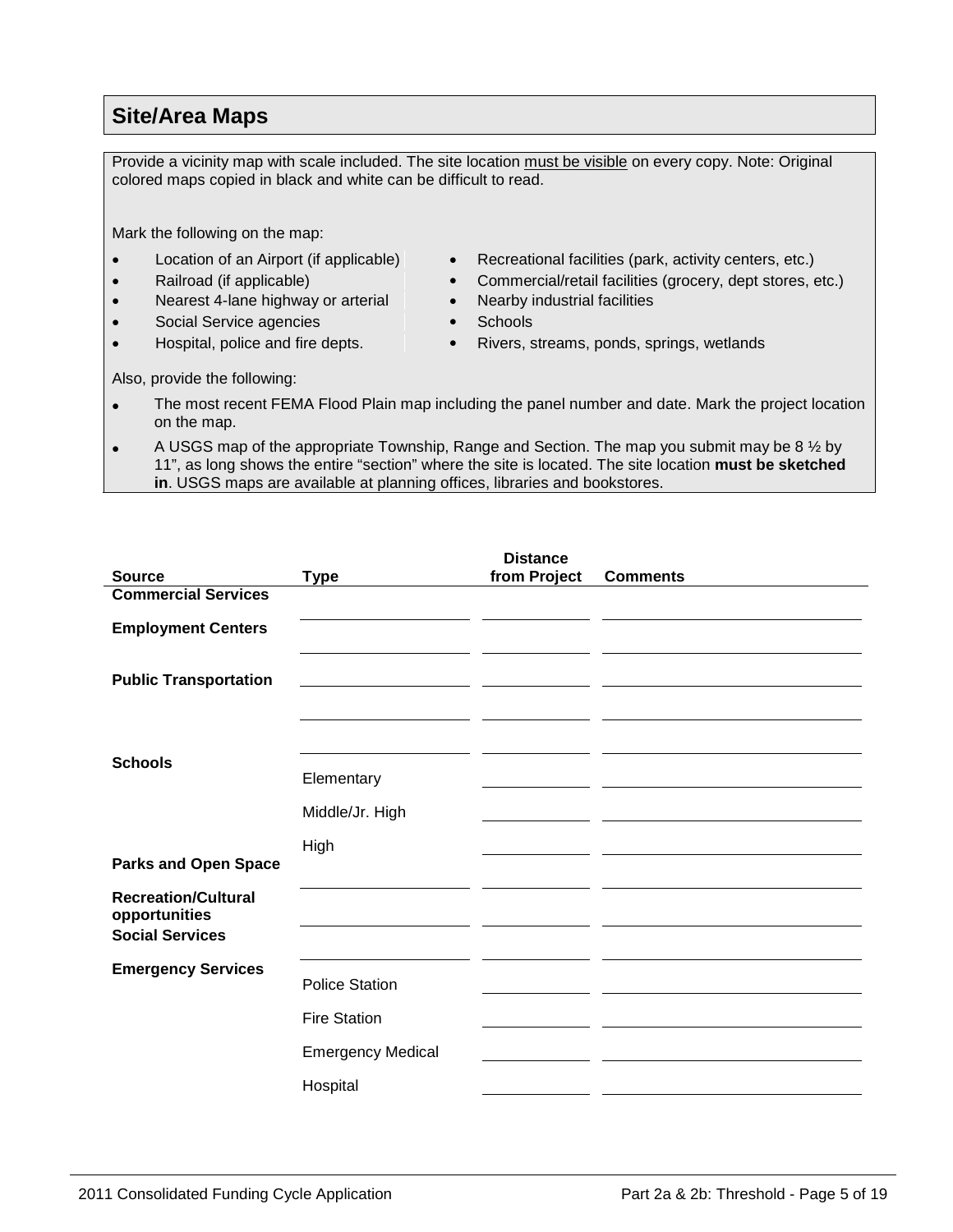# **Land Development**

|     | <b>Existing Structures on Site</b>                                                                                                                                                                                              | <b>Source</b> |          |
|-----|---------------------------------------------------------------------------------------------------------------------------------------------------------------------------------------------------------------------------------|---------------|----------|
| 1.  | Are there other structures on the site that will not be included in the CFC-funded<br>construction or rehabilitation?                                                                                                           | ∣ Yes         | FO<br>No |
| 2   | If "yes," are there plans to demolish any or all of them? Describe all existing structures whether<br>commercial, residential, storage, etc. and any plans for them. Indicate if each building listed is occupied<br>or vacant. |               |          |
|     |                                                                                                                                                                                                                                 |               |          |
|     | <b>Soil Suitability</b>                                                                                                                                                                                                         | <b>Source</b> | PS,FO    |
| 3   | Is the site level or sloped?                                                                                                                                                                                                    |               |          |
| 4.  | If sloped, give the range of degrees of the slope.                                                                                                                                                                              |               |          |
| 5.  | Are there any signs of unstable soils in the vicinity? (e.g. cracked foundations,<br>sinkholes)                                                                                                                                 | Yes           | No       |
| 6.  | Are area soils highly erodible? Submit soil reports if available.                                                                                                                                                               | Yes           | No       |
| 7.  | Describe soil type and bearing. Get soil type from Natural Resource Conservation Service (local county<br>jurisdiction).                                                                                                        |               |          |
|     |                                                                                                                                                                                                                                 |               |          |
|     | <b>Hazards</b>                                                                                                                                                                                                                  | <b>Source</b> | FO       |
| 8.  | Are any natural hazards apparent? (dangerous trees, sinkholes, ravines,<br>avalanche-prone slopes, etc.)                                                                                                                        | Yes<br>$\Box$ | No       |
| 9.  | If "yes", give details.                                                                                                                                                                                                         |               |          |
|     |                                                                                                                                                                                                                                 |               |          |
| 10  | Are any of the following present? (circle each that applies)                                                                                                                                                                    |               |          |
|     | overgrown adjacent property<br>abandoned adjacent buildings                                                                                                                                                                     |               |          |
|     | unfenced commercial/industrial adjacent property                                                                                                                                                                                |               |          |
|     | high pressure petroleum or natural gas pipelines                                                                                                                                                                                |               |          |
|     | irrigation canals<br>drainage ditches                                                                                                                                                                                           |               |          |
|     | old wells                                                                                                                                                                                                                       |               |          |
|     | improperly screened street drains<br>deteriorated streets or sidewalks                                                                                                                                                          |               |          |
|     | adjacent power substations                                                                                                                                                                                                      |               |          |
|     | high voltage power transmission lines through or adjacent                                                                                                                                                                       |               |          |
|     | excessive vibration, odors or dust<br>field crops                                                                                                                                                                               |               |          |
|     | livestock                                                                                                                                                                                                                       |               |          |
|     | other (list)                                                                                                                                                                                                                    |               |          |
| 11. | Provide details for each hazard present.                                                                                                                                                                                        |               |          |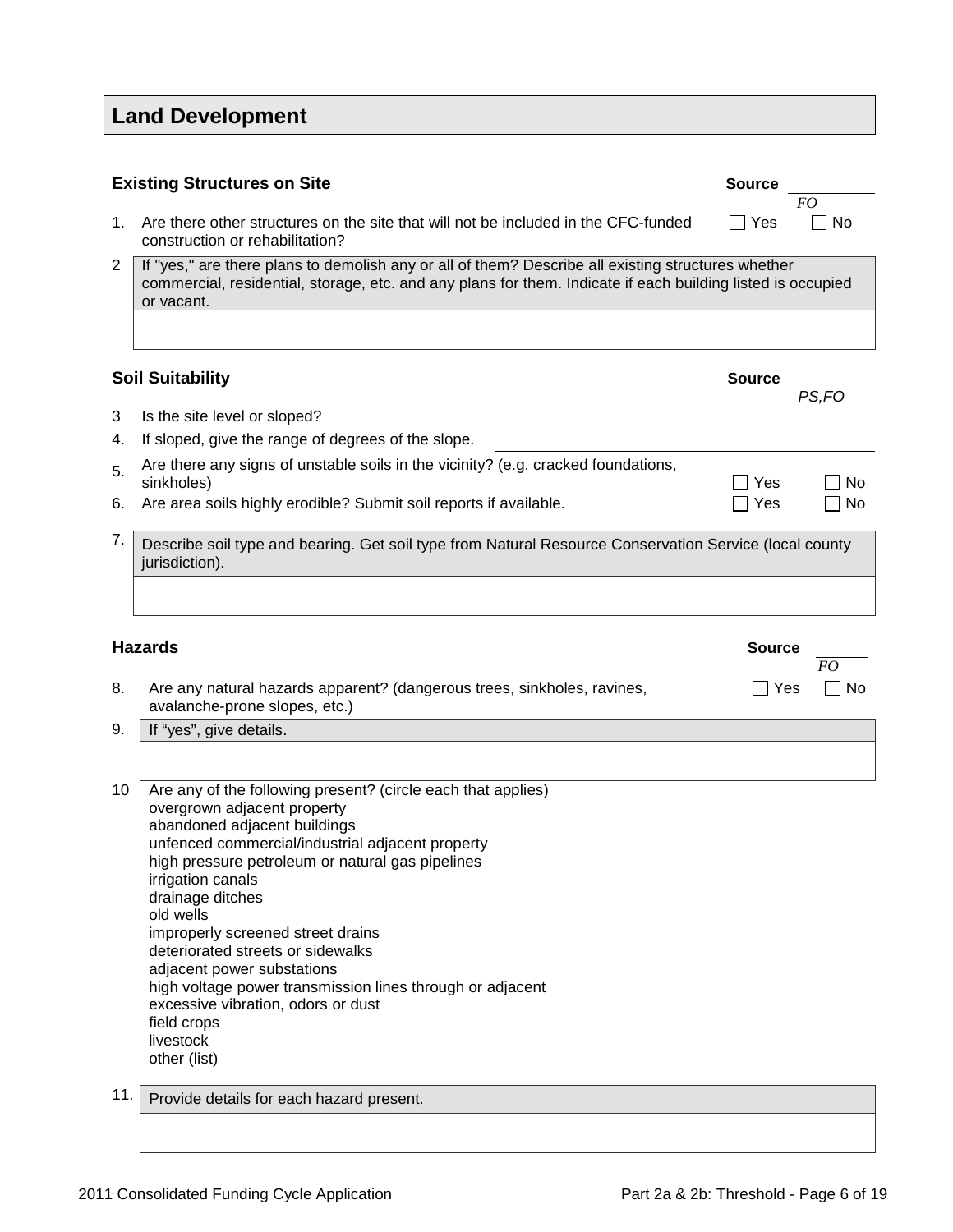|     | <b>Contamination Screening</b>                                                                                                                                                                                                                                                                                                                                                                                                                                       | <b>Source</b> | PS, FO, PL |
|-----|----------------------------------------------------------------------------------------------------------------------------------------------------------------------------------------------------------------------------------------------------------------------------------------------------------------------------------------------------------------------------------------------------------------------------------------------------------------------|---------------|------------|
| 11. | If this is a rehabilitation project or if you plan to demolish an existing structure is<br>contemplated, is there evidence of the presence of asbestos or lead-based<br>paint? (generally, lead-based paint can be found in most buildings constructed<br>prior to 1978).                                                                                                                                                                                            | $\exists$ Yes | No         |
| 12. | If "yes", describe any inspection that identified the lead and/or asbestos hazard. Provide the results of<br>the inspection(s). If no inspections have been made, are they planned?                                                                                                                                                                                                                                                                                  |               |            |
|     |                                                                                                                                                                                                                                                                                                                                                                                                                                                                      |               |            |
| 13. | Do you have or know of any "environmental due diligence" investigation of the<br>site performed (TSQ, Phase I or II, site characterization, etc.)?                                                                                                                                                                                                                                                                                                                   | $\Box$ Yes    | $\Box$ No  |
| 14. | If "yes", are the results available? (If yes, you need only submit the executive<br>summary and any recommendations.)                                                                                                                                                                                                                                                                                                                                                | Yes           | No         |
|     | If no "environmental due diligence" investigation report is available, please answer the following<br>questions:                                                                                                                                                                                                                                                                                                                                                     |               |            |
| 15. | Is there evidence of contamination pollution or potential possible contamination<br>on immediately adjacent land? Such signs include landfills, chemical storage<br>facilities, service stations, chemical processors, plating plants, dry cleaners,<br>vehicle storage, wrecking or repair businesses, underground storage tanks,<br>drums, distressed soil or vegetation, fill, contaminated wells, transformers, major<br>transmission line, adjacent substation. | Yes           | No         |
| 16. | If "yes", provide details.                                                                                                                                                                                                                                                                                                                                                                                                                                           |               |            |
|     |                                                                                                                                                                                                                                                                                                                                                                                                                                                                      |               |            |
| 17. | Is there evidence of contamination or potential contamination on the site? This<br>may include discarded steel or plastic drums, chemical containers, distressed<br>soil or vegetation, odors, accumulation of trash or debris, contaminated wells,<br>transformers, or potential USTs (underground storage tanks) [look for old<br>foundations, slabs, pipes in the ground])?                                                                                       | Yes           | No         |
| 18. | If "yes", provide details.                                                                                                                                                                                                                                                                                                                                                                                                                                           |               |            |
|     |                                                                                                                                                                                                                                                                                                                                                                                                                                                                      |               |            |
| 19. | Is there evidence of fill on site?                                                                                                                                                                                                                                                                                                                                                                                                                                   | Yes           | No         |
| 20. | If "yes", does documentation exist to demonstrate that the fill was engineered and is appropriate for the<br>intended use?                                                                                                                                                                                                                                                                                                                                           |               |            |
|     |                                                                                                                                                                                                                                                                                                                                                                                                                                                                      |               |            |
| 21. | Are all utilities presently at the site?                                                                                                                                                                                                                                                                                                                                                                                                                             | $\Box$ Yes    | No         |
| 22. | If "no", what needs to be brought to the site?                                                                                                                                                                                                                                                                                                                                                                                                                       |               |            |
|     |                                                                                                                                                                                                                                                                                                                                                                                                                                                                      |               |            |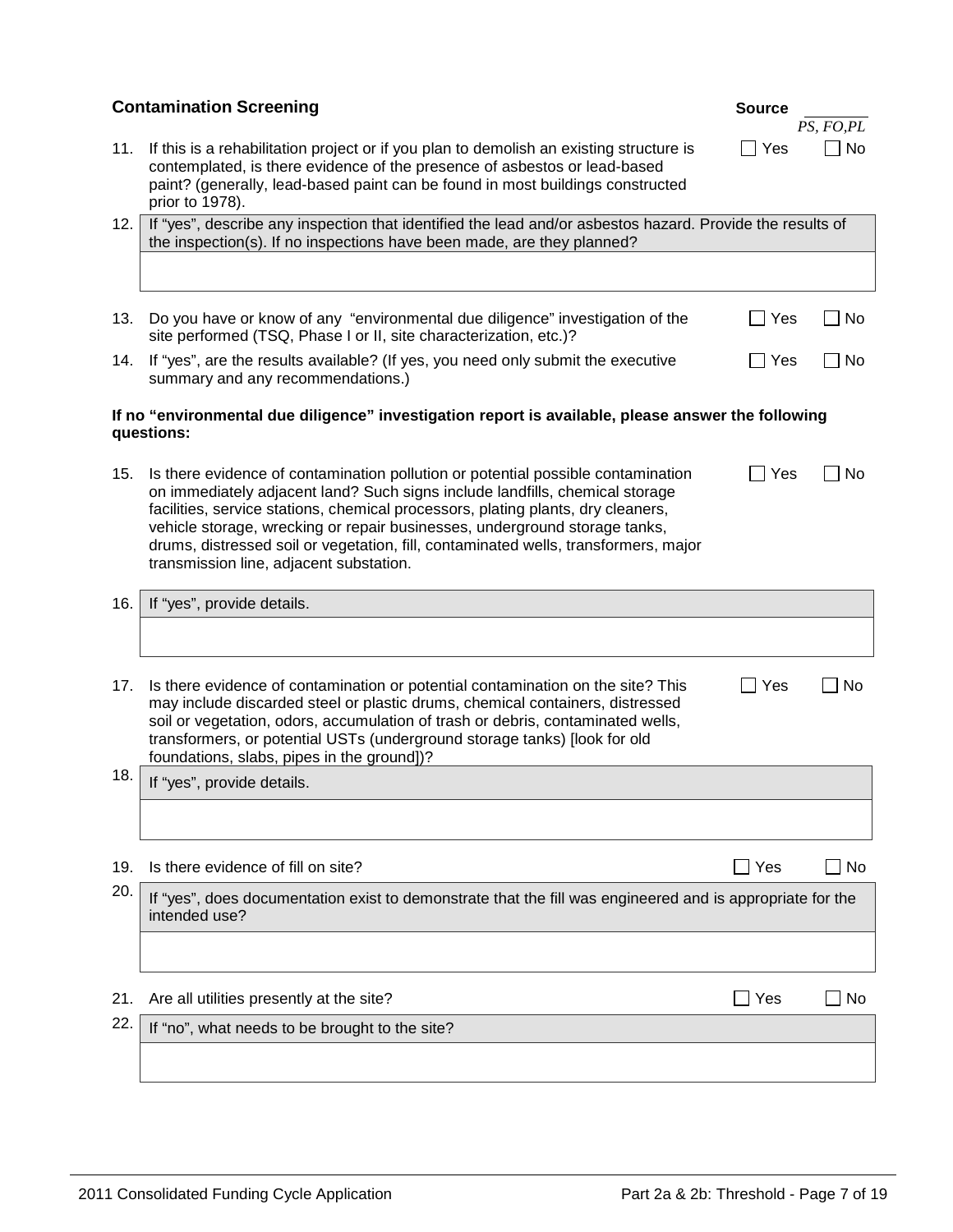|     | <b>Site Safety</b>                     |                                        |                                                          |                                                                                                                                                                                                                                                                                                                                                                                                                             |        | <b>Source</b> |           |
|-----|----------------------------------------|----------------------------------------|----------------------------------------------------------|-----------------------------------------------------------------------------------------------------------------------------------------------------------------------------------------------------------------------------------------------------------------------------------------------------------------------------------------------------------------------------------------------------------------------------|--------|---------------|-----------|
|     |                                        |                                        |                                                          | List names, addresses and phone numbers of local officials and the date contacted regarding the following:                                                                                                                                                                                                                                                                                                                  |        |               | FO, PL    |
|     |                                        |                                        |                                                          |                                                                                                                                                                                                                                                                                                                                                                                                                             |        |               |           |
|     | <b>Site Safety</b>                     | Name/Title:                            |                                                          | Date:                                                                                                                                                                                                                                                                                                                                                                                                                       | Phone: |               |           |
|     |                                        | Address:                               |                                                          |                                                                                                                                                                                                                                                                                                                                                                                                                             |        |               |           |
|     | <b>Runway Clear Zones</b><br>approved. |                                        |                                                          | Runway Clear Zones are areas immediately beyond the end of runways at civil airports. Oregon Housing<br>and Community Services will not approve a site in a Runway Clear Zone or accident potential zone will be                                                                                                                                                                                                            |        |               |           |
|     |                                        |                                        | 23. Is the site located in a Runway Clear Zone?          |                                                                                                                                                                                                                                                                                                                                                                                                                             |        | Yes           | No        |
|     |                                        | <b>Explosive and flammable hazards</b> |                                                          | Explosive and flammable hazards are aboveground tanks that contain explosive or flammable materials.<br>Common examples are: commercial propane tanks, fuel oil deports, gasoline storage, industrial solvent<br>storage, refineries. Residential fuel oil tanks of 100 gallons or less are excepted. Tanks that are currently<br>empty but have not been decommissioned and can be refilled legally are considered 'live.' |        |               |           |
| 24. |                                        |                                        | within line of sight from any part of the proposed site? | Are there any aboveground tanks containing explosive or flammable materials                                                                                                                                                                                                                                                                                                                                                 |        | Yes           | No        |
| 25. |                                        | topography is an effective barrier)?   |                                                          | Are there any aboveground tanks containing explosive or flammable materials<br>within 500 feet of any part of the proposed site shielded from line of sight by<br>buildings but not topography (Buildings may or may not be an effective barrier,                                                                                                                                                                           |        | Yes           | <b>No</b> |
| 26. |                                        |                                        |                                                          | If "yes" to either question 24 or 25, describe them and the distance from the site.                                                                                                                                                                                                                                                                                                                                         |        |               |           |
|     |                                        |                                        |                                                          |                                                                                                                                                                                                                                                                                                                                                                                                                             |        |               |           |
|     |                                        |                                        |                                                          | If the answer is yes to questions 23, 24 or 25, OHCS will contact the applicant later for the detailed                                                                                                                                                                                                                                                                                                                      |        |               |           |
|     |                                        |                                        |                                                          | information necessary to complete HUD's site requirements for projects near hazardous facilities.                                                                                                                                                                                                                                                                                                                           |        |               |           |

|  | <b>Noise</b> |  |
|--|--------------|--|
|--|--------------|--|

| <b>Effects of Noise</b>                                                                  | <b>Source</b> |            |
|------------------------------------------------------------------------------------------|---------------|------------|
| OHCS may not approve sites next to freeways or heavily traveled rail lines. The          |               | FO, PS, PL |
| department may find most other sites acceptable as-is or acceptable with changes so      |               |            |
| that the units meet the standard for interior noise levels.                              |               |            |
| Is any part of the site within 15 miles of an airport with scheduled service<br>27.      | Yes           | - I No     |
| (passenger, cargo) or 2.5 miles of a military airport?                                   |               |            |
| $\Box$ passenger/cargo<br>Check which type(s):<br>militarv                               |               |            |
|                                                                                          |               |            |
| Is any part of the site within 3,000 feet of a railroad?<br>28.                          | Yes           | ∣No        |
| Is any part of the site within 1,000 feet of a freeway or a busy road or highway?<br>29. | ı Yes         | No         |
|                                                                                          |               |            |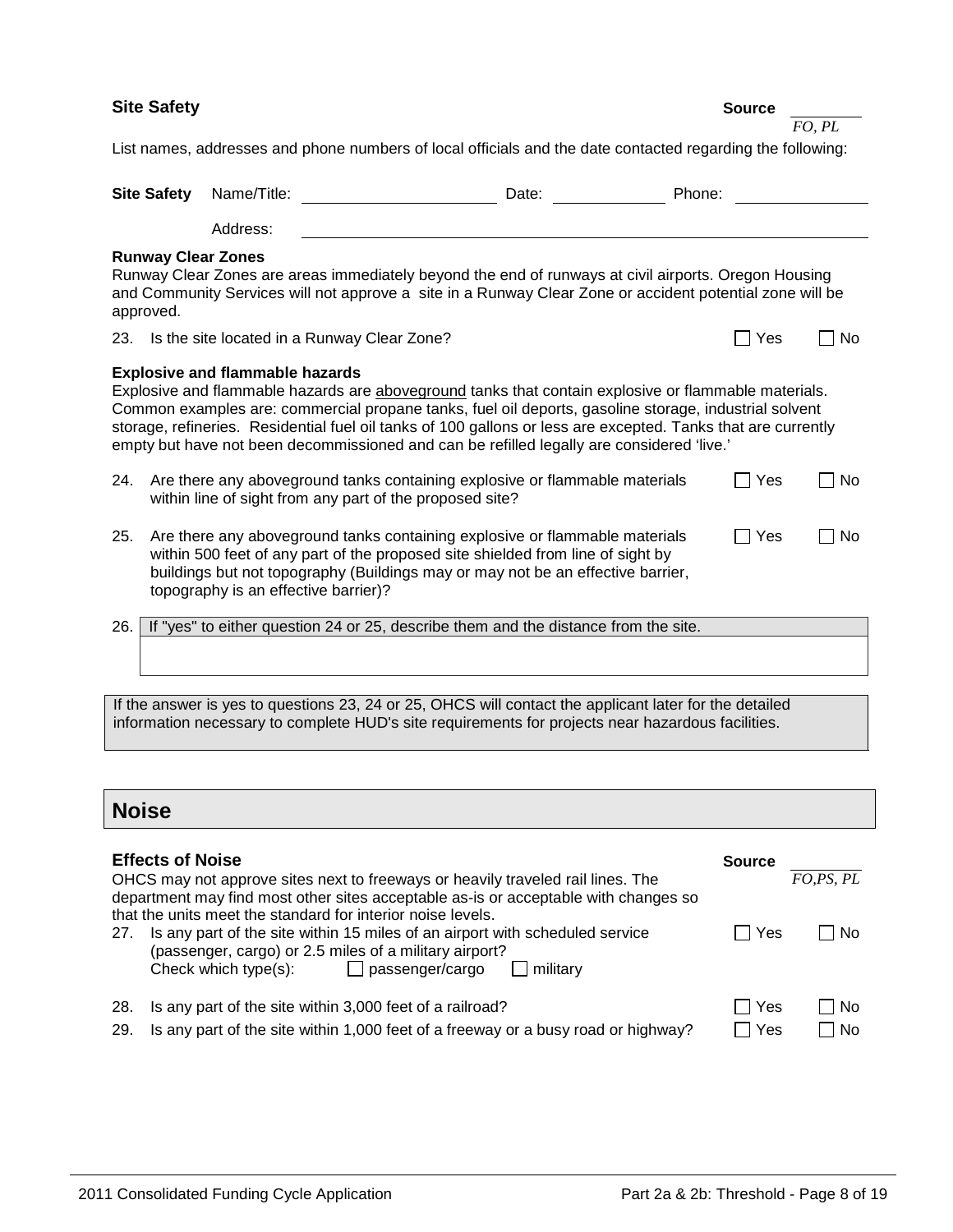- 30. Are any other noise generators located nearby (such as heavy industrial facilities, rail yards, shipyards, and fire stations? Comment: Sites immediately adjacent to freeways and heavily traveled rail lines may not be acceptable. Most other sites will either be acceptable or acceptable with design mitigation to achieve the required interior standard.
- $31.$  If "yes," identify them and give their distance from the site.

# **Air Quality**

|     | <b>Air Quality Screening</b>                                                                                                                                                                                                                                                                                                                   | <b>Source</b> | FO. PL          |
|-----|------------------------------------------------------------------------------------------------------------------------------------------------------------------------------------------------------------------------------------------------------------------------------------------------------------------------------------------------|---------------|-----------------|
| 32. | Is the site close to anything – such as a freeway, gravel pit, pulp mill or other<br>source of air pollution – that affects air quality at the site subject to air quality<br>impacts not generally shared with the entire community? (e.g., close proximity<br>to freeway, gravel pit, pulp mill or other source generator or air pollution). | l Yes         | <sup>i</sup> No |

# **Historic and Preservation Values**

#### **Historic Preservation Screening Source Source Source Source Source**

33. If "yes," please describe.

*PL, R1 appropriate sources for first four questions. County assessor, current owner*

**Every application whether for the development of** bare land or scheduled for the rehabilitation and/or demolition of existing buildings, must include answers to the following questions below. Identify the source of the information. Possible sources include State Historic Preservation Office, local historical societies, and city and county planners.

- 34. Is any part of the site in an established, eligible or proposed historic or conservation district?  $\Box$  Yes  $\Box$  No
- 35. Is the site or any structure on the site listed in a local historic or cultural resources inventory or in the National Register of Historic Places (NRHP)?  $\Box$  Yes  $\Box$  No

| 36. | If "yes" on either question 34 or 35, please describe                                                                             |           |  |
|-----|-----------------------------------------------------------------------------------------------------------------------------------|-----------|--|
|     |                                                                                                                                   |           |  |
|     |                                                                                                                                   |           |  |
| 37. | Yes<br>Are any immediately adjacent sites or structures listed in a local historic or<br>cultural resource inventory or the NRHP? | <b>No</b> |  |
| 38. | If "yes," please describe.                                                                                                        |           |  |
|     |                                                                                                                                   |           |  |

 $\Box$  Yes  $\Box$  No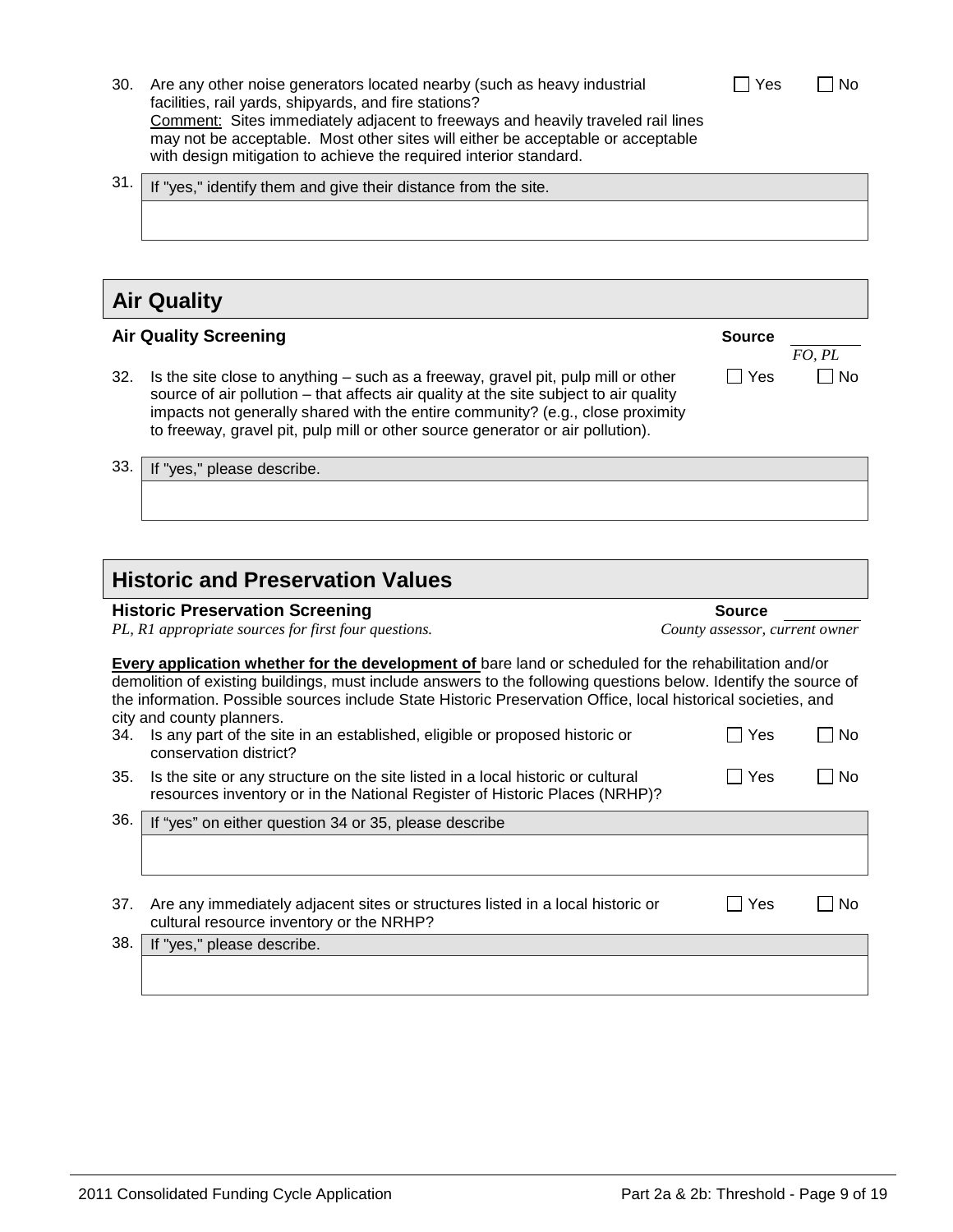|             | 2011 Consolidated Funding Cycle Application                   | Part 2a & 2b: Threshold - Page 10 of 19                                                                                                                                      |  |
|-------------|---------------------------------------------------------------|------------------------------------------------------------------------------------------------------------------------------------------------------------------------------|--|
|             |                                                               |                                                                                                                                                                              |  |
|             |                                                               |                                                                                                                                                                              |  |
|             |                                                               |                                                                                                                                                                              |  |
| Address:    |                                                               |                                                                                                                                                                              |  |
| Name/Title: | <u> 1989 - Johann Barn, fransk politik formuler (d. 1989)</u> | Phone: <u>______</u><br>Date: $\frac{1}{\sqrt{1-\frac{1}{2}} \cdot \frac{1}{\sqrt{1-\frac{1}{2}} \cdot \frac{1}{2}} \cdot \frac{1}{\sqrt{1-\frac{1}{2}} \cdot \frac{1}{2}}}$ |  |

| 42. List the year(s) built of any structure(s) on the site:                                                                                                                                                                                                                                        |       |        |
|----------------------------------------------------------------------------------------------------------------------------------------------------------------------------------------------------------------------------------------------------------------------------------------------------|-------|--------|
| List names, addresses and phone numbers of persons or organizations that help answer the<br>above questions.                                                                                                                                                                                       |       |        |
| Name/Title:                                                                                                                                                                                                                                                                                        | Date: | Phone: |
| Address:                                                                                                                                                                                                                                                                                           |       |        |
| Note to all applicants (regardless of types of funds requested):<br>If any building is 50 or more years old, include the following items with this application. You must submit the<br>items separately for each building 50 years of age or older: requires submission of these items separately: |       |        |

40. Is the site located on any historical or current Tribal land?  $\Box$  Yes  $\Box$  No

39. Are there any known or suspected archaeological resources on or near the site

or on adjacent sites or in the vicinity?

41. If "yes" to either question 39 or 40, please describe.

- Photographs, laser-printed photos, or color-printed digital images (no photocopies) of the targeted building(s) or of the proposed site, showing architectural context of the project. The photos must clearly show the entire building and the immediate surrounding neighborhood area.
- A physical description, including date of construction, of any building affected by the proposed project. If the structures have been altered since they were originally built, please provide the dates of the updates.

#### IMPORTANT: **Note regarding HOME projects and SHPO:**

For projects applying for HOME funding from OHCS, the above historic and preservation answers and photos, as well as the description of the project, the address of the property and the site/locality maps included with the Environmental Checklist will be forwarded to the State Historical Preservation Office (SHPO) for approval on the project's behalf. Applicants should not forward these items to SHPO themselves.

**However,** if you are requesting HOME funds from a source other than OHCS, you must work with that HOME source to determine regarding who will complete the SHPO process.

 $\Box$  Yes  $\Box$  No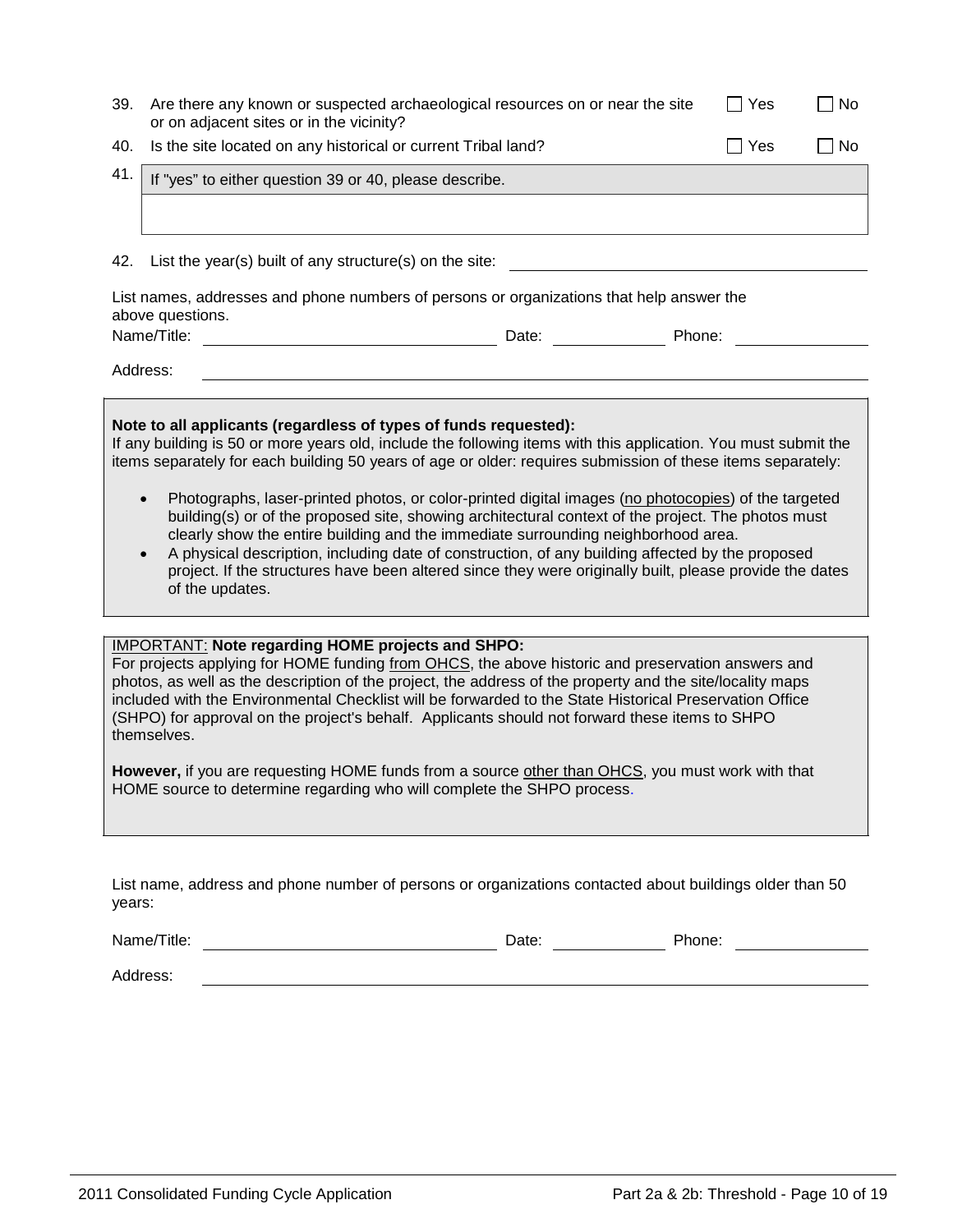# **Natural Resources**

#### **Flood Plains Source**

 *PL* Federally supported construction activities are prohibited within the 100-year flood plain as mapped by the Federal Emergency Management Agency (FEMA) and are not eligible for federal funds, except under limited circumstances. Federally supported construction activities within the floodway are totally prohibited under any circumstances.

| 43. FEMA Map | <b>Effective Date</b>                                                                |       |      |
|--------------|--------------------------------------------------------------------------------------|-------|------|
| FEMA map?    | 44. Is any part of the site located within the 100-year flood plain according to the | l Yes | ∃ No |

- 45. Is any part of the site located within the floodway according to the FEMA map?  $\Box$  Yes  $\Box$  No
- 46. Will any off-site construction occur within the 100-year flood plain?  $\Box$  Yes  $\Box$  No

Submit a copy of the appropriate FEMA map panel marked with the proposed site. sketched in or identified. Please use dark ink. Colored ink or markers do not photocopy well. If the panel is not printed, the site is not in the flood plain. You can get the flood plain maps from your local government.

**For applications for which HOME is a requested source, in addition to answering the following, you must submit the documentation that backs up local officials' determinations for questions 47 through 55.**

### **Wetlands Source**

*PL, FO*

HUD defines wetlands as "...only those designated wetland areas identified or delineated on maps issued by the Fish and Wildlife Service of the U.S. Department of the Interior as areas that are inundated by surface or ground water with a frequency sufficient to support, and under normal circumstances do or would support, a prevalence of vegetative or aquatic life that requires saturated or seasonally saturated soil conditions for growth or reproduction." The project site may also contain areas identified as wetlands by state, county or local entities.

NOTE: Staff at the local planning department should know of any local, state or federal wetland designations. Submit available documentation about the site's wetland status.

The investigation can be brief (such as an inquiry with the planning department and field observation if the site

- Has no wetland characteristics (such as lots in established "high and dry" urban neighborhoods,
- Is in the desert,
- Is un-vegetated or is artificially planted with irrigation providing the needed water

The applicant must conduct a more thorough investigation when

- water resources are on or near the site
- the planning department indicates likelihood of nearby wetlands
- the public has raised wetlands as an issue

The services of a qualified professional may be necessary. OHCS consider the Oregon Department of State Lands' determination of wetland status as final.

Officials contacted about wetland status:

•

Address:

Name/Title: Date: Phone:

2011 Consolidated Funding Cycle Application Part 2a & 2b: Threshold - Page 11 of 19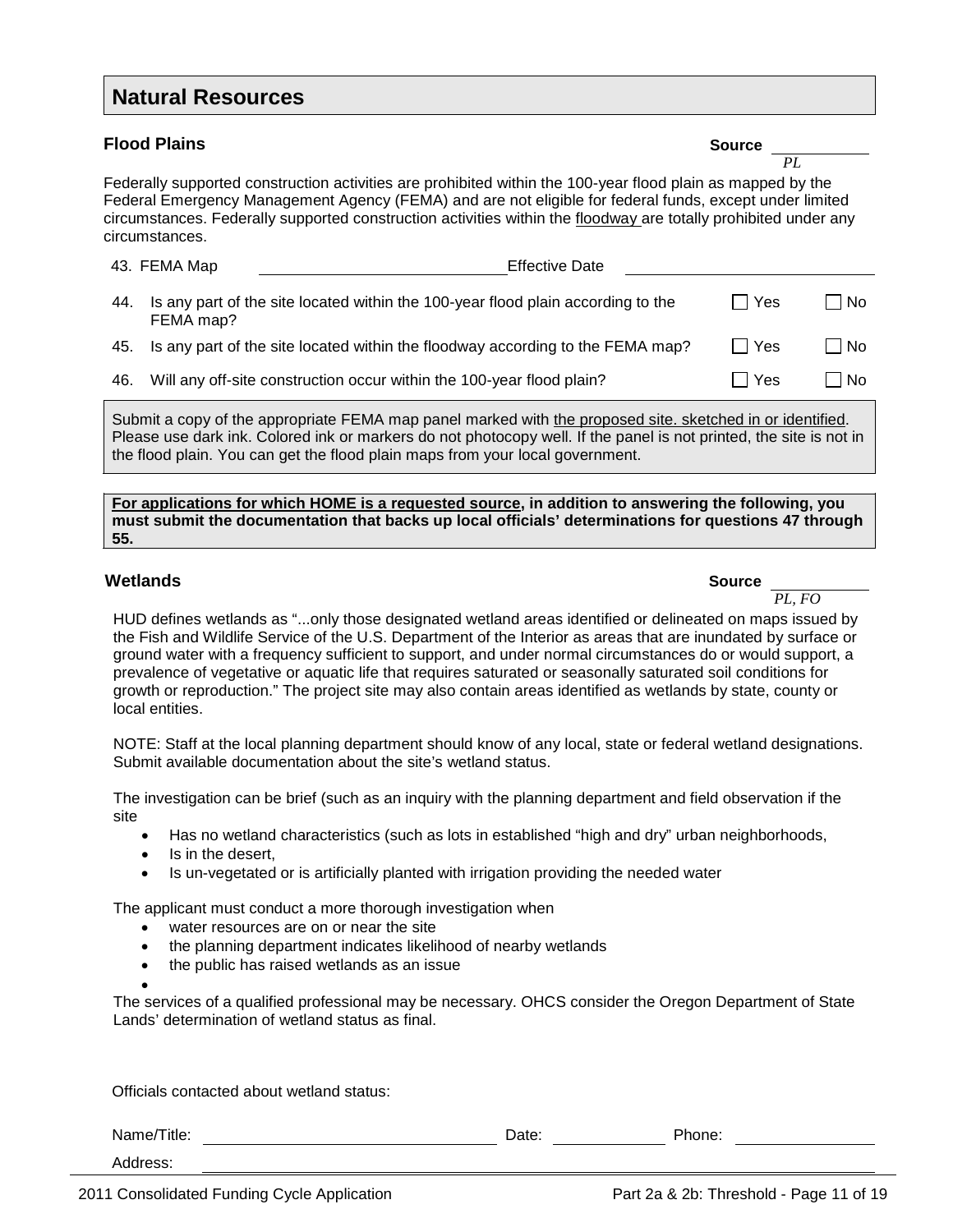2011 Consolidated Funding Cycle Application Part 2a & 2b: Threshold - Page 12 of 19 Address:

47. Has any part of the site (including off-site construction areas) been identified as potentially a jurisdictional wetland by one of the following sources? If jurisdictional wetlands are anywhere on the site or adjacent to the site, submit a site map showing an overlay of the wetland area and the planned building(s). Use dark ink. Colored ink or markers do not photocopy well.

| <b>Source</b>                                        |     |                |
|------------------------------------------------------|-----|----------------|
| US Army Corp of Engineers                            | Yes | No             |
| Oregon Division of State Lands                       | Yes | No             |
| US Fish and Wildlife (Nat'l Wetlands Inventory Maps) | Yes | N <sub>o</sub> |
| Natural Resource Conservation Service (rural areas)  | Yes | <b>No</b>      |
| Local Planning Department (Goal 5 Inventories)       | Yes | <b>No</b>      |
| <b>Wetlands Delineation consultant</b>               | Yes | No             |
| Other                                                | Yes | No             |

Comment: The local planning department should be cognizant of any identification's made by the above authorities. Submit any documentation available concerning the wetland status of the site.

48. If potential jurisdictional wetlands have not been identified, does the site exhibit any of the following characteristics?

| <b>Characteristic</b>                                                                          |     |           |  |
|------------------------------------------------------------------------------------------------|-----|-----------|--|
| Wetland vegetation<br>(cattails, rushes, reeds, sedges, reed canary grass, creeping buttercup) | Yes | No        |  |
| Hydric Soils (Soil Conservation Service Maps)                                                  | Yes | No        |  |
| Seasonally saturated conditions                                                                | Yes | No        |  |
| Water table within 18 inches of surface                                                        | Yes | <b>No</b> |  |
| Wetland wildlife (ducks, salamanders, frogs, nutria, etc.                                      | Yes | No        |  |

Comments:

• For sites which possess no potential wetland characteristics (such as building lots in established urban neighborhoods that are "high and dry,' desert sites with no water resources in the vicinity, or sites with no water resources in the vicinity that are unvegetated or artificially planted [irrigation is a water resource], the above investigation may be cursory (an inquiry with the planning department and field observation).

If water resources are on site or adjacent, the planning department indicates potential for wetlands in the vicinity, any of the above characteristics are present or the public has raised wetlands as an issue, a more thorough examination is merited. The services of a qualified professional may be necessary. OHCS will not debate the delineation of any wetland (or the determination that no wetland is present) that has been documented as acceptable to the Oregon Division of State Lands

#### **Vegetation and Wildlife Source**

List names, addresses and phone numbers of local officials and the date contacted regarding vegetation and wildlife:

Name/Title: Name/Title: Phone: Phone: Phone: Phone: Phone: Phone: Phone: Phone: Phone: Phone: Phone: Phone: Phone: Phone: Phone: Phone: Phone: Phone: Phone: Phone: Phone: Phone: Phone: Phone: Phone: Phone: Phone: Phone: Ph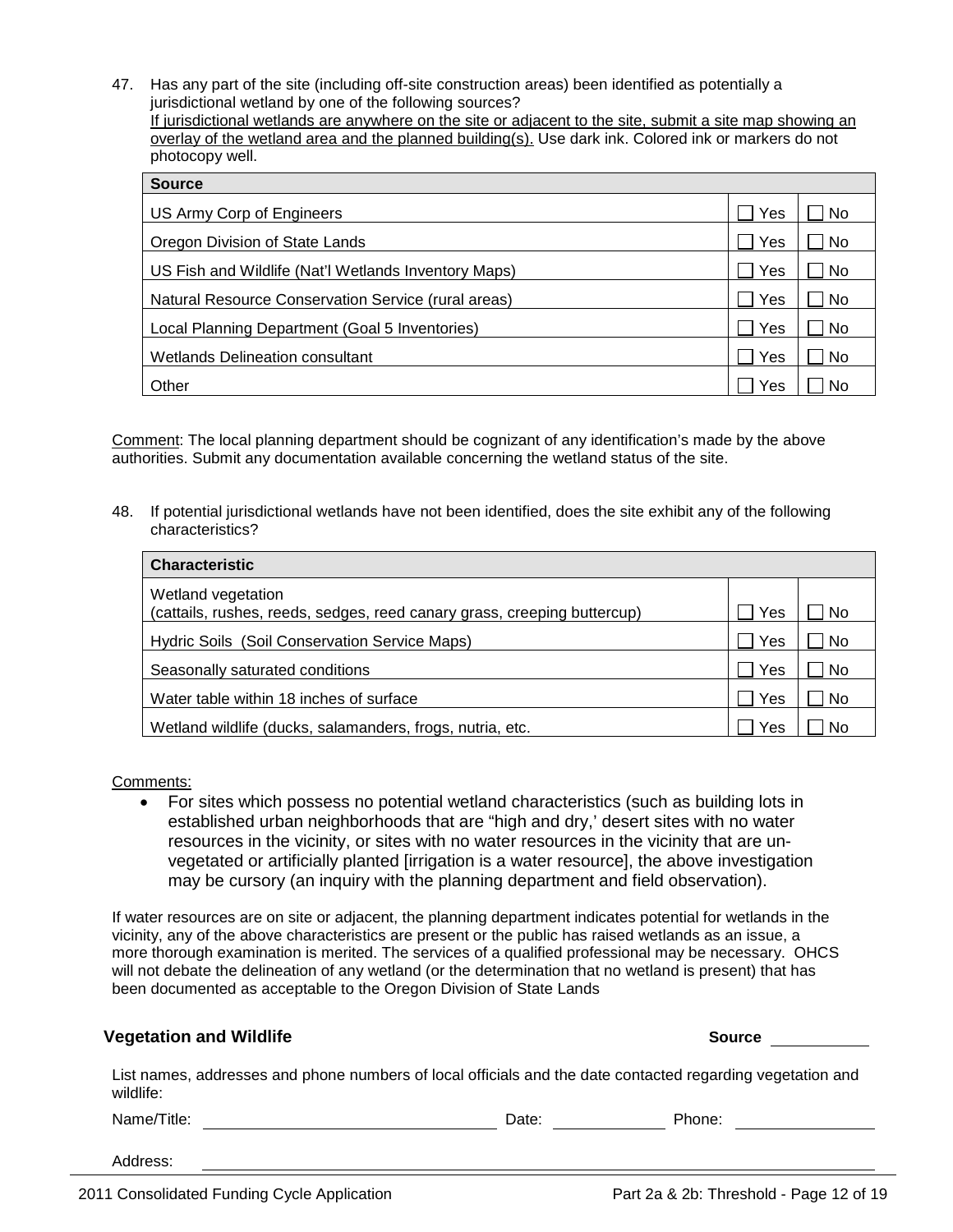| 49. | Have any endangered, threatened or candidate species (fish, animals, plants)<br>been identified in the quarter section of land surrounding the site? Use Oregon<br>State University's Oregon Natural Heritage Information Center for communities<br>with identified species within their UGBs. | Yes | No. |
|-----|------------------------------------------------------------------------------------------------------------------------------------------------------------------------------------------------------------------------------------------------------------------------------------------------|-----|-----|
| 50. | If "yes," provide details.                                                                                                                                                                                                                                                                     |     |     |
|     |                                                                                                                                                                                                                                                                                                |     |     |
| 51. | Have any endangered, threatened or candidate species of plants, fish or<br>animals been identified on the actual site?                                                                                                                                                                         | Yes | No. |
| 52. | If "yes," provide details.                                                                                                                                                                                                                                                                     |     |     |
|     |                                                                                                                                                                                                                                                                                                |     |     |
| 53. | Has the locality identified the site or vicinity as wildlife habitat as part of its Goal<br>5 Inventory process?.                                                                                                                                                                              | Yes | No  |
| 54. | If "yes," provide details.                                                                                                                                                                                                                                                                     |     |     |
|     |                                                                                                                                                                                                                                                                                                |     |     |
| 55. | Describe the predominate ground cover and any wildlife observed. Field observation is acceptable                                                                                                                                                                                               |     |     |

# **HOME and Risk Sharing Specific ENVIRONMENTAL REVIEW QUESTIONS**

Skip this section if the project does not includes OHCS HOME funds or Risk Sharing Bond Financing.

List names, addresses and phone numbers of local officials and the date contacted regarding the following:

|     | <b>Public Water</b> | Name/Title:                      | Date:                                                                     | Phone:                |                   |
|-----|---------------------|----------------------------------|---------------------------------------------------------------------------|-----------------------|-------------------|
|     |                     | Address:                         |                                                                           |                       |                   |
|     | <b>Public Sewer</b> | Name/Title:                      | Date:                                                                     | Phone:                |                   |
|     |                     | Address:                         |                                                                           |                       |                   |
|     | <b>Storm Sewer</b>  | Name/Title:                      | Date:                                                                     | Phone:                |                   |
|     |                     | Address:                         |                                                                           |                       |                   |
|     | <b>Solid Waste</b>  |                                  | <b>Source</b>                                                             |                       |                   |
|     |                     |                                  |                                                                           |                       | FO, PS. PL        |
| 56. |                     | Is garbage collection available? |                                                                           | Yes<br>$\blacksquare$ | $\blacksquare$ No |
| 57. |                     | If "yes," by commercial service? |                                                                           | Yes                   | __ No             |
| 58. |                     |                                  | Will curbside residential recycling be available to the proposed project? | $\Box$ Yes            | No                |
| 59. |                     |                                  | Is construction waste recycling available in the community?               | $\Box$ Yes            | No                |
|     | <b>Waste Water</b>  |                                  | <b>Source</b>                                                             |                       |                   |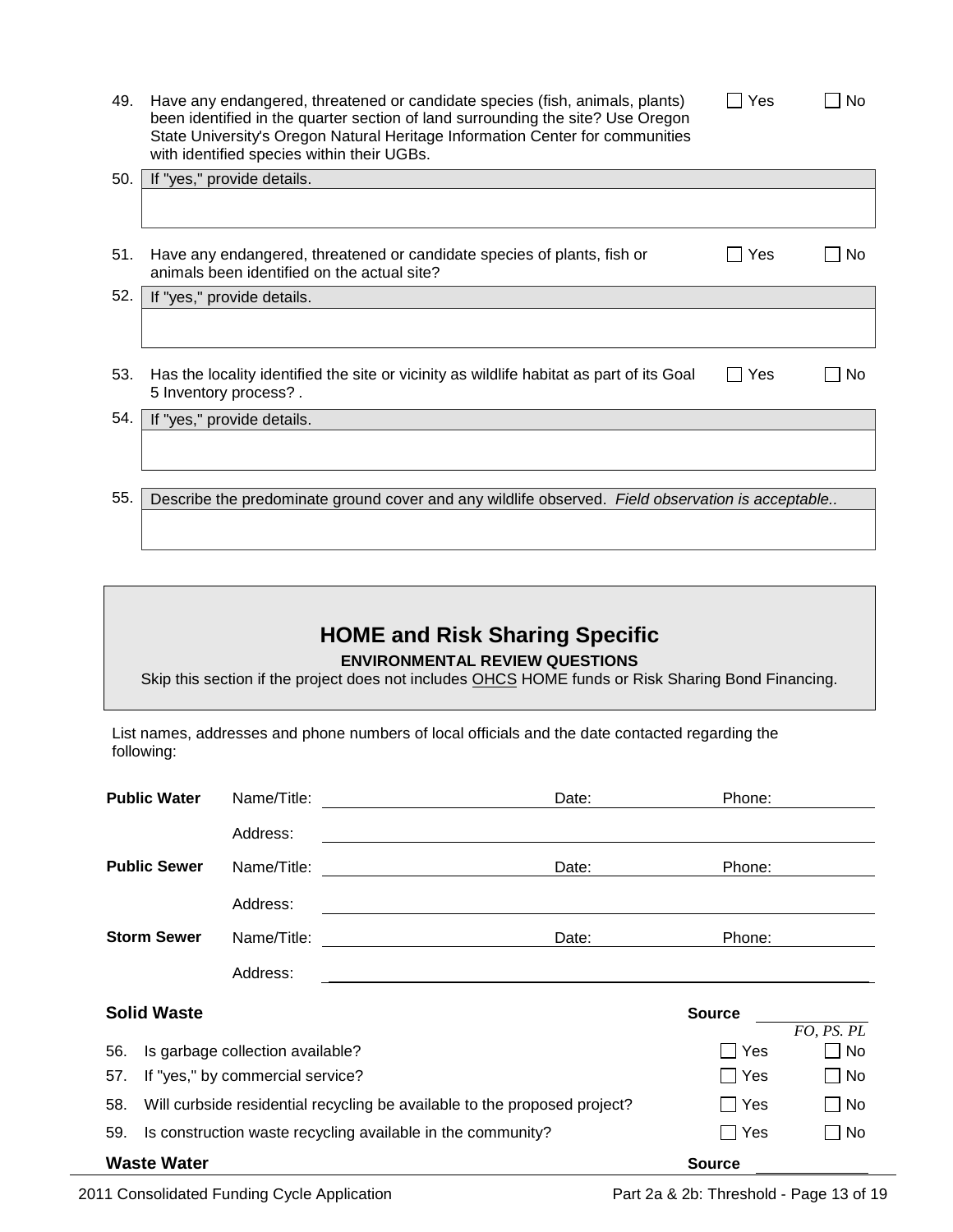|     |                                                                                                                                                        |               | FO. PS. PL           |
|-----|--------------------------------------------------------------------------------------------------------------------------------------------------------|---------------|----------------------|
| 60. | Is public sewer available at the site?                                                                                                                 | Yes           | No                   |
| 61. | If "no," explain waste-water arrangements                                                                                                              |               |                      |
|     |                                                                                                                                                        |               |                      |
|     | <b>Storm Water</b>                                                                                                                                     | <b>Source</b> |                      |
| 62. | Is public storm sewer available at the site?                                                                                                           | Yes           | $FO, PS.$ $PL$<br>No |
| 63. | If "yes," is this a combined waste/storm sewer?                                                                                                        | Yes           | No                   |
| 64. | If public storm sewer is not available, how will storm water drainage be handled?                                                                      |               |                      |
|     |                                                                                                                                                        |               |                      |
| 65. | What will be the total square footage of impervious surfaces (roofs, parking<br>areas, walkways) on the site:                                          |               |                      |
|     | <b>Nearby Water</b>                                                                                                                                    | <b>Source</b> | $FO, PS.$ $PL$       |
| 66. | Are there rivers, creeks or lakes within a two-mile radius of the proposed<br>project?<br>(Ponds and irrigation canals are not necessary to consider). | Yes           | <b>No</b>            |
| 67. | If so, submit their official names and approximate distance from the site. Please submit a map showing<br>their location relative to the site.         |               |                      |
|     |                                                                                                                                                        |               |                      |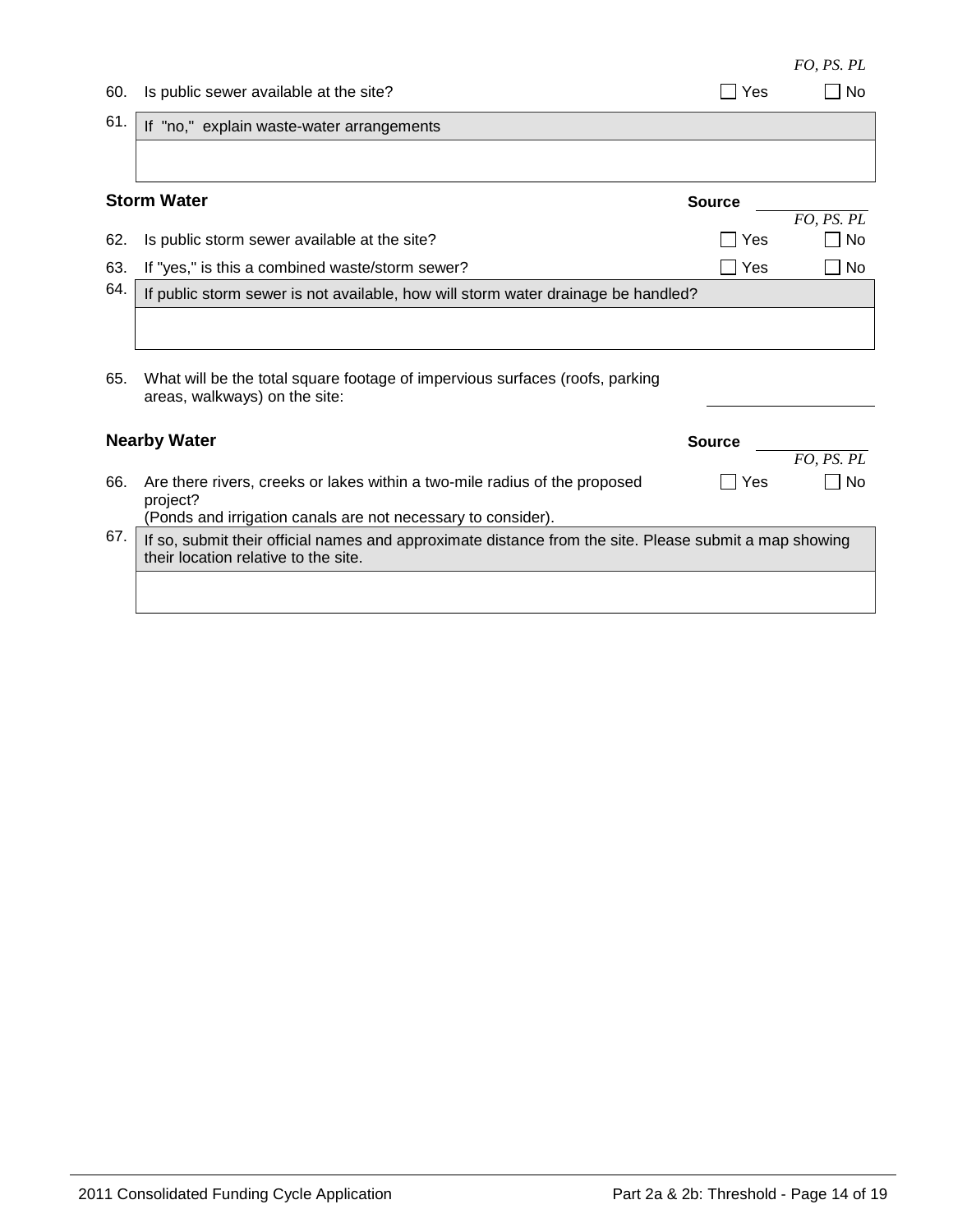# **Part 2b: Threshold - Architectural**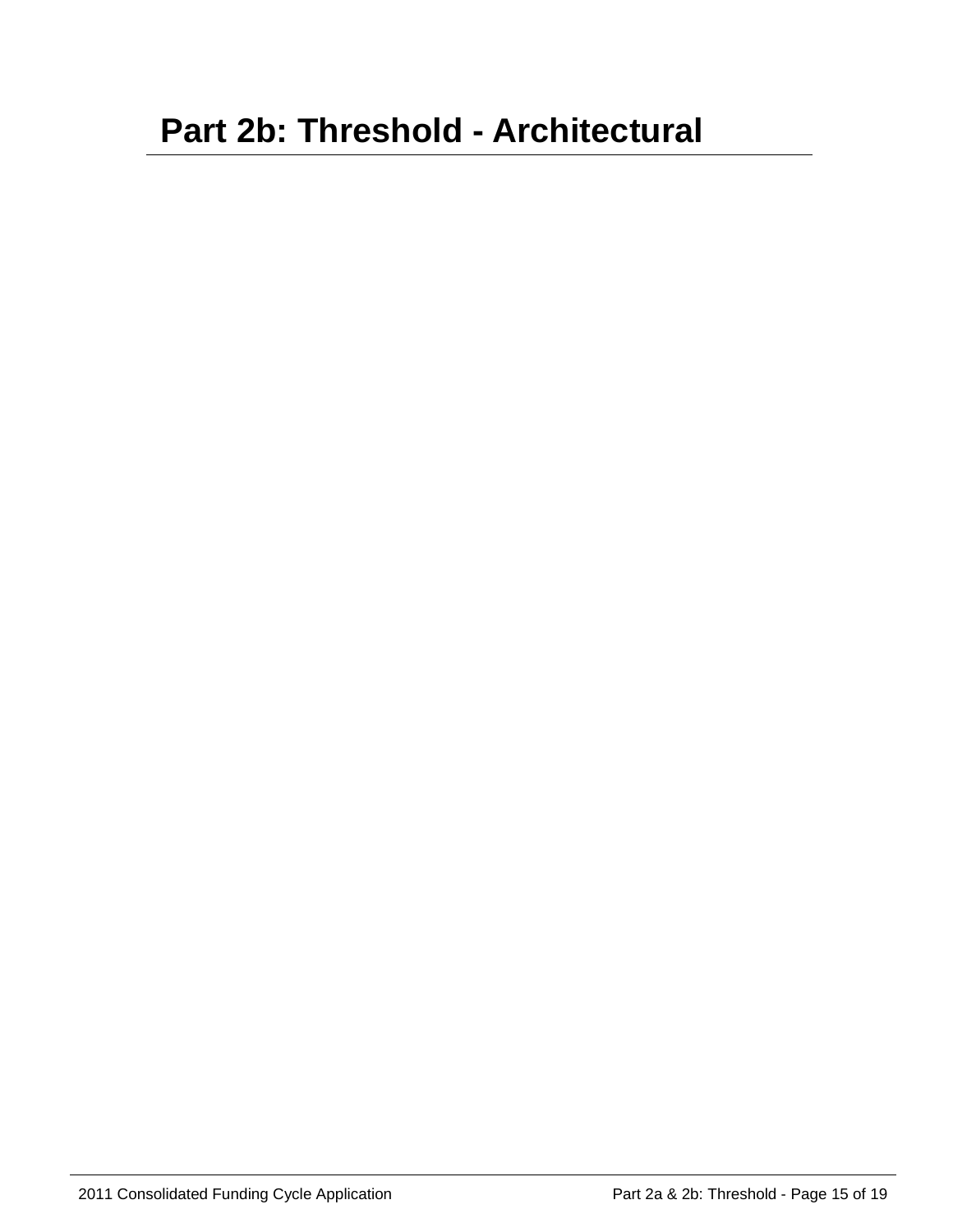# **Architectural Threshold Question**

Use one to three sentences to describe the overall characteristics of the project and the intended population. Read the *Instructions for Completing the Application* section before answering this question.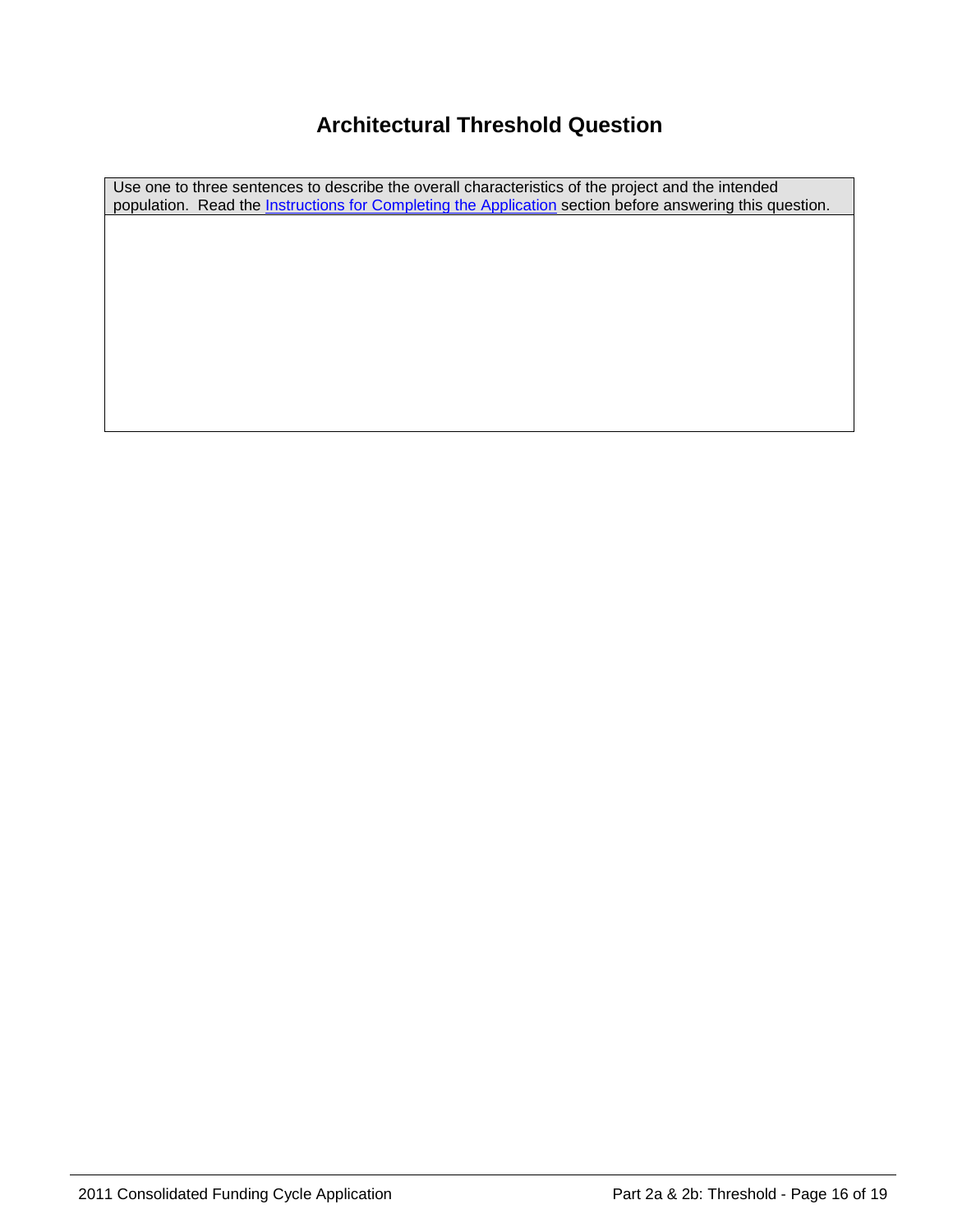# **Visitability Exemption Request**

| Sponsor:      |  |                                                                             |  | <b>Project Name:</b>                  |
|---------------|--|-----------------------------------------------------------------------------|--|---------------------------------------|
| Site Address: |  |                                                                             |  |                                       |
|               |  | Visitability Exemption Category (check all that apply). See OAR 813-310-080 |  |                                       |
|               |  | <b>Topographical Concerns</b>                                               |  | <b>Funding Conflicts</b>              |
|               |  | <b>Undue Costs</b>                                                          |  | <b>Undue Constraints</b>              |
|               |  | Initial Project Rejection                                                   |  | <b>Community and Design Standards</b> |
|               |  | Community Powder Room / Adaptable Powder Rooms in each Visitable Unit       |  |                                       |
|               |  |                                                                             |  |                                       |

#### **Number of Units Requesting Exemption:**

Full Exemption: Partial Exemption: Designation: 2001

Describe the circumstances relating to the exemption request. Be as specific as possible. Use other sheets and provide documentation drawings, cost information or other data as necessary. Be sure to provide justification for each exemption category requested.

If the exemption request is based upon conflicting community design standards, provide a written statement below stating whether it would be reasonably possible for the local government to exempt the site from the local design standard.

Describe the effect the requested exemption would have on visitability for people with mobility impairments.

**Please refer any questions regarding your Visitability Exemption Request to:**

Frank Silkey, OHCS Architect 503-986-2043 email: [frank.silkey@hcs.state.or.us](mailto:john.czarnecki@hcs.state.or.us)

| Approved | Not Approved | Not Applicable |
|----------|--------------|----------------|
|----------|--------------|----------------|

Name Date **Date** 

Title

\_\_\_\_\_\_\_\_\_\_\_\_\_\_\_\_\_\_\_\_\_\_\_\_\_\_\_\_\_\_\_\_\_\_\_\_\_\_\_\_\_\_ \_\_\_\_\_\_\_\_\_\_\_\_\_\_\_\_\_\_

\_\_\_\_\_\_\_\_\_\_\_\_\_\_\_\_\_\_\_\_\_\_\_\_\_\_\_\_\_\_\_\_\_\_\_\_\_\_\_\_\_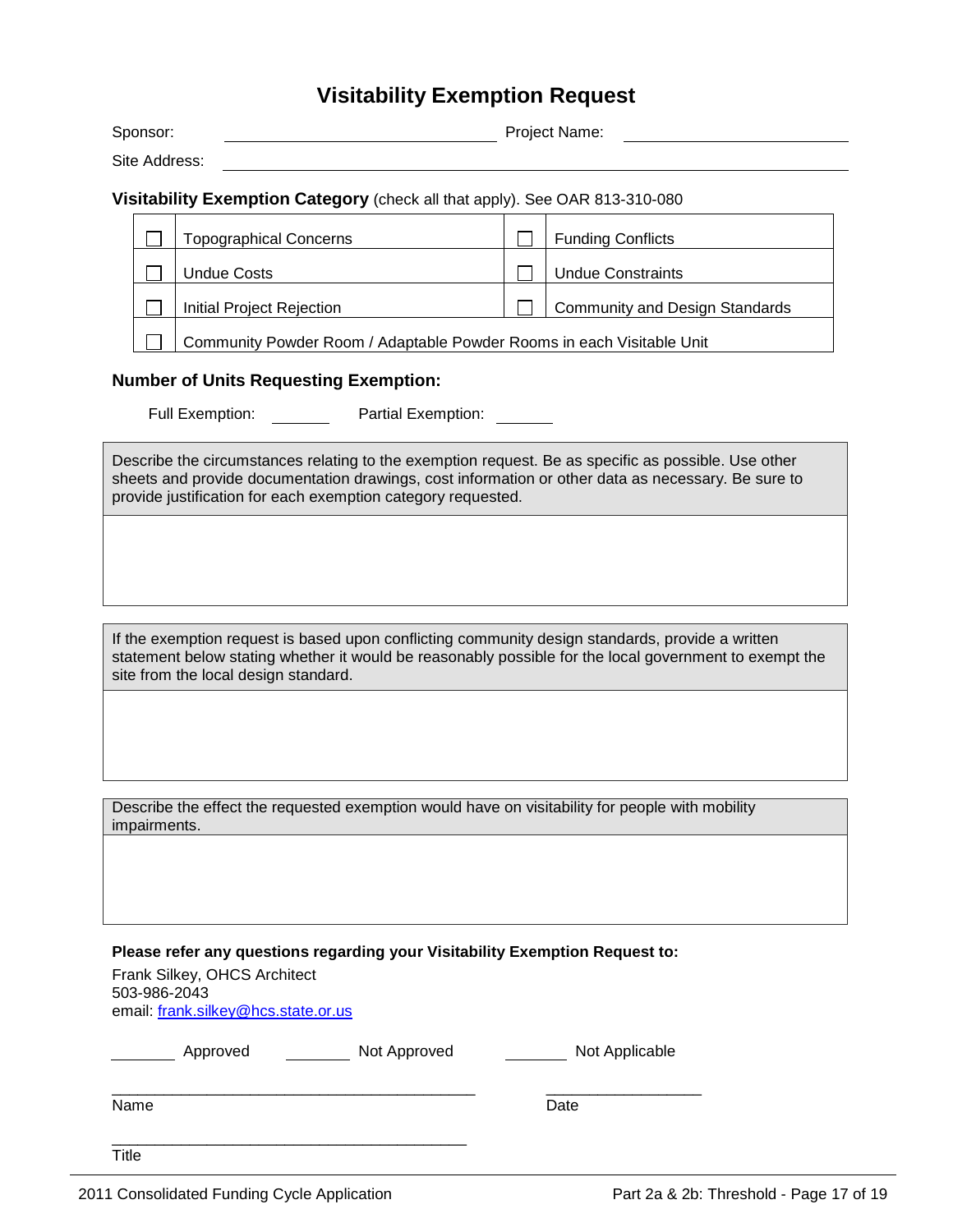# **Request for Exemption from Minimum or Maximum Unit Floor Area Requirements**

**Including Requests for Single-Level Two Bedroom /Two-Bath Designs**

Sponsor: Project Name:

Site Address:

List which Minimum or Maximum Unit Floor Area Limitation(s) your project is unable to meet. Include the location and number of specific units affected:

Describe the reason(s) why the Minimum or Maximum Limitation(s) cannot be met in this/these particular unit design(s):

Describe the specific reasons it is necessary to include two full baths in your two-bedroom unit design(s):

**Please refer any questions regarding your Exemption Request to:**

Frank Silkey, OHCS Architect 503-986-2043 email: [frank.silkey@hcs.state.or.us](mailto:john.czarnecki@hcs.state.or.us)

Not Approved Not Applicable

\_\_\_\_\_\_\_\_\_\_\_\_\_\_\_\_\_\_\_\_\_\_\_\_\_\_\_\_\_\_\_\_\_\_\_\_\_\_\_\_\_\_ \_\_\_\_\_\_\_\_\_\_\_\_\_\_\_\_\_\_ Name Date **Date** 

**Title** 

\_\_\_\_\_\_\_\_\_\_\_\_\_\_\_\_\_\_\_\_\_\_\_\_\_\_\_\_\_\_\_\_\_\_\_\_\_\_\_\_\_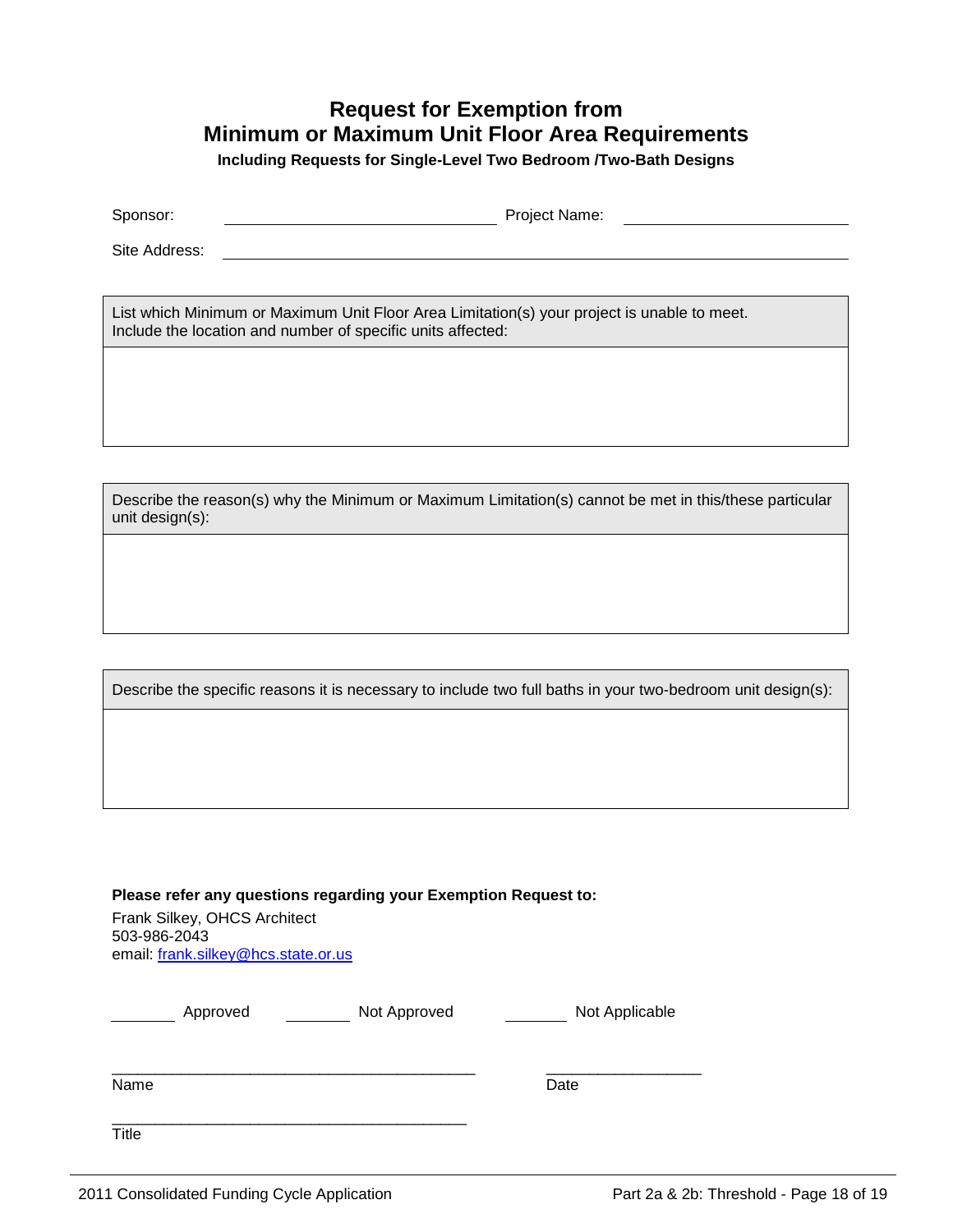ATTACH ARCHITECTURAL PLANS OR REHABILITATION DOCUMENTS HERE.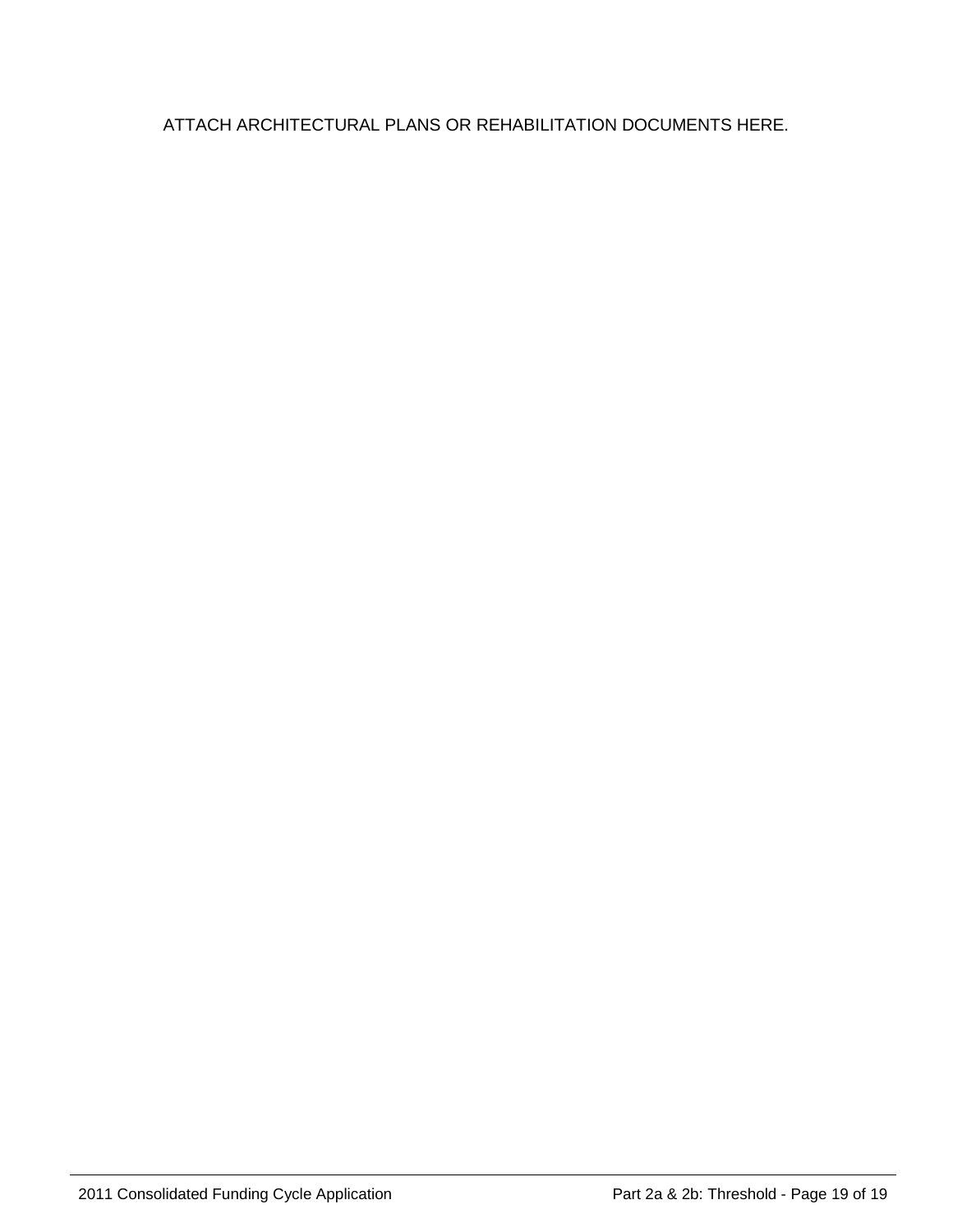# **Part 3: Applicant and Project Information**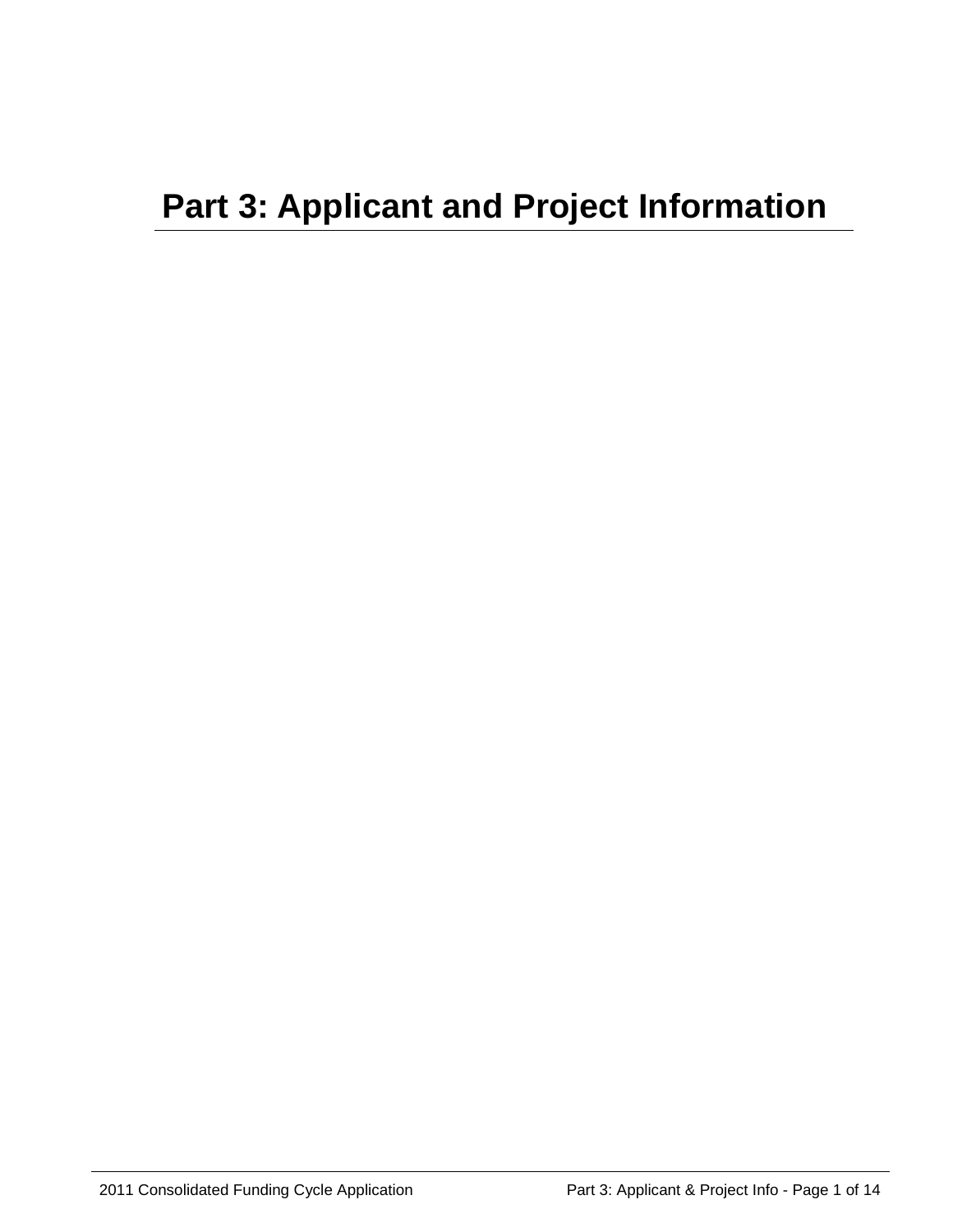# APPLICANT AND PROJECT INFORMATION

| Project Name:            |                                                                                                                      |                                   |                                    |        |  |
|--------------------------|----------------------------------------------------------------------------------------------------------------------|-----------------------------------|------------------------------------|--------|--|
| Project Address:         |                                                                                                                      |                                   |                                    |        |  |
|                          | <b>Street</b>                                                                                                        | City                              | Zip Code                           | County |  |
| <b>Applicant</b>         |                                                                                                                      | <b>Co-Applicant</b>               |                                    |        |  |
| <b>Business Name:</b>    |                                                                                                                      | <b>Business Name:</b>             |                                    |        |  |
| Contact:                 |                                                                                                                      | Contact:                          |                                    |        |  |
| Street:                  |                                                                                                                      | Street:                           |                                    |        |  |
| City/St/Zip:             |                                                                                                                      | City/St/Zip:                      |                                    |        |  |
| Phone:                   |                                                                                                                      | Phone:                            |                                    |        |  |
| Fax:                     |                                                                                                                      | Fax:                              |                                    |        |  |
| E-mail:                  |                                                                                                                      | E-mail:                           |                                    |        |  |
| Applicant Tax ID #:      |                                                                                                                      |                                   | Co-Applicant Tax ID #:             |        |  |
| Applicant Type ("X" box) |                                                                                                                      |                                   | <b>Co-Applicant Type ("X" box)</b> |        |  |
| For Profit               | <b>Housing Authority</b>                                                                                             | For Profit                        | <b>Housing Authority</b>           |        |  |
| Nonprofit                | <b>Local Government</b>                                                                                              | Nonprofit                         | <b>Local Government</b>            |        |  |
| <b>CHDO</b>              |                                                                                                                      | <b>CHDO</b>                       |                                    |        |  |
|                          | <b>Ownership Entity (LP, LLC, etc.)</b>                                                                              | <b>Consultant</b> (if applicable) |                                    |        |  |
| <b>Business Name:</b>    |                                                                                                                      | <b>Business Name:</b>             |                                    |        |  |
| Contact:                 |                                                                                                                      | Contact:                          |                                    |        |  |
| <b>Street</b>            |                                                                                                                      | Street:                           |                                    |        |  |
| City/St/Zip:             |                                                                                                                      | City/St/Zip:                      |                                    |        |  |
| Phone:                   |                                                                                                                      | Phone:                            |                                    |        |  |
| Fax:                     | <u> 1989 - Johann Barn, mars ann an t-Amhain Aonaich an t-Aonaich an t-Aonaich ann an t-Aonaich ann an t-Aonaich</u> | Fax:                              |                                    |        |  |
| E-mail:                  | <u> 1980 - Johann Barnett, fransk politik (</u>                                                                      | E-mail:                           |                                    |        |  |
|                          |                                                                                                                      |                                   |                                    |        |  |
|                          | All correspondence should be directed to:                                                                            |                                   |                                    |        |  |
| <b>Business Name:</b>    |                                                                                                                      | Title:                            |                                    |        |  |
| Contact:                 |                                                                                                                      | Phone:                            |                                    |        |  |
| <b>Street</b>            |                                                                                                                      | Fax:                              |                                    |        |  |
| City/State/Zip:          |                                                                                                                      | E-mail:                           |                                    |        |  |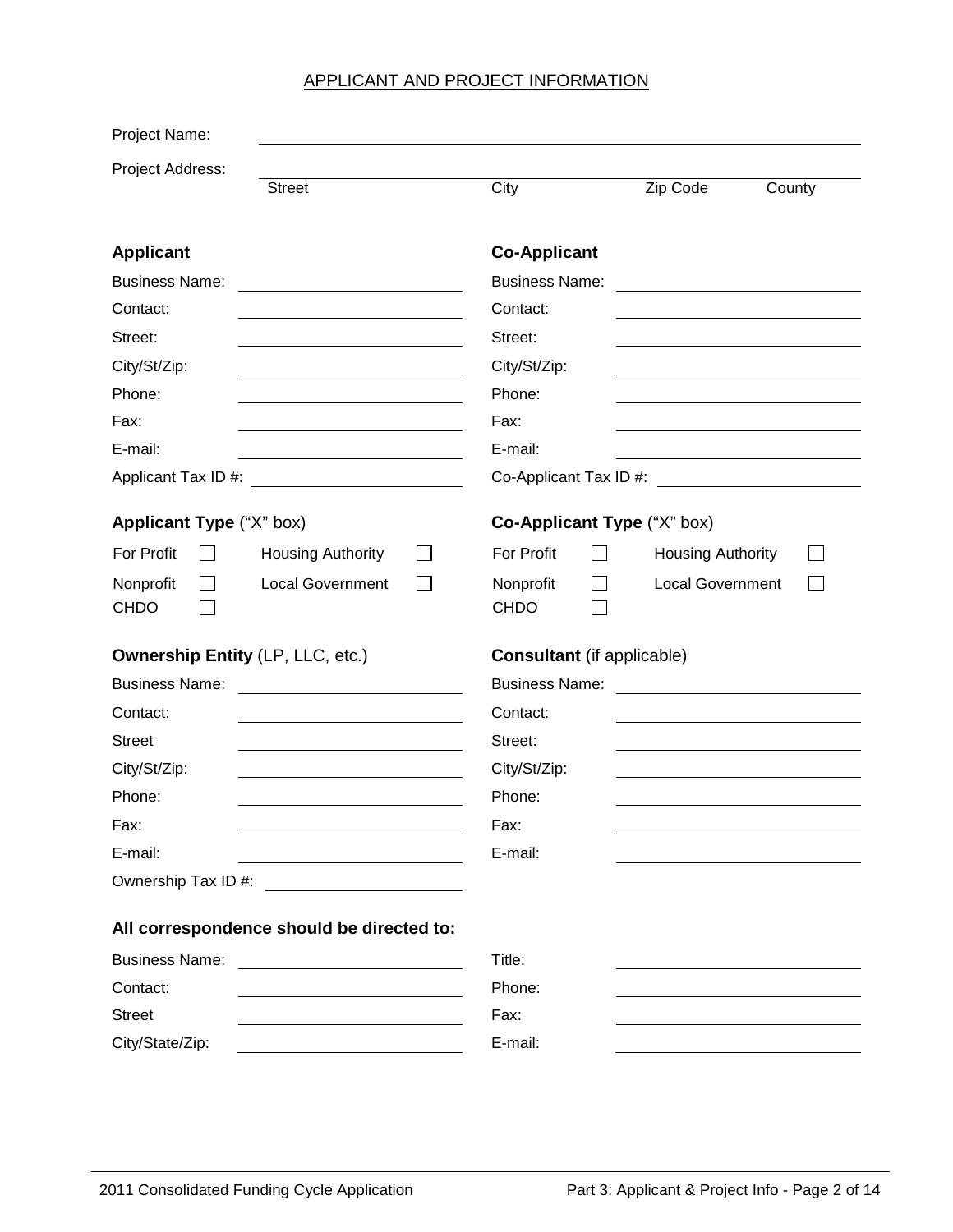#### DISBURSEMENTS OF FUNDS

| Indicate to which entity funds should be disbursed:                                                                                                                                                                           | (1)<br><u> 1989 - Johann Barn, mars eta bat erroman erroman erroman erroman erroman erroman erroman erroman erroman err</u> |                                                                                                                      |       |  |  |
|-------------------------------------------------------------------------------------------------------------------------------------------------------------------------------------------------------------------------------|-----------------------------------------------------------------------------------------------------------------------------|----------------------------------------------------------------------------------------------------------------------|-------|--|--|
|                                                                                                                                                                                                                               | (2)                                                                                                                         |                                                                                                                      |       |  |  |
| Indicate to which entity tax credits should be<br>disbursed:                                                                                                                                                                  |                                                                                                                             |                                                                                                                      |       |  |  |
|                                                                                                                                                                                                                               | <b>NONPROFIT INFORMATION</b><br>(If Applicable)                                                                             |                                                                                                                      |       |  |  |
| Source of your exemption ("X" box)                                                                                                                                                                                            |                                                                                                                             |                                                                                                                      |       |  |  |
| IRC Section 501(a)                                                                                                                                                                                                            | IRC Section 501 (c)(3)                                                                                                      |                                                                                                                      |       |  |  |
| IRC Section 501(c)(4)                                                                                                                                                                                                         | <b>ORS 456</b>                                                                                                              |                                                                                                                      |       |  |  |
| Date Incorporated:<br>Date Articles of Incorporate & By-laws<br>filed:<br>Date Purpose/Mission Statement:                                                                                                                     | Date IRS 501(c)(3) received:<br>Date Articles or By-laws<br>amended:<br>Date Purpose/Mission<br>statement amended:          |                                                                                                                      |       |  |  |
|                                                                                                                                                                                                                               |                                                                                                                             | Yes $(x)$                                                                                                            | No(x) |  |  |
| Do the By-laws set forth the development of affordable housing as a purpose?                                                                                                                                                  |                                                                                                                             |                                                                                                                      |       |  |  |
| Is the project a for-profit / non-profit joint venture?                                                                                                                                                                       |                                                                                                                             |                                                                                                                      |       |  |  |
| Is the project consistent with the organization's Strategic/Business Plan?                                                                                                                                                    |                                                                                                                             |                                                                                                                      |       |  |  |
| (Provide the following information, as it applies to the project.)                                                                                                                                                            | DEVELOPMENT TEAM INFORMATION                                                                                                |                                                                                                                      |       |  |  |
| All correspondence should be directed to:                                                                                                                                                                                     |                                                                                                                             |                                                                                                                      |       |  |  |
| Contractor:                                                                                                                                                                                                                   | Ph: $\qquad \qquad$                                                                                                         |                                                                                                                      |       |  |  |
| Architect:<br>Tax Attorney:                                                                                                                                                                                                   | Ph: $\qquad \qquad$<br>Ph:<br>Email:                                                                                        |                                                                                                                      |       |  |  |
| Tax Acct:                                                                                                                                                                                                                     | Ph:<br>Email:                                                                                                               | <u> 1980 - Jan Stein Stein Stein Stein Stein Stein Stein Stein Stein Stein Stein Stein Stein Stein Stein Stein S</u> |       |  |  |
| Syndicator:                                                                                                                                                                                                                   | Ph:<br>Email:                                                                                                               | <u> 1980 - Jan Stein Harry Harry Harry Harry Harry Harry Harry Harry Harry Harry Harry Harry Harry Harry Harry</u>   |       |  |  |
| Property Mgr.                                                                                                                                                                                                                 | Ph:<br>Email:                                                                                                               | <u> 1980 - Jan James Barbara, politik eta politik eta politik eta politik eta politik eta politik eta politik e</u>  |       |  |  |
| Other:                                                                                                                                                                                                                        | Ph:<br>Email:                                                                                                               | <u> 1999 - Johann Barbara, martxa alemaniar populari (</u>                                                           |       |  |  |
| Title Company:<br><u> 1980 - Johann Barn, mars ann an t-Amhain Aonaich an t-Aonaich an t-Aonaich ann an t-Aonaich ann an t-Aonaich</u><br>Escrow Officer:<br><u> 1989 - Johann Stein, mars an t-Amerikaansk kommunister (</u> | Phone:                                                                                                                      |                                                                                                                      |       |  |  |
| Email:                                                                                                                                                                                                                        | Escrow #:                                                                                                                   |                                                                                                                      |       |  |  |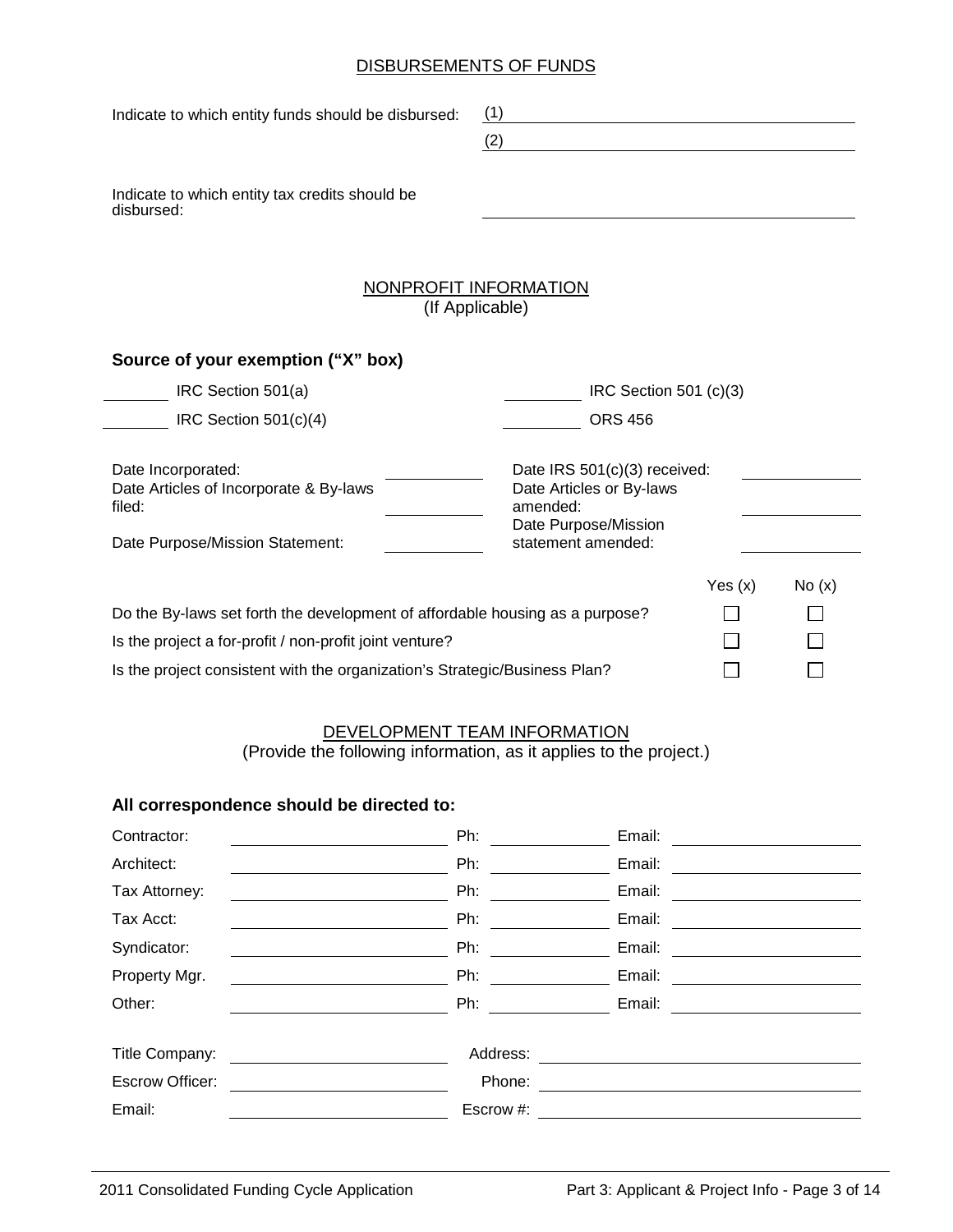Define all direct or indirect financial or other identity of interest members of the development team may have with other members of the development team. (See instructions section for a discussion of this question.)

## **OHCS-Based Funding Requests**

| Sources of Funds                       | \$ Amount | <b>Grant Request</b><br>(x) | Loan Request<br>(x) | Recipient will loan to<br>limited partnership<br>(x) |
|----------------------------------------|-----------|-----------------------------|---------------------|------------------------------------------------------|
| HDGP (Trust Fund/Doc<br>Recording fee) |           |                             |                     |                                                      |
| <b>GHAP</b>                            |           |                             |                     |                                                      |
| <b>HOME</b>                            |           |                             |                     |                                                      |
| LIWP (Weatherization)                  |           |                             |                     |                                                      |
| <b>HELP</b>                            |           |                             |                     |                                                      |
| OAHTC (loan amount)                    |           |                             |                     |                                                      |
| LIHTC (annual allocation)              |           |                             |                     |                                                      |

#### **Breakout of Total GHAP Listed Above**

| GHAP – Capital grants      |  |  |
|----------------------------|--|--|
| GHAP – Capital loan        |  |  |
| GHAP - Operating subsidy   |  |  |
| GHAP - Capital needs       |  |  |
| assessment short term loan |  |  |

List all other **OHCS** resources (non-CFC) you have received, or will apply for, for this project, including any loans, Farmworker Housing Tax Credits, Oregon Rural Rehab loan, etc.

## **Designation of BETC Credit: ("X" box)**

| Will be pursuing BETC                       |
|---------------------------------------------|
| Will not be pursuing BETC - OHCS may pursue |

## **Applicant is applying under the following OHCS set-aside: ("X" box)**

Preservation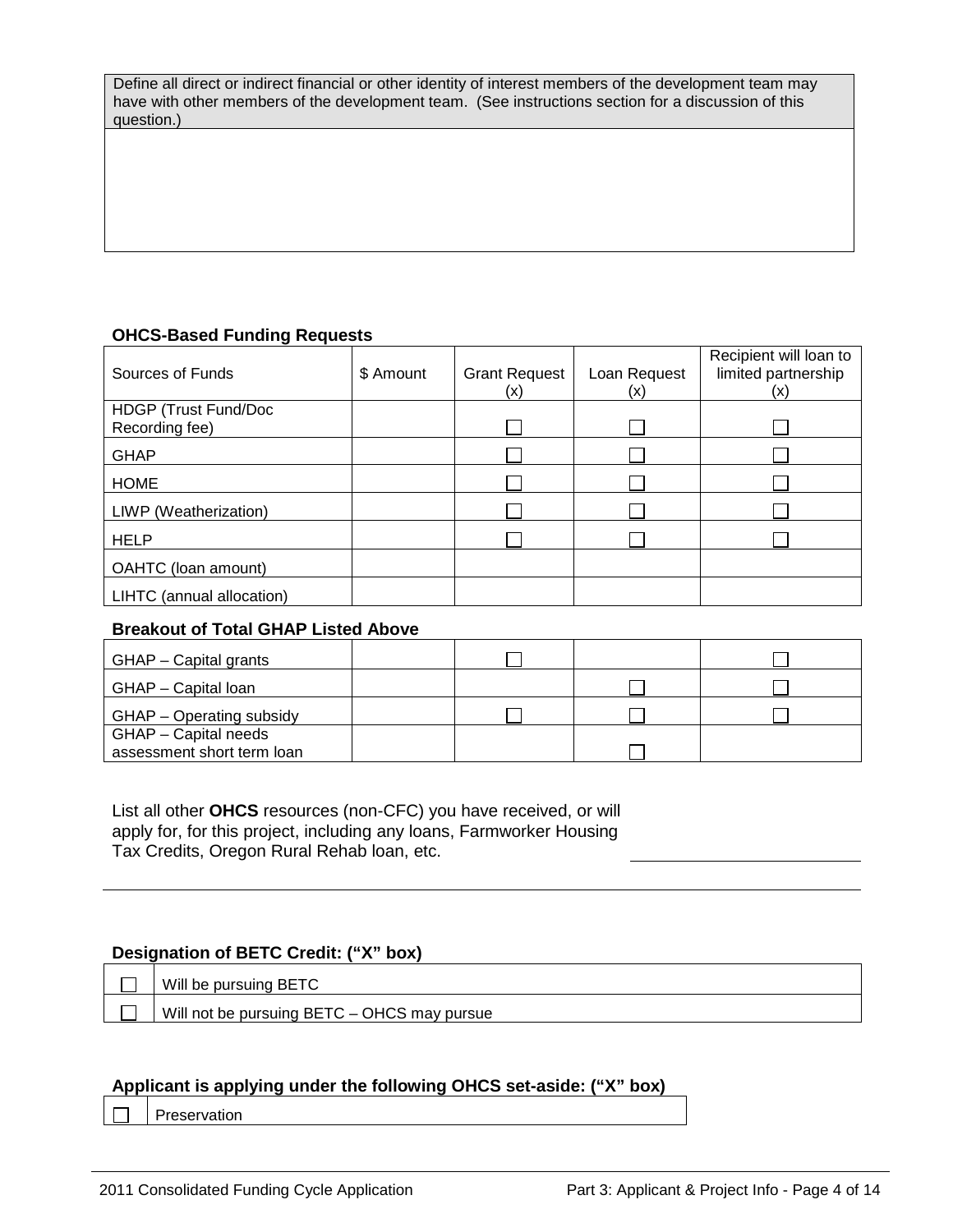#### UNIT TYPE AND FUNDING PROGRAM DESIGNATION

In the table below, list the unit type (SRO, studio, one bedroom etc), the total number of each unit type, number of units designated as HOME, LIHTC, HDGP/GHAP, HELP, LIWP, etc., units, square footage of units and total square footage for each unit type*.* The number of various Program units may exceed the Total Number of Units. For the unit square footage, the inside wall measurement should be used.

| <b>Residential Only</b>                                                                                       |                         |                               |              |                                                       |             |             |       |                                        |                            |
|---------------------------------------------------------------------------------------------------------------|-------------------------|-------------------------------|--------------|-------------------------------------------------------|-------------|-------------|-------|----------------------------------------|----------------------------|
|                                                                                                               |                         | Number of Units Designated As |              |                                                       |             |             |       |                                        |                            |
| Unit Type*                                                                                                    | Total No.<br>of Units** | <b>OHCS</b><br><b>HOME</b>    | <b>LIHTC</b> | HDGP/<br><b>GHAP</b>                                  | <b>HELP</b> | <b>LIWP</b> | Other | Actual<br>Square<br>Footage<br>of Unit | Total<br>Square<br>Footage |
|                                                                                                               |                         |                               |              | Note: Manager unit(s) must be included in this table. |             |             |       |                                        |                            |
|                                                                                                               |                         |                               |              |                                                       |             |             |       |                                        |                            |
|                                                                                                               |                         |                               |              |                                                       |             |             |       |                                        |                            |
|                                                                                                               |                         |                               |              |                                                       |             |             |       |                                        |                            |
|                                                                                                               |                         |                               |              |                                                       |             |             |       |                                        |                            |
|                                                                                                               |                         |                               |              |                                                       |             |             |       |                                        |                            |
| Manager's<br>Unit $(s)$                                                                                       |                         |                               |              |                                                       |             |             |       |                                        |                            |
| Total by<br>Column                                                                                            |                         |                               |              |                                                       |             |             |       |                                        |                            |
|                                                                                                               |                         |                               |              |                                                       |             |             |       |                                        |                            |
| Common<br>Areas                                                                                               |                         |                               |              |                                                       |             |             |       |                                        |                            |
| Commercial<br>Areas                                                                                           |                         |                               |              |                                                       |             |             |       |                                        |                            |
| Other                                                                                                         |                         |                               |              |                                                       |             |             |       |                                        |                            |
| <b>Total Floor Area</b>                                                                                       |                         |                               |              |                                                       |             |             |       |                                        |                            |
| * Unit Type can be abbreviated - Group Home, SRO, 0 bdr, 1 bdr, 2 bdr, 3 bdr, etc.<br>** Group Homes = 1 unit |                         |                               |              |                                                       |             |             |       |                                        |                            |

If there is a Manager unit, what is its size? (1 bdrm, 2 bdrm, etc.) If the Manager unit is income-qualified, what is the AMI %? List other units designated for operations or management. (how many)

If applying for HELP, indicate the number of units per population: \_\_\_\_\_\_\_\_\_\_ Farmworker \_\_\_\_\_\_\_\_\_ Homeless Domestic Violence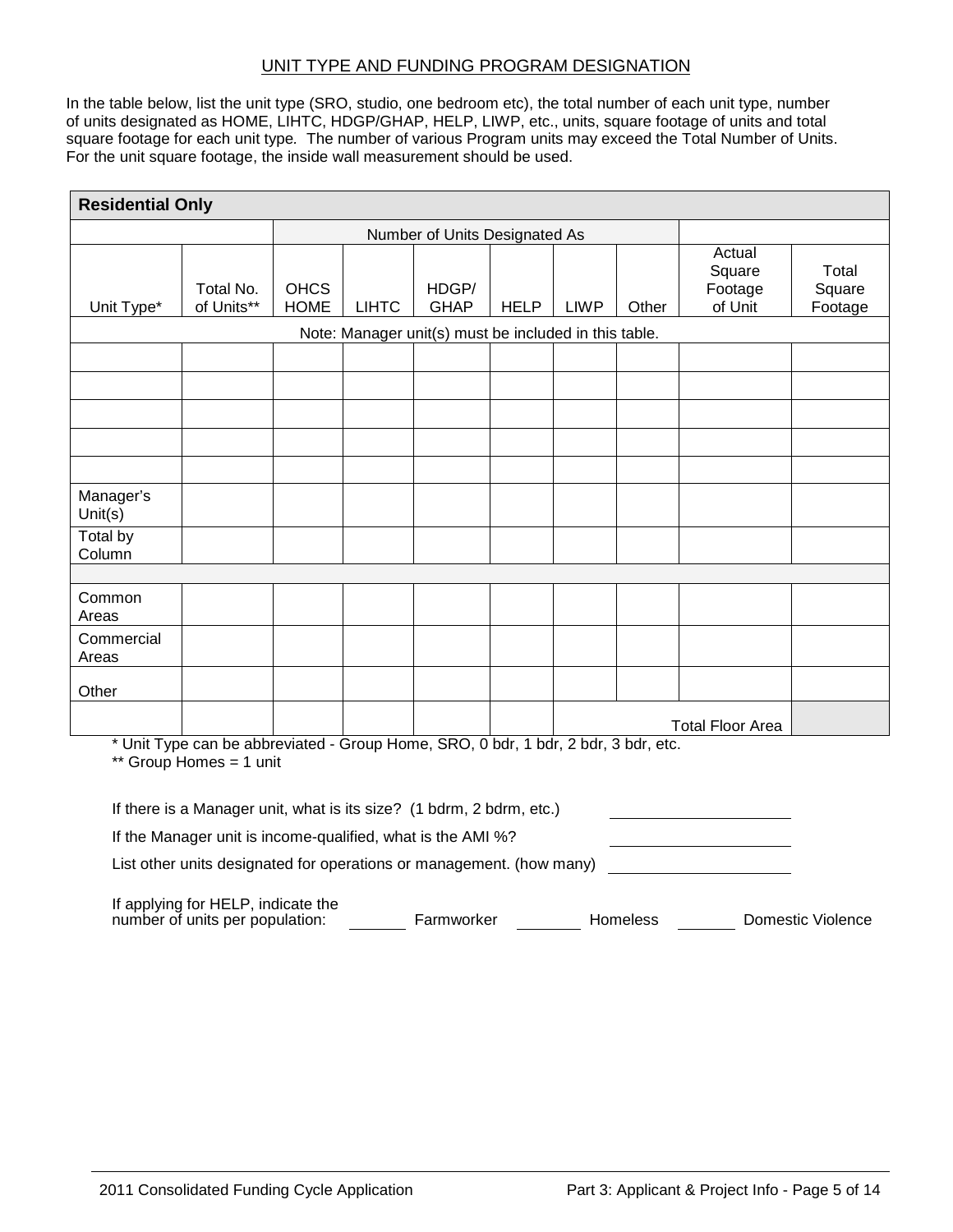### UNITS PER TARGET POPULATION

The sum of targeted number of units for each population type must equal (not exceed) the total number of units in the project. (e.g.: a 40 unit project serving families may have 30 units family, 8 disabled (family), and 2 homeless (family) for a total of 40 family units.

#### **Indicate number of units per target population type: (Do not double count)**

| Family                              | Persons in Alcohol and Drug Recovery |
|-------------------------------------|--------------------------------------|
| Elderly                             | <b>Farmworkers</b>                   |
| <b>Physically Disabled</b>          | Children                             |
| Developmentally Disabled            | Persons with HIV/AIDS                |
| <b>Psychiatrically Disabled/CMI</b> | Victims of Domestic Violence         |
| <b>Homeless</b>                     | Ex-Offenders                         |
| Other (please describe):            |                                      |

#### PROJECT RENTS AND INCOME LEVELS

|                                                                                                                                                                                                                                                                                                                                              | Yes(x) | No(x) |
|----------------------------------------------------------------------------------------------------------------------------------------------------------------------------------------------------------------------------------------------------------------------------------------------------------------------------------------------|--------|-------|
| Legislation requires that when OHCS resources are utilized, OHCS will give<br>substantial preference to applicants who rent to tenants whose net income is at 2<br>times the rent. (e.g. if rent is \$300 per month, a tenant who earns a net of \$600<br>should be considered income eligible.) Will the project accept this as its policy? |        |       |
| Upon completion of the project, how many units will be receiving<br>project based assistance?                                                                                                                                                                                                                                                |        |       |
| Number of RD units receiving project-based assistance?                                                                                                                                                                                                                                                                                       |        |       |
| Number of Section 8 units project-based assistance?                                                                                                                                                                                                                                                                                          |        |       |
| Number of units receiving other type of project-based assistance?                                                                                                                                                                                                                                                                            |        |       |
| Explain other type of assistance:                                                                                                                                                                                                                                                                                                            |        |       |

—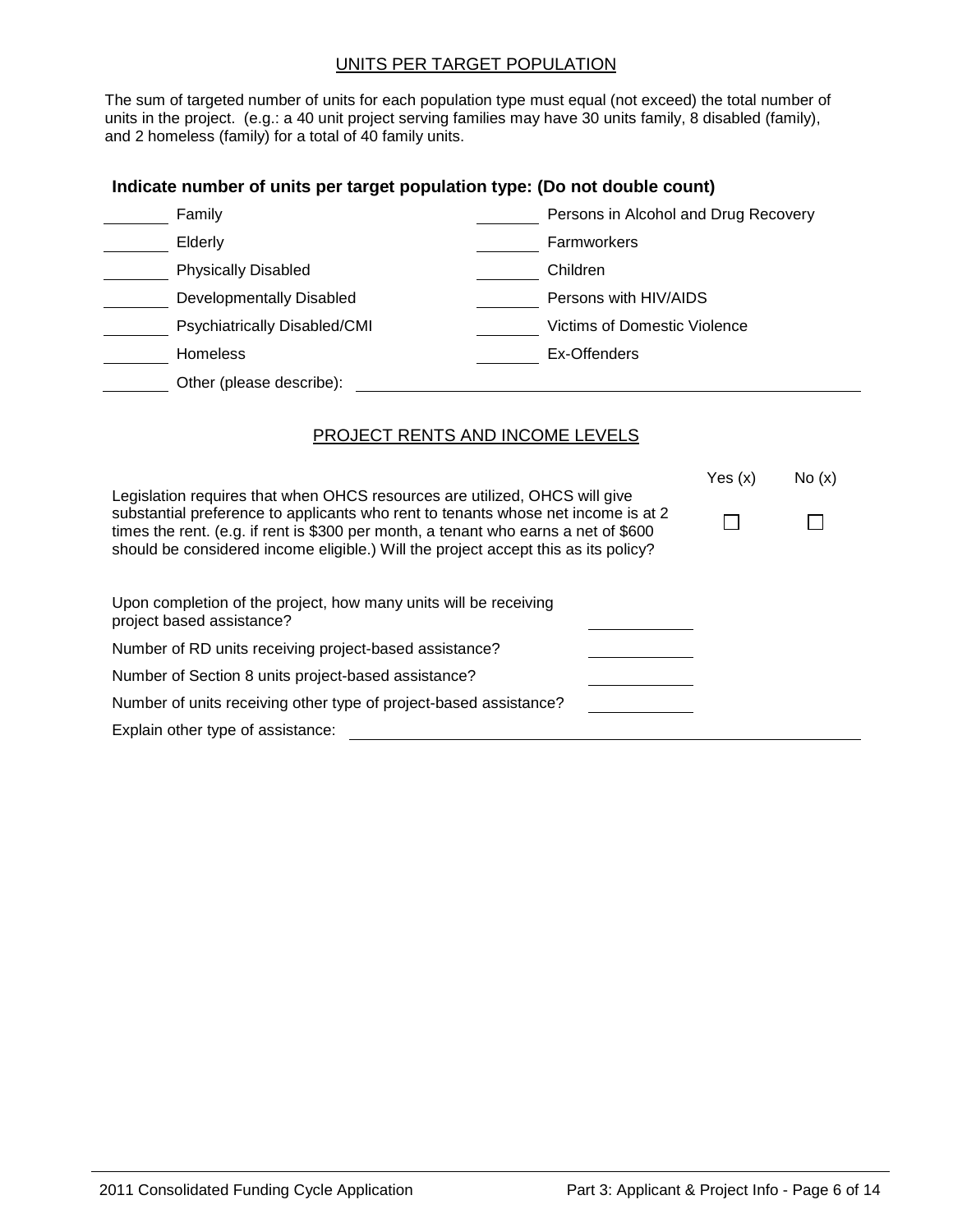In the table below, indicate the income and rental limitations of the proposed units. Assume all funding source restrictions when completing. Round up to the nearest 10%, i.e., a 47% rental charge would be listed as 50%.

| Unit Type by<br>bedroom<br>size: | Number of units<br>by bedroom size: | Percent of Median Income as<br>adjusted for family size will not<br>exceed: | Rents not to exceed the<br>following percent of median<br>income: |
|----------------------------------|-------------------------------------|-----------------------------------------------------------------------------|-------------------------------------------------------------------|
| Example:                         | Example:                            | Example:                                                                    | Example:                                                          |
| 2 bedroom                        | 8                                   | 50%                                                                         | 50%                                                               |
| 3 bedroom                        | 12                                  | 60%                                                                         | 60%                                                               |
|                                  |                                     |                                                                             |                                                                   |
|                                  |                                     |                                                                             |                                                                   |
|                                  |                                     |                                                                             |                                                                   |
|                                  |                                     |                                                                             |                                                                   |
|                                  |                                     |                                                                             |                                                                   |
|                                  |                                     |                                                                             |                                                                   |
|                                  |                                     |                                                                             |                                                                   |
|                                  |                                     |                                                                             |                                                                   |

| If the income limitation percentage of the household residing in the unit is not equal to the proposed rental<br>percentage charge, then provide an explanation why. |
|----------------------------------------------------------------------------------------------------------------------------------------------------------------------|
|                                                                                                                                                                      |
|                                                                                                                                                                      |
|                                                                                                                                                                      |

### **Name, title and address of the Chief Executive Officer (i.e., Mayor, City Manager) of the project's locality:**

Name: Title:

Address: City: Zip: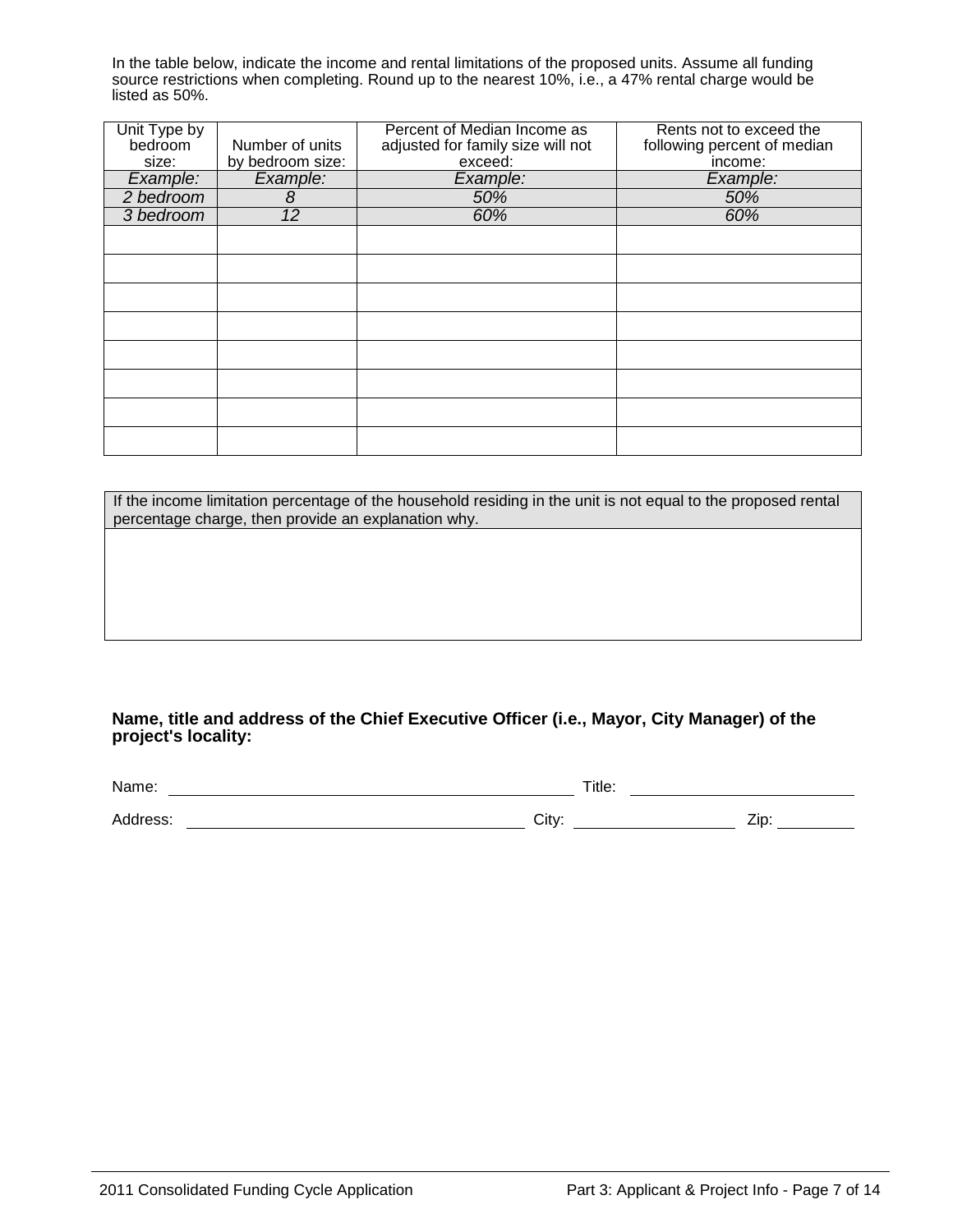# **Site and Building Information**

Note: Green building features are addressed in the Self-Scored Section.

| Size of site: (one acre = $43,560$ square feet)                                                                                     |                                                    |                                                                                                              |     |    |
|-------------------------------------------------------------------------------------------------------------------------------------|----------------------------------------------------|--------------------------------------------------------------------------------------------------------------|-----|----|
| Acres:                                                                                                                              |                                                    | or Square Feet:                                                                                              |     |    |
| Number of residential buildings<br>Number of residential floors<br>Total no. of code required parking spaces                        |                                                    | Number of non-residential buildings<br>Number of non-residential floors<br>Number of proposed parking spaces |     |    |
|                                                                                                                                     | Code-required ratio of parking spaces to units is: |                                                                                                              |     |    |
|                                                                                                                                     |                                                    |                                                                                                              | Yes | No |
| Are all utilities presently at site?                                                                                                |                                                    |                                                                                                              |     |    |
|                                                                                                                                     | If no, what needs to be brought to the site?       |                                                                                                              |     |    |
|                                                                                                                                     |                                                    | Will the project offer a public facility? (i.e.: day care or community policing station)                     |     |    |
|                                                                                                                                     |                                                    | Will the public facility be available on a preference basis to project residents?                            |     |    |
| Will the project have a community room or common area?                                                                              |                                                    |                                                                                                              |     |    |
| Will there be a use or rental fee for these spaces?                                                                                 |                                                    |                                                                                                              |     |    |
| Will the project have commercial space?<br>If project consists of more than 1 building or type of use, are they located on the same |                                                    |                                                                                                              |     |    |
| tract of land?                                                                                                                      |                                                    |                                                                                                              |     |    |
| <b>Adjacent Land Uses:</b>                                                                                                          | North of site:                                     |                                                                                                              |     |    |
|                                                                                                                                     | South of site:                                     |                                                                                                              |     |    |
|                                                                                                                                     | East of site:                                      |                                                                                                              |     |    |
|                                                                                                                                     | West of site:                                      |                                                                                                              |     |    |
| <b>Building Type: (See Instructions)</b><br>Indicate number of buildings                                                            |                                                    | <b>Building Construction Characteristics:</b><br>Foundation: Indicate number of buildings                    |     |    |
| <b>Single Story Building</b>                                                                                                        |                                                    | Slab-on-grade                                                                                                |     |    |
| Garden Style Building                                                                                                               |                                                    | Crawl space                                                                                                  |     |    |
| <b>Elevator Building</b>                                                                                                            |                                                    | <b>Basement</b>                                                                                              |     |    |
|                                                                                                                                     | Non-elevator Multi-Story Building                  | Piling                                                                                                       |     |    |
| Row house / town house                                                                                                              | Other:                                             |                                                                                                              |     |    |
| <b>Corridor Building</b>                                                                                                            |                                                    |                                                                                                              |     |    |
|                                                                                                                                     |                                                    |                                                                                                              |     |    |
|                                                                                                                                     |                                                    | <b>SRO units include the following items in the unit:</b> (check all that apply)                             |     |    |
| Toilet                                                                                                                              |                                                    | Shower                                                                                                       |     |    |
| Sink                                                                                                                                |                                                    | Bath tub                                                                                                     |     |    |
|                                                                                                                                     |                                                    |                                                                                                              |     |    |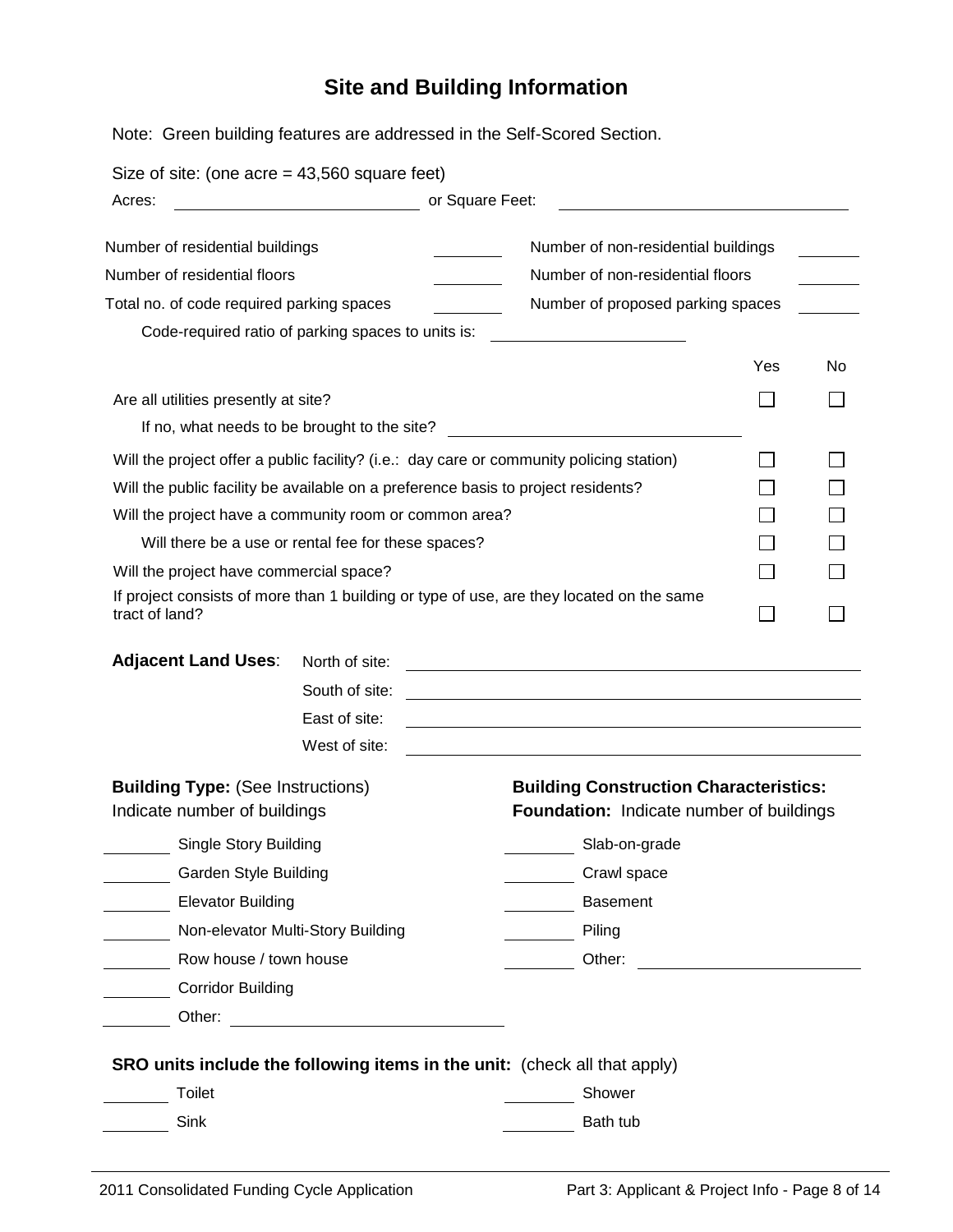|           | <b>Ground Floor Construction: Indicate</b><br>number of buildings                 | buildings                | Upper Floor Construction: Indicate number of                                                                                                                                                                                        |
|-----------|-----------------------------------------------------------------------------------|--------------------------|-------------------------------------------------------------------------------------------------------------------------------------------------------------------------------------------------------------------------------------|
|           | Wood/light gauge metal                                                            |                          | Wood/light gauge metal                                                                                                                                                                                                              |
|           | Concrete                                                                          |                          | Concrete                                                                                                                                                                                                                            |
|           | <b>Steel Frame</b>                                                                |                          | <b>Steel Frame</b>                                                                                                                                                                                                                  |
|           |                                                                                   | $\overline{\phantom{a}}$ | Other: <u>University</u> Character and Character and Character and Character and Character and Character and Character and Character and Character and Character and Character and Character and Character and Character and Charac |
| buildings | Roof Construction: Indicate number of                                             |                          | <b>Exterior Walls: Indicate number of buildings</b>                                                                                                                                                                                 |
|           | Wood/light gauge metal                                                            |                          | Wood or fiber cement siding                                                                                                                                                                                                         |
|           | Concrete                                                                          |                          | Pre-fab panel                                                                                                                                                                                                                       |
|           | <b>Steel Frame</b>                                                                |                          | Masonry                                                                                                                                                                                                                             |
|           |                                                                                   |                          |                                                                                                                                                                                                                                     |
|           |                                                                                   |                          |                                                                                                                                                                                                                                     |
|           | <b>Planned Project Elements to be Incorporated:</b> (Check all boxes which apply) |                          |                                                                                                                                                                                                                                     |
|           | Separate Community Building                                                       |                          | Front Porch                                                                                                                                                                                                                         |
|           | Community Room in Residential Building                                            |                          | Other:<br><u>and the state of the state of the state of the state</u>                                                                                                                                                               |
|           | Structured Parking # Spaces                                                       |                          | Other:<br><u> 1989 - Andrea Station Books, amerikansk politik (</u>                                                                                                                                                                 |
|           | Surface Parking # Spaces                                                          |                          |                                                                                                                                                                                                                                     |
|           | Underground Parking # Spaces                                                      |                          | <b>Flooring</b>                                                                                                                                                                                                                     |
|           | Common Laundry Room                                                               |                          | Carpet                                                                                                                                                                                                                              |
|           | Common Kitchen                                                                    |                          | Vinyl                                                                                                                                                                                                                               |
|           | Common Restrooms (other than Community Rm)                                        |                          | Wood                                                                                                                                                                                                                                |
|           | Playground                                                                        |                          | Ceramic Tile                                                                                                                                                                                                                        |
|           | <b>Exterior Security Locked Building</b>                                          |                          | Other:<br><u> 1989 - Johann Barbara, martxa alemaniar a</u>                                                                                                                                                                         |
|           | Garden Plots                                                                      |                          |                                                                                                                                                                                                                                     |
|           | On-site Leasing Office                                                            |                          | <b>Heating/Cooling/Venting</b>                                                                                                                                                                                                      |
|           | 24-Hr. Manager on site                                                            |                          | <b>Building-wide Central Ventilation</b>                                                                                                                                                                                            |
|           | Secure Outdoor Storage Space                                                      |                          | Individual Unit Ventilation                                                                                                                                                                                                         |
|           | In-unit Storage Space                                                             |                          | Hydronic                                                                                                                                                                                                                            |
|           | Range/oven in unit                                                                |                          | <b>Natural Gas</b>                                                                                                                                                                                                                  |
|           | Washer/dryer in unit                                                              |                          | Heat Pump                                                                                                                                                                                                                           |
|           | Washer/dryer hook-up in unit                                                      |                          | Electric resistance heating                                                                                                                                                                                                         |
|           | Patio/Balcony for each unit                                                       |                          | <b>Central Air Conditioning</b>                                                                                                                                                                                                     |
|           | Refrigerator in unit                                                              | $\mathsf{L}$             | <b>Window Air Conditioning</b>                                                                                                                                                                                                      |
|           | Microwave in unit                                                                 |                          | <b>Radiant Heating</b>                                                                                                                                                                                                              |
|           | Dishwasher in unit                                                                |                          | Forced Air                                                                                                                                                                                                                          |
|           | Garbage Disposal                                                                  |                          | Thru-Wall HVAC                                                                                                                                                                                                                      |
|           | Ceiling Fan                                                                       |                          | Other:                                                                                                                                                                                                                              |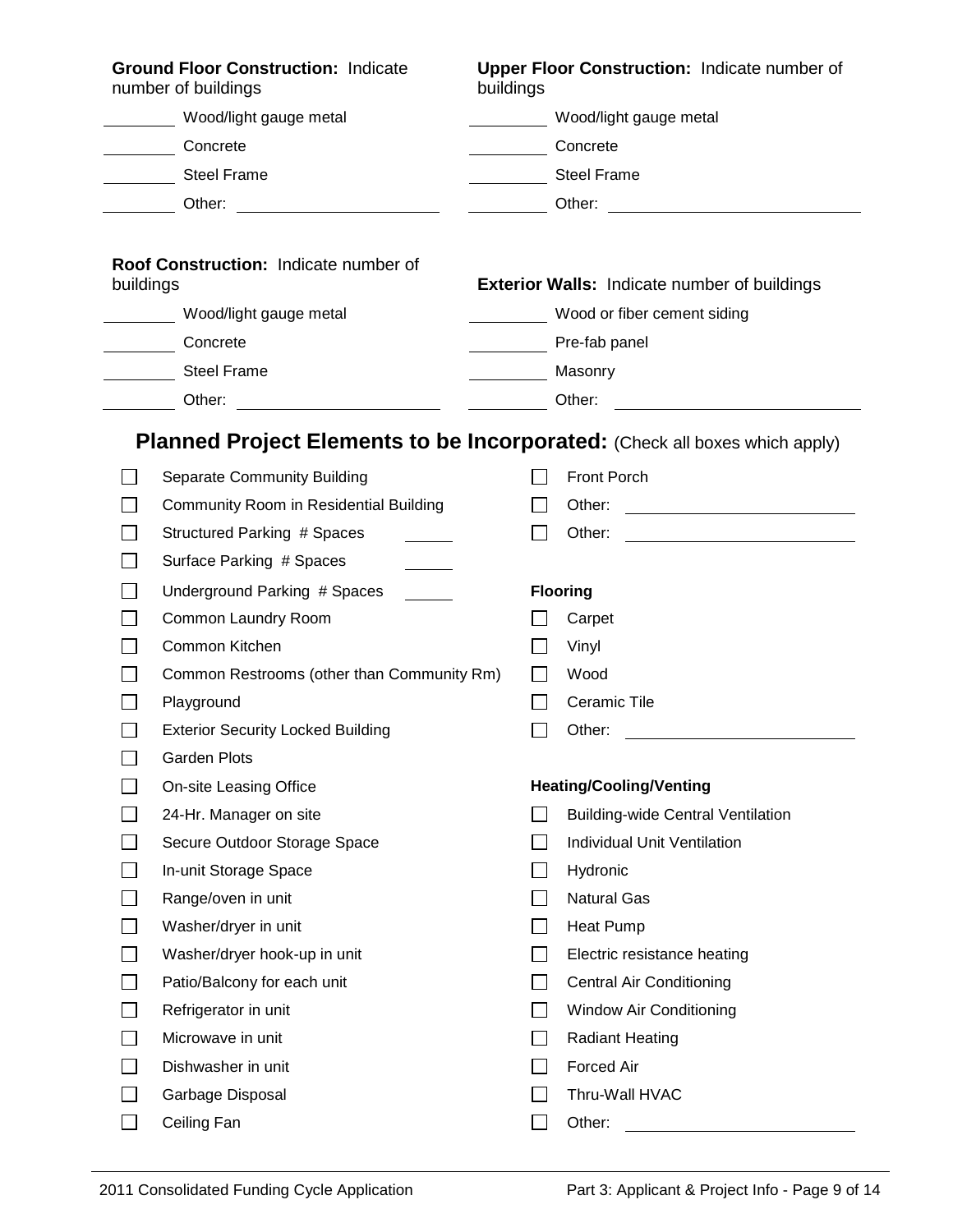## **2011 CFC HOUSING COUNCIL REPORT**

| Project Name:    | No. of Units:                   |  |
|------------------|---------------------------------|--|
| Project Address: | County: <u>________________</u> |  |
|                  | US House Dist:                  |  |
| Sponsor Name:    | State Senate Dist:              |  |
| Consultant:      | State House Dist:               |  |
| Architect:       | Affordability:                  |  |
| Contractor:      | <b>Target Population:</b>       |  |
| Property Mgmt:   |                                 |  |

#### Project Description (brief narrative):

#### **Project and Unit Information: ("X" all boxes which apply)**

| <b>New Construction</b>                              | Multi-Family Rental Housing         |  |        | Elderly/Disabled                              |
|------------------------------------------------------|-------------------------------------|--|--------|-----------------------------------------------|
| Acquisition                                          | Single-Family Housing               |  |        | Independent Living                            |
| Rehabilitation                                       | <b>Homeless Shelter</b>             |  |        | <b>Modular Units</b>                          |
| Vacant                                               | <b>Transitional Housing</b>         |  |        | Congregate/Assisted Living                    |
| Occupied                                             | Group Home: (# units)               |  |        | <b>SRO</b>                                    |
| If rehabilitation, year built:                       |                                     |  |        |                                               |
|                                                      |                                     |  |        |                                               |
| Family                                               | Persons with HIV/AIDS               |  |        | Alcohol/Drug Recovery                         |
| Elderly                                              | Psyciatrically Disabled (CMI)       |  |        | Ex-Offenders                                  |
| <b>Physically Disabled</b>                           | Developmentally Disabled            |  |        | Homeless                                      |
| Farmworkers                                          | Permanent Supportive Hsg.           |  | Other: |                                               |
| <b>Transitional housing</b>                          | <b>Victims of Domestic Violence</b> |  | Other: |                                               |
|                                                      |                                     |  |        |                                               |
| Number of units accessible to the disabled           |                                     |  |        | Number of units that will be visitable        |
| Number of transitional housing units                 |                                     |  |        | Number of beds, i.e., group home or dormitory |
| Number of internet stations in community<br>building |                                     |  |        | Number of units with high speed internet      |
|                                                      |                                     |  |        |                                               |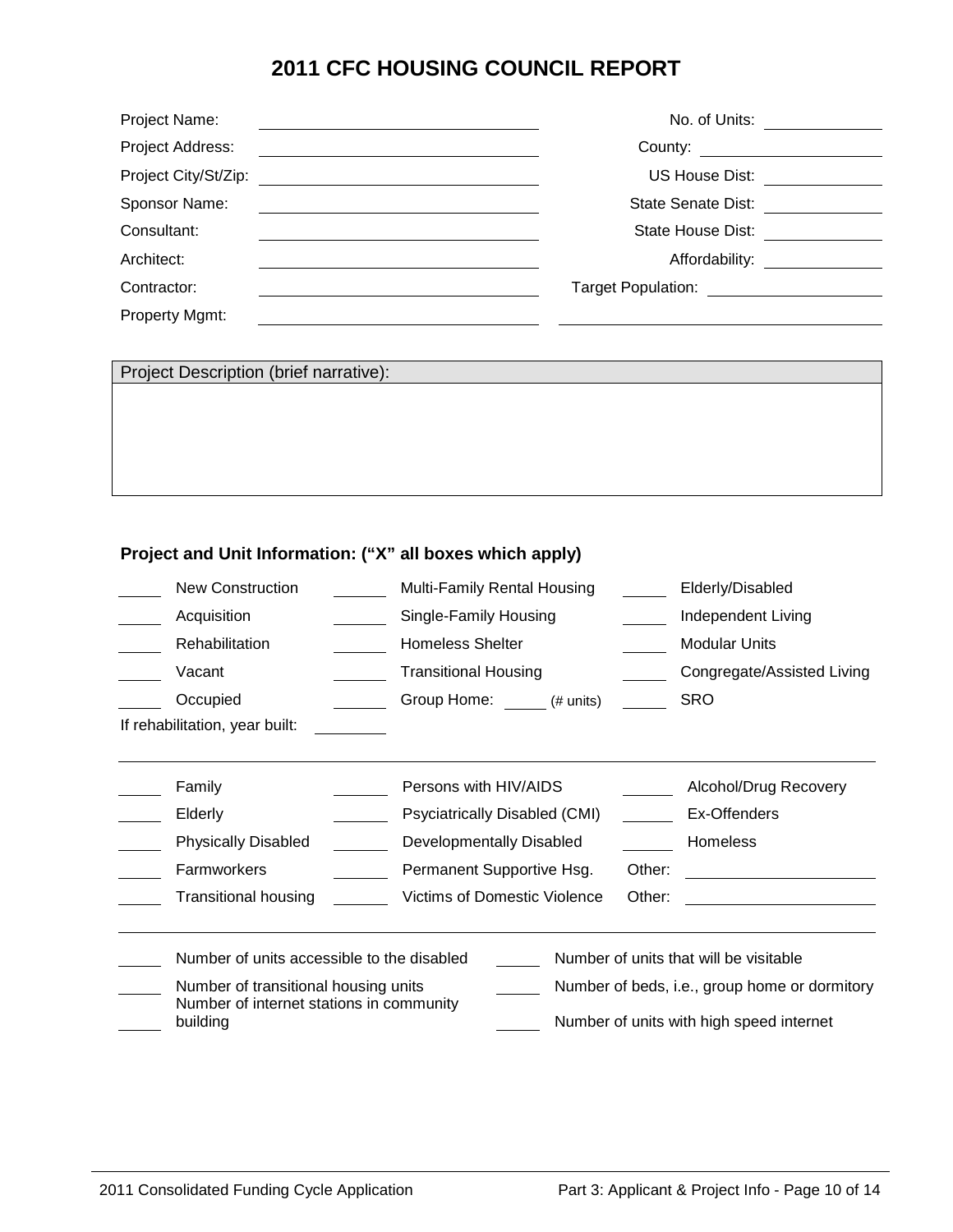### **Proposed Sources and Uses**

| Uses:              | \$ Amount | <b>Sources:</b>          | \$ Amount |
|--------------------|-----------|--------------------------|-----------|
| Acquisition        |           | <b>HOME</b>              |           |
| Construction/Rehab |           | Perm Loan/OAHTCs         |           |
| Development        |           | <b>Trust Fund</b>        |           |
|                    |           | <b>GHAP</b>              |           |
|                    |           | Weatherization           |           |
|                    |           | <b>HELP</b>              |           |
|                    |           | <b>Tax Credit Equity</b> |           |
|                    |           | Deferred Developers Fee  |           |
|                    |           | Other:                   |           |
|                    |           | Other:                   |           |
|                    |           | Other:                   |           |
|                    |           | Other:                   |           |
| Total:             |           | Total:                   |           |

| Use               | <b>Total Cost</b> | <b>Cost per Unit</b> | Cost per S.F. |
|-------------------|-------------------|----------------------|---------------|
| Residential       |                   |                      |               |
| Commercial        |                   |                      |               |
| <b>Total Cost</b> |                   |                      |               |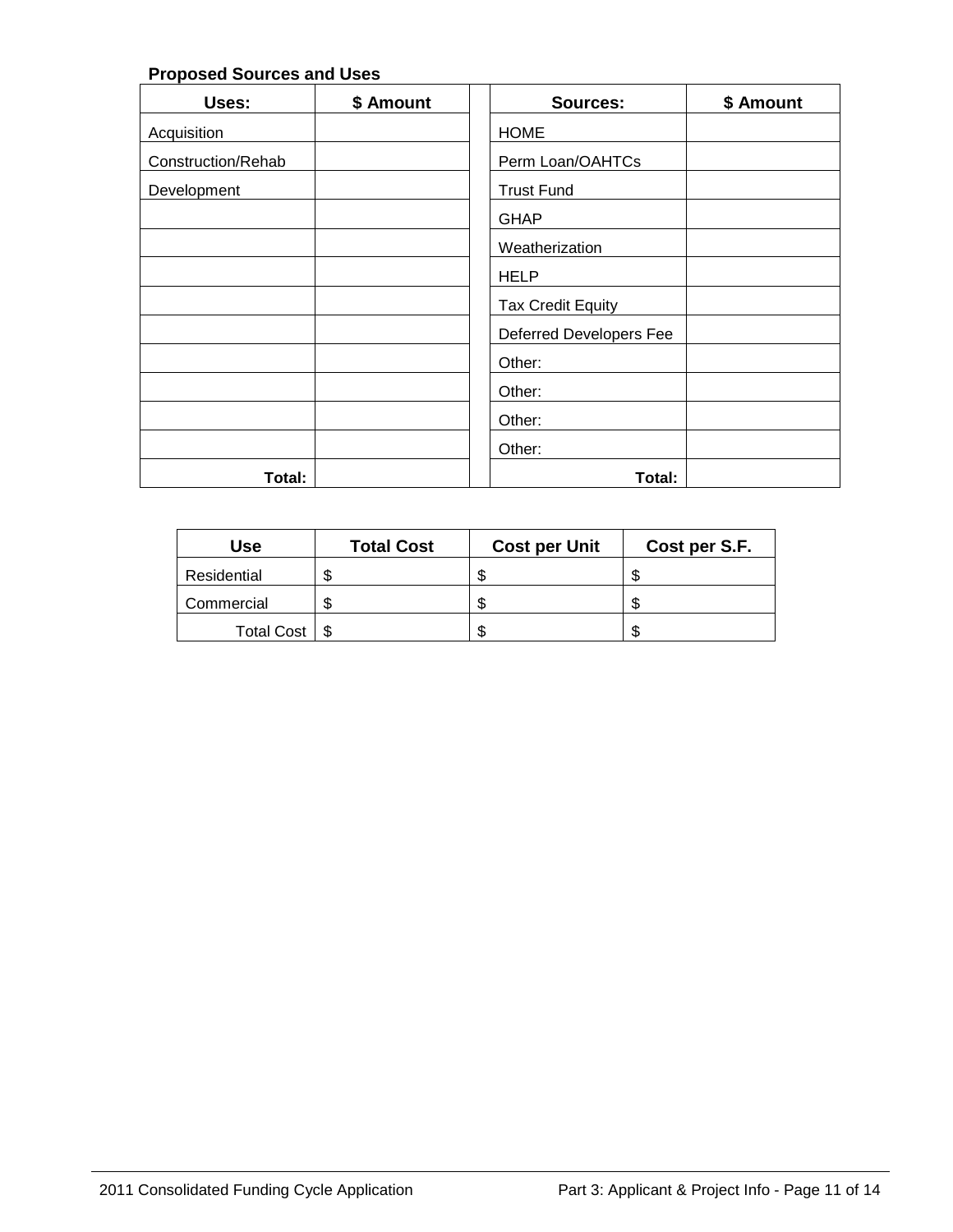#### **Provide a brief description of improvements (for both new construction and acquisition/rehabilitation):**

| <b>Proposed</b><br>Improvements | <b>Description</b> | <b>Comments</b> |
|---------------------------------|--------------------|-----------------|
|                                 |                    |                 |
| <b>Exterior:</b>                |                    |                 |
|                                 |                    |                 |
|                                 |                    |                 |
|                                 |                    |                 |
|                                 |                    |                 |
|                                 |                    |                 |
| Interior:                       |                    |                 |
|                                 |                    |                 |
|                                 |                    |                 |
|                                 |                    |                 |
|                                 |                    |                 |
|                                 |                    |                 |
|                                 |                    |                 |
| General:                        |                    |                 |
|                                 |                    |                 |
|                                 |                    |                 |

|                                                                                                                                               | Yes $(x)$ No $(x)$ N/A $(x)$ |  |
|-----------------------------------------------------------------------------------------------------------------------------------------------|------------------------------|--|
| For Acquisition/Rehabilitation Projects: The scope of rehabilitation meets or<br>exceeds the department's 30-year sustainability requirement. |                              |  |

| Relocation Plan (if applicable): |  |
|----------------------------------|--|
|                                  |  |
|                                  |  |
|                                  |  |
|                                  |  |
|                                  |  |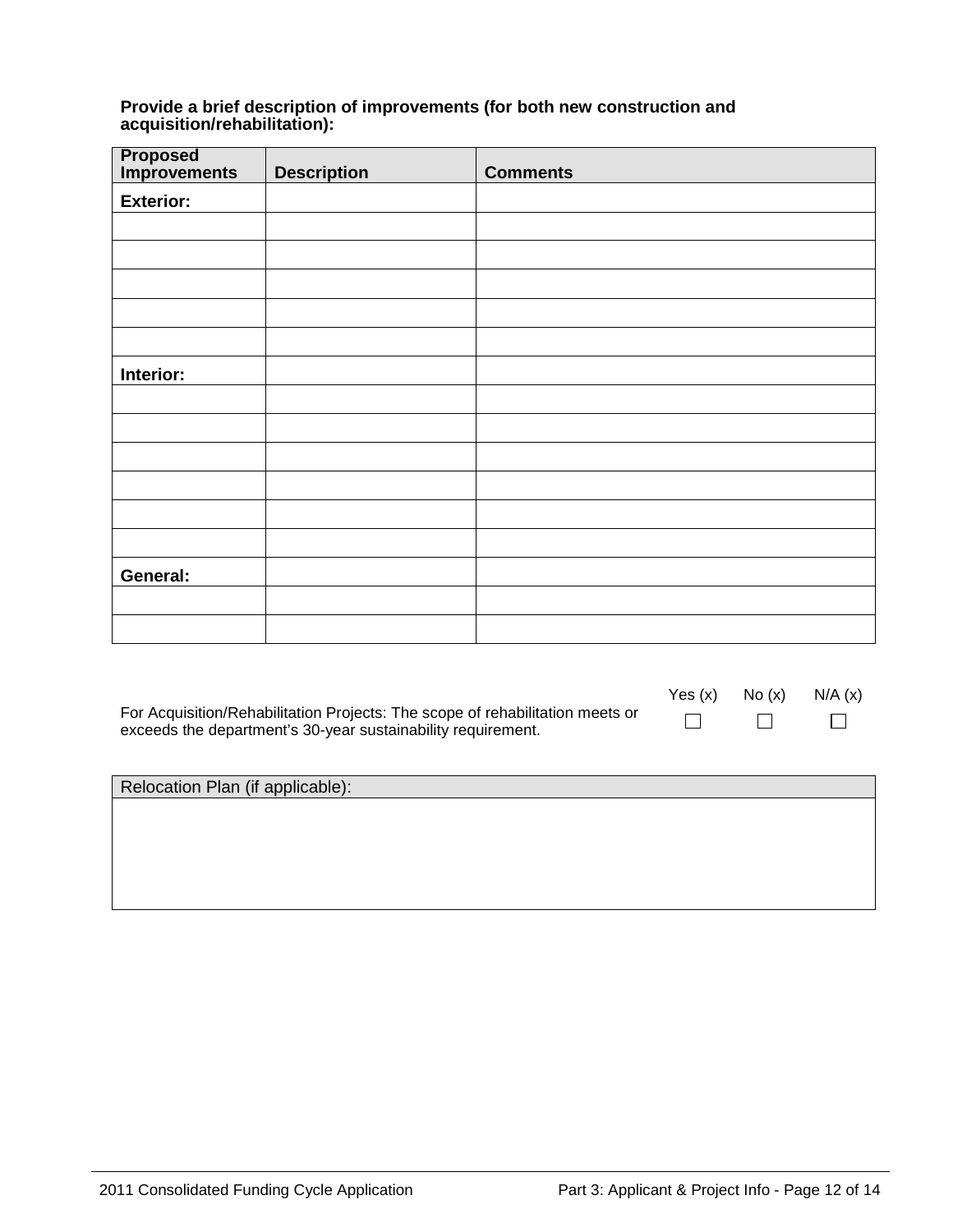### **Proposed Rents:**

| <b>Unit Size(s)</b> | # of Units | % Area Median Income | <b>Proposed Rent</b> |
|---------------------|------------|----------------------|----------------------|
| 1-Bedroom           |            |                      | \$                   |
| 2-Bedroom           |            |                      | \$                   |
| 3-Bedroom           |            |                      | \$                   |
| -Bedroom (Mgrs)     |            |                      | \$                   |
|                     |            |                      |                      |
|                     |            |                      |                      |
|                     |            |                      |                      |
|                     |            |                      |                      |
|                     |            |                      |                      |

| <b>Proposed Annual Operating Budget:</b> |      |
|------------------------------------------|------|
| <b>Gross Potential Income</b>            | \$   |
| Vacancy: 5%                              |      |
| <b>Effective Gross Income</b>            | \$   |
| <b>Operating Expenses</b>                |      |
| Net Operating Income                     | \$   |
| Debt Service/Loan Amt.                   |      |
| Rate: 0.00%                              |      |
| Term:<br>years                           |      |
| Annual Payment:                          | \$   |
| <b>Total Debt Service</b>                | \$   |
| <b>Annual Cash Flow</b>                  | \$   |
| <b>DCR</b>                               | 1.00 |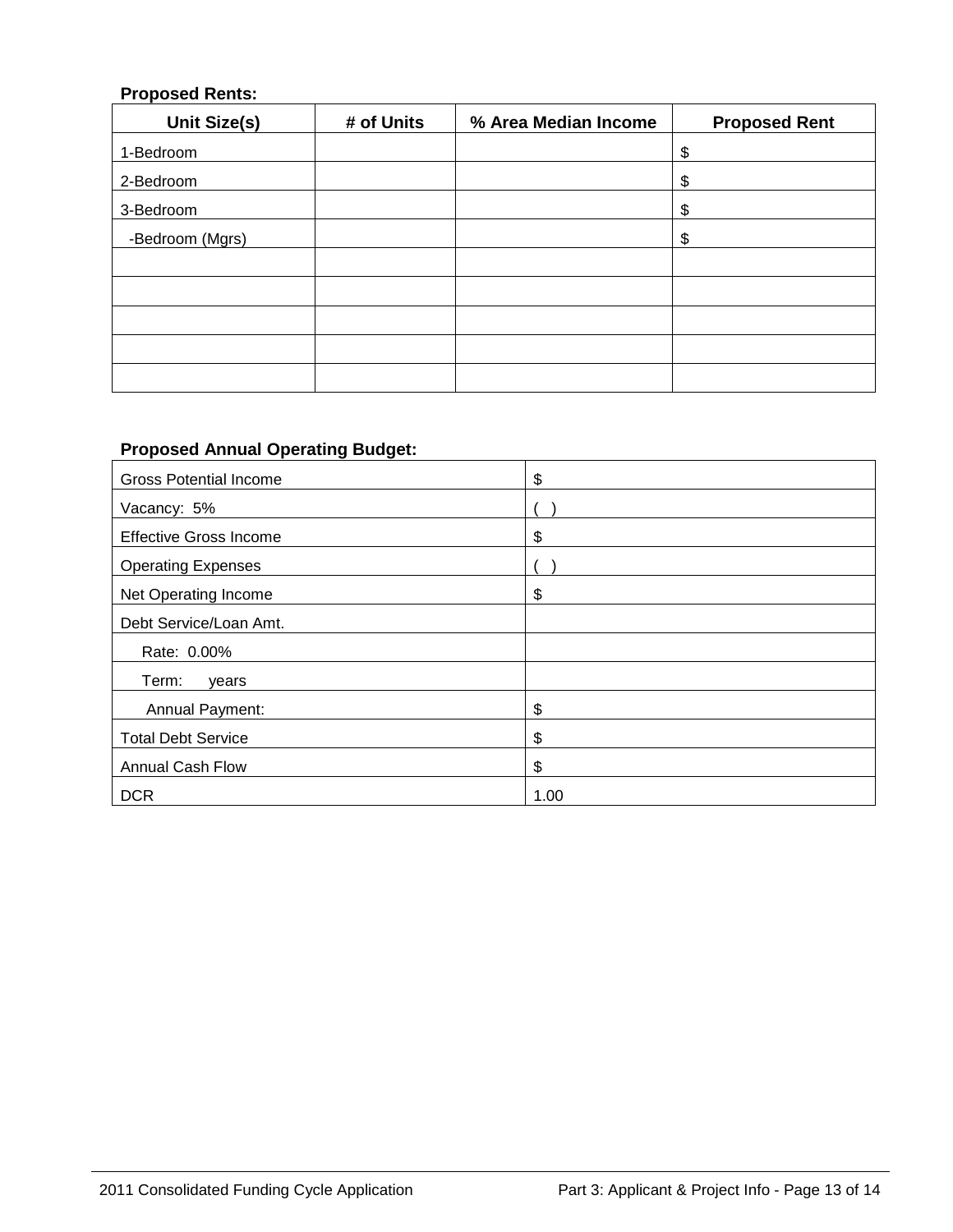#### **Market Demographics:** (Provide bullet points under each area)

| Economy:           |  |
|--------------------|--|
| <b>Job Growth:</b> |  |
| Supply:            |  |
| Demand:            |  |

| <b>C.</b><br>onsor |  |
|--------------------|--|
| <b>Experience:</b> |  |

| <b>Proposed</b>           |  |
|---------------------------|--|
| <b>Resident Services:</b> |  |

| <b>Conditions for</b><br><b>Funding:</b> | (To be completed by the Department) |
|------------------------------------------|-------------------------------------|
| <b>OHCS Funds</b><br><b>Reserved:</b>    | (To be completed by the Department) |

| Recommended    | To be completed by the Department) |
|----------------|------------------------------------|
| <b>Motion:</b> |                                    |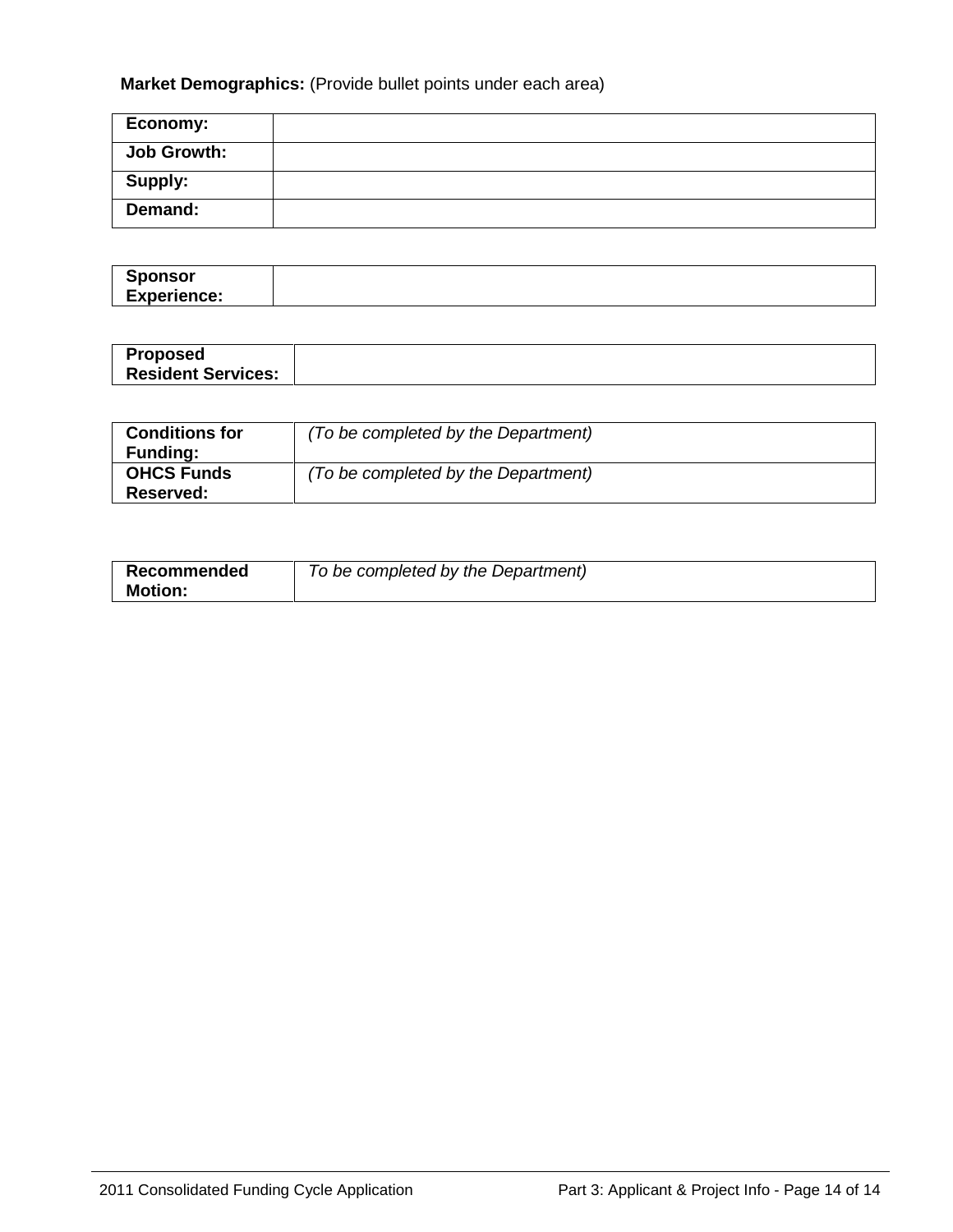**Please carefully read the Instructions Section before responding to this question.**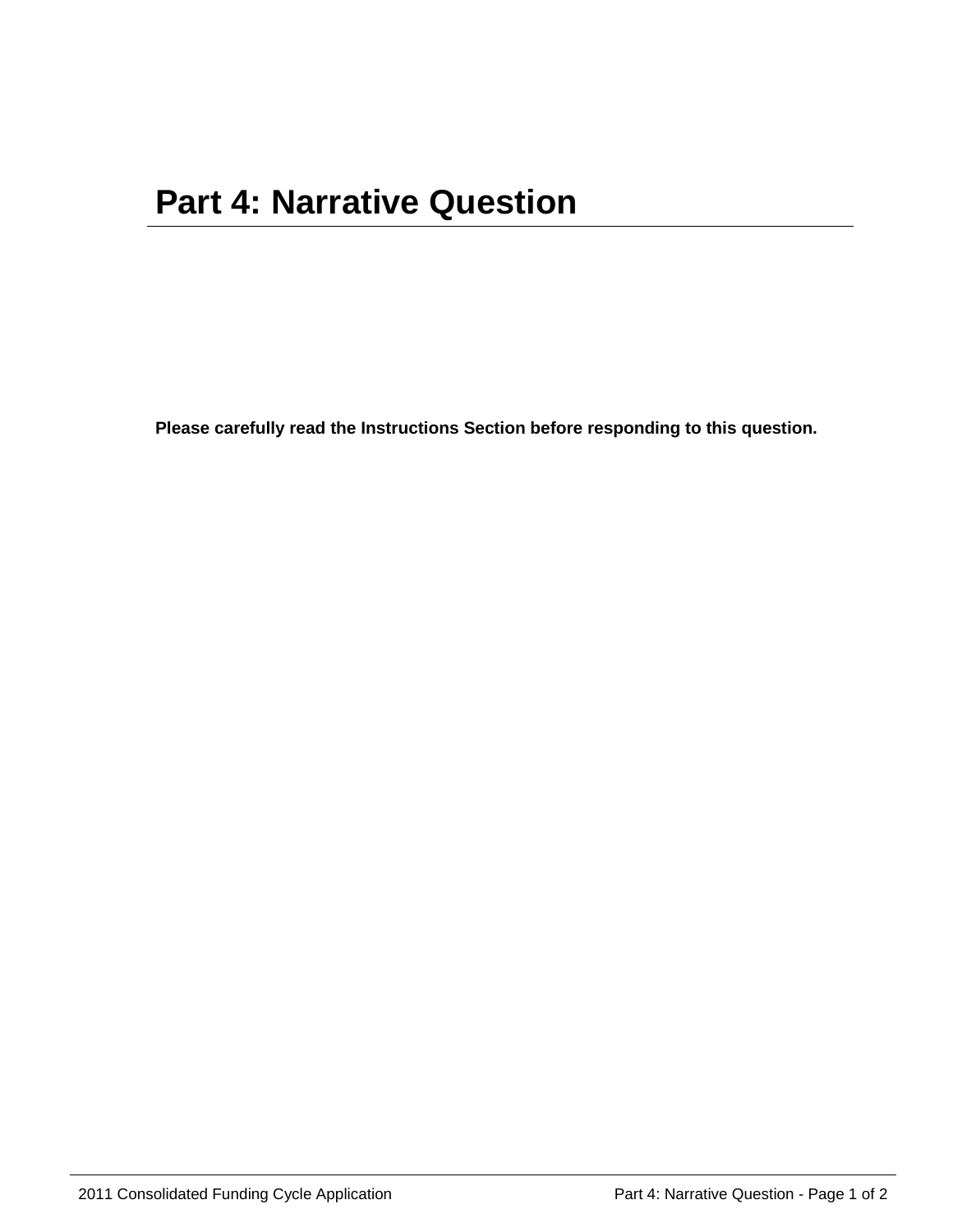Maximum of three typed pages in response to this question. Read the *instructions* carefully before beginning.

#### **Sponsor's Summary of Project**.

Provide a brief summary of the project. Include all information that is important for the reviewer to know about the project and population(s) to be served.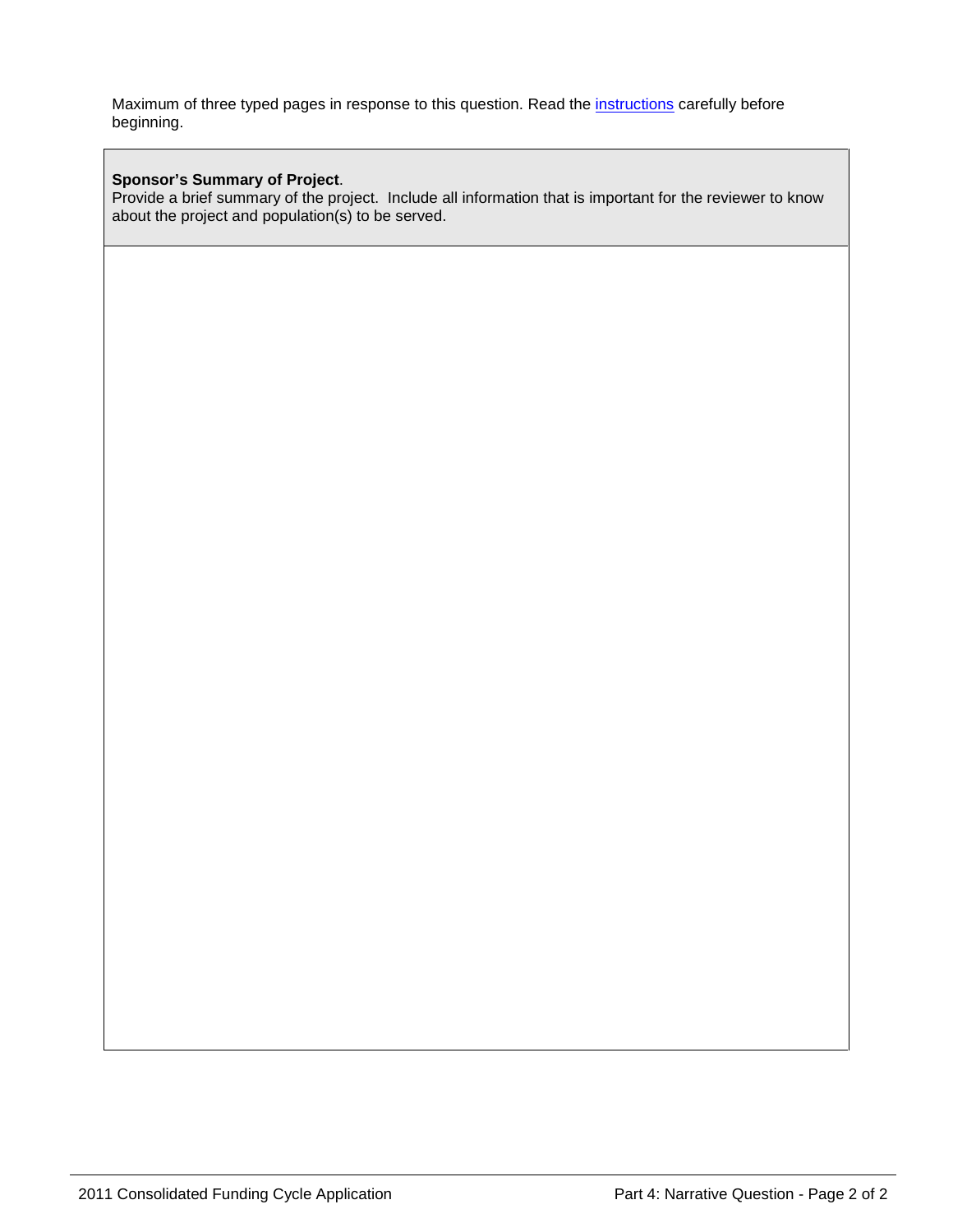NOTE: The Construction cost analysis or document from which cost estimates are based must be provided with the application along with other documents submitted as verification of points scored. Project based rental assistance or operating subsidy commitments can be provided after funding reservation. However, attach the cost verification in the Construction Cost Section of the application, not in the Self-Scored Section.

To claim Priority Population points, the sum of targeted number of units for each population type must equal (not exceed) the total number of units in the project. (e.g.: a 40 unit project serving families may have 30 family units, 8 disabled units (family), and 2 homeless units (family) for a total of 40 family units).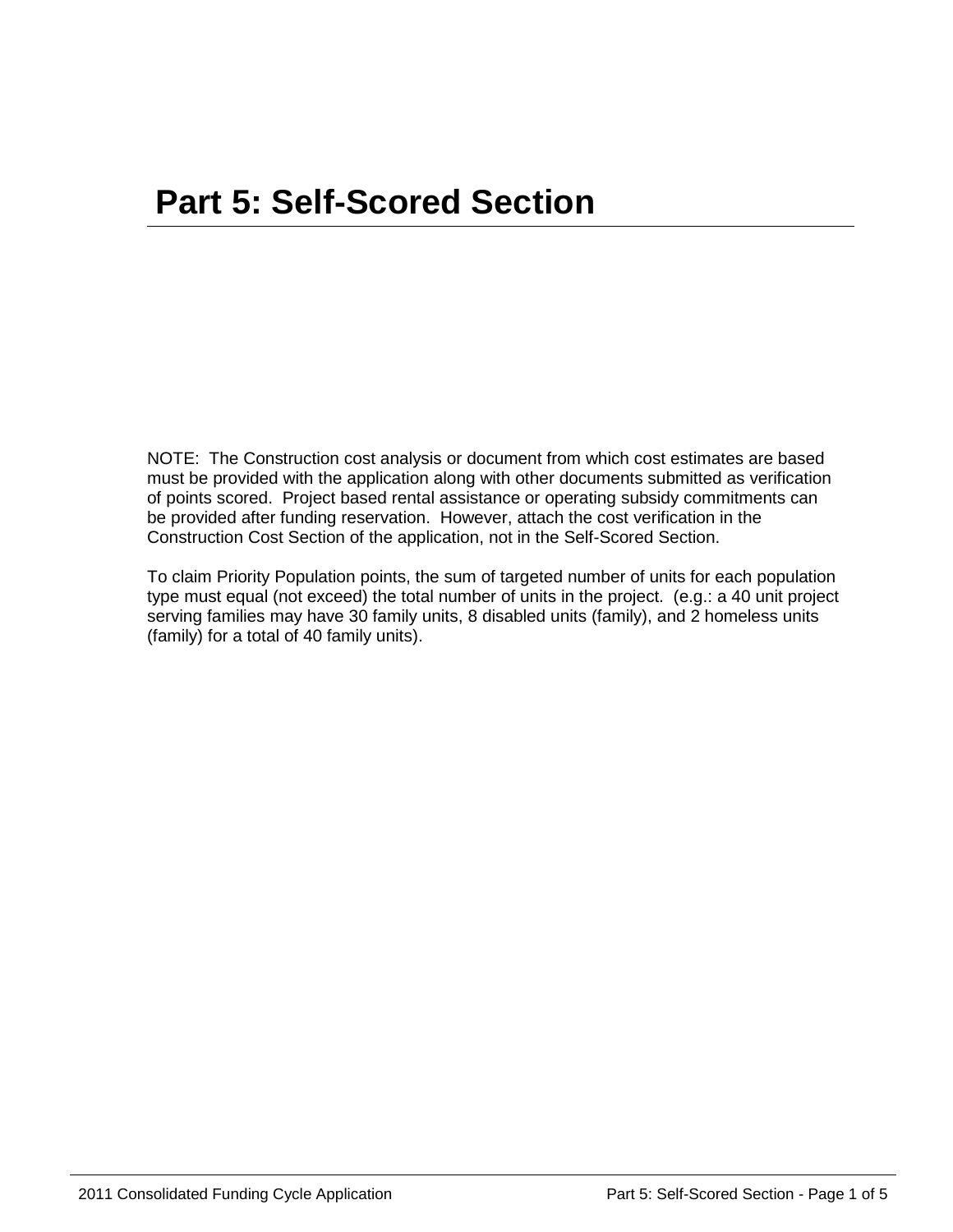ATTACH EXCEL SELF-SCORED SECTION, "NEEDS" SCORING WORKSHEET AND GREEN BUILDING WORKSHEET(S) HERE.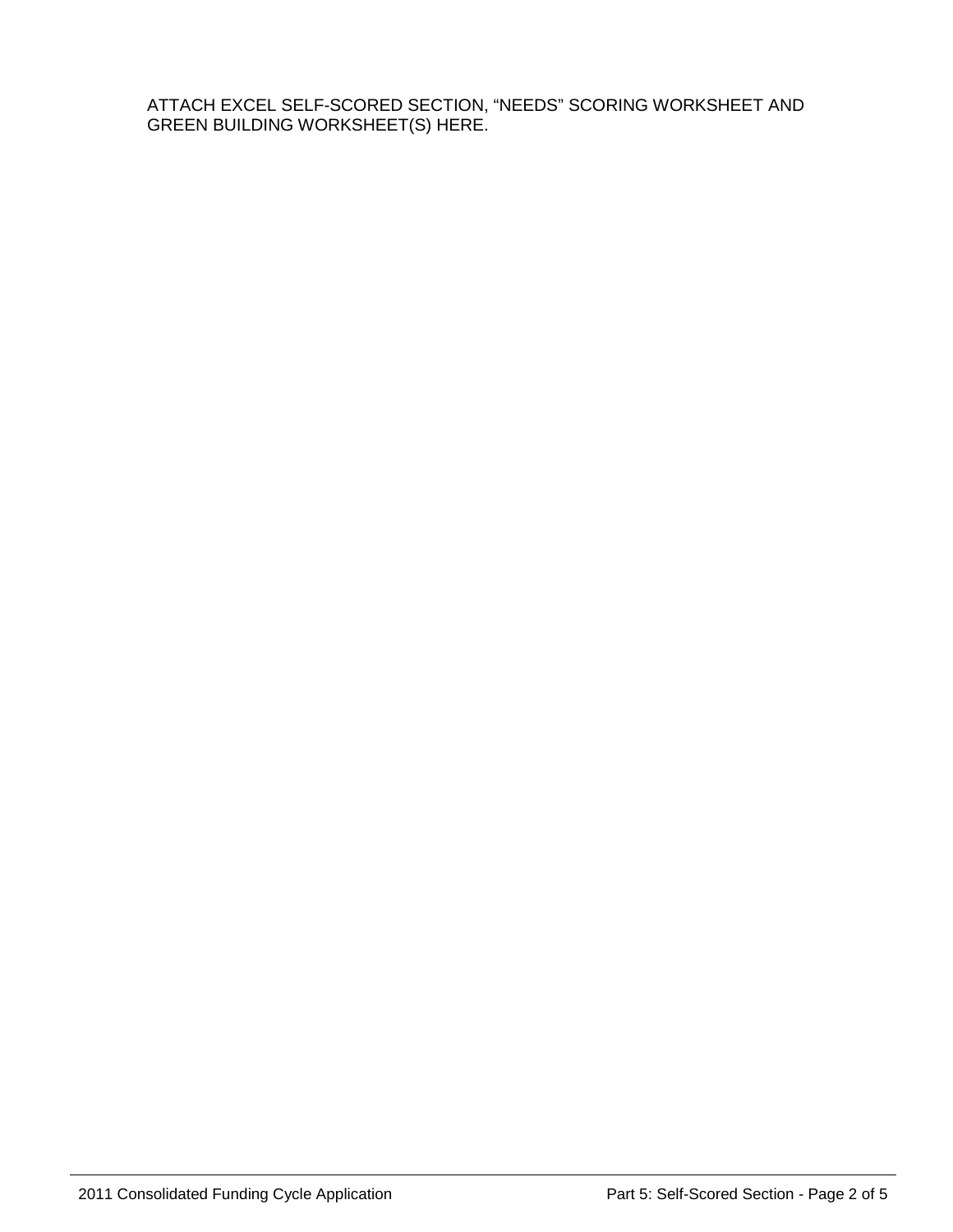## **REQUEST FOR NEEDS PRIORITY REASSIGNMENT**

The points in the Consolidated Funding Cycle (CFC) application awarded for "population priority need" are based on the Housing Needs Analysis that utilizes accessible data to assess the supply of housing the population for both the low-income workforce and those populations with special housing needs. Additionally, there are some policy based needs priorities established by the department (such as a priority 1 assigned statewide for housing that serves people experiencing homelessness).

If you believe the priority assigned to your target population is not correct, you may request either a **policy** –**or– data** based **priority reassignment**. To do this you will need to complete the reassignment request forms no later than February 11, 2011.

In order to pursue requesting a **policy based** reassignment of your target population priority, you will be asked to substantiate your policy argument for the department considering your groups requested priority. Policy based requests will be reviewed by the OHCS Housing Division with in 2 weeks of receipt.

Questions about **policy based** requests should be directed to your Regional Advisor to the Department (RAD).

When requesting a **data based** reassignment for your target population priority, OHCS Research & Analysis may be of assistance to you in identifying useful data. If the information justifies a higher priority assignment, a change in priority will be granted. The data and methods used in the Needs Analysis can be found online at:

[http://www.ohcs.oregon.gov/OHCS/RA\\_Needs\\_Analysis.shtml](http://www.ohcs.oregon.gov/OHCS/RA_Needs_Analysis.shtml)

For more information, or to get feedback on your community's situation, please contact OHCS Research Analyst Natasha Detweiler at: [Natasha.Detweiler@state.or.us](mailto:Natasha.Detweiler@state.or.us) or 971-673-7183.

Here are a couple narrative **examples** of requests for reassignment:

- **Policy based request** a project has committed housing subsidy funds (for example, 202 funds) in the project. The applicant could, through a policy based request for reassignment, make the policy argument that bringing new subsidy to the state is as critical as preserving existing subsidy and as such should be considered a Priority 1 along with all preservation projects.
- **Data based request** –new low income jobs may create an increased demand for low income housing. Recent job growth may not be reflected in the Census or American Community Survey data. When making a request for reassignment the applicant may provide information concerning the businesses coming into the community, anticipate wage rates, and any new rental housing stock data. OHCS would incorporate that information into the population or household data to estimate the comparative demand for low income affordable housing relative to other communities.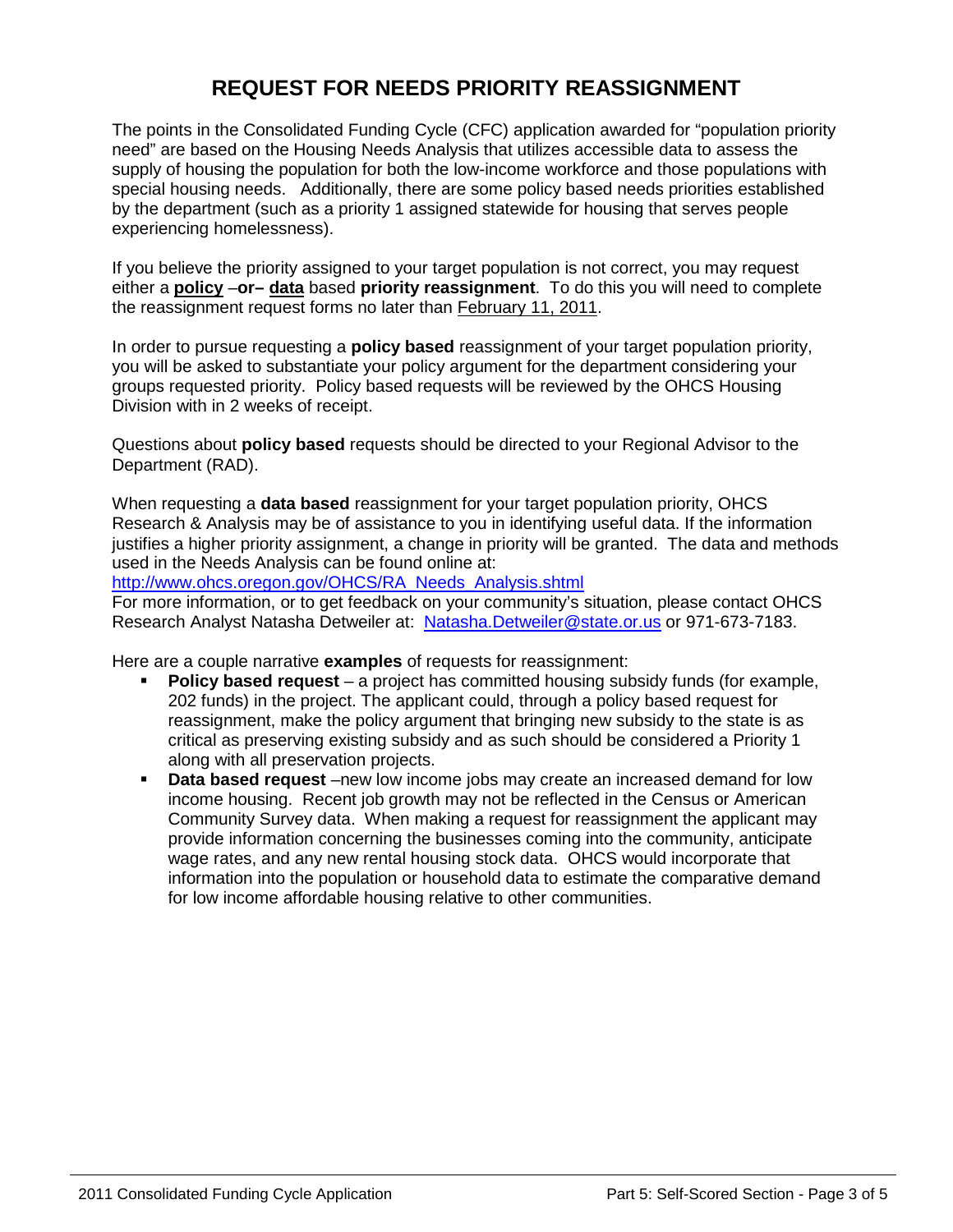## **Request for Reassignment of Target Population Priority**

| Requesting Organization:           |                                                                                                                                                                                                                     |
|------------------------------------|---------------------------------------------------------------------------------------------------------------------------------------------------------------------------------------------------------------------|
| Submitted by:                      | Date:                                                                                                                                                                                                               |
| Submitted to (RAD):                |                                                                                                                                                                                                                     |
| Contact E-mail:                    | Phone:<br><u> 1980 - Jan Stein Stein Stein Stein Stein Stein Stein Stein Stein Stein Stein Stein Stein Stein Stein Stein S</u>                                                                                      |
| Project Name:                      |                                                                                                                                                                                                                     |
| Project Address:                   |                                                                                                                                                                                                                     |
| <b>Target Population Priority:</b> |                                                                                                                                                                                                                     |
| <b>Current Priority Level:</b>     |                                                                                                                                                                                                                     |
| Proposed Priority Level:           | <u> 1989 - John Stein, mars and de Brazilian (b. 1989)</u>                                                                                                                                                          |
| Request Type:                      | Data based<br>Policy based                                                                                                                                                                                          |
|                                    | Explain why the population (s) you want to provide housing for should be considered a Priority _____<br>(1,<br>2, or 3) using defensible data OR an OHCS policy argument.                                           |
|                                    |                                                                                                                                                                                                                     |
|                                    |                                                                                                                                                                                                                     |
|                                    | If data based request: List each of the data sources you used to arrive at your conclusions in Question<br>#1. Document the source(s) of the data you propose using. Include the justification for using this data. |
|                                    |                                                                                                                                                                                                                     |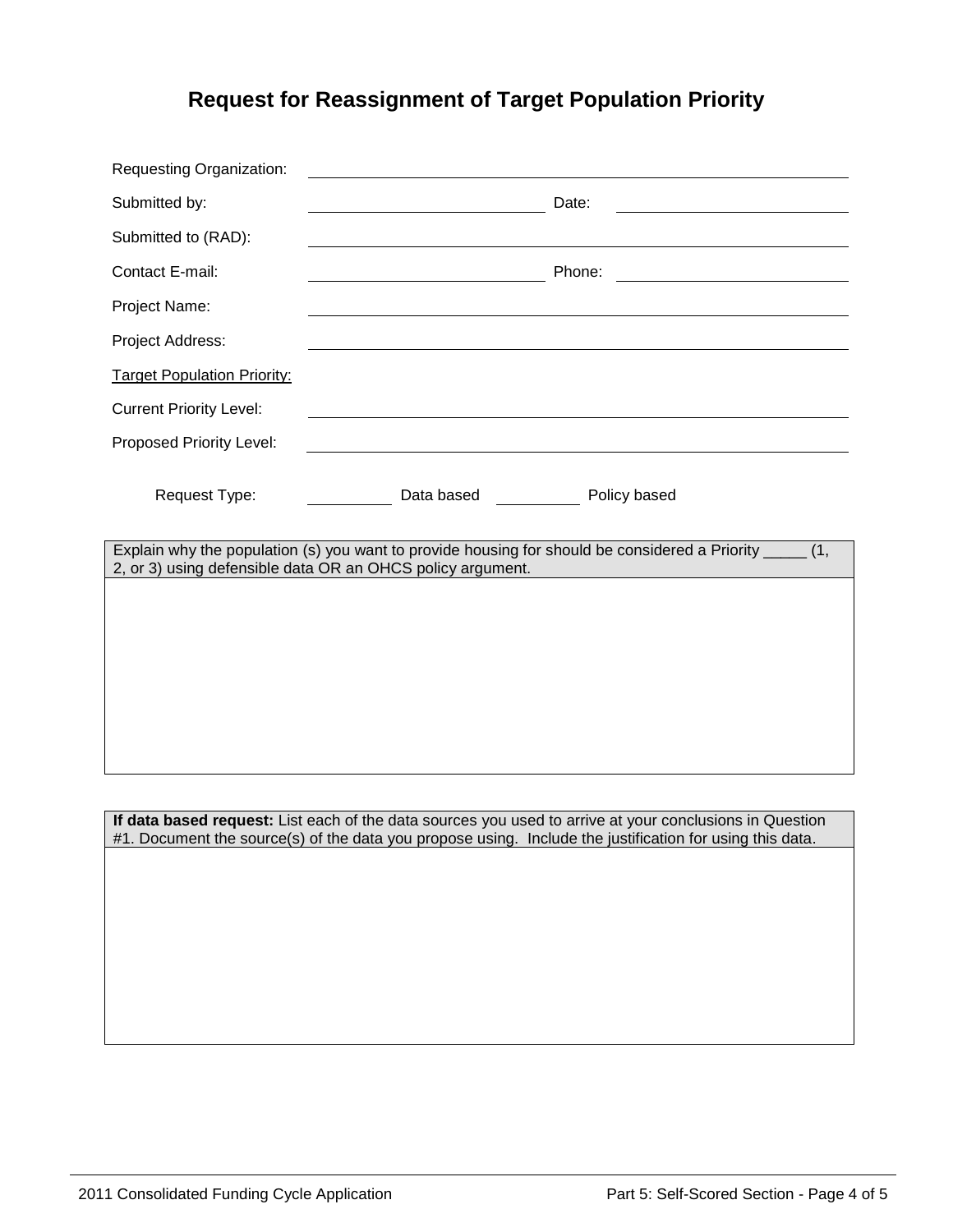#### **OHCS DETERMINATION:**

| <b>Proposed Priority Population</b> | <b>Approved as Priority<br/>Level 1, 2 or 3</b> | <b>Not Approved</b> |
|-------------------------------------|-------------------------------------------------|---------------------|
|                                     |                                                 |                     |
|                                     |                                                 |                     |
|                                     |                                                 |                     |
|                                     |                                                 |                     |

| Comments:  |                                                                                                                                                                     |
|------------|---------------------------------------------------------------------------------------------------------------------------------------------------------------------|
|            |                                                                                                                                                                     |
|            |                                                                                                                                                                     |
|            |                                                                                                                                                                     |
|            |                                                                                                                                                                     |
|            |                                                                                                                                                                     |
|            |                                                                                                                                                                     |
| Signed by: |                                                                                                                                                                     |
|            |                                                                                                                                                                     |
| Date:      |                                                                                                                                                                     |
|            |                                                                                                                                                                     |
|            | This form must be completed and provided to your RAD no later than <b>February 11, 2011</b> . The request will<br>be either approved or denied and returned to you. |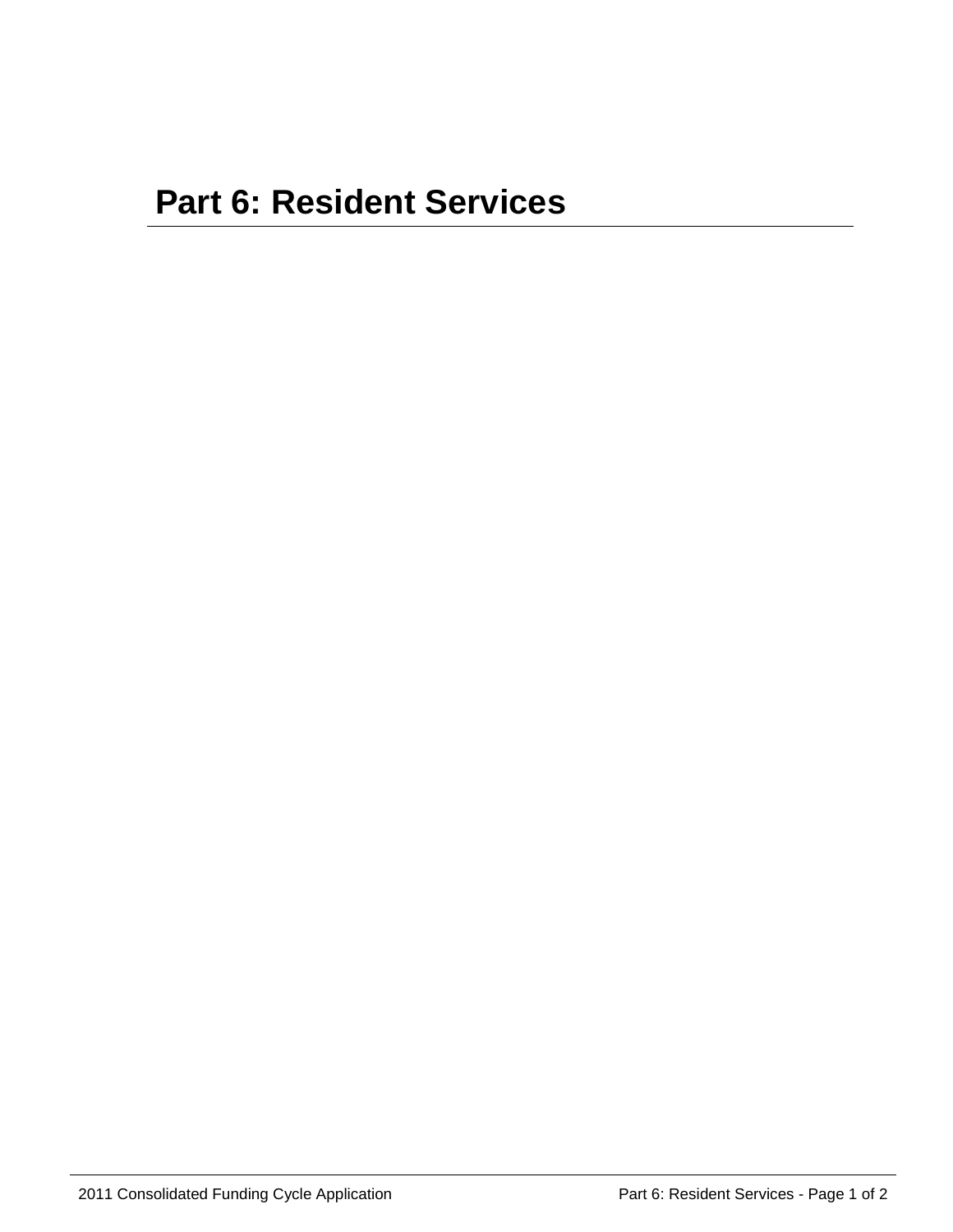## **Resident Services Description**

**1. Describe the specific resident services that will be provided or coordinated for the tenants of this project.** Why are these services appropriate for the tenants? List any actual or proposed contractual agreements with local service providers. Describe how resident services will be coordinated with ongoing property management of the project.

Complete the Table below:

#### **Description of Proposed Resident Services**

| <b>Type of Resident Service</b> | Who will provide or coordinate | Anticipated outcome or goal |
|---------------------------------|--------------------------------|-----------------------------|
|                                 |                                |                             |
|                                 |                                |                             |
|                                 |                                |                             |
|                                 |                                |                             |
|                                 |                                |                             |
|                                 |                                |                             |
|                                 |                                |                             |
|                                 |                                |                             |
|                                 |                                |                             |
|                                 |                                |                             |
|                                 |                                |                             |
|                                 |                                |                             |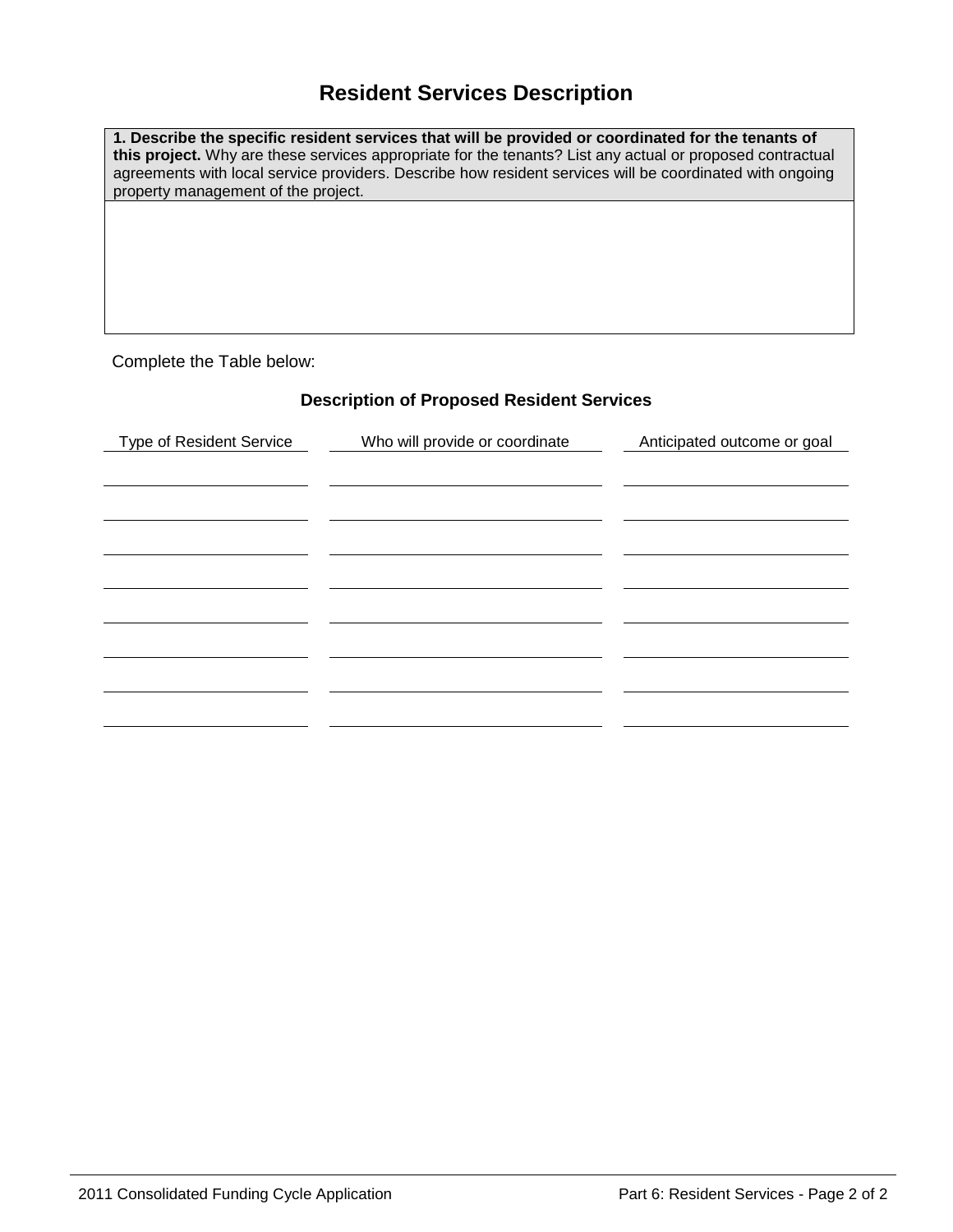**NOTE: LIHTC Third Party Market Analysis instructions are included in the Instructions Section.**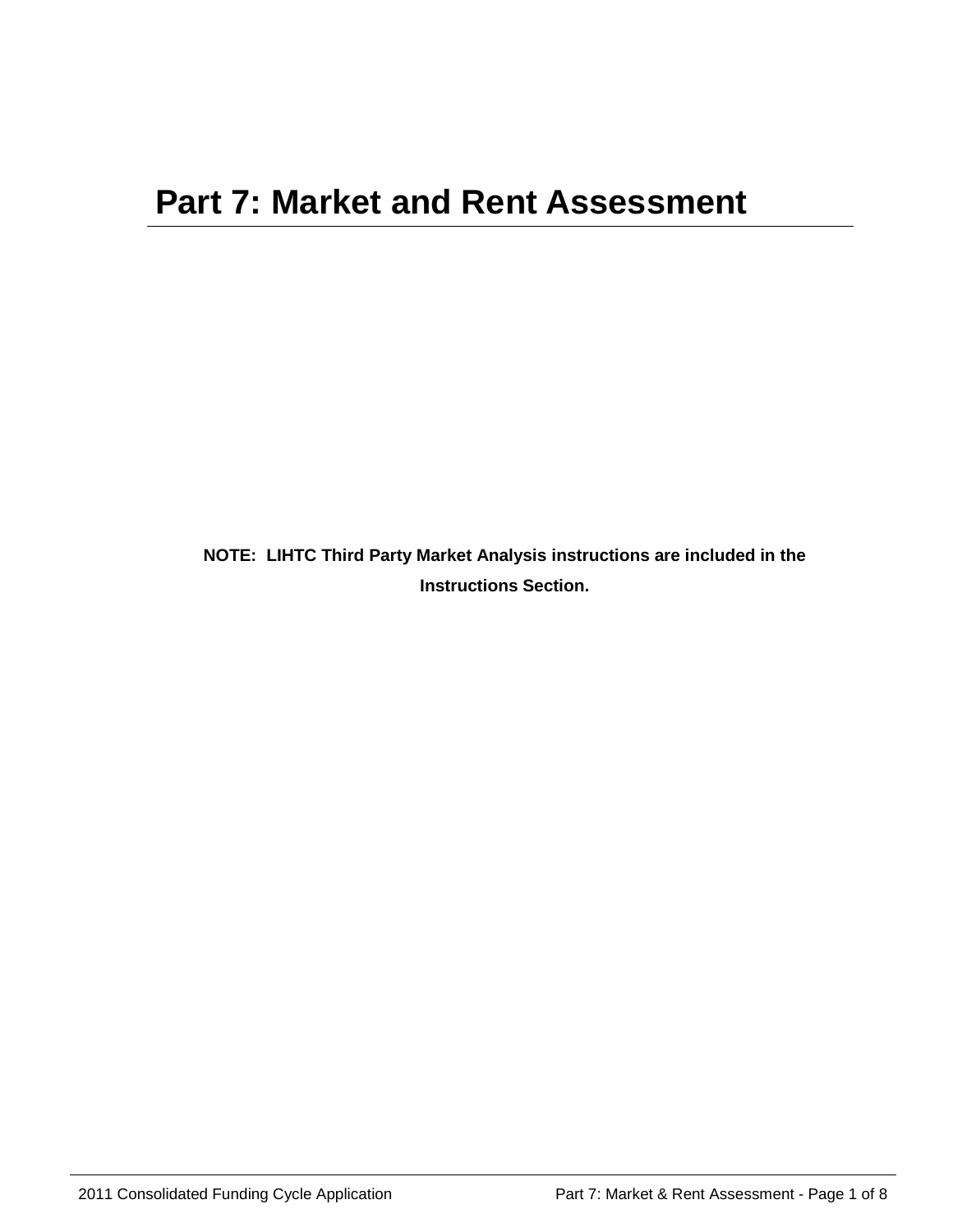## **Summary of Demand for Group Home**

**1. Describe the data that confirms a group home serving the designated population is needed in the community, and that there will be sufficient demand to keep all of the home's bedrooms consistently rented to the targeted population throughout the period of affordability.**  (Read Instructions Section carefully before answering. Limit response to two pages maximum.)

**2. Describe how this project is consistent with the priorities and objectives of the state or local jurisdiction's consolidated plan and other community planning processes.** (e.g. urban renewal district plan, community development plans, public housing agency plans, OMNIPLAN, etc.)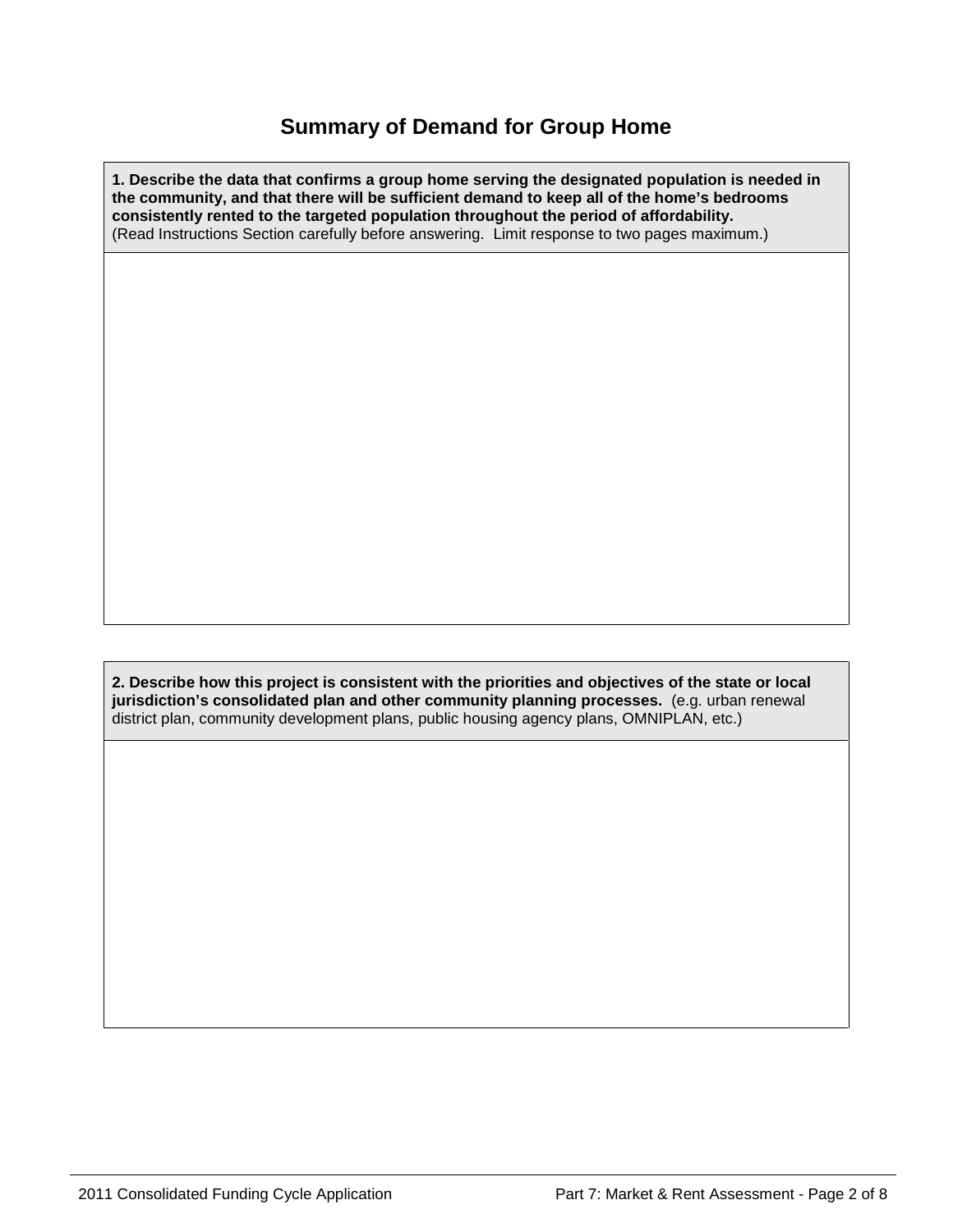## **Summary Special Needs Market Assessment**

**1. Describe the Primary Market Area (PMA)**, which is the geographic boundary encompassing the prospective tenants. Support your reasoning for selecting this area

**2. Specifically identify the target population**. What is the population(s) targeted (DD, CMI, A&D, other)? What are the household sizes? What are the income ranges (\$ and % MFI) of the population served at the subject project?

**3. Describe how this project is consistent with the priorities and objectives of the state or local jurisdiction's consolidated plan and other community planning processes.** (e.g. urban renewal district plan, community development plans, public housing agency plans, OMNIPLAN, etc.)

**4. Quantify the target special needs population and the specific housing needs.** Precisely identify how many targeted special needs persons are in the PMA. Identify how many households are in this population, which are income qualified for your project. What unit types (group home, studios, 1, 2 bedrooms) are needed for these household sizes?

**5. Describe the competition for this project in the market area.** How many existing Special Needs units (include all ages) are currently present in the PMA that would compete with the project? Where is the population currently residing? How many units are proposed or in the pipeline that could compete with your project?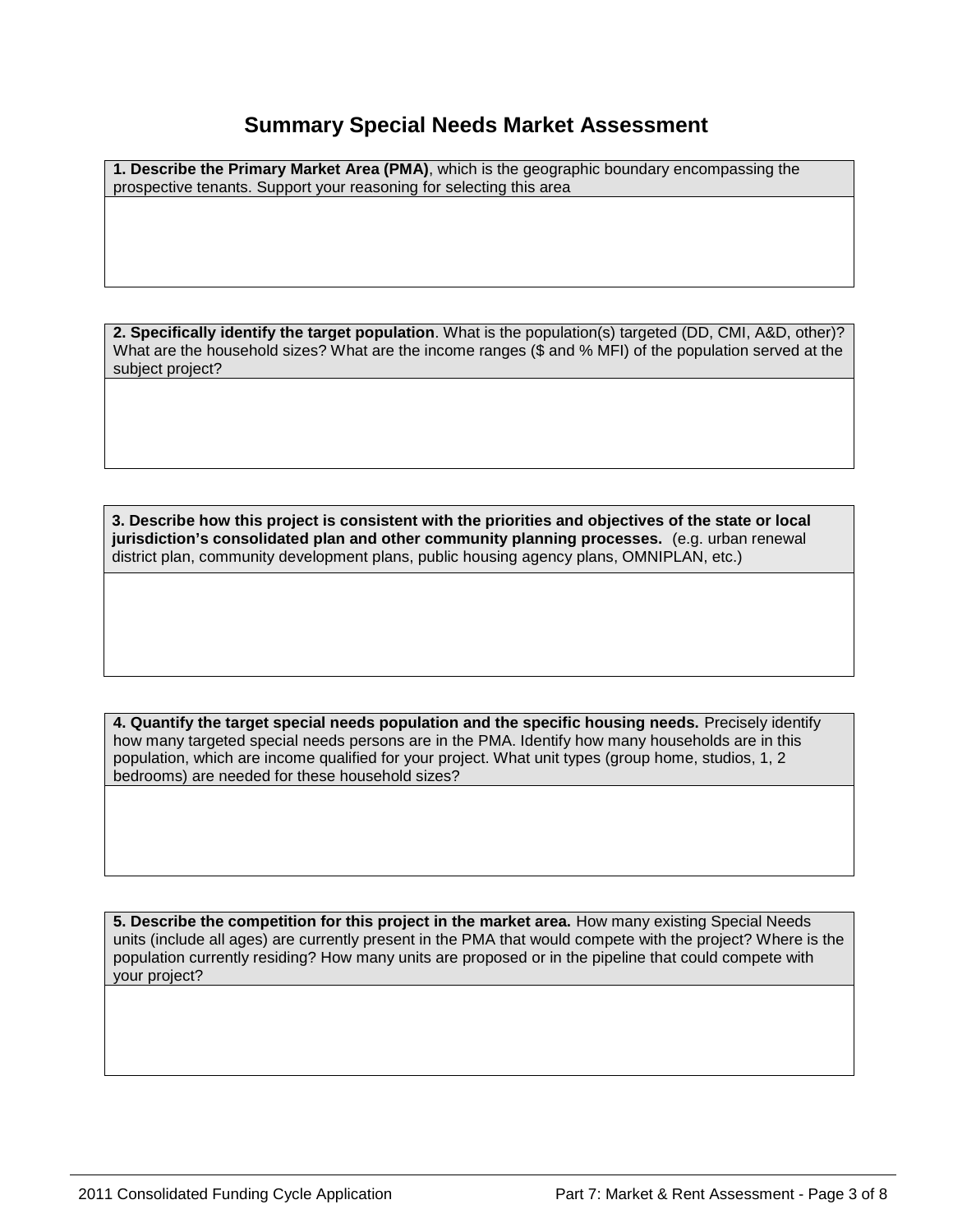**6. Review the estimated marginal (unmet) demand and capture rate for your project as calculated on the excel table to confirm it represents the data discussed above.** Estimate the number of qualified households that would actually move into your project and provide reasonable support for your figures. Narratively state the conclusions from the table. If any additional discussion is needed, be very short and concise.

**7. Briefly discuss three additional demand indicators for the project and conclude this section.** These other indicators include vacancy, wait lists (current and updated), and anecdotal data from market participants such as other service providers and managers. Discuss these variables as indicators of demand for the subject. Include all of the competitive complexes. What is the current vacancy rate of similar units in the PMA?

**8. Precisely describe how individual unit rent is established for the project and how it compares with similar projects housing the same population.** This analysis assumes tenants do not have incomes applicable to typical rental analysis. Therefore, how project rental income will be derived is critical. Describe the typical tenant's income and where it comes from. If tenants are on SSI, limited income with a voucher, or if the rent is supplied by another funding source, describe how the unit rents are derived from these sources. How do funding trends impact these rents? If tenants were not living in the subject project, where would they go? Compare other similar projects' rents to the proposed affordable project rents. Justify how and why the project rents are applicable to the subject project.

**9. Attach Excel [Special Needs Market Assessment Workbook](http://www.ohcs.oregon.gov/OHCS/HD/HRS/CFCApp/SpecialNeedsWorkbook.xls) – Page 1.**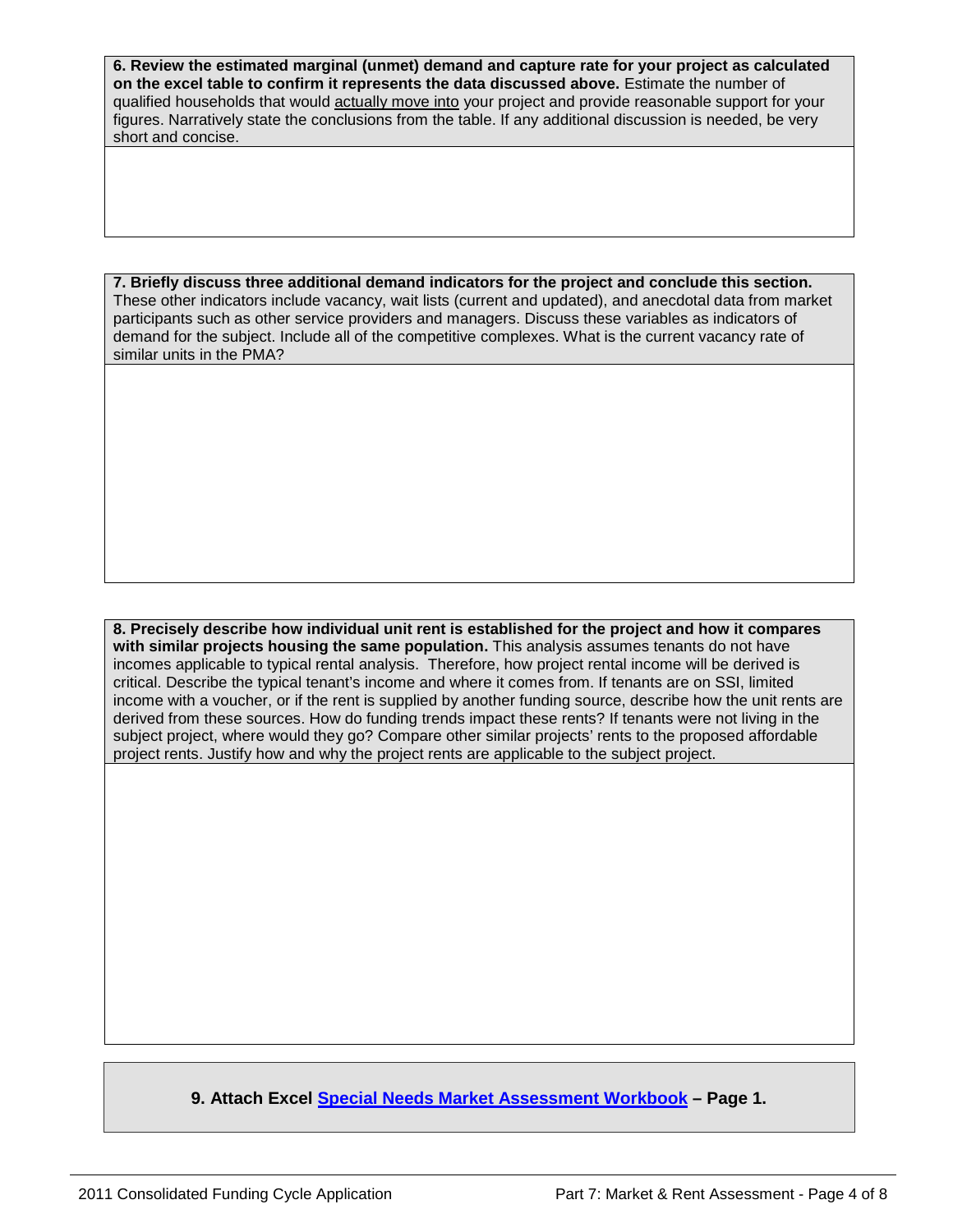## **General Market Assessment**

Please answer all of the following:

**1. Specifically identify the target population.** 

- What specific population(s) is your project targeting (i.e. general family, seniors, farm workers)?
- What are the usual household sizes (number of persons per household) of this target population?
- What are the median family income levels in both percent (i.e. 40-50-60%) and income (i.e. \$19,655 to \$24,307) of the target population households?

**2. Briefly discuss the following regional or local (city or county) economic variables and trends, and their impacts on demand for your project.** 

- **Population**: What are the most recent population and growth trends (positive, negative, stable) and do these recent trends indicate increased demand? What is the trend for the next 3 to 5 years?
- **Income**: What are the personal income trends for the area?
- **Employment:** Are employment trends indicating increased demand for this project?
- **Other:** Are there any additional regional economic variables impacting the success of this project?

**3. Define and describe the Primary Market Area (PMA), which is the geographic boundary encompassing the prospective tenants.** 

- **Primary Market Area**: Describe the geographic boundaries of the primary market area and the reasoning for selecting these boundaries.
- **Secondary Market Area**: Do not include a secondary market area unless a compelling and defensible argument is presented for additional project capture from this area.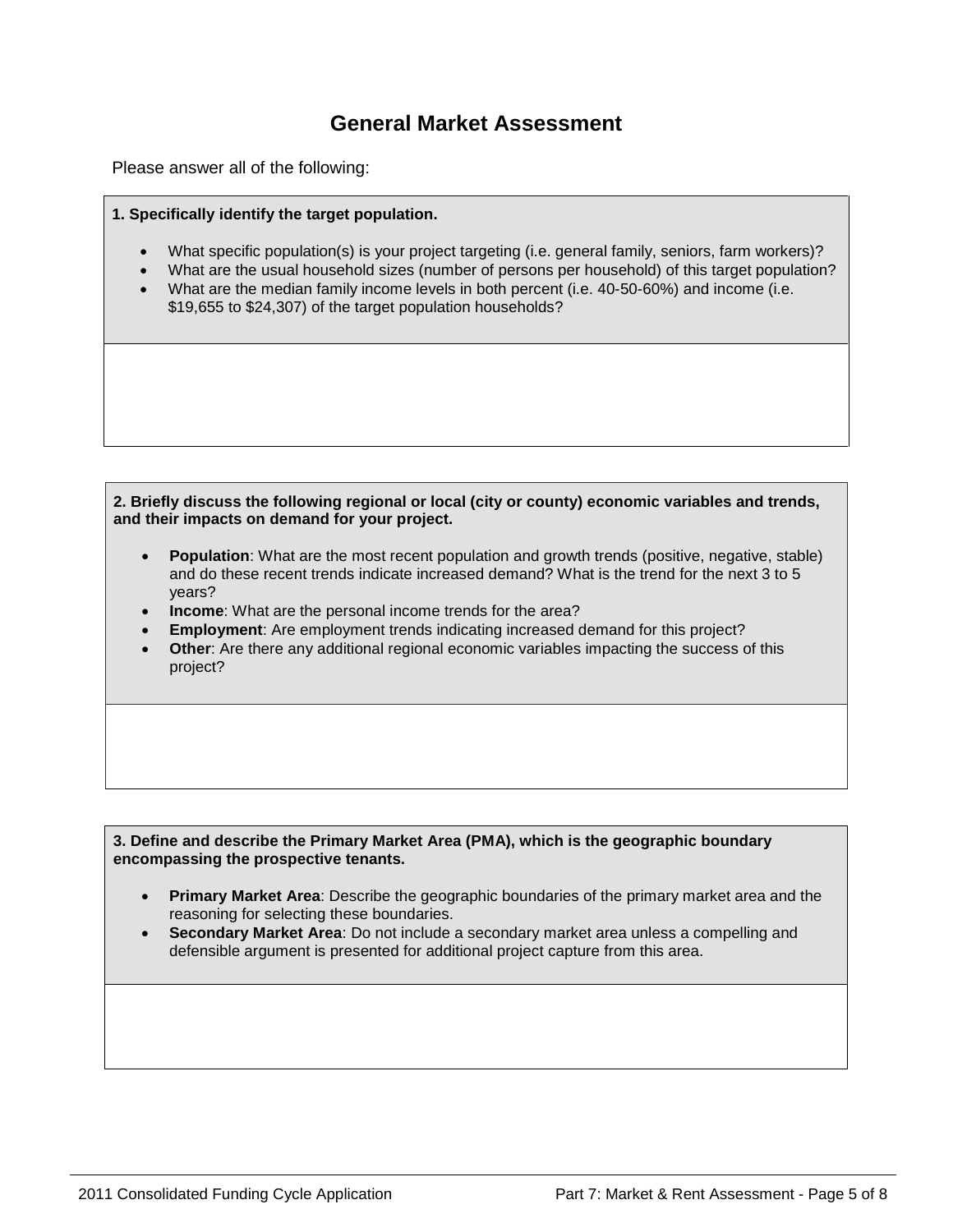**4. Qualify the specific housing needs of the target population.** 

• Based on the above household sizes, what unit types (i.e. 1, 2, 3-bedroom units) are required for the household sizes targeted? (Use 1.5 persons per bedroom for analysis)

**5. Describe how this project is consistent with the priorities and objectives of the state or local jurisdiction's consolidated plan and other community planning processes.** (e.g. urban renewal district plan, community development plans, public housing agency plans, OMNIPLAN, etc.)

#### **6. Describe the competition for this project in the market area.**

- Identify the existing market and affordable projects (and the number of units) in the PMA that would compete directly with this project.
- Identify the number of planned, proposed, or under construction projects (both market and affordable) and number of units in the development pipeline that will compete directly with the proposed project in the foreseeable future?
- Analyze and describe the impact of the proposed project on existing older projects and units in the PMA, which have similar or lower, rent levels as those proposed for the project.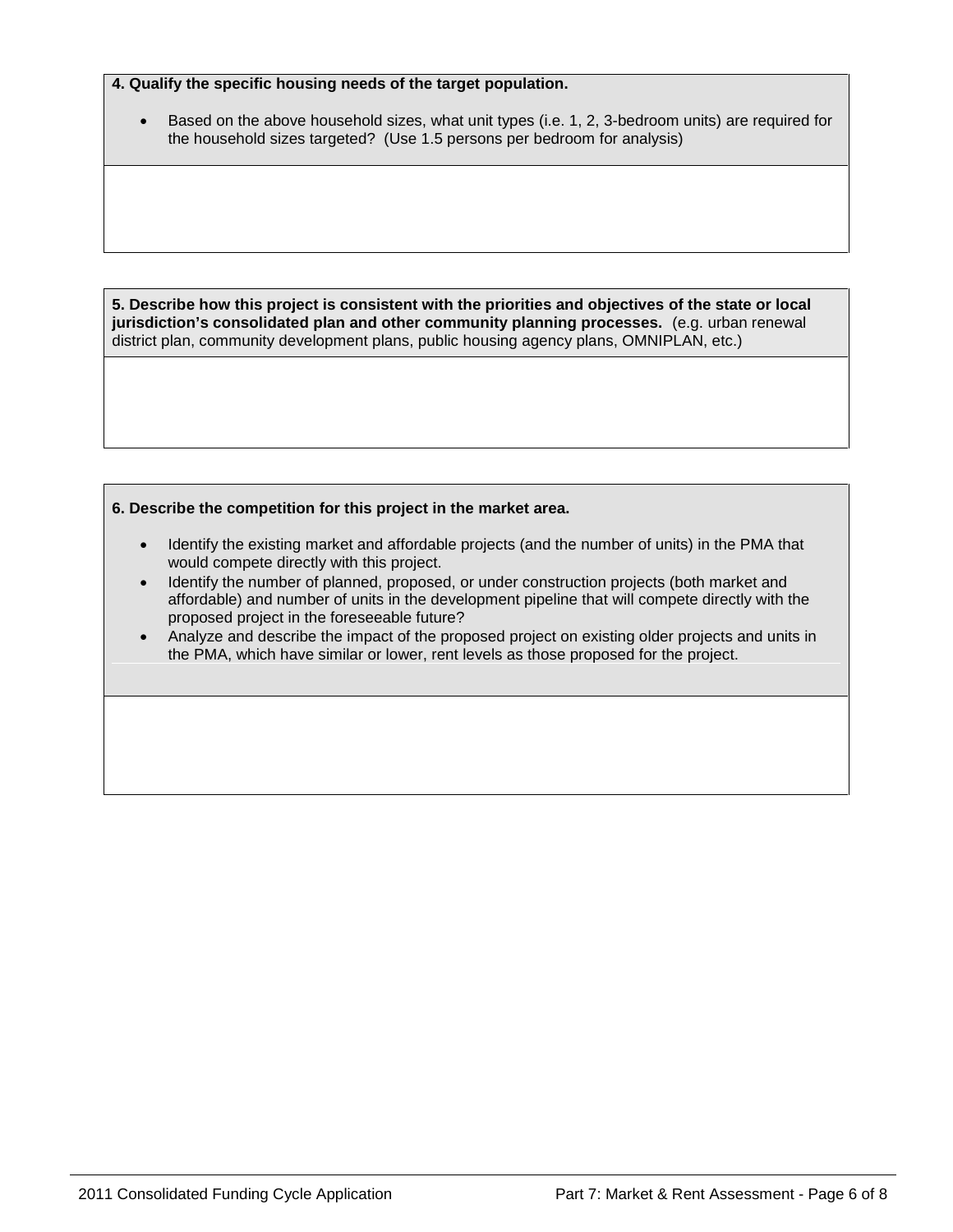#### **7. Discuss the following five demand indicators from the market and conclude what these are indicating for your project's demand.**

- **Vacancy**: What are current affordable and market-rate project physical vacancies and recent vacancy trends indicating about the demand for this project, both project and unit type? Insert vacancy data into the following table "Average Vacancy Rates".
- **Rental Concessions**: Are rent concessions present or absent in your PMA and what does this indicate about current demand?
- **Absorption Data**: If any projects in the area are undergoing absorption (lease-up), what do the rates of absorption indicate about demand, as well as demand by unit type?
- **Wait Lists**: How many households with the same income bands as the proposed project are on existing project wait lists, as well as the housing authority's wait lists. What does this indicate for demand by unit type? Segregate these household figures by both income bands and unit types.
- **Anecdotal Data**: During your interviews with market participants, such as onsite managers, what is the anecdotal data indicating about demand for your project and its unit types?

#### **8. Conclude the estimated demand for your project.**

Using the above regional and PMA data, existing and proposed (pipeline) supply data, combined with data analyzed from the five demand indicators, conclude with a reasonable and compelling argument for the project's demand in the marketplace. This demand should consider current needs as well as those forecast into the foreseeable future.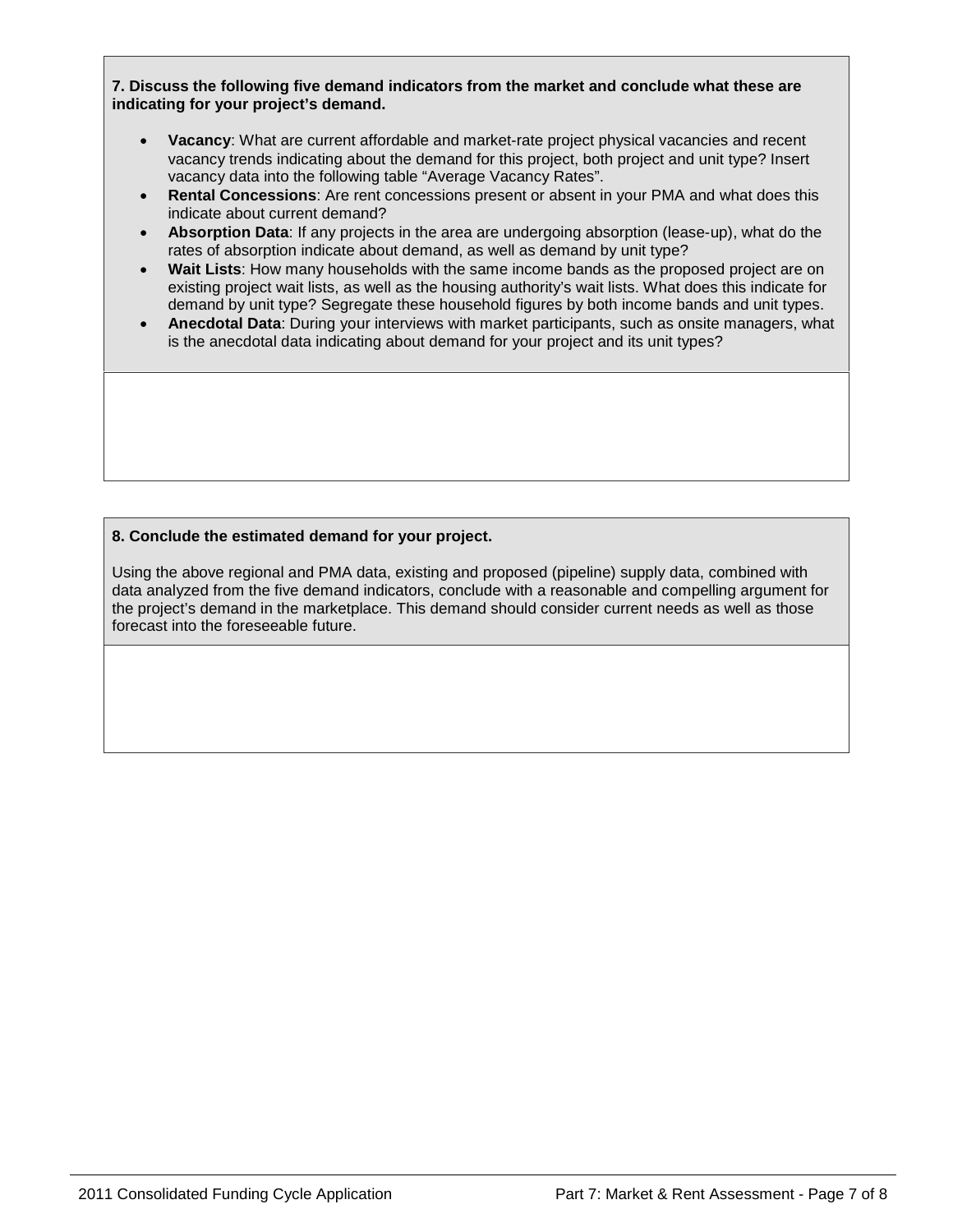| 9. Average Vacancy Rates |              |                              |                |              |                             |                |
|--------------------------|--------------|------------------------------|----------------|--------------|-----------------------------|----------------|
| <b>Specified</b>         |              | <b>Market Rate Complexes</b> |                |              | <b>Affordable Complexes</b> |                |
| <b>Unit</b>              | <b>Total</b> | No. Units                    | <b>Vacancy</b> | <b>Total</b> | No. Units                   | <b>Vacancy</b> |
| <b>Type</b>              | <b>Units</b> | Vacant                       | <b>Rate</b>    | <b>Units</b> | <b>Vacant</b>               | Rate           |
| <b>SRO</b>               |              |                              |                |              |                             |                |
| Studio                   |              |                              |                |              |                             |                |
| Bedroom<br>1             |              |                              |                |              |                             |                |
| 2 Bedroom                |              |                              |                |              |                             |                |
| 3 Bedroom                |              |                              |                |              |                             |                |
| 4 Bedroom                |              |                              |                |              |                             |                |
| Group                    |              |                              |                |              |                             |                |
| Total                    |              |                              |                |              |                             |                |

| 10. Rent Comparison Chart                                                                     |         |                                       |                             |                                             |       |                 |       |
|-----------------------------------------------------------------------------------------------|---------|---------------------------------------|-----------------------------|---------------------------------------------|-------|-----------------|-------|
| <b>Project Units</b>                                                                          |         | <b>Market Rate</b><br><b>Projects</b> |                             | <sup>1</sup> Comparable Affordable Projects |       |                 |       |
|                                                                                               |         |                                       | <b>Similar Age Projects</b> | Rents @ 50% MFI                             |       | Rents @ 60% MFI |       |
| Apartment                                                                                     | Project | No. of                                | <sup>2</sup> Market         | No. of                                      |       | No. of          |       |
| Type                                                                                          | Rents   | Units                                 | Rents                       | Units                                       | Rents | Units           | Rents |
| SRO                                                                                           |         |                                       |                             |                                             |       |                 |       |
| Studio                                                                                        |         |                                       |                             |                                             |       |                 |       |
| 1 Bedroom                                                                                     |         |                                       |                             |                                             |       |                 |       |
| 2 Bedroom                                                                                     |         |                                       |                             |                                             |       |                 |       |
| 3 Bedroom                                                                                     |         |                                       |                             |                                             |       |                 |       |
| 4 Bedroom                                                                                     |         |                                       |                             |                                             |       |                 |       |
| Group                                                                                         |         |                                       |                             |                                             |       |                 |       |
| Insert data only for the units targeted for your project, place a NA in those not applicable. |         |                                       |                             |                                             |       |                 |       |

**1 Do not include any affordable units whose rent subsidy raises rents above fair market levels, i.e. some Section 202, Section 811, Section 236 or RD rental assistance contracts or agreements.** 

**<sup>2</sup> Insert the concluded estimated market rent for each project unit type.** 

## **Third Party Market Analysis**

See Market and Rent Assessment portion of the **Instructions Section**.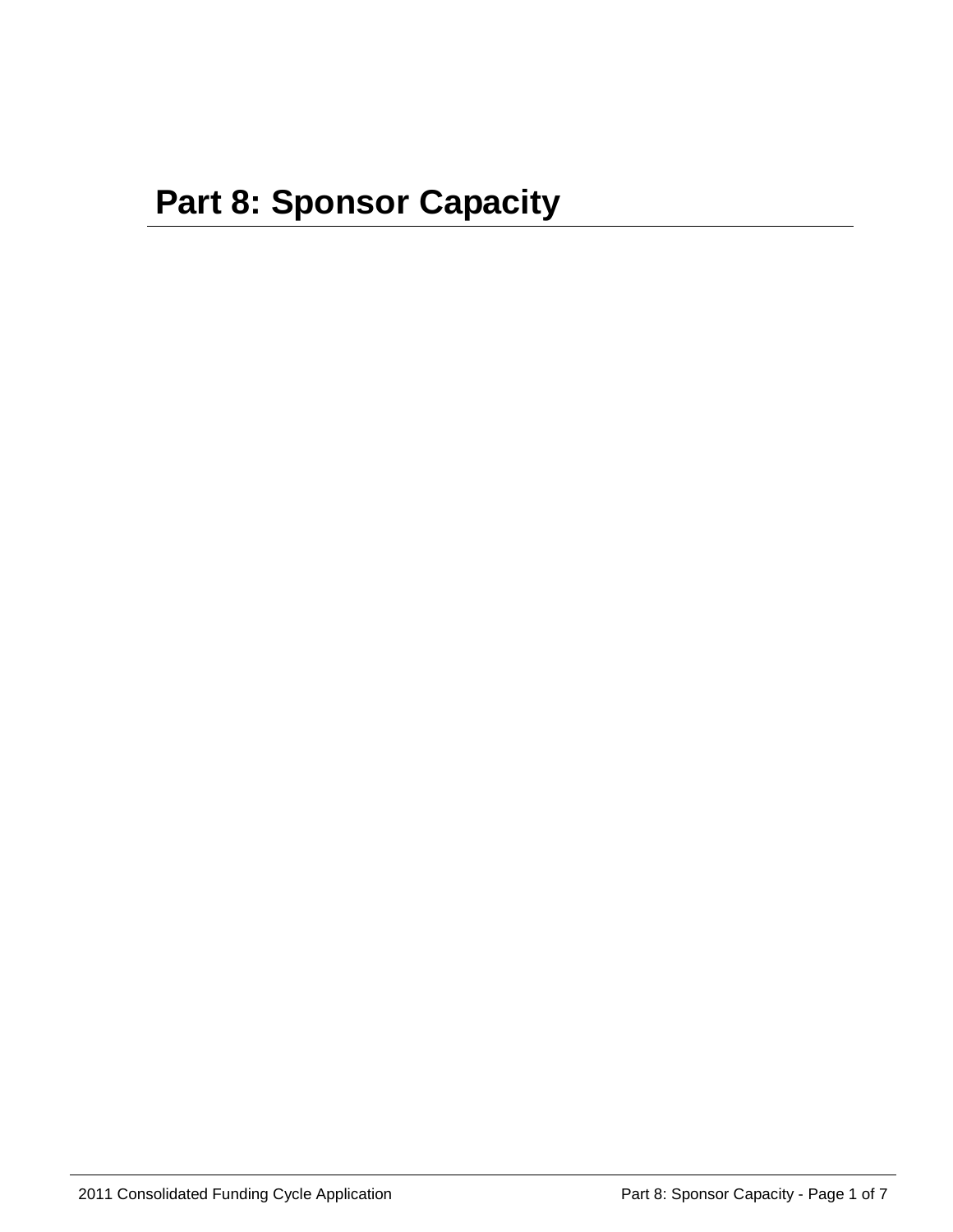## **Sponsor Capacity**

1. Describe your experience and capacity to own, develop or sponsor this project:

2. List all projects (a maximum of five) you have completed (project is in operation, all OHCS conditions have been met, OHCS notified you the development file is closed) in the last five years using the OHCS funding source(s) you are requesting for this project: □ None

| <b>Project Name</b> | <b>City</b> | Target<br>Population | OHCS<br>Sources(s) |
|---------------------|-------------|----------------------|--------------------|
|                     |             |                      |                    |
|                     |             |                      |                    |
|                     |             |                      |                    |
|                     |             |                      |                    |
|                     |             |                      |                    |

3. List all projects (a maximum of five) you have completed in the last five years using other funding source(s), including both commercial and residential ventures: (Do not include projects listed above.)

□ None

| <b>Project Name</b> | <b>City</b> | Target<br>Population<br>or Use | <b>Non-OHCS</b><br>Sources(s) |
|---------------------|-------------|--------------------------------|-------------------------------|
|                     |             |                                |                               |
|                     |             |                                |                               |
|                     |             |                                |                               |
|                     |             |                                |                               |
|                     |             |                                |                               |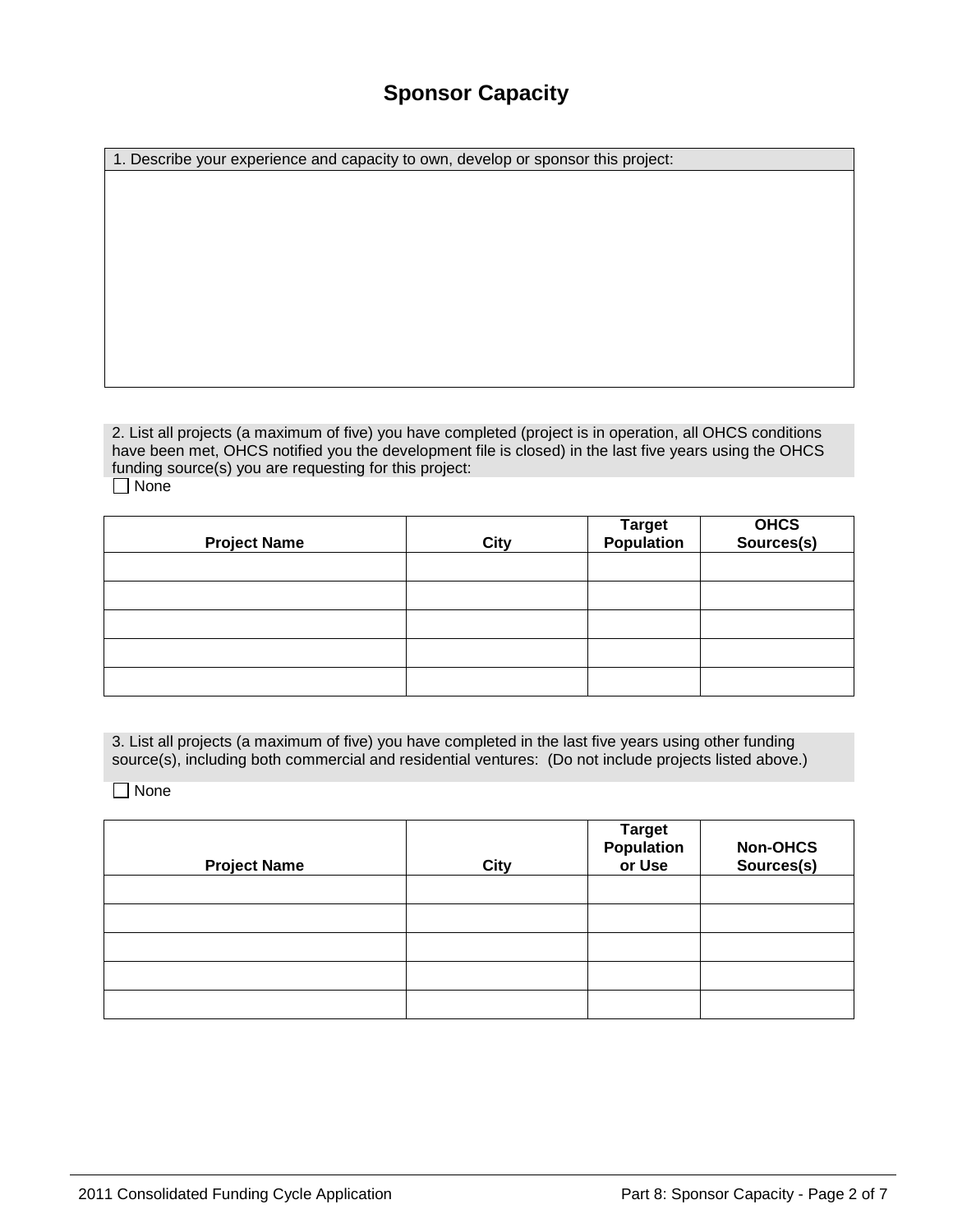4. List all housing projects currently under development, including all projects not funded by OHCS. Note: If your project has not completed all reservation requirements, final application has not been approved buy OHCS or you have not been notified by the OHCS the project file is closed, the project is considered still under development.

□ None

| <b>Project Name</b> | <b>City</b> | Target<br>Population | <b>LIHTC</b><br>(x) | Non-<br><b>LIHTC</b><br>(x) | <b>Major</b><br><b>Funding</b><br><b>Sources</b> | <b>Estimated</b><br><b>Completion Date</b> |
|---------------------|-------------|----------------------|---------------------|-----------------------------|--------------------------------------------------|--------------------------------------------|
|                     |             |                      |                     |                             |                                                  |                                            |
|                     |             |                      |                     |                             |                                                  |                                            |
|                     |             |                      |                     |                             |                                                  |                                            |
|                     |             |                      |                     |                             |                                                  |                                            |
|                     |             |                      |                     |                             |                                                  |                                            |

5. For the proposed project, list below the names of agency staff members or the third party firm assigned to each task.

|                               | <b>Staff Person Name or</b> | <b>Years of Experience</b><br><b>Developing or Managing</b> |
|-------------------------------|-----------------------------|-------------------------------------------------------------|
| <b>Position Name</b>          | <b>Contracted Firm Name</b> | <b>Multi-family Housing</b>                                 |
| Executive Director/owner      |                             |                                                             |
| CFC/grant application writer  |                             |                                                             |
| <b>Project Developer</b>      |                             |                                                             |
| <b>Development Consultant</b> |                             |                                                             |
| <b>Construction Manager</b>   |                             |                                                             |
| Asset Manager                 |                             |                                                             |
| Compliance Manager            |                             |                                                             |
| <b>Envelope Consultant</b>    |                             |                                                             |
| Other                         |                             |                                                             |
| Other                         |                             |                                                             |

6. Explain the roles of each of the above positions in the development and management of the proposed project: Limit your response to two pages maximum.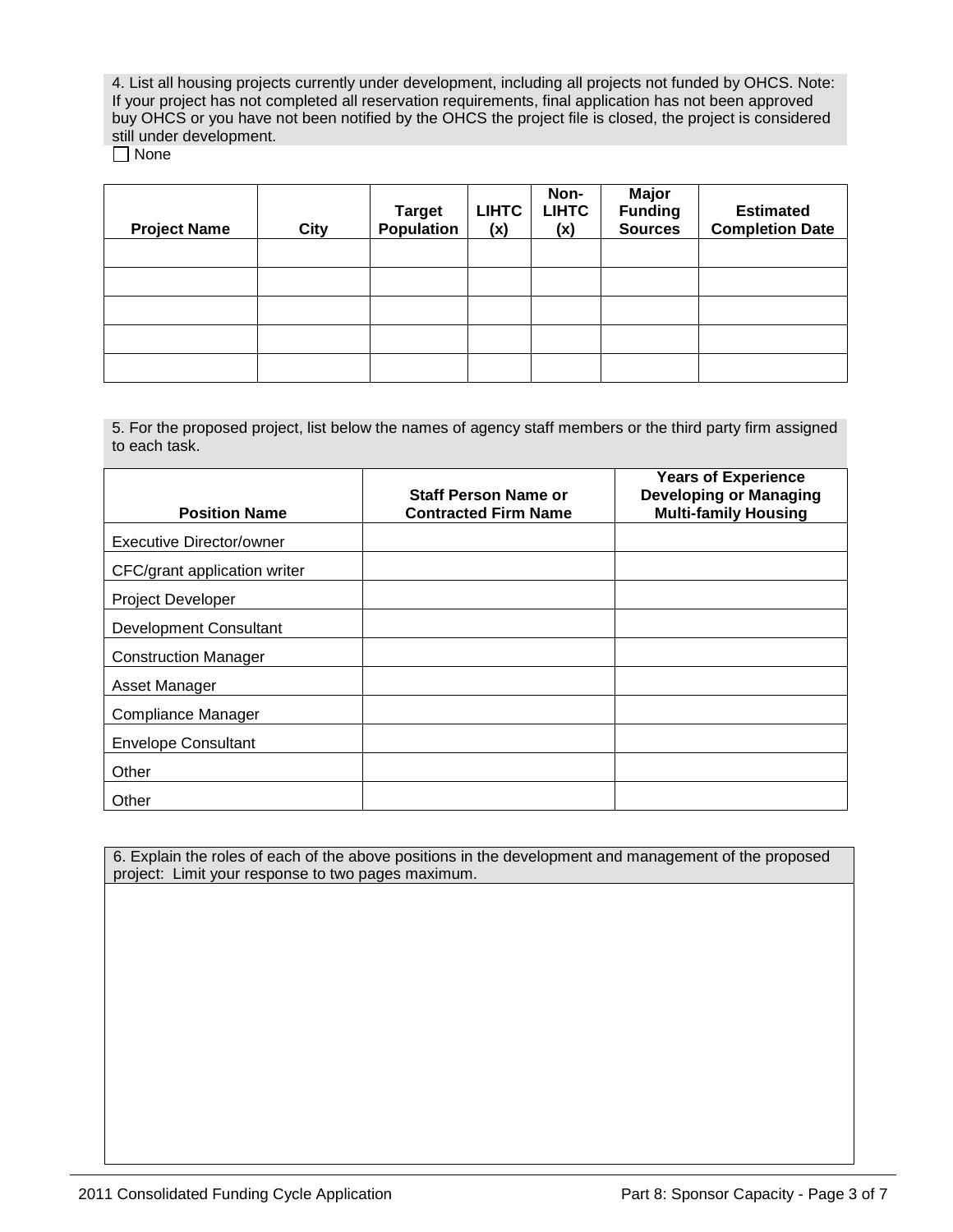|                   | 7. If you have more than one project in development, explain how multiple projects will be managed within |
|-------------------|-----------------------------------------------------------------------------------------------------------|
| the organization: |                                                                                                           |

8. If staff are expected to perform other agency duties in addition to the project's development, explain how the coordination of those duties will be carried out:

9. How long will the consultant (if applicable) be staying involved in the development process?

|                                  | (x)                                      | (x |
|----------------------------------|------------------------------------------|----|
| Through application submission   | <b>Through Certificates of Occupancy</b> |    |
| Through reservation award        | Through lease-up                         |    |
| Through funding (conditions met) | Through stabilization or beyond          |    |
| Through construction             | Not applicable                           |    |

10. What is the expertise of your board or for-profit officers and principal members as it relates to real estate development and operation?

**NOTE:** Sponsor capacity scoring will also include a review by the Department of the applicant's past performance, if any, related to developing previous projects on time and on budget. See the Sponsor Capacity discussion in the **OHCS Policies, Standards and Requirements of** the CFC application.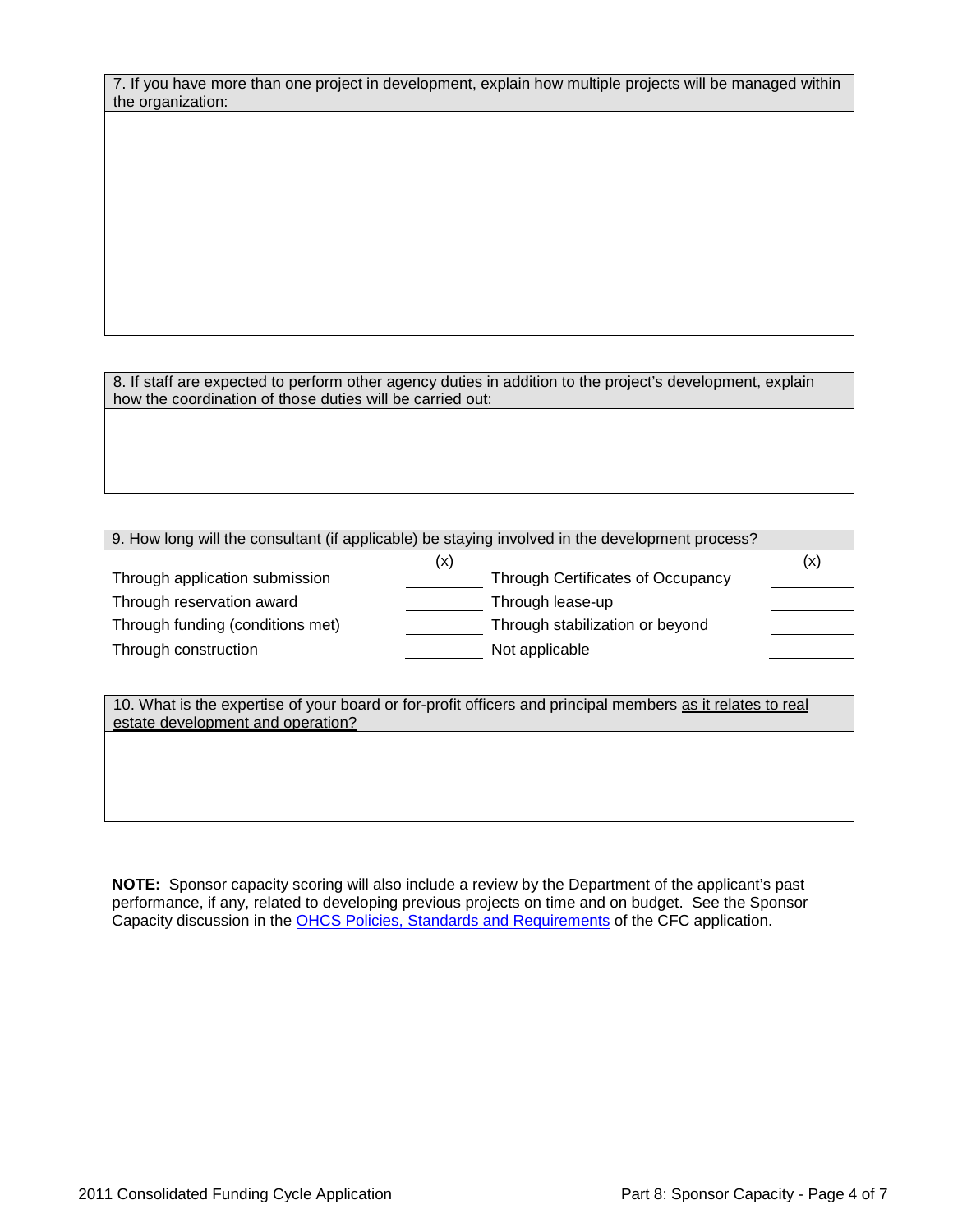## **REQUESTS FOR SPONSOR CAPACITY ON ASSET MANAGEMENT**

The Department's Asset and Property Management section will conduct an evaluation of sponsor capacity as it relates to meeting compliance and asset management obligations on projects in operation by the owner or managing general partner of the ownership entity. APM will review if a sponsor is in compliance with program rules and regulations, has submitted Analysis of Income and Expense reports as required, is current on all charges, fees, and loan payments, is meeting all financial reporting requirements, and if in compliance with Section 8 properties. APM will identify sponsors who are in compliance and those sponsors who may have material or reoccurring non-compliance issues. In the 2011 Round, the APM evaluation will be worth 5 points in the application.

#### Process Steps

The following form must be submitted to your Regional Advisor within the following time frame:

- ♦ Beginning January 7, 2011
- ♦ No later than 30 days prior to close of the CFC application.

Asset and Property Management Division at OHCS will then conduct an evaluation of sponsor capacity as it relates to asset management and on-going program compliance. APM will return the completed form and ranking score to Multifamily Housing Section. The final APM ranking will remain in effect until the following year, when APM will again accept requests for Sponsor Capacity on Asset Management from CFC sponsors. (OHCS is increasing its on-site evaluation of physical condition to better understand the portfolio)

APM will take the following items into consideration, if applicable, when determining sponsor asset management and program compliance.

- ♦ Sponsor in good standing with all compliance rules and regulations
- ♦ Sponsor submitting the Analysis of Income and Expense report as required
- ♦ Sponsor is current on all charges, fees and loan payments owed to OHCS
- Sponsor has met all financial reporting requirements
- ♦ Sponsor in compliance on Section 8 properties

Note: For the 2011 CFC cycle, OHCS will begin adding a physical asset management performance to the sponsor capacity criteria. This measure will assess the sponsor's capacity to protect the public investment in affordable housing. OHCS shall evaluate the sponsor to assure its ability to adequately provide routine maintenance to OHCS funded projects and keep those projects in good repair over their lifetime. The Department will take into consideration ongoing condition, physical deficiencies and maintenance of existing assets. Owners and sponsors that have deficient existing projects may be required by the Department to bring the existing project back to safe, sanitary, and livable condition before applying in a CFC round.

Implementation of these changes will help identify capable partners and sustainable projects in which to invest Department resources.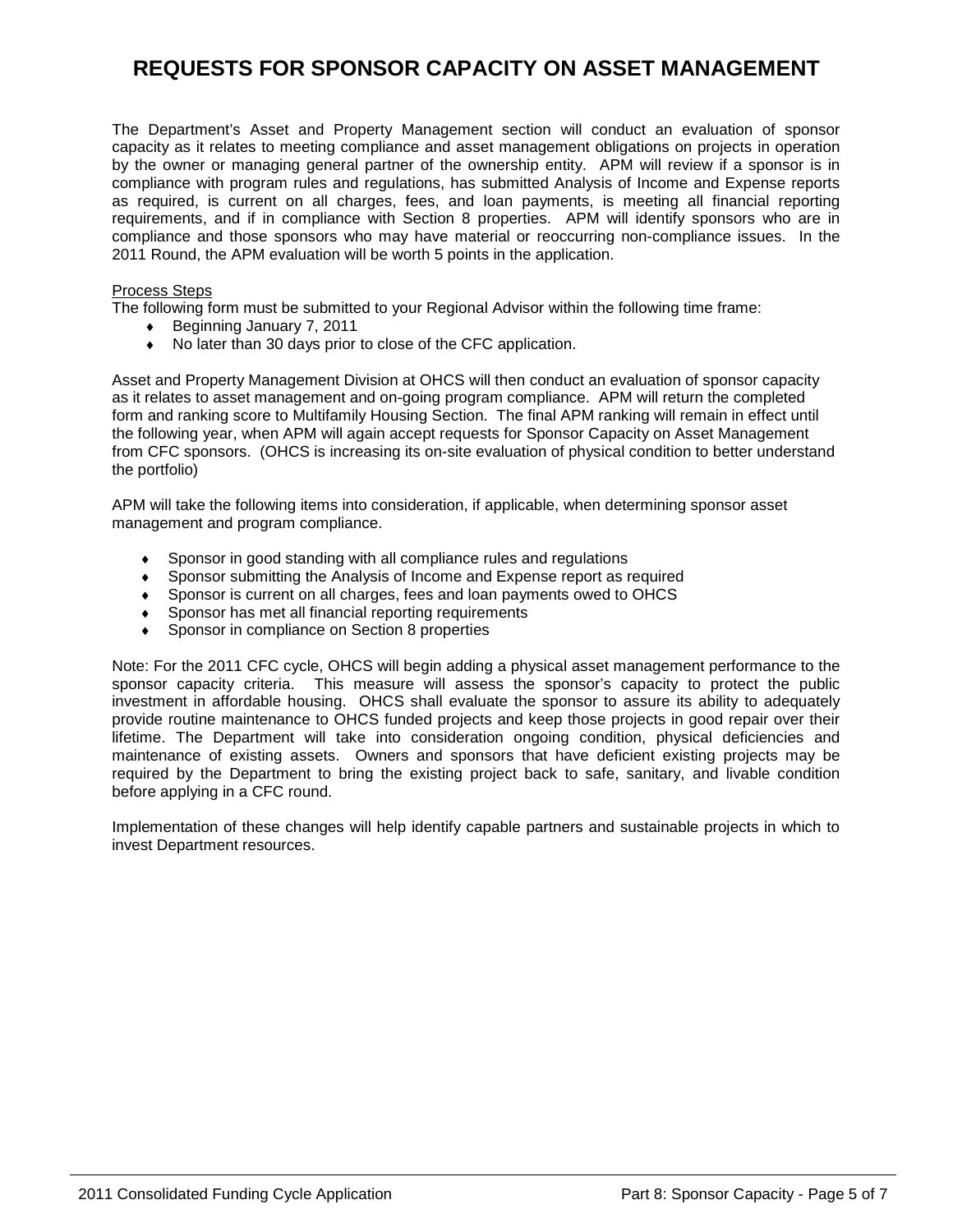## **Asset Management Information Request**

**Note:** The term sponsor refers to the proposed project owner or the managing general partner of the ownership entity.

| Sponsor:                                                       |              |             |                                   | Date:       |              |
|----------------------------------------------------------------|--------------|-------------|-----------------------------------|-------------|--------------|
| Project Name:                                                  |              |             |                                   |             |              |
| Project Location:                                              |              |             |                                   |             |              |
| # of Units:<br>Project Type:                                   |              |             |                                   |             |              |
| Funding Sources Requested (x):                                 | $\Box$ LIHTC | $\Box$ HOME | <b>Trust Fund</b><br>$\mathbf{1}$ | <b>LIWP</b> | <b>OAHTC</b> |
|                                                                | <b>GHAP</b>  | $\Box$ HELP | <b>ORR</b>                        |             |              |
| List all developments in operation funded with OHCS resources. |              |             |                                   |             |              |
|                                                                |              |             |                                   |             |              |
|                                                                |              |             |                                   |             |              |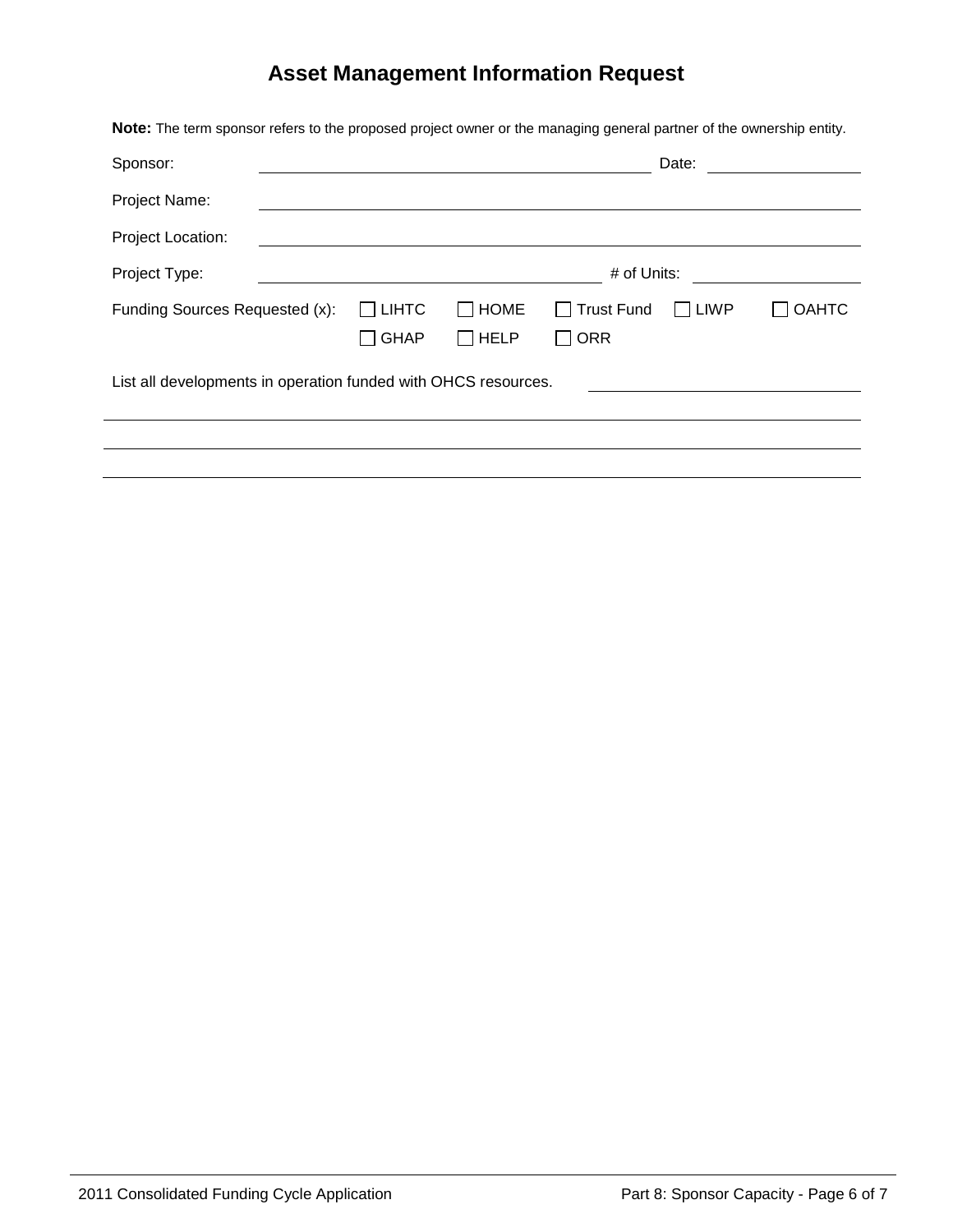| 1. Sponsor currently in good standing with all compliance rules and regulations<br>on all projects funded with OHCS grant, loan or tax credit resources.<br><b>APM Comment:</b><br>1 Point to be awarded if the Sponsor is responsive and working toward a resolution (if there is a compliance<br>issue) with the assigned Compliance Officer/Contract Officer. This would refer to issues of non-compliance<br>such as: a) Outstanding 8823's b) Outstanding items from the Management and Occupancy<br>review/Inspections c) Outstanding issues dealing with the Section 8 Program to include the voucher process<br>and whether properties in the sponsor's portfolio have been referred to the HUD Departmental Enforcement<br>Center (DEC)? If applicable, what steps were taken to remedy the non-compliance? d) Programmatic<br>requirements as it applies to rent limits and income eligibility.<br>The point will not be awarded if they are not responsive and working toward a resolution.<br>2. Sponsor is submitting the Analysis of Income and Expense (AIES)<br>report as required.<br><b>APM Comment:</b><br>1 Point will be awarded if Sponsor has submitted 75% of the AIES reports as required.<br>3. Sponsor on any project funded with OHCS loan proceeds, has been<br>cited for unauthorized distribution of surplus cash within the last three<br>years.<br><b>APM Comment:</b><br>1 Point will be awarded if Sponsor has not been cited for unauthorized distribution of Surplus Cash within the<br>last three years. Applicable to Sponsors who have a loan with the Department.<br>If this question is not applicable, the Sponsor will receive 1 point.<br>4. Sponsor is current on all charges, fees, and loan payments owed to<br>OHCS.<br><b>APM Comment:</b><br>1 Point will be awarded if Sponsor is current on all charges, fees and loan payments owed to OHCS. | In Compliance<br>In Compliance<br>Concern<br>In Compliance<br>Concern | Concern<br><u>N/A</u><br>N/A |
|----------------------------------------------------------------------------------------------------------------------------------------------------------------------------------------------------------------------------------------------------------------------------------------------------------------------------------------------------------------------------------------------------------------------------------------------------------------------------------------------------------------------------------------------------------------------------------------------------------------------------------------------------------------------------------------------------------------------------------------------------------------------------------------------------------------------------------------------------------------------------------------------------------------------------------------------------------------------------------------------------------------------------------------------------------------------------------------------------------------------------------------------------------------------------------------------------------------------------------------------------------------------------------------------------------------------------------------------------------------------------------------------------------------------------------------------------------------------------------------------------------------------------------------------------------------------------------------------------------------------------------------------------------------------------------------------------------------------------------------------------------------------------------------------------------------------------------------------------------------------------------------------------|-----------------------------------------------------------------------|------------------------------|
|                                                                                                                                                                                                                                                                                                                                                                                                                                                                                                                                                                                                                                                                                                                                                                                                                                                                                                                                                                                                                                                                                                                                                                                                                                                                                                                                                                                                                                                                                                                                                                                                                                                                                                                                                                                                                                                                                                    |                                                                       |                              |
|                                                                                                                                                                                                                                                                                                                                                                                                                                                                                                                                                                                                                                                                                                                                                                                                                                                                                                                                                                                                                                                                                                                                                                                                                                                                                                                                                                                                                                                                                                                                                                                                                                                                                                                                                                                                                                                                                                    |                                                                       |                              |
|                                                                                                                                                                                                                                                                                                                                                                                                                                                                                                                                                                                                                                                                                                                                                                                                                                                                                                                                                                                                                                                                                                                                                                                                                                                                                                                                                                                                                                                                                                                                                                                                                                                                                                                                                                                                                                                                                                    |                                                                       |                              |
|                                                                                                                                                                                                                                                                                                                                                                                                                                                                                                                                                                                                                                                                                                                                                                                                                                                                                                                                                                                                                                                                                                                                                                                                                                                                                                                                                                                                                                                                                                                                                                                                                                                                                                                                                                                                                                                                                                    |                                                                       |                              |
|                                                                                                                                                                                                                                                                                                                                                                                                                                                                                                                                                                                                                                                                                                                                                                                                                                                                                                                                                                                                                                                                                                                                                                                                                                                                                                                                                                                                                                                                                                                                                                                                                                                                                                                                                                                                                                                                                                    |                                                                       |                              |
|                                                                                                                                                                                                                                                                                                                                                                                                                                                                                                                                                                                                                                                                                                                                                                                                                                                                                                                                                                                                                                                                                                                                                                                                                                                                                                                                                                                                                                                                                                                                                                                                                                                                                                                                                                                                                                                                                                    |                                                                       |                              |
|                                                                                                                                                                                                                                                                                                                                                                                                                                                                                                                                                                                                                                                                                                                                                                                                                                                                                                                                                                                                                                                                                                                                                                                                                                                                                                                                                                                                                                                                                                                                                                                                                                                                                                                                                                                                                                                                                                    |                                                                       |                              |
|                                                                                                                                                                                                                                                                                                                                                                                                                                                                                                                                                                                                                                                                                                                                                                                                                                                                                                                                                                                                                                                                                                                                                                                                                                                                                                                                                                                                                                                                                                                                                                                                                                                                                                                                                                                                                                                                                                    |                                                                       |                              |
|                                                                                                                                                                                                                                                                                                                                                                                                                                                                                                                                                                                                                                                                                                                                                                                                                                                                                                                                                                                                                                                                                                                                                                                                                                                                                                                                                                                                                                                                                                                                                                                                                                                                                                                                                                                                                                                                                                    |                                                                       |                              |
|                                                                                                                                                                                                                                                                                                                                                                                                                                                                                                                                                                                                                                                                                                                                                                                                                                                                                                                                                                                                                                                                                                                                                                                                                                                                                                                                                                                                                                                                                                                                                                                                                                                                                                                                                                                                                                                                                                    |                                                                       |                              |
|                                                                                                                                                                                                                                                                                                                                                                                                                                                                                                                                                                                                                                                                                                                                                                                                                                                                                                                                                                                                                                                                                                                                                                                                                                                                                                                                                                                                                                                                                                                                                                                                                                                                                                                                                                                                                                                                                                    |                                                                       |                              |
|                                                                                                                                                                                                                                                                                                                                                                                                                                                                                                                                                                                                                                                                                                                                                                                                                                                                                                                                                                                                                                                                                                                                                                                                                                                                                                                                                                                                                                                                                                                                                                                                                                                                                                                                                                                                                                                                                                    |                                                                       |                              |
|                                                                                                                                                                                                                                                                                                                                                                                                                                                                                                                                                                                                                                                                                                                                                                                                                                                                                                                                                                                                                                                                                                                                                                                                                                                                                                                                                                                                                                                                                                                                                                                                                                                                                                                                                                                                                                                                                                    |                                                                       |                              |
|                                                                                                                                                                                                                                                                                                                                                                                                                                                                                                                                                                                                                                                                                                                                                                                                                                                                                                                                                                                                                                                                                                                                                                                                                                                                                                                                                                                                                                                                                                                                                                                                                                                                                                                                                                                                                                                                                                    |                                                                       |                              |
|                                                                                                                                                                                                                                                                                                                                                                                                                                                                                                                                                                                                                                                                                                                                                                                                                                                                                                                                                                                                                                                                                                                                                                                                                                                                                                                                                                                                                                                                                                                                                                                                                                                                                                                                                                                                                                                                                                    |                                                                       |                              |
|                                                                                                                                                                                                                                                                                                                                                                                                                                                                                                                                                                                                                                                                                                                                                                                                                                                                                                                                                                                                                                                                                                                                                                                                                                                                                                                                                                                                                                                                                                                                                                                                                                                                                                                                                                                                                                                                                                    |                                                                       |                              |
|                                                                                                                                                                                                                                                                                                                                                                                                                                                                                                                                                                                                                                                                                                                                                                                                                                                                                                                                                                                                                                                                                                                                                                                                                                                                                                                                                                                                                                                                                                                                                                                                                                                                                                                                                                                                                                                                                                    | In Compliance<br>Concern                                              | N/A                          |
|                                                                                                                                                                                                                                                                                                                                                                                                                                                                                                                                                                                                                                                                                                                                                                                                                                                                                                                                                                                                                                                                                                                                                                                                                                                                                                                                                                                                                                                                                                                                                                                                                                                                                                                                                                                                                                                                                                    |                                                                       |                              |
|                                                                                                                                                                                                                                                                                                                                                                                                                                                                                                                                                                                                                                                                                                                                                                                                                                                                                                                                                                                                                                                                                                                                                                                                                                                                                                                                                                                                                                                                                                                                                                                                                                                                                                                                                                                                                                                                                                    |                                                                       |                              |
|                                                                                                                                                                                                                                                                                                                                                                                                                                                                                                                                                                                                                                                                                                                                                                                                                                                                                                                                                                                                                                                                                                                                                                                                                                                                                                                                                                                                                                                                                                                                                                                                                                                                                                                                                                                                                                                                                                    |                                                                       |                              |
| 5. Sponsor has submitted the audited financial statement as required by                                                                                                                                                                                                                                                                                                                                                                                                                                                                                                                                                                                                                                                                                                                                                                                                                                                                                                                                                                                                                                                                                                                                                                                                                                                                                                                                                                                                                                                                                                                                                                                                                                                                                                                                                                                                                            | In Compliance<br>Concern                                              | N/A                          |
| the Loan Documents.                                                                                                                                                                                                                                                                                                                                                                                                                                                                                                                                                                                                                                                                                                                                                                                                                                                                                                                                                                                                                                                                                                                                                                                                                                                                                                                                                                                                                                                                                                                                                                                                                                                                                                                                                                                                                                                                                |                                                                       |                              |
| <b>APM Comment:</b>                                                                                                                                                                                                                                                                                                                                                                                                                                                                                                                                                                                                                                                                                                                                                                                                                                                                                                                                                                                                                                                                                                                                                                                                                                                                                                                                                                                                                                                                                                                                                                                                                                                                                                                                                                                                                                                                                |                                                                       |                              |
| 1 Point will be awarded if Sponsor has submitted the audited financial statement as required by the Loan<br>Documents. Applicable to Sponsors who have a loan with the Department.                                                                                                                                                                                                                                                                                                                                                                                                                                                                                                                                                                                                                                                                                                                                                                                                                                                                                                                                                                                                                                                                                                                                                                                                                                                                                                                                                                                                                                                                                                                                                                                                                                                                                                                 |                                                                       |                              |
| If this question is not applicable, the Sponsor will receive 1 point.                                                                                                                                                                                                                                                                                                                                                                                                                                                                                                                                                                                                                                                                                                                                                                                                                                                                                                                                                                                                                                                                                                                                                                                                                                                                                                                                                                                                                                                                                                                                                                                                                                                                                                                                                                                                                              |                                                                       |                              |

Name and Signature of APM Reviewer Date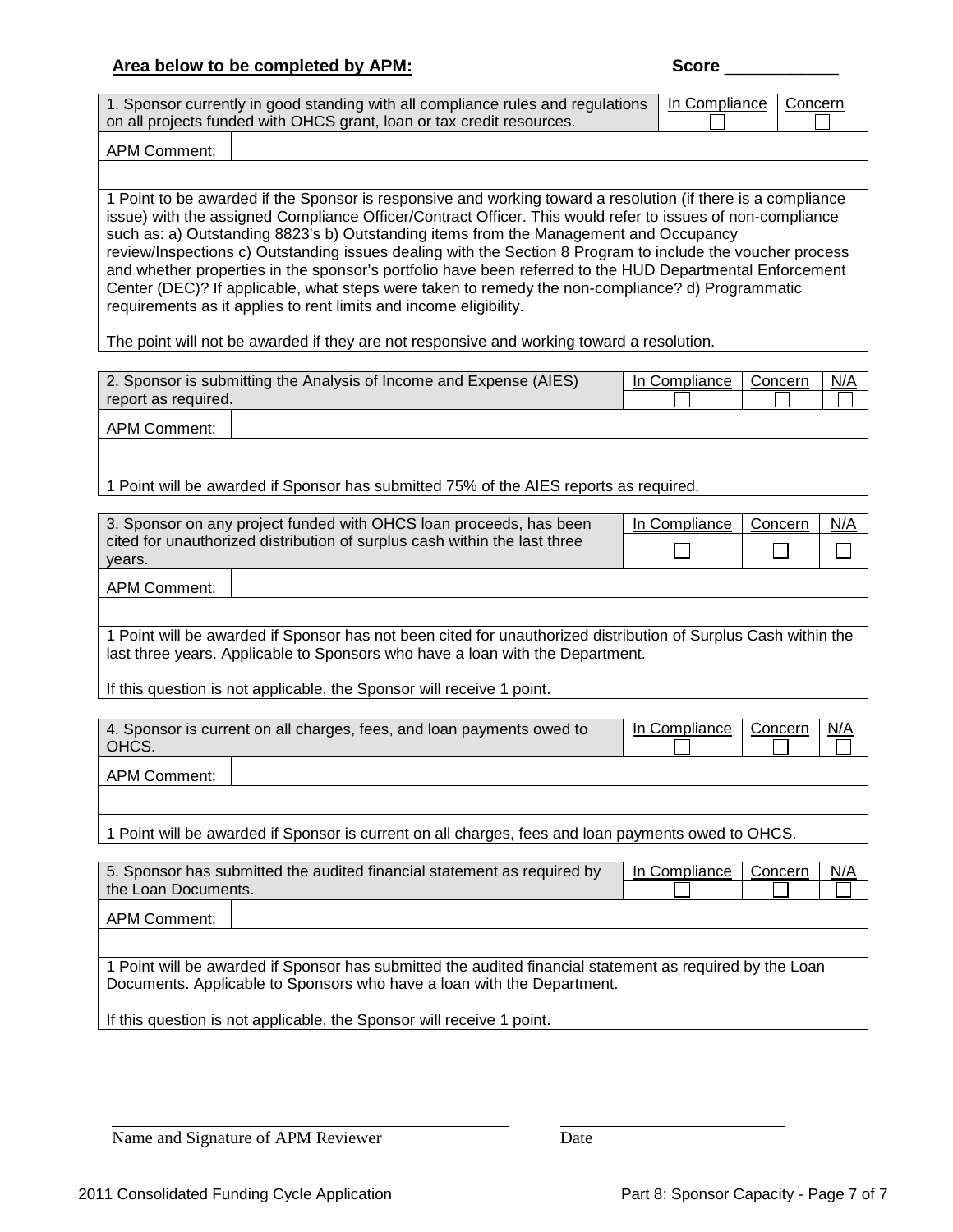# **Part 9: Financial Feasibility and Readiness to Proceed**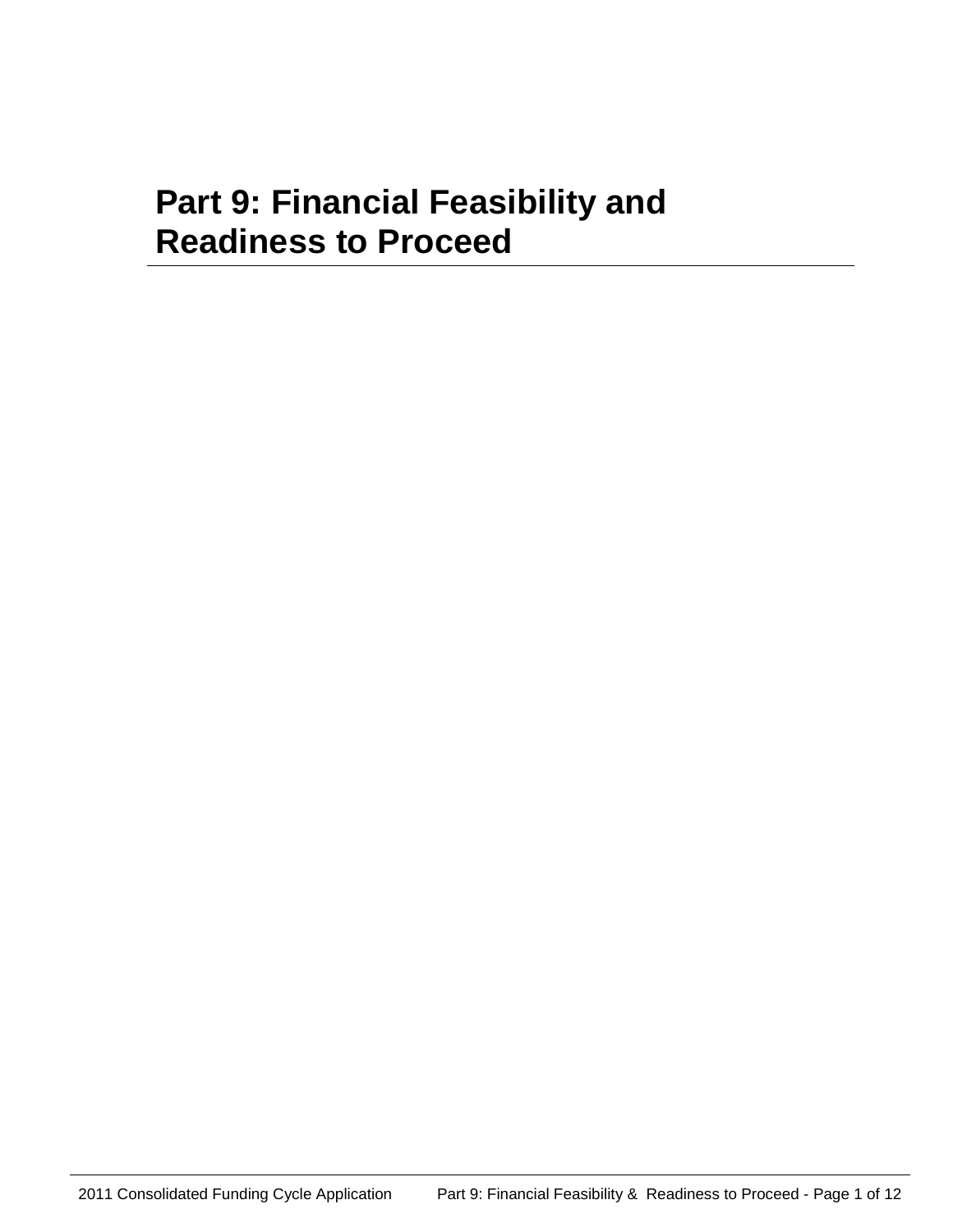## **1. Proposed Project Schedule**

| Project Name:                                | Schedule Date:                        |                                      |                                        |
|----------------------------------------------|---------------------------------------|--------------------------------------|----------------------------------------|
| <b>Activity</b>                              | <b>Proposed Date</b><br>(month/year)* | <b>Revised Date</b><br>(month/year)* | <b>Completed Date</b><br>(month/year)* |
| <b>Site</b>                                  |                                       |                                      |                                        |
| Option/Contract executed                     |                                       |                                      |                                        |
| Site Acquisition                             |                                       |                                      |                                        |
| Zoning Approval                              |                                       |                                      |                                        |
| Site Analysis                                |                                       |                                      |                                        |
| <b>Building Permits &amp; Fees</b>           |                                       |                                      |                                        |
| Off-Site Improvements                        |                                       |                                      |                                        |
| <b>Pre-Development</b>                       |                                       |                                      |                                        |
| Plans Completed                              |                                       |                                      |                                        |
| <b>Final Bids</b>                            |                                       |                                      |                                        |
| <b>Contractor Selected</b>                   |                                       |                                      |                                        |
| <b>Financing</b>                             |                                       |                                      |                                        |
| <b>Construction Loan:</b>                    |                                       |                                      |                                        |
| Proposal                                     |                                       |                                      |                                        |
| Firm Commitment                              |                                       |                                      |                                        |
| Closing/Funding of Loan                      |                                       |                                      |                                        |
| <b>Permanent Loan:</b>                       |                                       |                                      |                                        |
| Proposal                                     |                                       |                                      |                                        |
| Firm Commitment                              |                                       |                                      |                                        |
| Closing/Funding of Loan                      |                                       |                                      |                                        |
| <b>Development</b>                           |                                       |                                      |                                        |
| Syndication/Partnership Agreement<br>(LIHTC) |                                       |                                      |                                        |
| <b>Construction Begins</b>                   |                                       |                                      |                                        |
| <b>Construction Completed</b>                |                                       |                                      |                                        |
| Certificate of Occupancy                     |                                       |                                      |                                        |
| <b>Marketing</b>                             |                                       |                                      |                                        |
| Lease Up Begins                              |                                       |                                      |                                        |
| Lease Up Completed                           |                                       |                                      |                                        |
| Absorption (units per month)                 |                                       |                                      |                                        |

\* Indicates completion by end of the month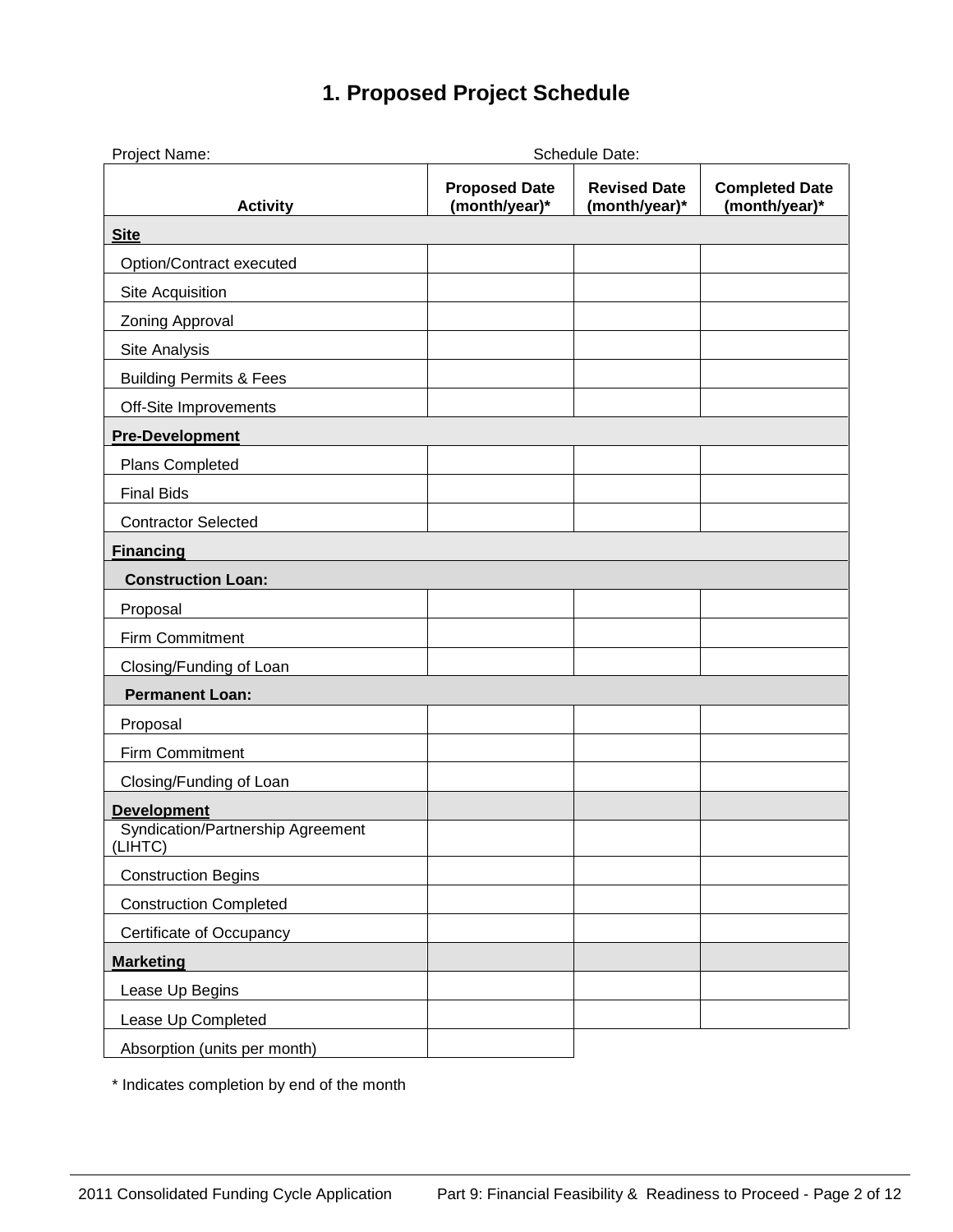## **Financial Assumptions**

2. Describe in detail how you arrived at your development budget and operating budget figures.

3. Describe in detail line item expenses that are outside the range of the AIES report provided by APM. Sponsor must attach supporting information to validate the data used in the Financial Feasibility.

4. If your project is a preservation project, what arrangement has been made with the seller regarding existing reserve accounts?

5. Explain how the development budget figures in this application will still be valid at the time of construction.

6. Explain your timeline for obtaining funding and discuss why it is important that your project receive CFC funding in this cycle.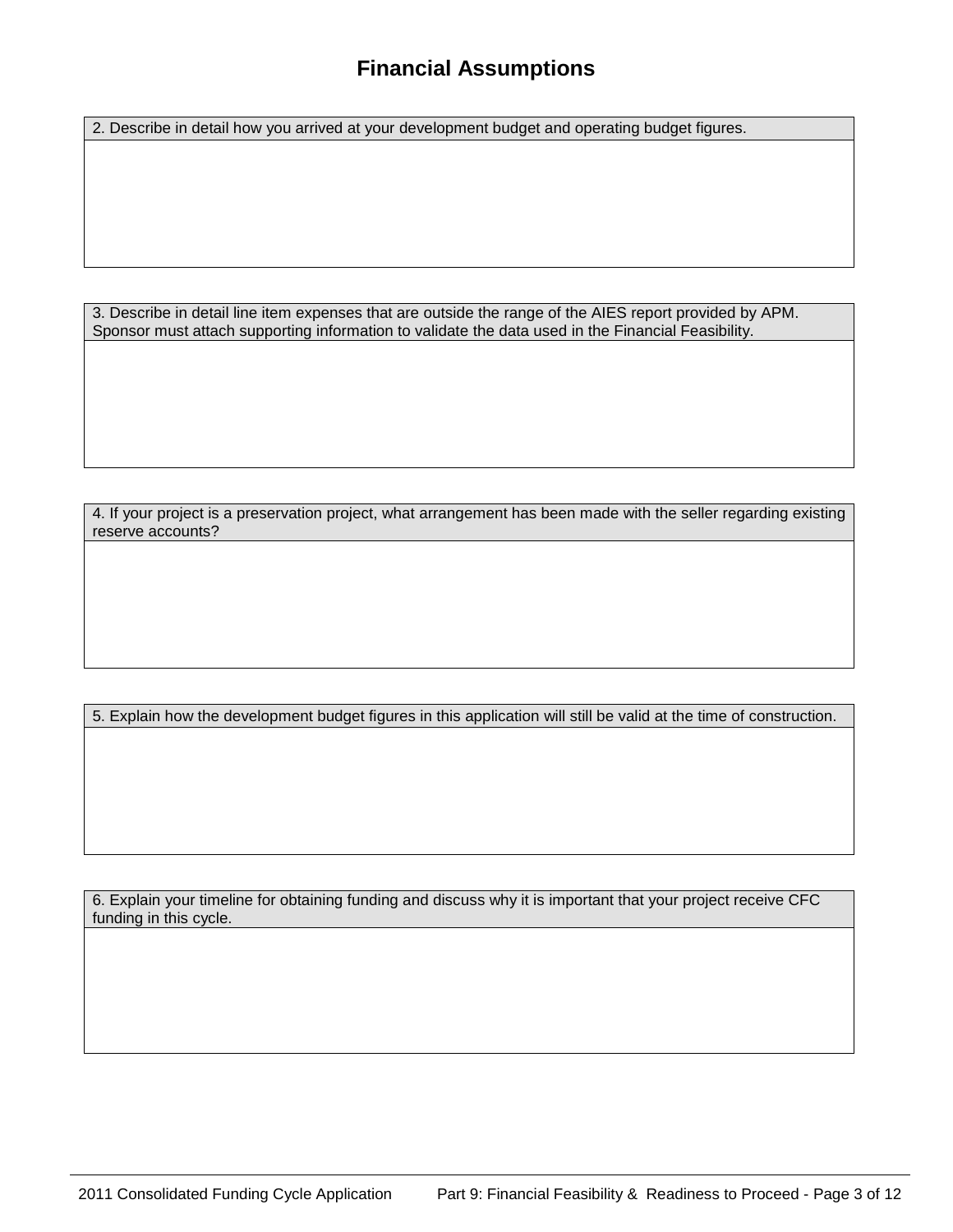7. Discuss any sources that are not currently committed to the project. At what point in development will these sources be available?

8. Explain how the choice of site for new construction or the physical aspects of the project for acquisition/rehab, including location, impact project costs.

9. Explain how the site location, project design and unit amenities are beneficial and appropriate for the target population.

10. Describe the sponsor's financial investment or contribution to the project, such as land donation, predevelopment resources, etc.

11. Complete the Sources Table below to show all non-OHCS sources of funding for project development.

| <b>Non-OHCS Source of funds</b>   | Anticipated<br>amount and<br>type | <b>Institution</b><br><b>Contact person</b><br>and phone<br>number | Anticipated<br><b>Terms</b> | <b>Status</b><br>(committed,<br>conditional,<br>tentative |
|-----------------------------------|-----------------------------------|--------------------------------------------------------------------|-----------------------------|-----------------------------------------------------------|
| i.e. lender, grantor, etc.        | i.e. 25,000<br>grant              | I.M. Generous<br>503.123.4567                                      | ie. 3%,<br>30 years         | ie. Ioan<br>committee<br>meeting<br>9/1/02                |
| Lender                            |                                   |                                                                    |                             |                                                           |
| Donated land                      |                                   |                                                                    |                             |                                                           |
| Waived system development charges |                                   |                                                                    |                             |                                                           |
| CDBG from city/county             |                                   |                                                                    |                             |                                                           |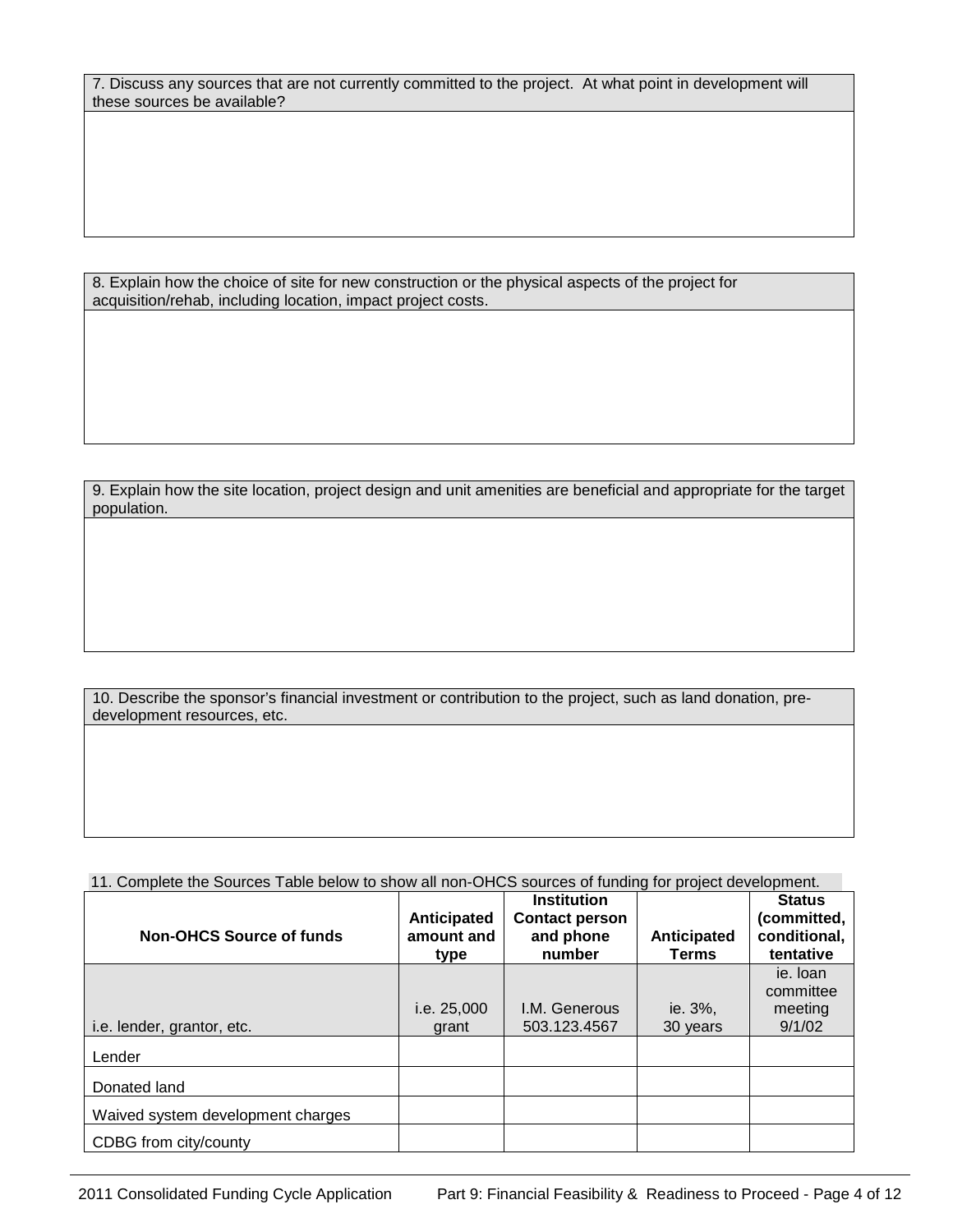| Local general revenue funds        |  |  |
|------------------------------------|--|--|
| Property tax exemption             |  |  |
| Corporate or private contributions |  |  |
| Operating subsidies (Non-OHCS)     |  |  |
| Other?                             |  |  |
| Other?                             |  |  |
| Other?                             |  |  |
| Other?                             |  |  |

12. List the amount of Developer Fee (including consultant fee and project management fee) to be paid.

|                                                                             | Cash | <b>Deferred</b> |
|-----------------------------------------------------------------------------|------|-----------------|
| <b>Project Sponsor</b>                                                      |      |                 |
| Project Developer (if different from sponsor)                               |      |                 |
| <b>Project Consultant</b>                                                   |      |                 |
| Project Management Fee to sponsor, developer or consultant                  |      |                 |
| Total development fees (including management fee above)<br>for this project |      |                 |
| Term of deferred developer fee:                                             |      |                 |
| Interest rate charged for the deferred developer fee:                       |      | $\frac{0}{0}$   |
|                                                                             |      |                 |

13. List below the amount of contractor overhead and profit to be paid (including contractor liability insurance but excluding builders' risk insurance and/or performance bond).

| Total contractor's overhead to be paid                                    |               |
|---------------------------------------------------------------------------|---------------|
| Total contractor's profit to be paid                                      |               |
| Total contractor's general conditions to be paid                          |               |
| Total contractor overhead, profit and general conditions for this project | \$            |
| Percent of construction total                                             | $\frac{0}{0}$ |
|                                                                           |               |

14. Describe how the project will remain affordable over the entire period of affordability. If applicable, discuss the plan to maintain current levels of affordability when the benefits of OAHTC and/or LIHTC funding expire.

15. Existing Subsidies with Acquisition Projects (Show number of subsidized units)

- Section 221(d)(3) Below Market Interest Rate (BMIR)
- **Project-based Section 8**
- Section 236
- Other. Describe: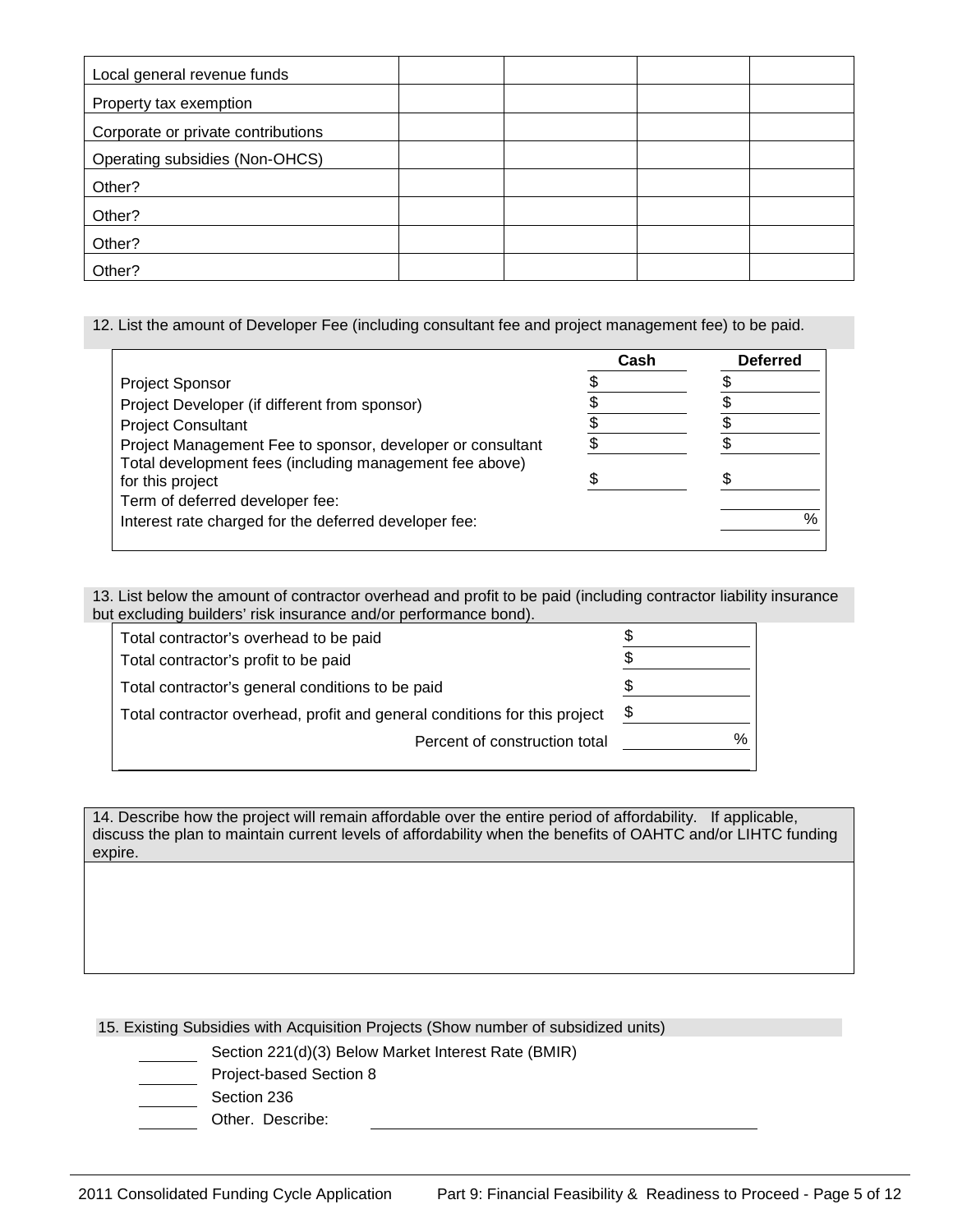16. Number of years remaining in Rental Assistance Contract?

17. Describe how the Replacement Reserve Schedule was developed. Identify how the Architect, Contractor, or other professionals provided input. (e.g. – costs used for the items, materials, appliances, and fixtures in the spreadsheet and expected life span).

\*ATTACH A SCHEDULE OF THE MAXIMUM RENTAL RATES ALLOWED BY THE RENTAL SUBSIDY SOURCE (I.E., HUD OR RD), IF APPLICABLE.

#### \*\*ATTACH A [SCHEDULE OF REAL ESTATE HOLDINGS](http://www.ohcs.oregon.gov/OHCS/HD/HRS/CFCApp/Part_9_Schedule_Real_Estate_Holdings.xls)

The Department is now requiring all partners submit a Schedule of Real Estate Holdings on projects with 10 or more units or the project cost is more than \$500,000. The REO schedule can be provided in a format currently in use by the sponsor or see the attached link for a format provided by OHCS.

#### \*\*\*ATTACH THE [30 YEAR REPLACEMENT RESERVE SCHEDULE.](http://www.ohcs.oregon.gov/OHCS/HD/HRS/CFCApp/CFC_30_Year_Replacement_Schedule.xls)

The Department is now requiring all partners submit a 30 Year Replacement Reserve Schedule. The form must be submitted in the OHCS format. See the attached link for the form provided by OHCS.

\*\*\*\*ATTACH THE [DATA SHEET](http://www.ohcs.oregon.gov/OHCS/HD/HRS/CFCApp/AIES_Process_In_CFC.doc) FOR AIES COMPARABLES REPORT AND COMPARABLES PROVIDED BY APM.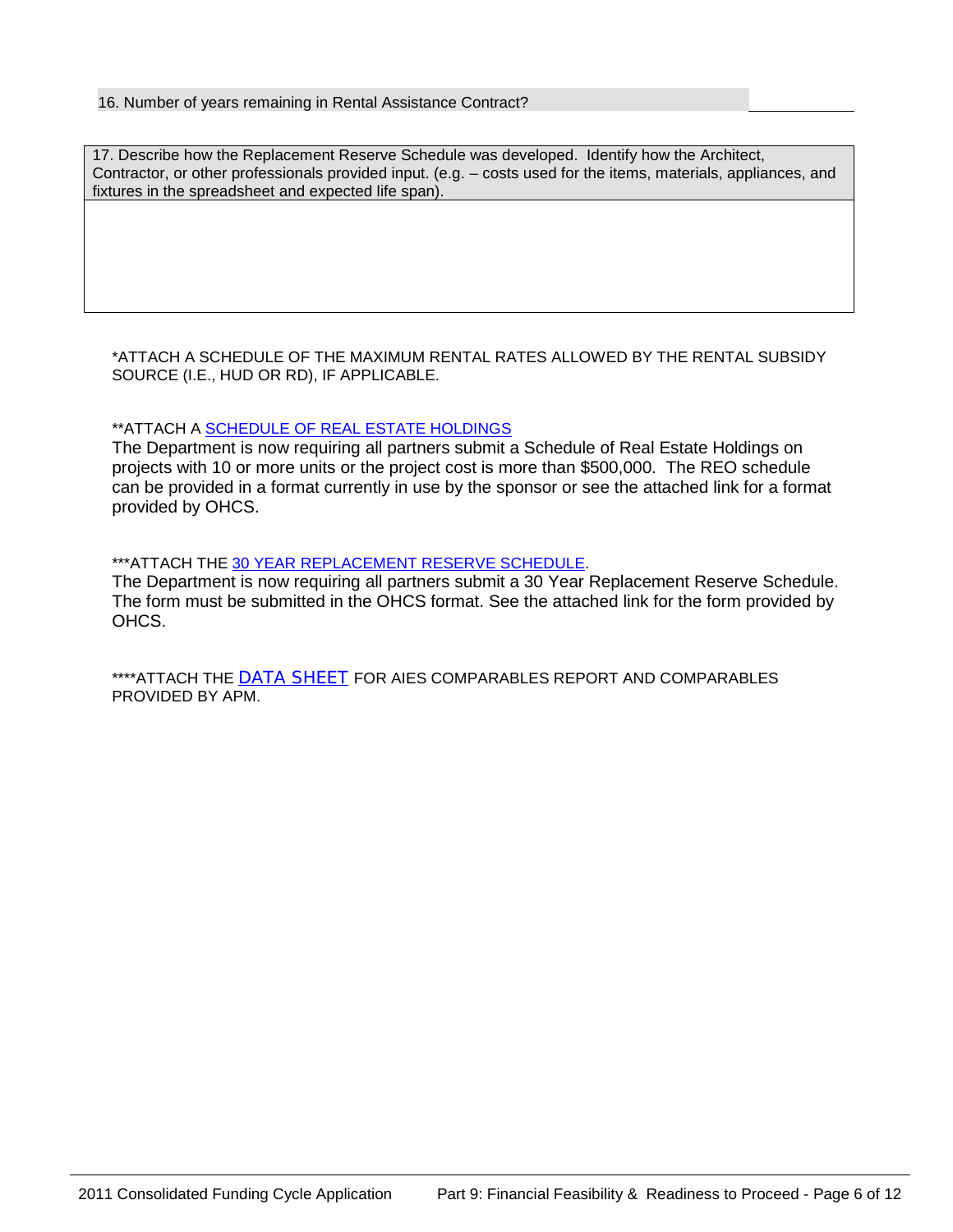## **18. Preservation or Expiring Use**

| <b>Status of Negotiations</b>                                                               | Yes<br>(x) | Date<br><b>Completed</b><br>or Expected | No.<br>(x) |
|---------------------------------------------------------------------------------------------|------------|-----------------------------------------|------------|
|                                                                                             |            |                                         |            |
| Project is at risk of losing rental subsidy                                                 |            |                                         |            |
| Project was developed with HUD funding and HUD has been notified<br>of intent to purchase.* |            |                                         |            |
| Project was developed with RD funding and RD has been notified of<br>intent to purchase.*   |            |                                         |            |
| Project is at risk of turning to market rate                                                |            |                                         |            |
| Sales price has been negotiated with seller.                                                |            |                                         |            |
| Sales price has been submitted to HUD or RD for approval                                    |            |                                         |            |
| Scope of rehab has been submitted to HUD or RD for approval                                 |            |                                         |            |
| Acquisition date has been set                                                               |            |                                         |            |
| Existing loan is being assumed and the terms are being modified.                            |            |                                         |            |
| Rents will increase under the new financing                                                 |            |                                         |            |

(Do not complete unless project is HUD or RD preservation or expiring use)

19. \* Identify the person and the office location of who was notified of intent to purchase.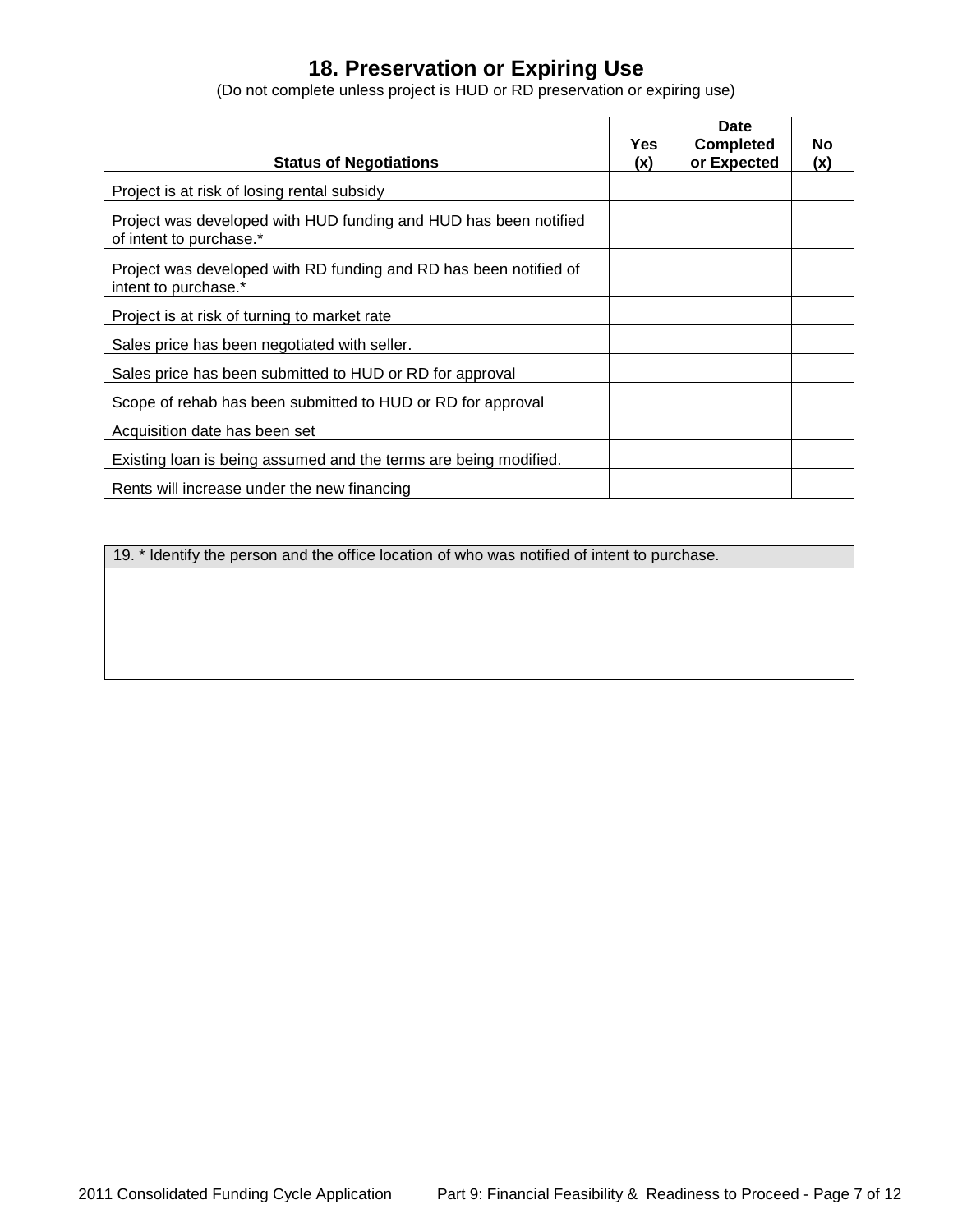# **20. Existing Tenant Survey**

For HOME and LIHTC Applications, complete the entire form.

\*For all other applicants, complete the following columns: unit #, # of bedrooms, existing and proposed rents.

| Owner's Name: |                          |                                            | Project Name: |                       |                            | Address:         |                               |                             |                  |                  |  |
|---------------|--------------------------|--------------------------------------------|---------------|-----------------------|----------------------------|------------------|-------------------------------|-----------------------------|------------------|------------------|--|
|               |                          | <b>Management Company Name:</b>            |               | Address:              |                            |                  |                               |                             |                  |                  |  |
|               |                          | Contact name and phone number:             |               |                       |                            | Number of Units: |                               |                             |                  |                  |  |
|               | Unit Mix                 | <b>Family Mix</b>                          |               | Household Information |                            |                  |                               |                             | Rental Charges*  |                  |  |
| *Unit #       | $*$ # of<br><b>Bdrms</b> | No. of Adults-Ages<br>No. of Children-Ages | Name          | Sex                   | Date of First<br>Occupancy | Section<br>8     | Annual<br>Household<br>Income | 30% of<br>Monthly<br>Income | Existing<br>Rent | Proposed<br>Rent |  |
|               |                          | Α                                          |               |                       |                            |                  |                               |                             |                  |                  |  |
|               |                          | С<br>A                                     |               |                       |                            |                  |                               |                             |                  |                  |  |
|               |                          | C                                          |               |                       |                            |                  |                               |                             |                  |                  |  |
|               |                          | Α<br>C                                     |               |                       |                            |                  |                               |                             |                  |                  |  |
|               |                          | Α                                          |               |                       |                            |                  |                               |                             |                  |                  |  |
|               |                          | C                                          |               |                       |                            |                  |                               |                             |                  |                  |  |
|               |                          | Α                                          |               |                       |                            |                  |                               |                             |                  |                  |  |
|               |                          | С                                          |               |                       |                            |                  |                               |                             |                  |                  |  |

\* Excluding tenant paid utilities

C

If existing business(es) are located in the project, list the business name and address, owner/contact person, and phone number of each.

Are there any accessible units? (yes/no) List the unit number(s) of the accessible unit(s)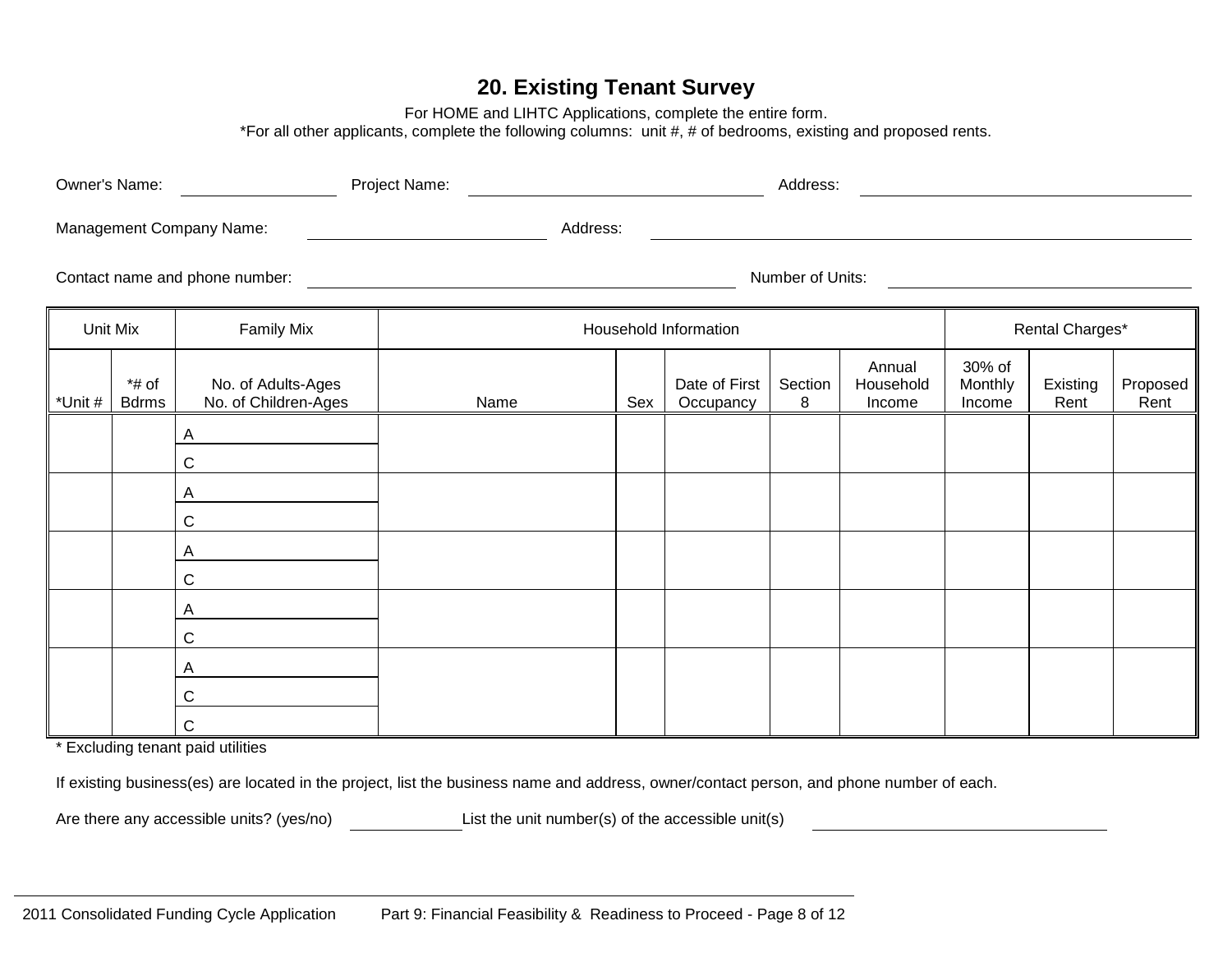|         | <b>Unit Mix</b>          | <b>Family Mix</b>                         |      |     | <b>Household Information</b> |                   |                               |                             | <b>Rental Charges</b> |                  |
|---------|--------------------------|-------------------------------------------|------|-----|------------------------------|-------------------|-------------------------------|-----------------------------|-----------------------|------------------|
| *Unit # | $*$ # of<br><b>Bdrms</b> | No of Adults-Ages<br>No. of Children-Ages | Name | Sex | Date of First<br>Occupancy   | Section<br>$\bf8$ | Annual<br>Household<br>Income | 30% of<br>Monthly<br>Income | Existing<br>Rent      | Proposed<br>Rent |
|         |                          | $\mathsf A$<br>$\mathsf C$                |      |     |                              |                   |                               |                             |                       |                  |
|         |                          | $\overline{A}$<br>$\mathsf C$             |      |     |                              |                   |                               |                             |                       |                  |
|         |                          | $\mathsf{A}$<br>$\mathsf C$               |      |     |                              |                   |                               |                             |                       |                  |
|         |                          | $\mathsf{A}$<br>$\mathsf C$               |      |     |                              |                   |                               |                             |                       |                  |
|         |                          | $\mathsf{A}$<br>$\mathsf C$               |      |     |                              |                   |                               |                             |                       |                  |
|         |                          | $\mathsf{A}$<br>$\mathsf C$               |      |     |                              |                   |                               |                             |                       |                  |
|         |                          | $\mathsf{A}$<br>$\mathsf C$               |      |     |                              |                   |                               |                             |                       |                  |
|         |                          | $\overline{A}$<br>$\mathsf C$             |      |     |                              |                   |                               |                             |                       |                  |
|         |                          | $\mathsf{A}$<br>$\mathsf C$               |      |     |                              |                   |                               |                             |                       |                  |
|         |                          | $\mathsf{A}$<br>$\mathsf C$               |      |     |                              |                   |                               |                             |                       |                  |
|         |                          | $\mathsf{A}$<br>$\mathsf C$               |      |     |                              |                   |                               |                             |                       |                  |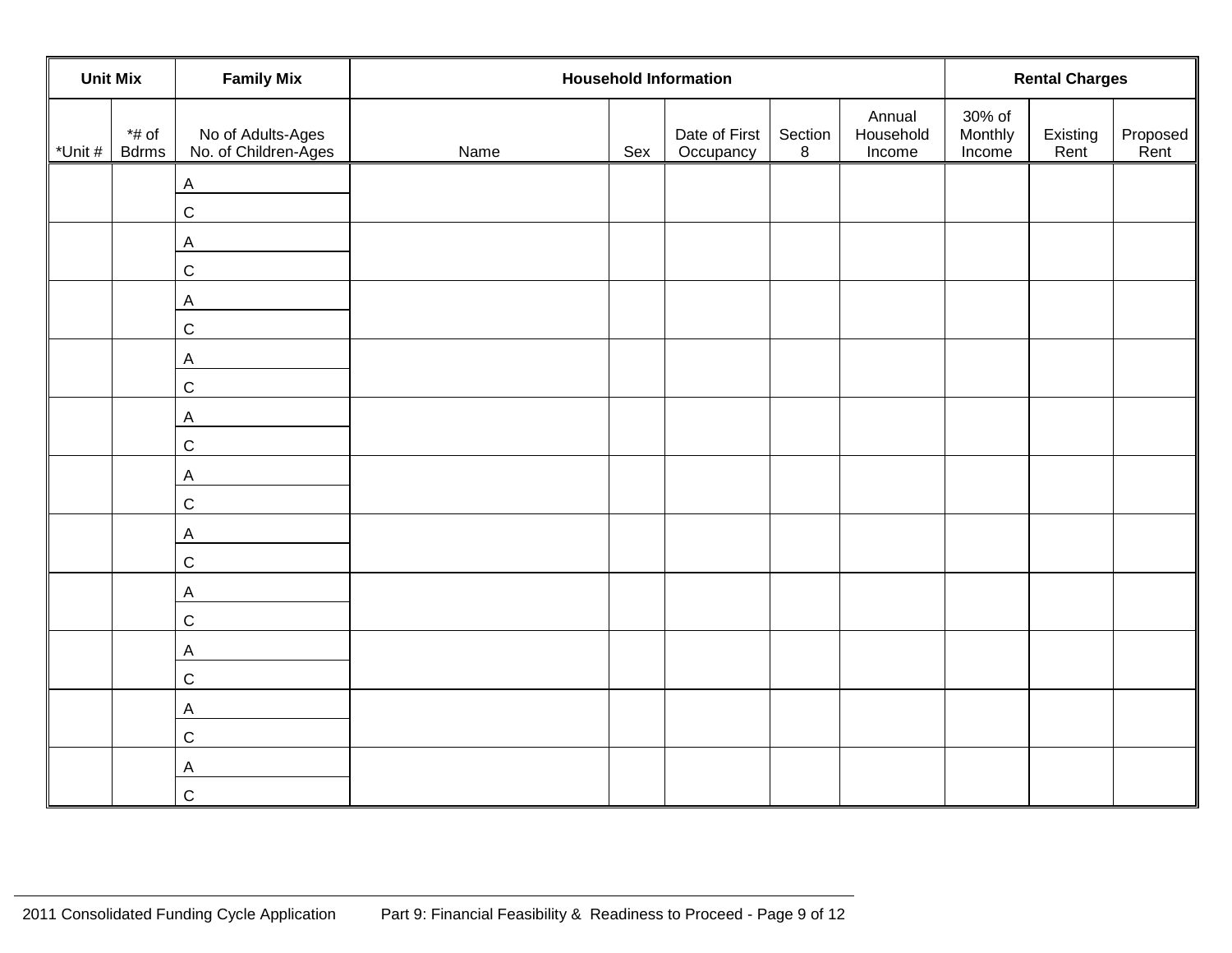#### **HOME Projects Only**

In October 1997, OMB significantly revised standards for federal agencies that collect, maintain or report Federal data on race and ethnicity for statistical purposes, program administrative reporting or civil rights compliance reporting. Under the revised policy, HUD must offer respondents the option of selecting one or more of five racial categories. HUD must also treat ethnicity as a category separate from race. Finally, terminology for certain racial groups and ethnic groups has been changed. The changes will have two significant impacts on grantee data collection and reporting: (1) Hispanic will now be considered an ethnicity category rather than a race category; and (2) Asian/Pacific Islander will be split into the two categories of Asian and Native Hawaiian/Other Pacific Islander.

These changes were added to federal funds data collection forms in December, 2002. The new designation categories (for head of household) are listed below. Head of Household tenants are allowed to self-designate which ethnic and racial groups they belong to.

Please indicate ethnic and racial choices by housing unit below: (use "y/n" and "race number" codes)

| Hisp?                          | 14 - American Indian/Alaska Native                            |
|--------------------------------|---------------------------------------------------------------|
| $y - yes$                      | 15 - Native Hawaiian/Other Pacific Islander                   |
| $n - no$                       | 16 - American Indian/Alaska Native and White                  |
| Race of Head of Household Code | 17 - Asian and White                                          |
| 11 – White                     | 18 - Black/African American and White                         |
| 12 - Black/African American    | 19 - American Indian/Alaska Native and Black/African American |
| 13 – Asian                     | 20 - Other Multi Racial                                       |

| Unit # | Hisp? | Race<br>code | Unit # | Hisp? | Race<br>code | Unit # | Hisp? | Race<br>code | Unit # | Hisp? | Race code |
|--------|-------|--------------|--------|-------|--------------|--------|-------|--------------|--------|-------|-----------|
|        |       |              |        |       |              |        |       |              |        |       |           |
|        |       |              |        |       |              |        |       |              |        |       |           |
|        |       |              |        |       |              |        |       |              |        |       |           |
|        |       |              |        |       |              |        |       |              |        |       |           |
|        |       |              |        |       |              |        |       |              |        |       |           |
|        |       |              |        |       |              |        |       |              |        |       |           |
|        |       |              |        |       |              |        |       |              |        |       |           |
|        |       |              |        |       |              |        |       |              |        |       |           |
|        |       |              |        |       |              |        |       |              |        |       |           |
|        |       |              |        |       |              |        |       |              |        |       |           |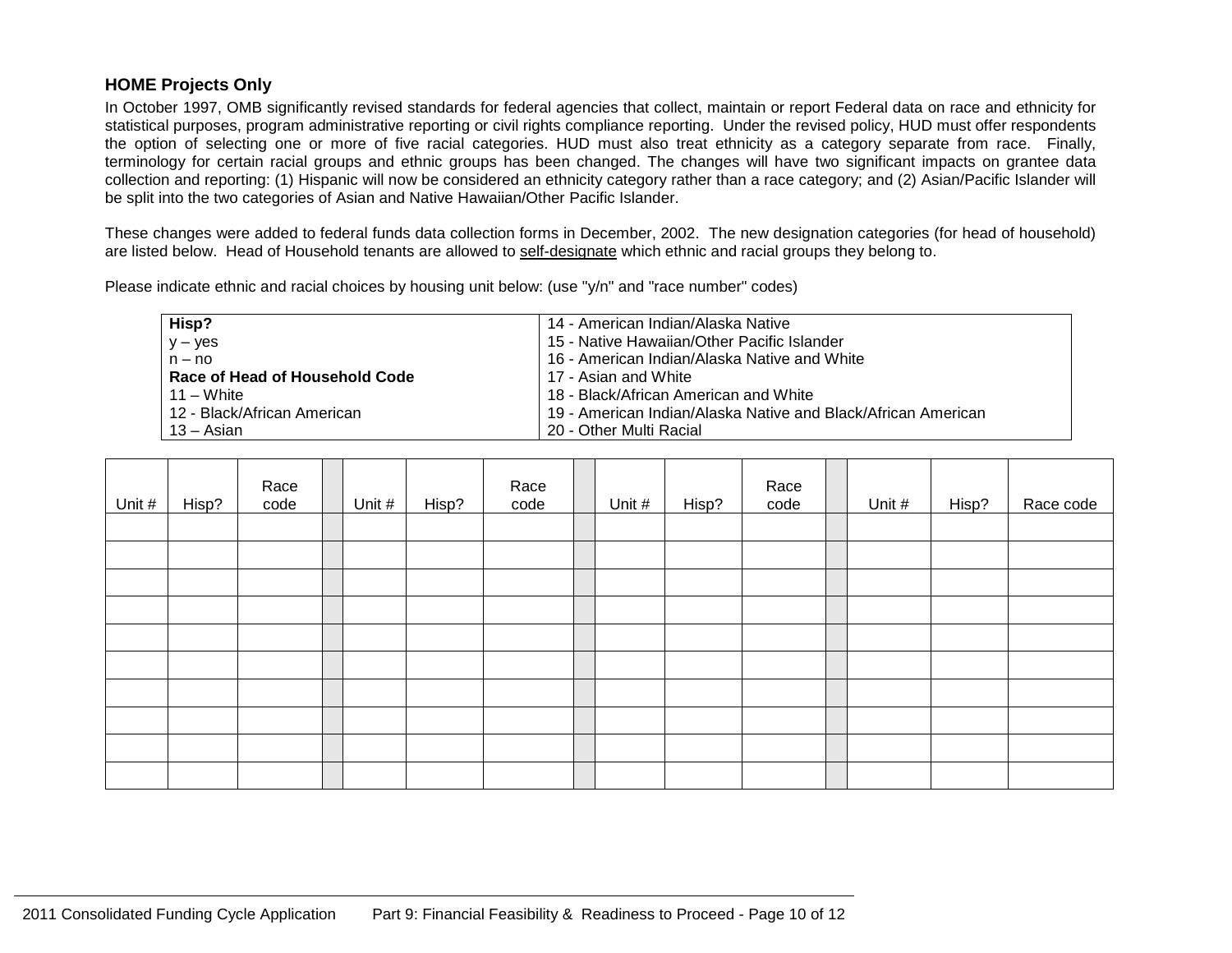# **21. Tenant Relocation**

#### **Information below is to be completed for all projects with possible temporary or permanent relocation, regardless of funding sources.**

| Type of displacement and possible number of households affected: | Temporary<br>(# Households) | Permanent<br>(# Households) |
|------------------------------------------------------------------|-----------------------------|-----------------------------|
|                                                                  |                             |                             |

| What process will be used to relocate residents? |  |
|--------------------------------------------------|--|
|                                                  |  |
|                                                  |  |
|                                                  |  |
|                                                  |  |
|                                                  |  |

How will displacement and specialized housing for tenants with disabilities and/or households with limited financial means be addressed?

What funding source will be used to accomplish the relocation?

What amount of funding will be set aside for relocation assistance? \$

What guidelines will be used for calculating relocation assistance?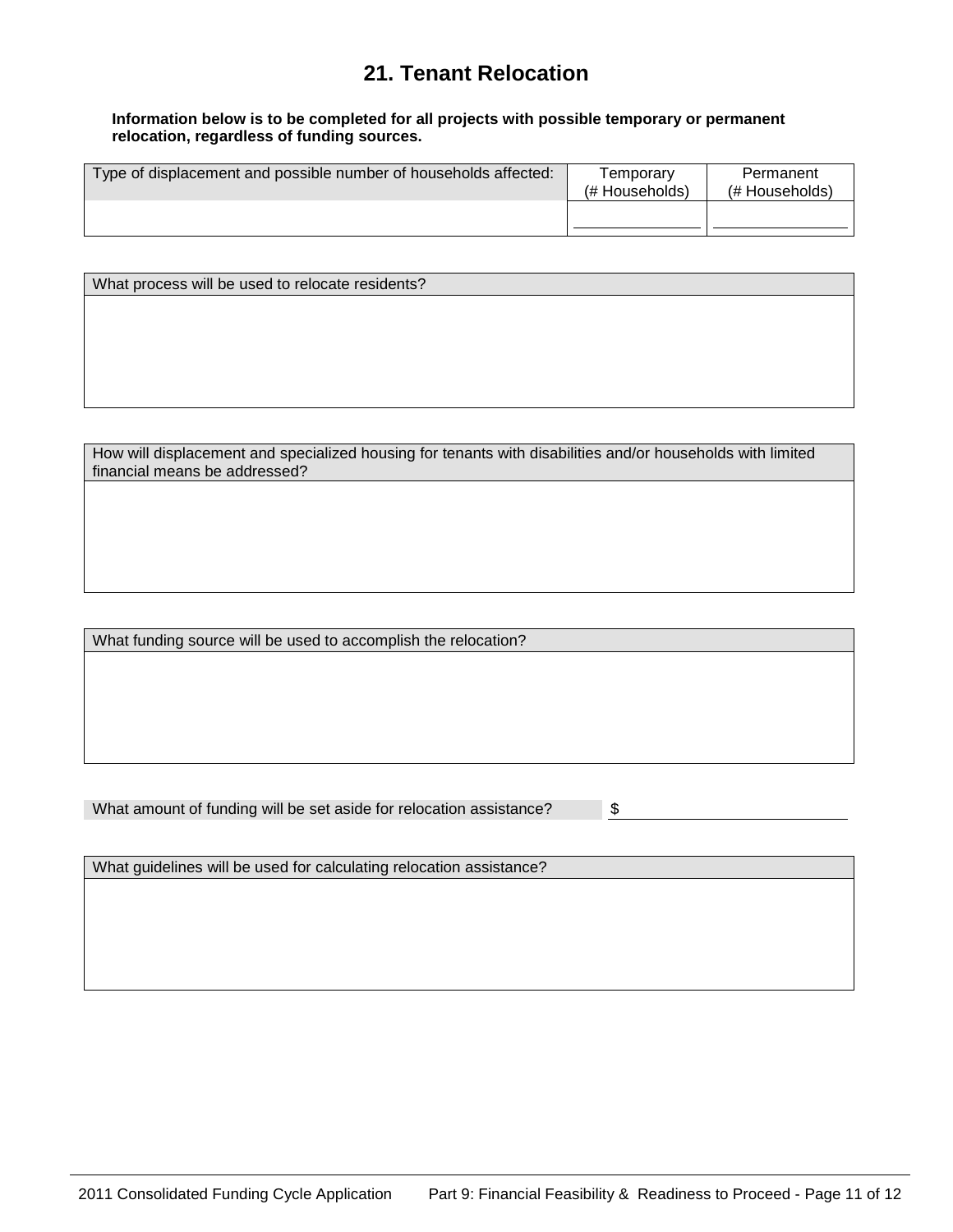# **Tenant Relocation – Continued:**

**Additional information required if OHCS HOME is a requested source of funding:**

What is the availability of comparable replacement units?

Describe the local jurisdiction's established displacement/relocation policy (if applicable):

How can work be phased to avoid moving tenants?

How will the newly rehabbed units be affordable to original and new tenants?

Projects that are applying for the HOME program **will** trigger federal Uniform Relocation Act requirements. These requirements may have a significant financial impact on the project. For more information refer to "Relocation" in the HOME Program Section of this Application.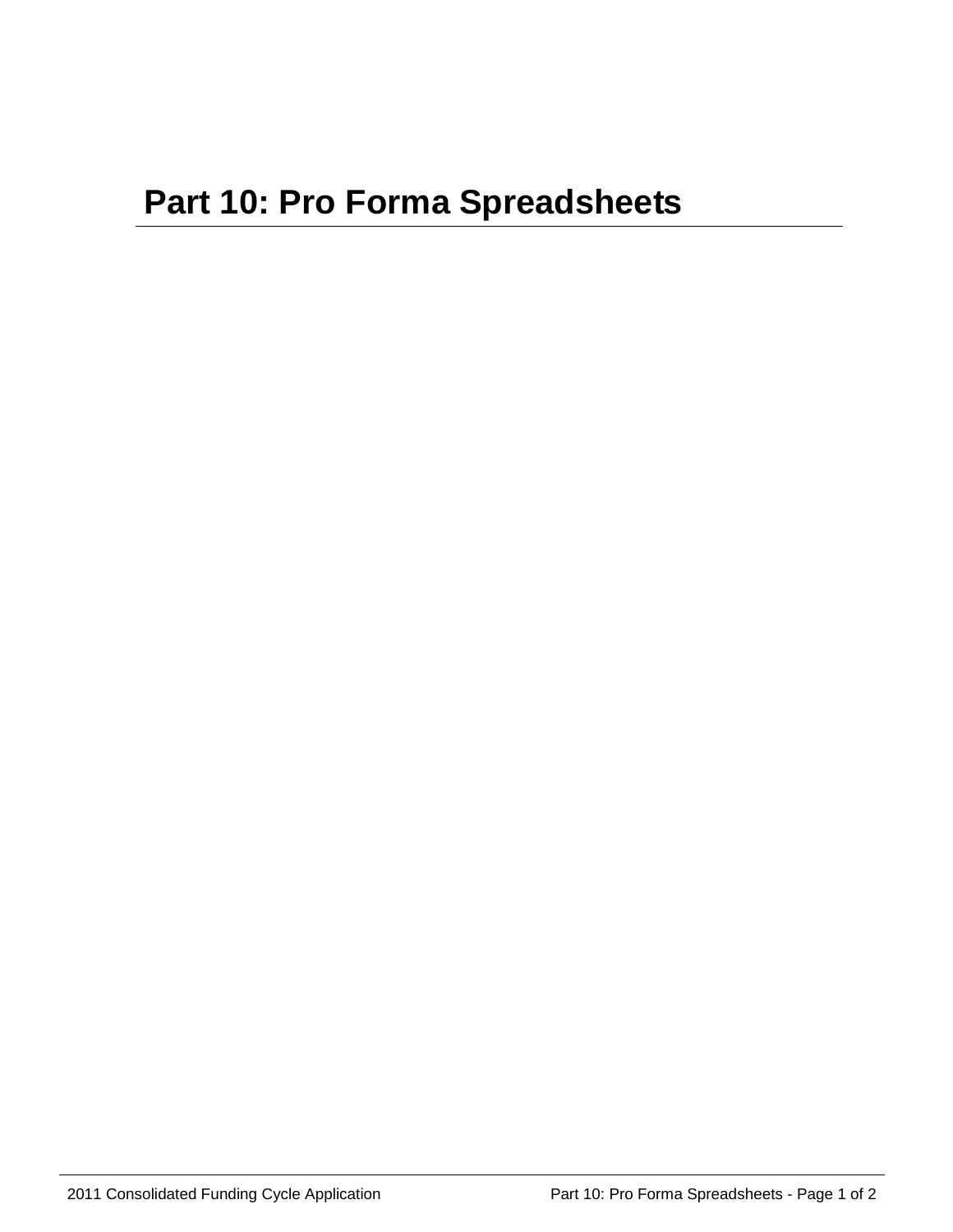ATTACH PRO FORMA SPREADSHEETS AND UTILITY ALLOWANCE VERIFICATION HERE.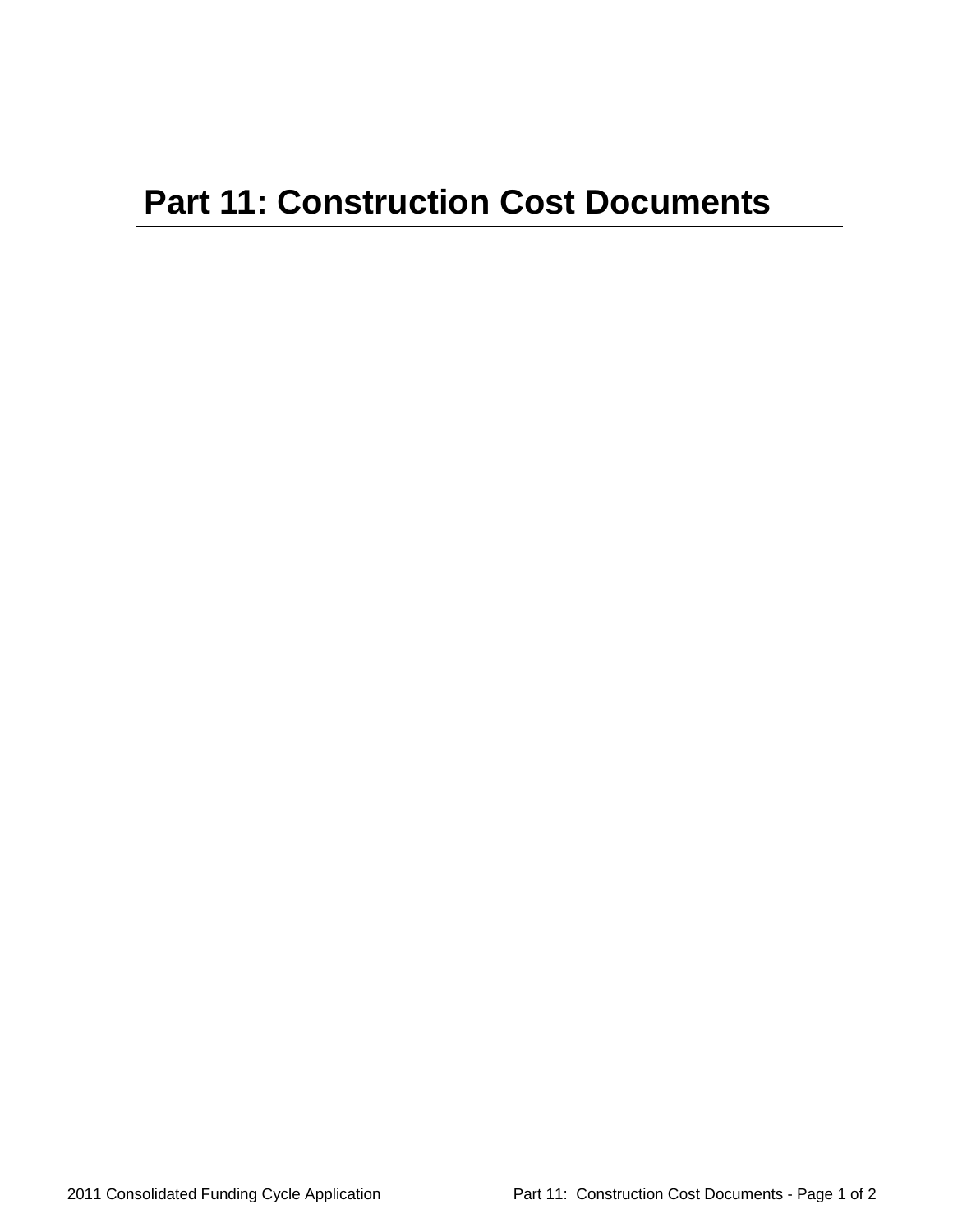ATTACH COST ESTIMATE VERIFICATION DOCUMENT(S) HERE.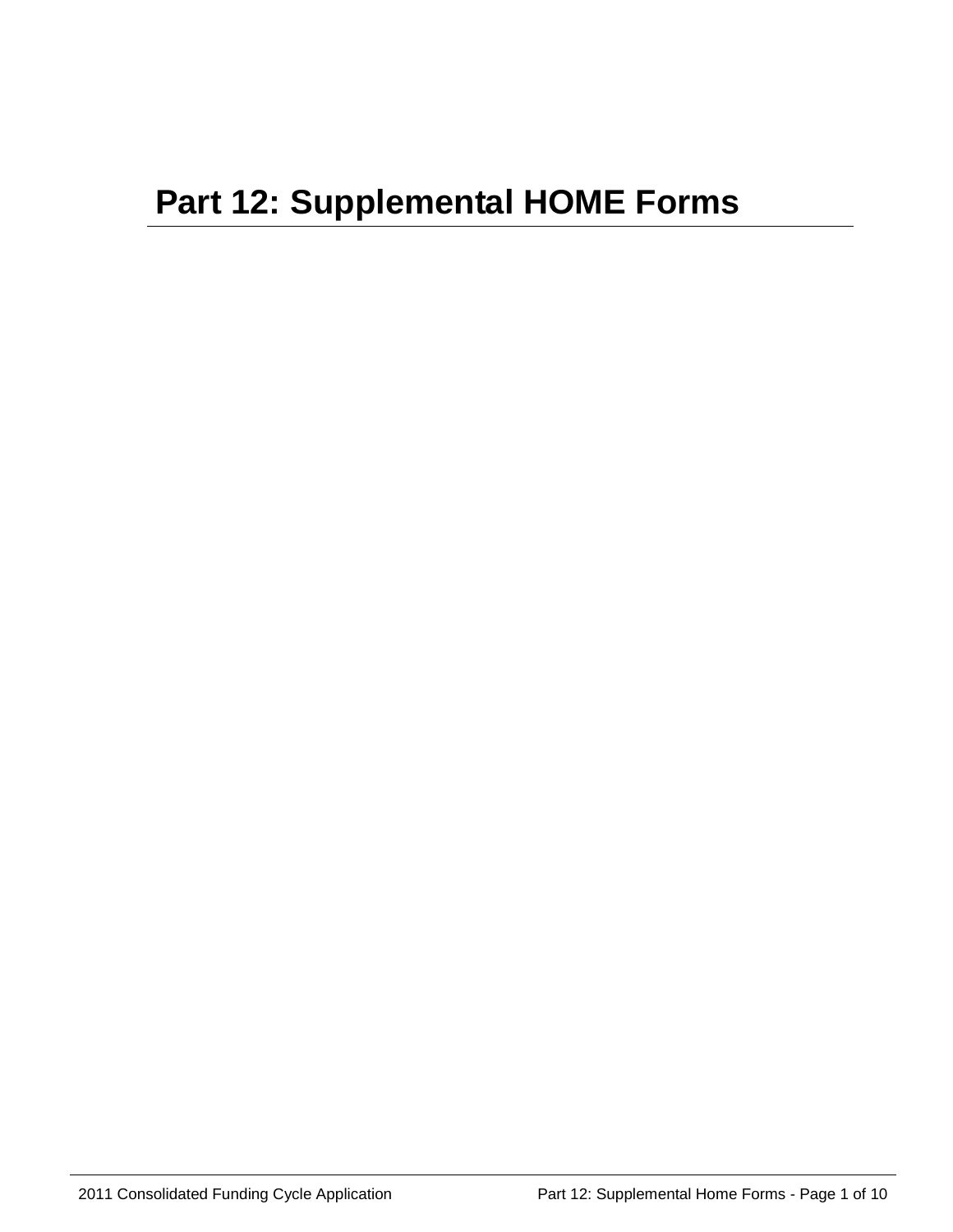# **HOME Application Checklist**

(For OHCS - funded HOME Applicants only)

Complete this checklist and **return it with the application**. If all questions cannot be answered fully, the application may not be ready to proceed with this funding round for HOME funds.

|                                                                                                                                                                                                                                                   | Yes $(X)$ | No(X)                       | N/A(X) |
|---------------------------------------------------------------------------------------------------------------------------------------------------------------------------------------------------------------------------------------------------|-----------|-----------------------------|--------|
| Have you read and do you fully understand Section 6, which includes the Program<br>Description and Requirements applicable to HOME funded projects?<br>(If no, stop now and read the entire Section 6 before continuing with this<br>Checklist).* |           | $\blacksquare$              |        |
| Does this project consist of transitional housing? (If yes, a plan for moving tenants<br>to self-sufficiency is required to be submitted with this application)                                                                                   |           |                             |        |
| Is the grantee a CHDO?<br>(If yes, a Tenant Participation Plan must be included with this application) **                                                                                                                                         |           | $\overline{\phantom{a}}$    |        |
| If a new construction project with 5 or more HOME units, or if a rehabilitation<br>project with 15 or more HOME units, do the specs or plans address Section 504<br>requirements?                                                                 |           |                             |        |
| Has the project architect certified that these units meet Section 504 in writing?                                                                                                                                                                 |           |                             |        |
| Are 5% of total units (not just HOME units) accessible?                                                                                                                                                                                           |           | $\blacksquare$              |        |
| Are an additional 2% of total units accessible for sight and hearing impaired?                                                                                                                                                                    |           | $\overline{\phantom{0}}$    |        |
| Write in the number of accessible units in the project.                                                                                                                                                                                           |           |                             |        |
| If the project involves occupied units:                                                                                                                                                                                                           | Yes $(X)$ | No(X)                       | N/A(X) |
| Does either a residential or commercial tenant currently occupy the property?                                                                                                                                                                     |           |                             |        |
| Has a tenant survey been completed for each unit or commercial space?                                                                                                                                                                             |           | $\mathcal{L}_{\mathcal{A}}$ |        |
| Are proposed rents greater than 30% of tenant's income?<br>(If yes, then tenants are economically displaced)                                                                                                                                      |           |                             |        |
| Was a General Information Notice sent to each tenant? (Attach signed copies)                                                                                                                                                                      |           |                             |        |
| Will any tenants - commercial or residential - be temporarily displaced?                                                                                                                                                                          |           |                             |        |
| If yes, how many?                                                                                                                                                                                                                                 |           |                             |        |
| Will any tenants - commercial or residential - be permanently displaced?                                                                                                                                                                          |           | $\overline{\phantom{a}}$    |        |
| If yes, how many?                                                                                                                                                                                                                                 |           |                             |        |
| Has the RAD for the project area been contacted for additional information on<br>relocation?                                                                                                                                                      |           |                             |        |
| Have funds been budgeted for relocation and are they reflected in the "Uses" pro<br>forma page? (If yes, write in the amount)                                                                                                                     | \$        |                             |        |
| * If project serves special needs and has funding from Department of Human Services, a letter of confirmation is<br>required. See discussion in HOME Section.                                                                                     |           |                             |        |
| $\sim$ and $\sim$ 0.180 $\sim$ Transit Bestiefenting Blazement by other leads to the UOME Open<br>$*$ $*$ $*$ $*$ $*$ $*$ $*$                                                                                                                     |           |                             |        |

If the sponsor is a CHDO, a Tenant Participation Plan must be attached to the HOME Supplemental pages section of the application. If this is transitional housing, include a plan for self-sufficiency.

| <b>Historic Significance:</b>                           | Yes(X) | No(X) | N/A(X) |
|---------------------------------------------------------|--------|-------|--------|
| Are there any existing structures on the project site?* |        |       |        |
| What is the age of the improvements?                    |        |       |        |
| Will the structures be "retained" or "demolished?"      |        |       |        |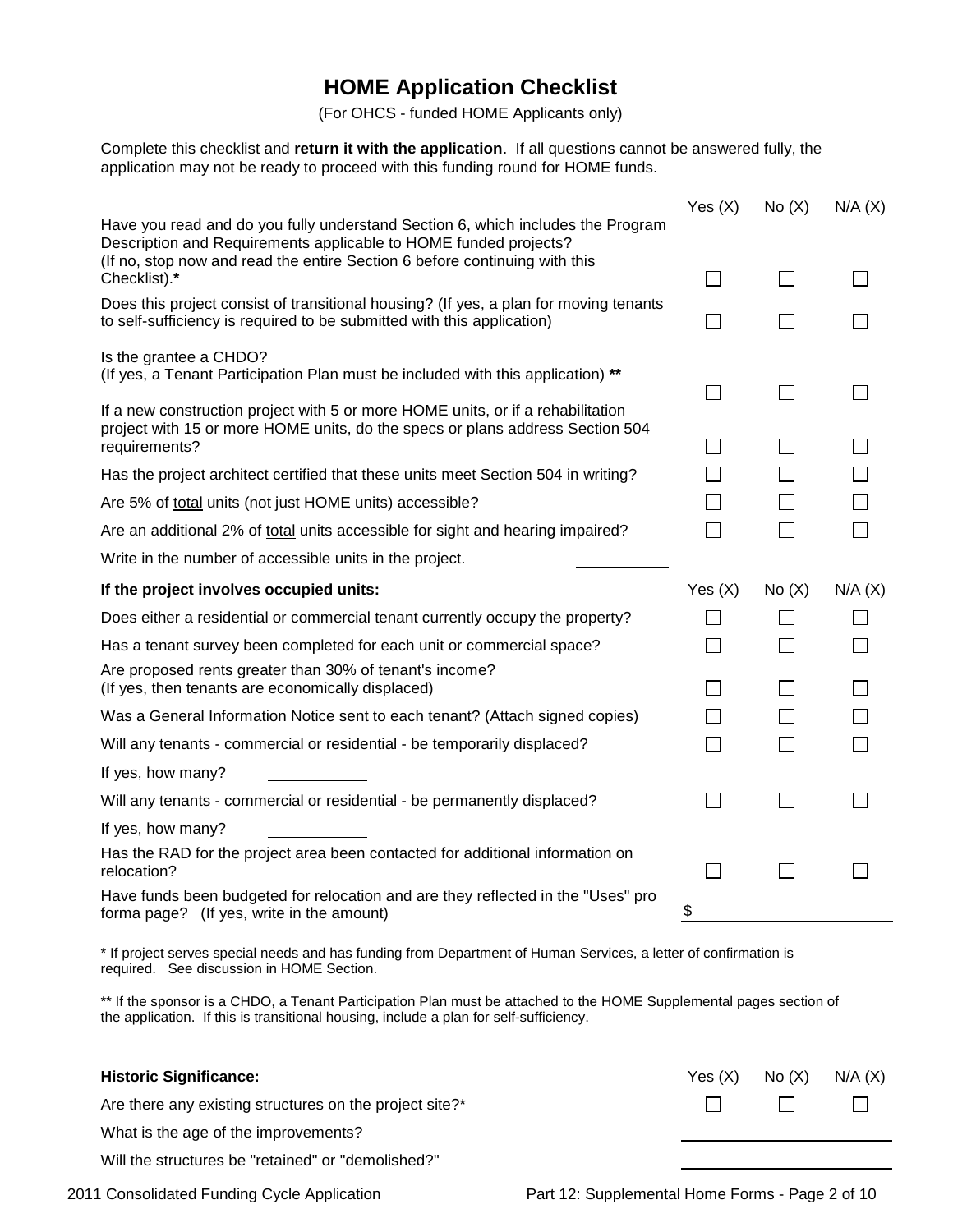| If "retained," do the plans or specs include any work that might interfere with<br>the historic integrity of the structure(s)?                                                                                           |           |       |        |
|--------------------------------------------------------------------------------------------------------------------------------------------------------------------------------------------------------------------------|-----------|-------|--------|
| *If any improvements are over 50 years old, the project must be reviewed by the State Historic Preservation Office (SHPO).<br>OHCS will contact SHPO for you.                                                            |           |       |        |
| If the project includes acquisition of land or improvements:                                                                                                                                                             | Yes $(X)$ | No(X) | N/A(X) |
| Was either URA notice 5A or 5B issued to seller?                                                                                                                                                                         |           |       |        |
| Was URA notice 5D completed and signed by the seller?                                                                                                                                                                    |           |       |        |
| If the land purchase has closed, was URA notice 5C issued to the seller?                                                                                                                                                 |           |       |        |
| Was an appraisal obtained to support notice 5C?                                                                                                                                                                          |           |       |        |
| (Notice 5A or 5B and 5D signed by seller must be submitted with this Application.<br>If acquisition has closed, Notice 5C and 5D must be submitted with the Application<br>- see back of this section for sample forms). |           |       |        |
| If project is located in the Cities of Medford or Ashland, was a letter submitted<br>from the City indicating that the project is consistent with their Consolidated Plan?                                               |           |       |        |
| Is there an application for CHDO set-aside funds for this project?                                                                                                                                                       |           |       |        |
| Determining the One-for-One Replacement Housing requirement:                                                                                                                                                             |           |       |        |
| Are there affordable housing units being eliminated due to development of this                                                                                                                                           | Yes(X)    | No(X) | N/A(X) |
| project?                                                                                                                                                                                                                 |           |       |        |
| If yes, how many bedrooms are in the housing to be eliminated?                                                                                                                                                           |           |       |        |
| Describe how the eliminated housing will be replaced:                                                                                                                                                                    |           |       |        |
|                                                                                                                                                                                                                          |           |       |        |
|                                                                                                                                                                                                                          |           |       |        |
|                                                                                                                                                                                                                          |           |       |        |

### **Calculating the minimum number of HOME assisted units**

| (a)    | <b>Total Project Cost amount</b><br>Less Offsite costs<br>Less Community building costs (if detached from housing)<br>Less Commercial space costs<br>Total HOME eligible cost amount | \$1<br>\$1<br>$$^{(1)}$ |  |   |
|--------|--------------------------------------------------------------------------------------------------------------------------------------------------------------------------------------|-------------------------|--|---|
| (b)    | HOME request amount                                                                                                                                                                  |                         |  |   |
| (c)    | HOME request divided by HOME eligible costs equals percentage of<br>units which are HOME-assisted.<br>Line (b) $\div$ Line (a) = Percentage<br>$\div$ = %                            |                         |  | % |
| (d)    | Total number of units in project times the percentage of HOME Assisted<br>units equals minimum number of HOME-assisted units.                                                        |                         |  |   |
|        | Total units $x$ Line (c) = number of HOME units<br>х                                                                                                                                 |                         |  |   |
| $\sim$ | دم عامر بعد الم/ معزل عن عائم برعام معرَّفه عليه الله عن عمر مع عليه العمد عليه الرحل عليه الصلاة المعانية وال                                                                       |                         |  |   |

(e) Verify that the HOME Subsidy Limit, based on the number of HOME-assisted units in Line (d), equals or exceeds the HOME request. The HOME Subsidy can be found in the HOME rent section.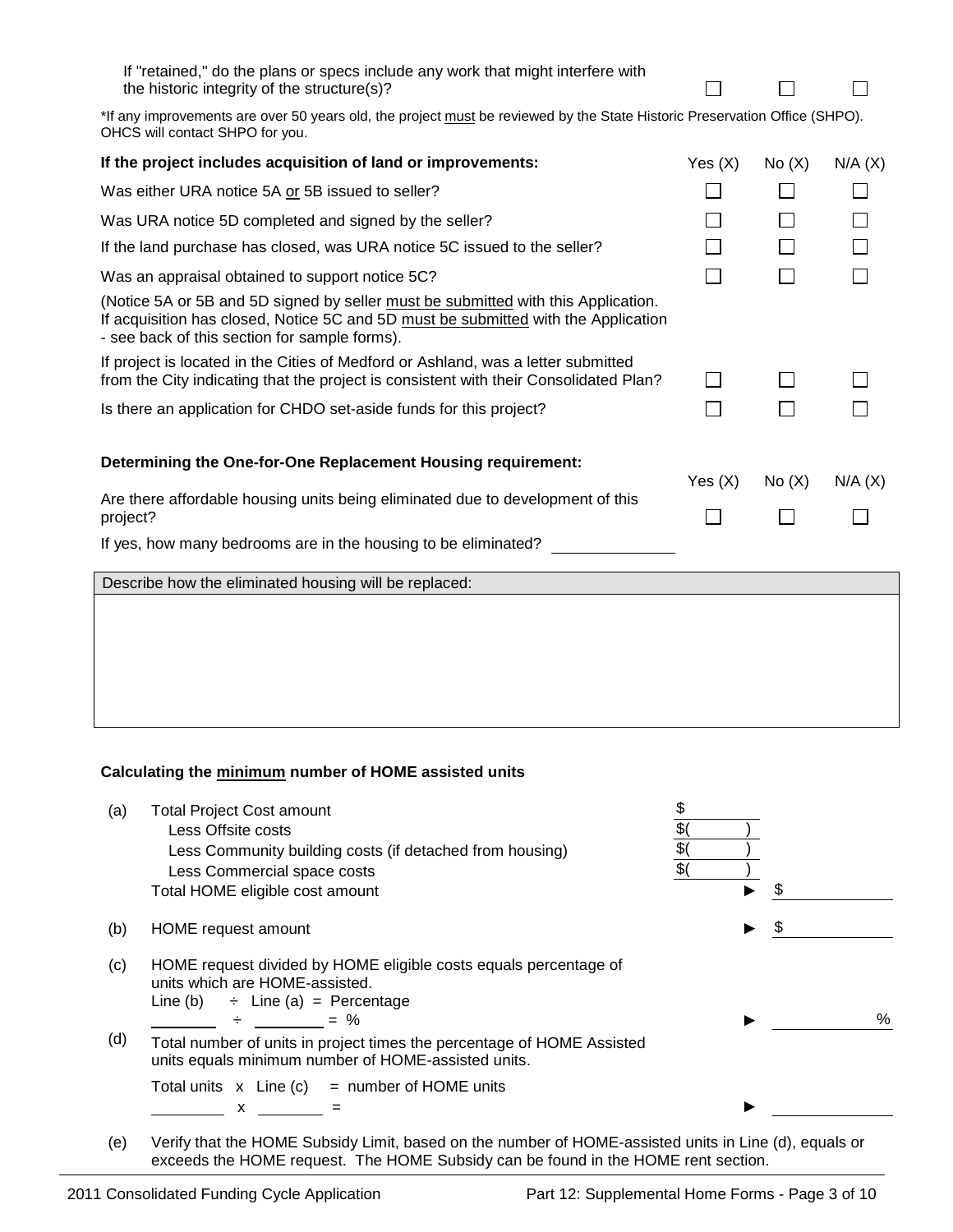|     |     | (HOME subsidy per unit type times number of HOME-assisted units)                                                                                                                                                                                                                                  |         |               |                          |     |
|-----|-----|---------------------------------------------------------------------------------------------------------------------------------------------------------------------------------------------------------------------------------------------------------------------------------------------------|---------|---------------|--------------------------|-----|
|     |     | (Subsidy limit for<br>bedroom unit) x                                                                                                                                                                                                                                                             |         |               |                          |     |
|     |     | (Subsidy limit for<br>bedroom unit) x                                                                                                                                                                                                                                                             | $=$     |               |                          |     |
|     |     | \$<br>\$<br>(Subsidy limit for<br>bedroom unit) x                                                                                                                                                                                                                                                 | $=$     | $\frac{3}{3}$ |                          |     |
|     |     | (Subsidy limit for<br>bedroom unit) x                                                                                                                                                                                                                                                             |         |               | \$                       |     |
|     |     |                                                                                                                                                                                                                                                                                                   |         |               |                          |     |
|     | (f) | HOME subsidy total from Section 2(e) equals or exceeds HOME request<br>from Line 2(b)? If not, recalculate and increase number of HOME units in<br>Section 2(e).                                                                                                                                  |         |               |                          |     |
|     | (g) | Minimum number of HOME-assisted units (greater of Lines 2(d) or 2(e) new total)                                                                                                                                                                                                                   |         |               |                          |     |
|     | (h) | New % of HOME-assisted units? (if different from 2(C) above)                                                                                                                                                                                                                                      |         |               |                          | %   |
|     |     |                                                                                                                                                                                                                                                                                                   |         |               |                          |     |
|     |     | Davis-Bacon applies if either:                                                                                                                                                                                                                                                                    |         | Yes $(X)$     | No(X)                    | N/A |
|     |     | The minimum number of HOME-assisted units from Line $2(g)$ is 12 or more or                                                                                                                                                                                                                       |         |               |                          |     |
|     |     | The project is utilizing CDBG funds and has 8 or more units.                                                                                                                                                                                                                                      |         |               |                          |     |
|     |     | If yes to either of the above, do the Sources and Uses reflect labor costs<br>based on Davis-Bacon rates?                                                                                                                                                                                         |         | $\mathcal{L}$ | $\overline{\phantom{0}}$ |     |
|     |     | Calculating HOME match: (a 25% non-federal match is required)                                                                                                                                                                                                                                     |         |               |                          |     |
| (a) |     | HOME \$ request                                                                                                                                                                                                                                                                                   |         |               |                          |     |
|     |     |                                                                                                                                                                                                                                                                                                   | $X$ .25 |               |                          |     |
| (b) |     | <b>Match Requirement</b>                                                                                                                                                                                                                                                                          |         | \$            |                          |     |
|     |     | Indicate each source and amount of match to the HOME funds                                                                                                                                                                                                                                        |         |               |                          |     |
|     |     |                                                                                                                                                                                                                                                                                                   | \$      |               |                          |     |
|     |     |                                                                                                                                                                                                                                                                                                   | \$      |               |                          |     |
|     |     |                                                                                                                                                                                                                                                                                                   | \$      |               |                          |     |
|     |     |                                                                                                                                                                                                                                                                                                   | \$      |               |                          |     |
|     |     |                                                                                                                                                                                                                                                                                                   | \$      |               |                          |     |
|     |     |                                                                                                                                                                                                                                                                                                   | \$      |               |                          |     |
| (c) |     | Total match resources<br>Total $\blacktriangleright$                                                                                                                                                                                                                                              | \$      |               |                          |     |
|     |     | Multiply 3(c) by "% of HOME assisted units" from Line 2(c or h).<br>If the greater of 2(c or h) exceeds 50%, then 100% of match can                                                                                                                                                               |         |               |                          |     |
|     |     | be credited.                                                                                                                                                                                                                                                                                      | х       | %             |                          |     |
| (d) |     | Total eligible match                                                                                                                                                                                                                                                                              |         |               |                          |     |
| (e) |     | Does line 3(d) equal or exceed line 3(b)? If not, then additional match must be identified or the<br>amount of eligible match may be increased by designating additional units to be "HOME-like" units. HOME-<br>like units must meet the rent, income, lease and tenant protection requirements. |         |               |                          |     |
|     |     | Number of designated HOME-like units                                                                                                                                                                                                                                                              |         |               |                          |     |
| (f) |     | Total match resources from 3(c)                                                                                                                                                                                                                                                                   |         |               |                          |     |
|     |     |                                                                                                                                                                                                                                                                                                   |         |               |                          |     |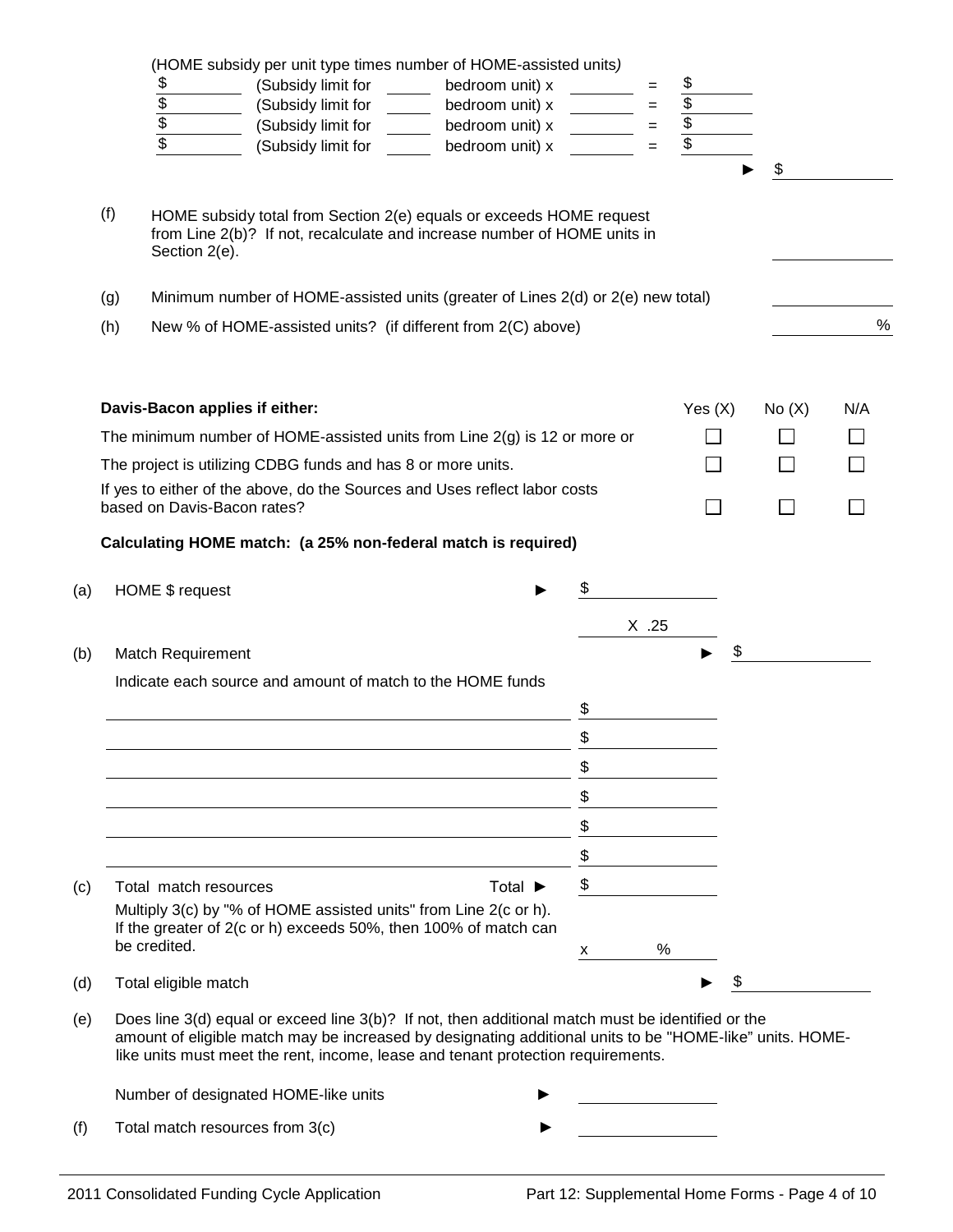Times the percentage of HOME assisted units Line 2(g) and HOME-like units Line  $3(e)$  to total units.  $x = x$  %

Total ► \$ Total eligible match  $\frac{1}{2}$ 

In the table below, provide information on the rents and numbers of HOME-assisted units:

#### **HOME Assisted Units**

| # of Home-<br><b>Assisted Units</b>                  | BDR.<br>Size | % of<br>Median | Combined rent<br>& tenant-paid<br>utilities                   | Low Home Rent | High Home Rent |       |
|------------------------------------------------------|--------------|----------------|---------------------------------------------------------------|---------------|----------------|-------|
|                                                      |              |                |                                                               |               |                |       |
|                                                      |              |                |                                                               |               |                |       |
|                                                      |              |                |                                                               |               |                |       |
|                                                      |              |                |                                                               |               |                |       |
|                                                      |              |                |                                                               |               |                |       |
|                                                      |              |                |                                                               |               | Yes $(x)$      | No(x) |
|                                                      |              |                | Are the HOME-assisted units dispersed throughout the project? |               |                |       |
| Number of separate buildings in the project?         |              |                |                                                               |               |                |       |
| Number of HOME units in each building?               |              |                |                                                               |               |                |       |
| Are HOME-assisted units distributed by bedroom size? |              |                |                                                               |               |                |       |

| Number of separate buildings in the project?                                                                                                                                                                                   |           |       |        |
|--------------------------------------------------------------------------------------------------------------------------------------------------------------------------------------------------------------------------------|-----------|-------|--------|
| Number of HOME units in each building?                                                                                                                                                                                         |           |       |        |
| Are HOME-assisted units distributed by bedroom size?<br>For example, if a project contains 2 and 3 bedroom units and 16% of the 2-bedroom units are<br>HOME-assisted, then 16% of the 3-bedroom units should be HOME assisted. |           |       |        |
| Are there 5 or more HOME assisted and HOME-like units in the project?                                                                                                                                                          |           |       |        |
| Do 80% of the HOME-assisted and HOME-like units have rents at or below the high<br><b>HOME</b> limits?                                                                                                                         |           |       |        |
| Do at least 20% of the HOME-assisted and HOME-like units have rents at or below the<br>low HOME limits?                                                                                                                        |           |       |        |
|                                                                                                                                                                                                                                | Yes $(X)$ | No(X) | N/A(X) |
| Are the HOME funds being used with LIHTC?                                                                                                                                                                                      |           |       |        |
| Are the HOME funds being granted?                                                                                                                                                                                              |           |       |        |
| Are HOME funds being loaned to the owner entity or partnership?                                                                                                                                                                |           |       |        |

Are HOME funds being loaned to the owner entity or partnership?

If HOME will be loaned to the sponsor or if the sponsor will loan the HOME to the partnership, please provide terms of the loan below and be sure that the loan is listed under "Other Debt" on the pro forma's Housing Operating Budget – Expenses form.

|                           |                         | If Ioan.      |              |
|---------------------------|-------------------------|---------------|--------------|
| <b>HOME</b> Grant Request | <b>HOME</b> loan Amount | Interest Rate | Term of Loan |
|                           |                         | $\%$          |              |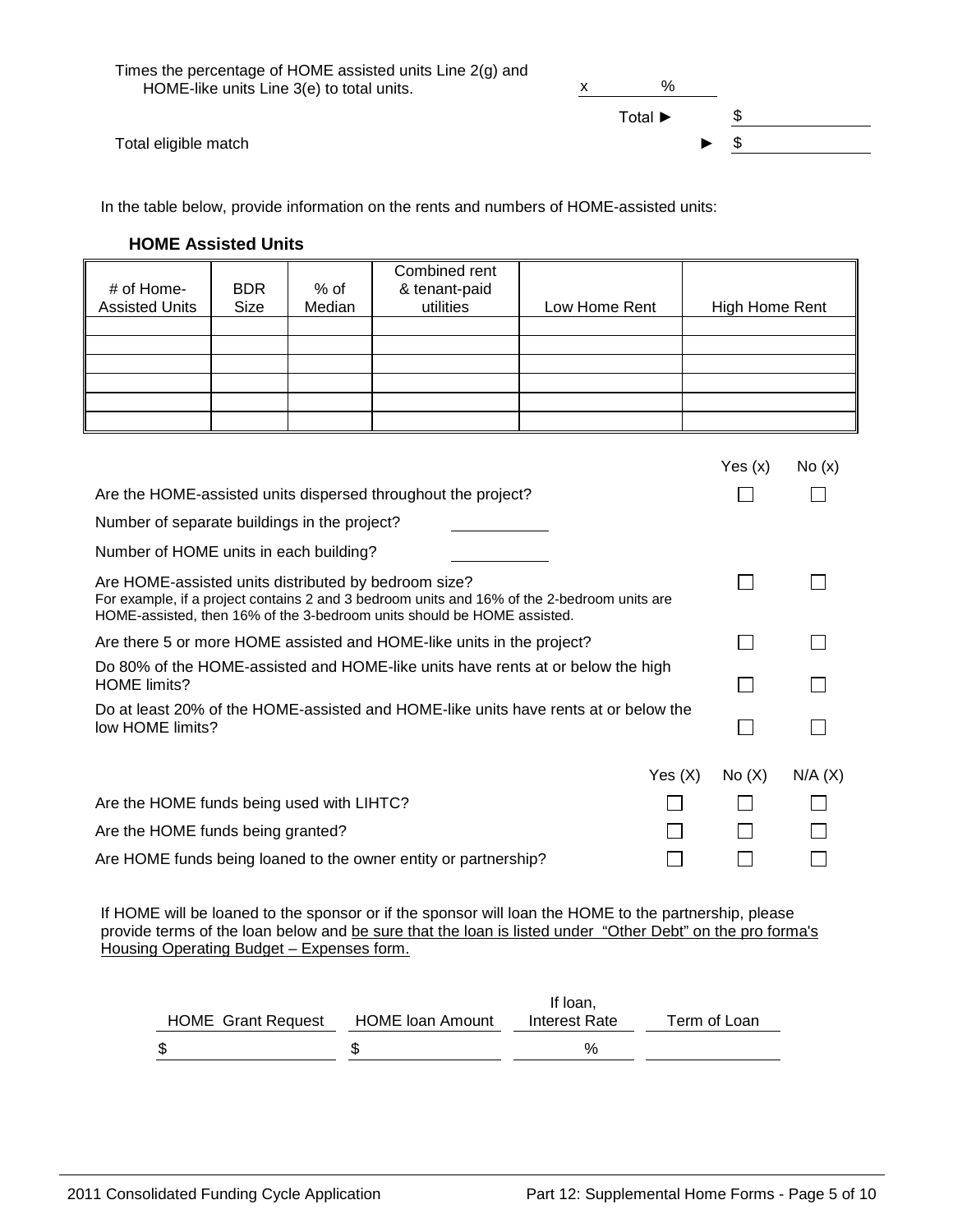### **Lead Paint Issues for Rehabilitation Projects Using Home Funding**

|                                                |               | Yes(x) | No(x)        |
|------------------------------------------------|---------------|--------|--------------|
| Was the project built prior to 1978?           |               |        | $\mathbf{L}$ |
| Has it been tested for presence of lead paint? |               |        |              |
| If yes, by whom?                               | Date of test? |        |              |

If not, what are the plans for doing so and when?

How much was budgeted for lead paint assessment, stabilization and final clearance? *(should be included in Uses of Funding)* What method was employed to arrive at the budget figure?

| How much has been budgeted for temporary relocation of tenants during lead paint work?           |
|--------------------------------------------------------------------------------------------------|
| (should be included in Uses of Funding) What method was employed to arrive at the budget figure? |

| Is a lead paint plan included in your Rehabilitation Assessment? |  |
|------------------------------------------------------------------|--|
|------------------------------------------------------------------|--|

| Yes $(x)$                | No(x)  |
|--------------------------|--------|
| $\overline{\phantom{0}}$ | $\Box$ |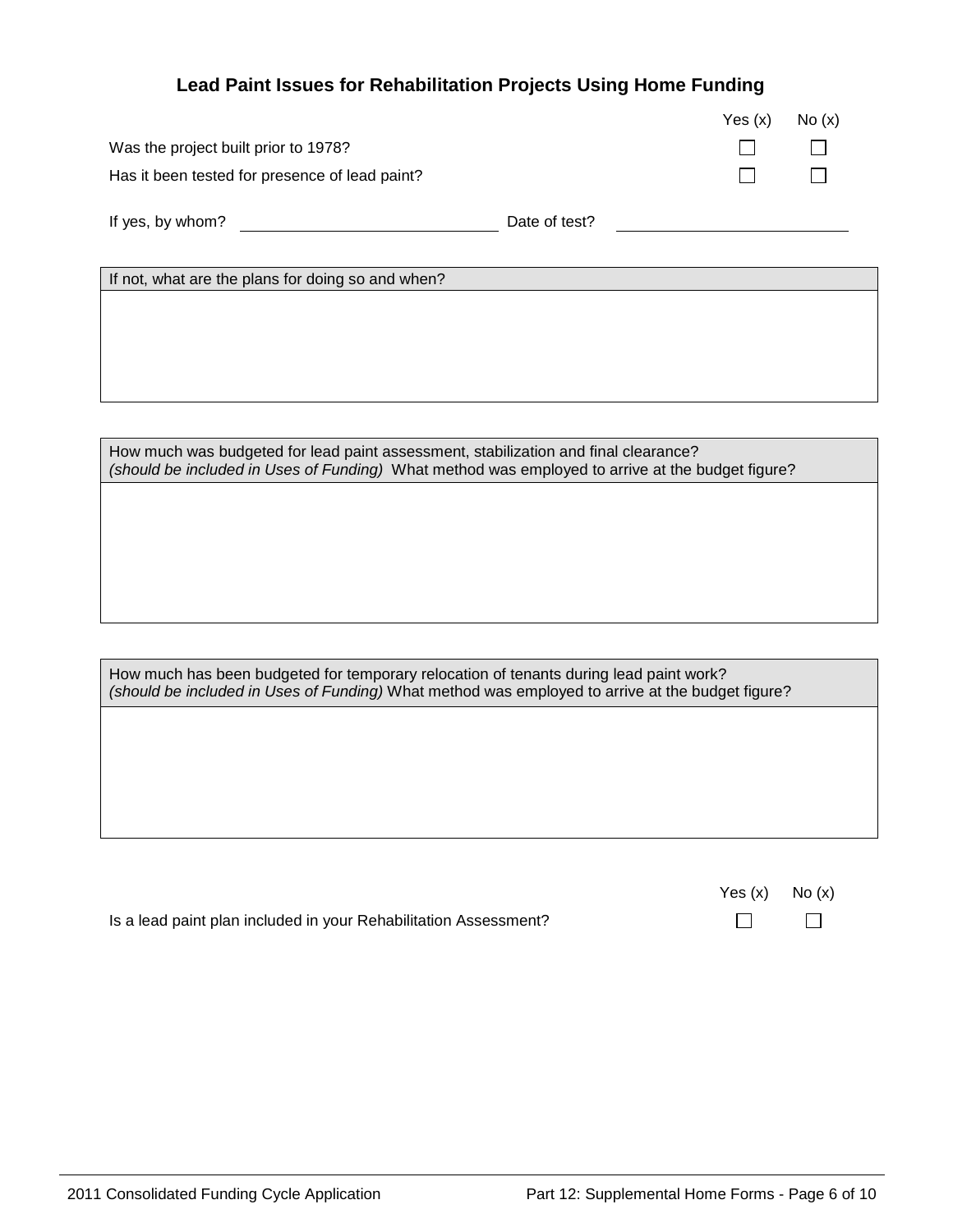### **Form 5A**

Notes to sponsor:

- Re-type this notice on the Grantee or Organization letterhead
- A copy of either Guideform 5A or 5B must be signed by the prospective seller and submitted with this CFC Application for any HOME project in which land purchase is involved.
- Use this notice only if a purchase agreement has <u>not</u> yet been signed at time of application.<br>If this notice is used, Form 5B can be disregarded<br>**Notice of Disclosure to Seller with Purchase Offer**
- If this notice is used, Form 5B can be disregarded

### **Notice of Disclosure to Seller with Purchase Offer**

Dear  $\sum_{n=1}^{\infty}$ 

This is to inform you that *(agency/purchaser)* would like to purchase the property located at (*Street Address or other property identification*) , if a satisfactory agreement can be reached. We are prepared to pay \$ for clear title to the property under the conditions described in the attached proposed (*option/or sales agreement*) .

Because federal funds from the HOME Program may be used in the project, either for acquisition, rehabilitation, or new construction, we are required to disclose to you the following information:

- 1. This agency does not have the power of eminent domain.Your property will not be acquired through condemnation. If negotiations fail to result in an amicable purchase agreement, your property will not be acquired.
- 2. We are also required to inform you, in writing, of the fair market value of the property. The estimated fair market value will be determined by a fee appraisal or other approved means. You will be informed of the fair market value when it is established. At that time you may withdraw from the transaction.
- 3. The HOME program requires that the purchase price be justifiable if not comparable to the fair market value of the property.
- 4. If in addition to being the seller of the property, you occupy the property, you should be aware that you will not be eligible for relocation assistance under the Uniform Relocation and Real Property Acquisition Policies Act of 1970, as amended. This transaction is considered a voluntary arm's length transaction.

If you are willing to sell the property based on the above disclosures, please sign this letter and return it to this agency within 10 days. It is also our understanding that no tenants are occupying the property. If this is incorrect, please provide us with the names of the tenant-occupants of the property.

If you have any questions, please contact (*sponsor contact person*) at (*phone number*).

\_\_\_\_\_\_\_\_\_\_\_\_\_\_\_\_\_\_\_\_\_\_\_\_\_\_\_\_\_\_\_\_\_\_\_\_\_\_\_\_ \_\_\_\_\_\_\_\_\_\_\_\_\_\_

Sincerely,

Name/Title Date

I accept the conditions of this purchase offer disclosure.

\_\_\_\_\_\_\_\_\_\_\_\_\_\_\_\_\_\_\_\_\_\_\_\_\_\_\_\_\_\_\_\_\_\_\_\_\_\_\_\_\_\_\_\_\_\_\_ Seller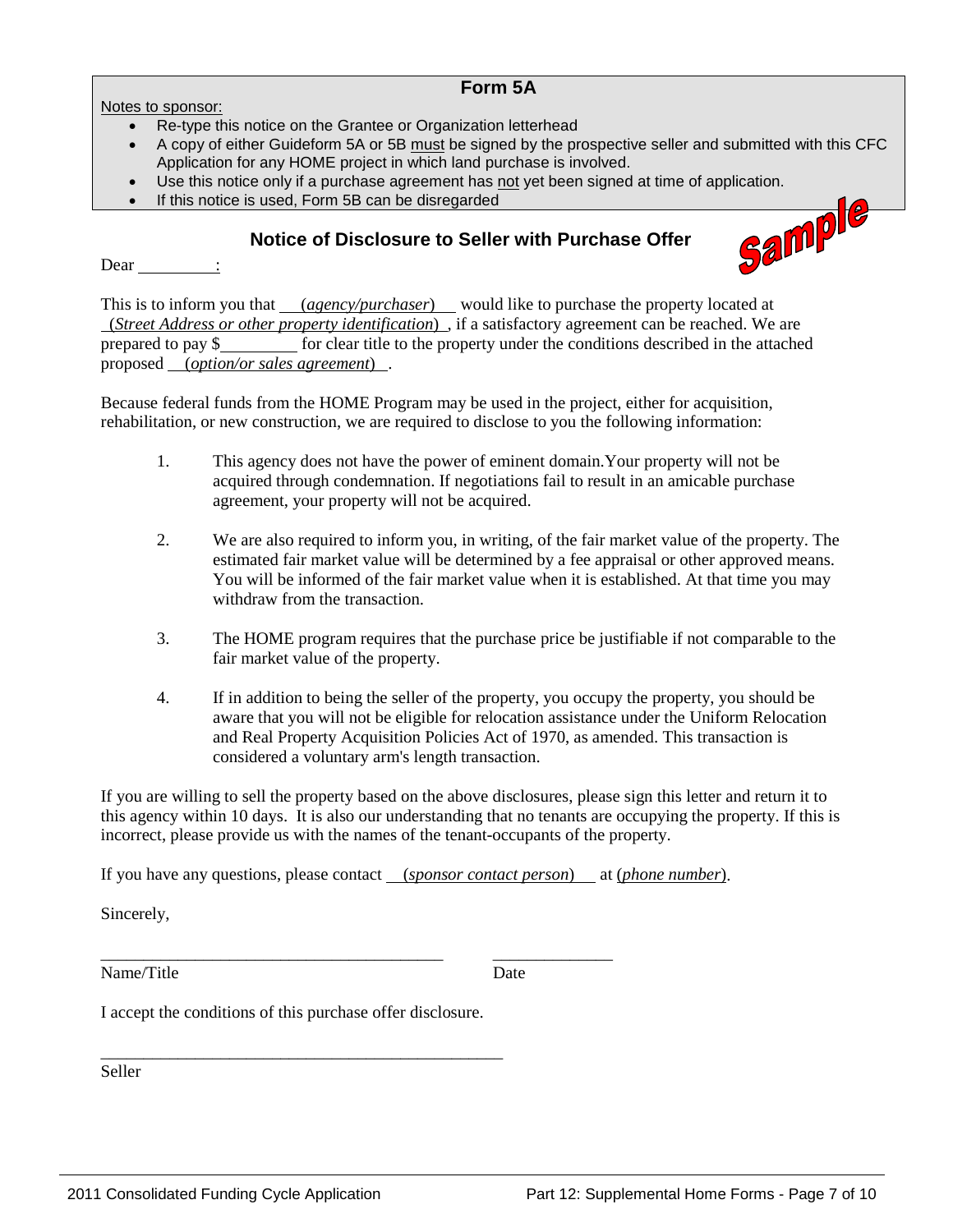### **Form 5B**

#### **Notes to sponsor:**

- Re-type this notice on the Grantee or Organization letterhead
- A copy of either Guideform 5A or 5B must be submitted with this application for any HOME project in which land purchase is involved.
- Use this notice only if a signed purchase agreement exists at time of Application and Form 5A was not given

### **Notice of Disclosure to Seller After Purchase Offer Has Been Executed**



Dear :

This is a follow up to the purchase agreement that (*agency/purchaser*) has with you for the purchase of the property located at *Street Address or other property identification* .

Because federal funds from the HOME Program may be used in this project, either for acquisition, rehabilitation, or new construction, we are required to disclose to you the following information.

- 1. This agency does not have the power of eminent domain. Your property will not be acquired through condemnation. If negotiations fail to result in an amicable purchase agreement, your property will not be acquired.
- 2. We have offered and you have accepted a price of  $\frac{1}{2}$  for this property. We are also required to inform you, in writing, of the fair market value of the property. The estimated fair market value will be determined by a fee appraisal or other approved means. You will be informed of the fair market value when it is established. At that time you may withdraw from the transaction.
- 3. The HOME program requires that the purchase price be justifiable if not comparable to the fair market value of the property.
- 4. If in addition to being the seller of the property, you occupy the property, you should be aware that you will not be eligible for relocation assistance under the Uniform Relocation and Real Property Acquisition Policies Act of 1970, as amended. This transaction is considered a voluntary arm's length transaction.

If you are willing to sell the property based on the above disclosures, please sign this letter and return it to this agency within 10 days. It is also our understanding that no tenants are occupying the property. If this is incorrect, please provide us with the names of the tenant-occupants of the property.

If you have any questions, please contact (*sponsor contact person*) at (*phone number*).

\_\_\_\_\_\_\_\_\_\_\_\_\_\_\_\_\_\_\_\_\_\_\_\_\_\_\_\_\_\_\_\_\_\_\_\_\_\_\_\_\_\_\_\_ \_\_\_\_\_\_\_\_\_\_\_\_\_\_

Sincerely,

Name/Title Date

I accept the conditions of this purchase offer disclosure.

\_\_\_\_\_\_\_\_\_\_\_\_\_\_\_\_\_\_\_\_\_\_\_\_\_\_\_\_\_\_\_\_\_\_\_\_\_\_\_\_\_\_\_\_

Seller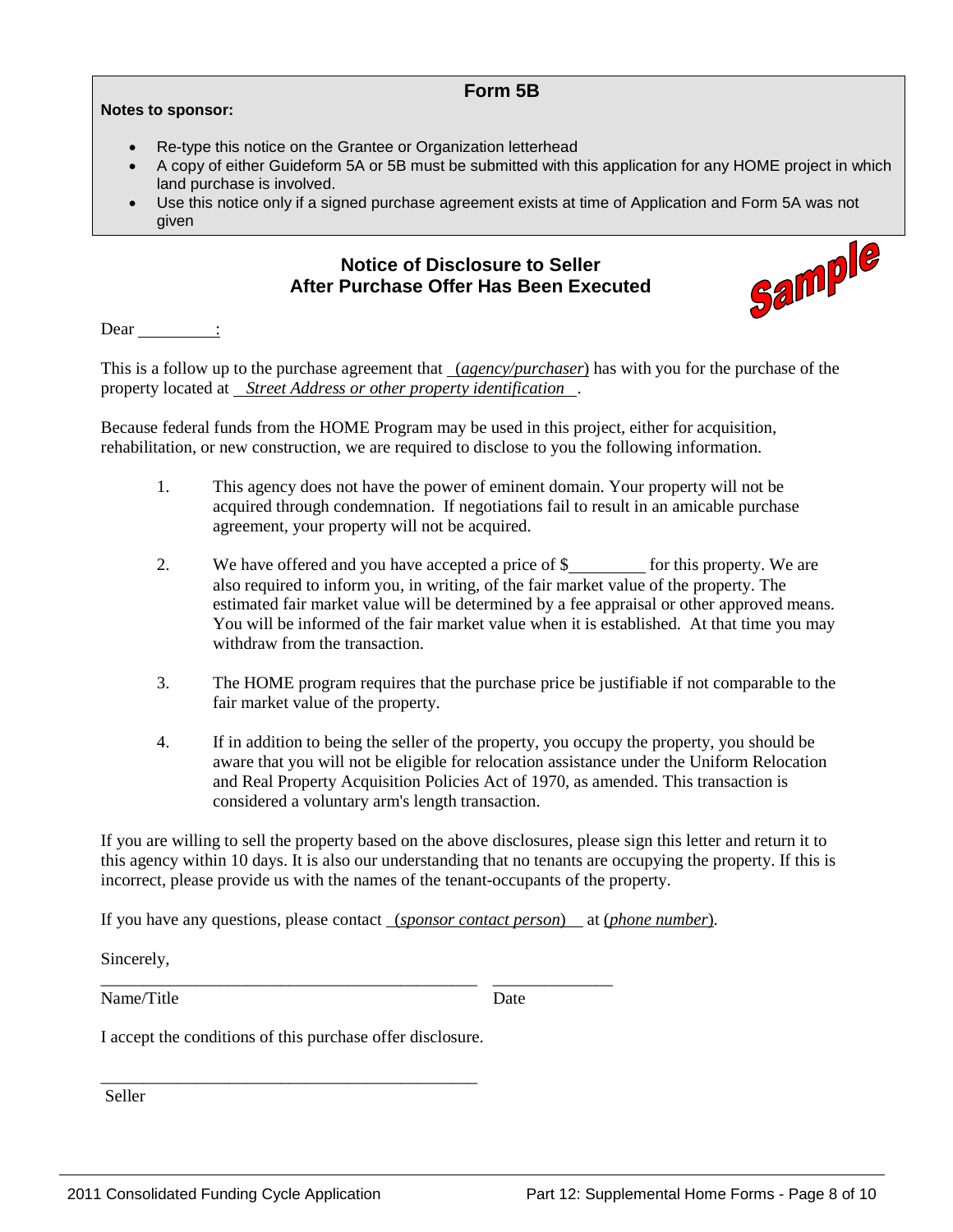| Form 5C                                                                                                                                                                                                                                                                                                                                            |  |  |  |  |  |
|----------------------------------------------------------------------------------------------------------------------------------------------------------------------------------------------------------------------------------------------------------------------------------------------------------------------------------------------------|--|--|--|--|--|
| Notes to sponsor:                                                                                                                                                                                                                                                                                                                                  |  |  |  |  |  |
| Re-type this notice on the Grantee or Organization letterhead<br>$\bullet$                                                                                                                                                                                                                                                                         |  |  |  |  |  |
| Must be used as a follow-up notice to Form 5A or 5B once fair market value has been determined.<br>$\bullet$                                                                                                                                                                                                                                       |  |  |  |  |  |
| A copy of Guideform 5C must be submitted with this application for any HOME project in which land<br>$\bullet$<br>purchase has occurred. The information necessary to provide this notice to the seller may not be available<br>at time of CFC Application. It will be required that the notice be executed either before or at escrow<br>closing. |  |  |  |  |  |
| Fair market value (with comparatives) shall be determined and reported in writing by a licensed appraiser<br>$\bullet$<br>or real estate broker. Include only the summary and comparative portions of the appraisal. You may be<br>asked for more information later if necessary.                                                                  |  |  |  |  |  |
| Any project which includes HOME funds may not pay more than appraised fair market value for any<br>$\bullet$<br>acquisition.                                                                                                                                                                                                                       |  |  |  |  |  |
|                                                                                                                                                                                                                                                                                                                                                    |  |  |  |  |  |
| Notice of Disclosure to Seller of Fair Market Value                                                                                                                                                                                                                                                                                                |  |  |  |  |  |
| Sample<br>Dear :                                                                                                                                                                                                                                                                                                                                   |  |  |  |  |  |
| This is a follow up to the purchase agreement that (agency/purchaser) has with you for the purchase of the<br>property located at (street address or other property identification).                                                                                                                                                               |  |  |  |  |  |
| This is to inform you that the fair market value for the property has been established at \$<br>value was determined by a (fee appraisal or broker estimation).                                                                                                                                                                                    |  |  |  |  |  |
| As previously notified, we are prepared to purchase the property for \$_________, which is the lesser of<br>the following:                                                                                                                                                                                                                         |  |  |  |  |  |
| \$<br>$\frac{1}{2}$ , the agreed upon purchase price; or,<br>$\frac{1}{2}$ , the fair market value.                                                                                                                                                                                                                                                |  |  |  |  |  |
| If you are still willing to sell the property based on the above disclosures, please sign this letter and return it<br>to this agency within 10 days. If you have any questions, please contact (name) at (phone number).                                                                                                                          |  |  |  |  |  |

Sincerely,

Name/Title Date

\_\_\_\_\_\_\_\_\_\_\_\_\_\_\_\_\_\_\_\_\_\_\_\_\_\_\_\_\_\_\_\_\_\_\_\_\_\_\_\_\_\_\_\_\_\_\_ \_\_\_\_\_\_\_\_\_\_\_\_\_\_\_\_

I accept the conditions of this fair market value disclosure.

\_\_\_\_\_\_\_\_\_\_\_\_\_\_\_\_\_\_\_\_\_\_\_\_\_\_\_\_\_\_\_\_\_\_\_\_\_\_\_\_\_\_\_\_\_\_\_ \_\_\_\_\_\_\_\_\_\_\_\_\_\_\_\_ Seller Date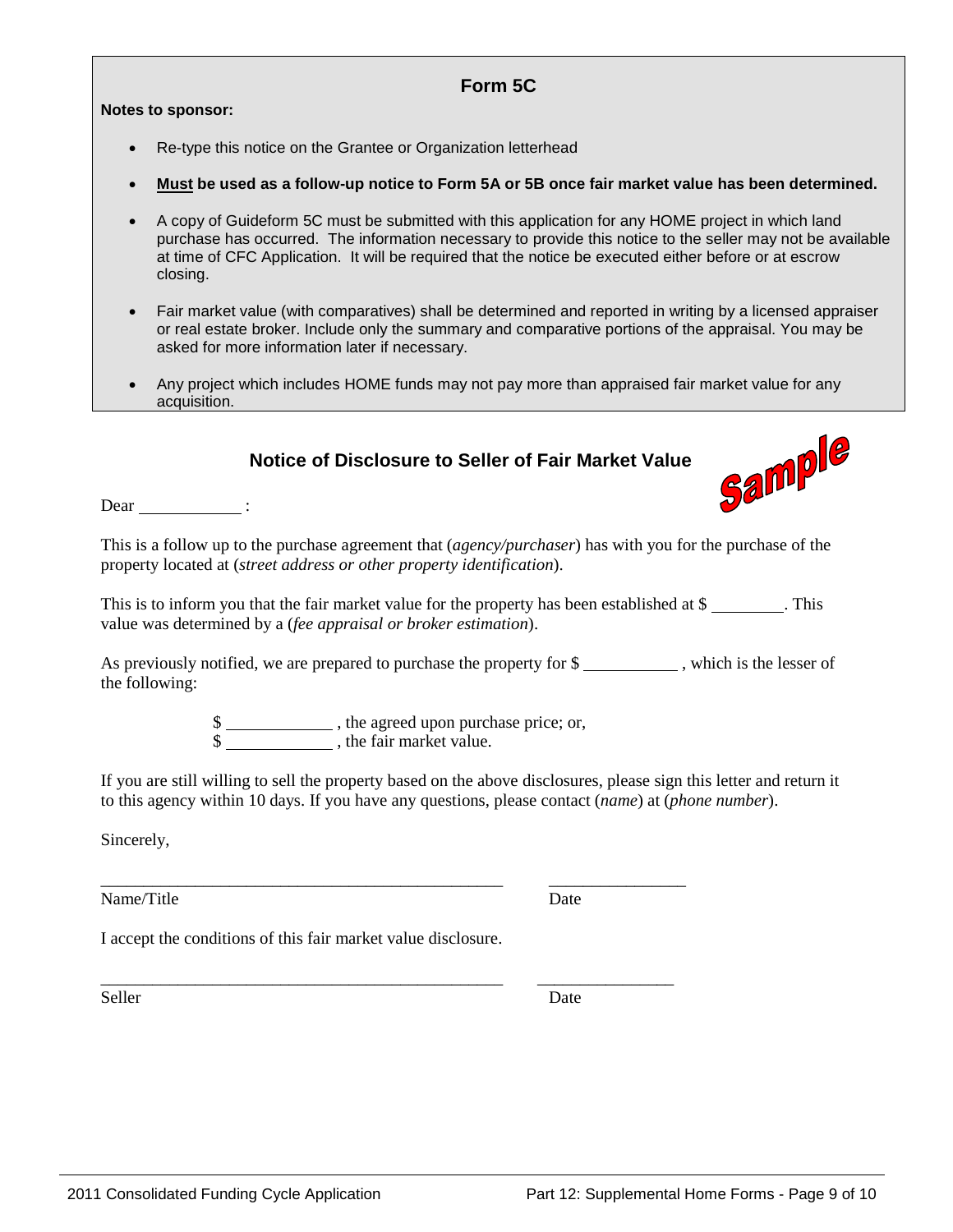| Form 5D                                                                                                                                                                                                                                                                                                                       |        |
|-------------------------------------------------------------------------------------------------------------------------------------------------------------------------------------------------------------------------------------------------------------------------------------------------------------------------------|--------|
| <b>Notice - Seller's Occupancy Certification:</b>                                                                                                                                                                                                                                                                             |        |
| To be completed by and signed by the Seller of the Property at the time an option or earnest<br>$\bullet$<br>money agreement is executed.<br>Type the certification below on Grantee or Organization letterhead.<br>$\bullet$<br>Submit a completed and signed copy with the application for HOME funds.<br>$\bullet$         |        |
| I/We the Seller(s) of the property located at: _________________________________                                                                                                                                                                                                                                              |        |
| Certify that:                                                                                                                                                                                                                                                                                                                 | sample |
| No tenant(s) has/have occupied the property for a period of one year prior to the date of this<br>purchase or option to purchase contract.                                                                                                                                                                                    |        |
| This property was occupied by tenant(s) within the past year prior to the date of this purchase or<br>option to purchase contract, but the tenant(s) was/were not asked to move in order for me/us, as seller(s), to<br>participate in this acquisition transaction. The tenant(s) moved for one of the following reasons(s): |        |
| Tenant One: __________Evicted for Cause,<br>_______Other*<br>Voluntarily Moved,                                                                                                                                                                                                                                               |        |
| Voluntarily Moved,<br>Tenant Two: Evicted for Cause,<br>Other*                                                                                                                                                                                                                                                                |        |
| Tenant Three: Evicted for Cause,<br>Voluntarily Moved,<br>Other $*$                                                                                                                                                                                                                                                           |        |
| Attach additional information as necessary.                                                                                                                                                                                                                                                                                   |        |
| *Explain Other Move(s): Manual Communication of the Move (s):                                                                                                                                                                                                                                                                 |        |
|                                                                                                                                                                                                                                                                                                                               |        |
|                                                                                                                                                                                                                                                                                                                               |        |
|                                                                                                                                                                                                                                                                                                                               |        |

The property is tenant occupied, and I / We agree to allow egress / ingress to the site so that the required notices can be delivered to each resident, and that each resident can be surveyed to determine their eligibility or replacement housing needs and related moving costs.

**NOTE: If the property is tenant occupied, and the buyer is not allowed access to obtain the required information and serve the required tenant notices, the offer may be withdrawn once the complexity and cost of tenant relocation has been determined.**

**Signature of Seller(s)**

Date: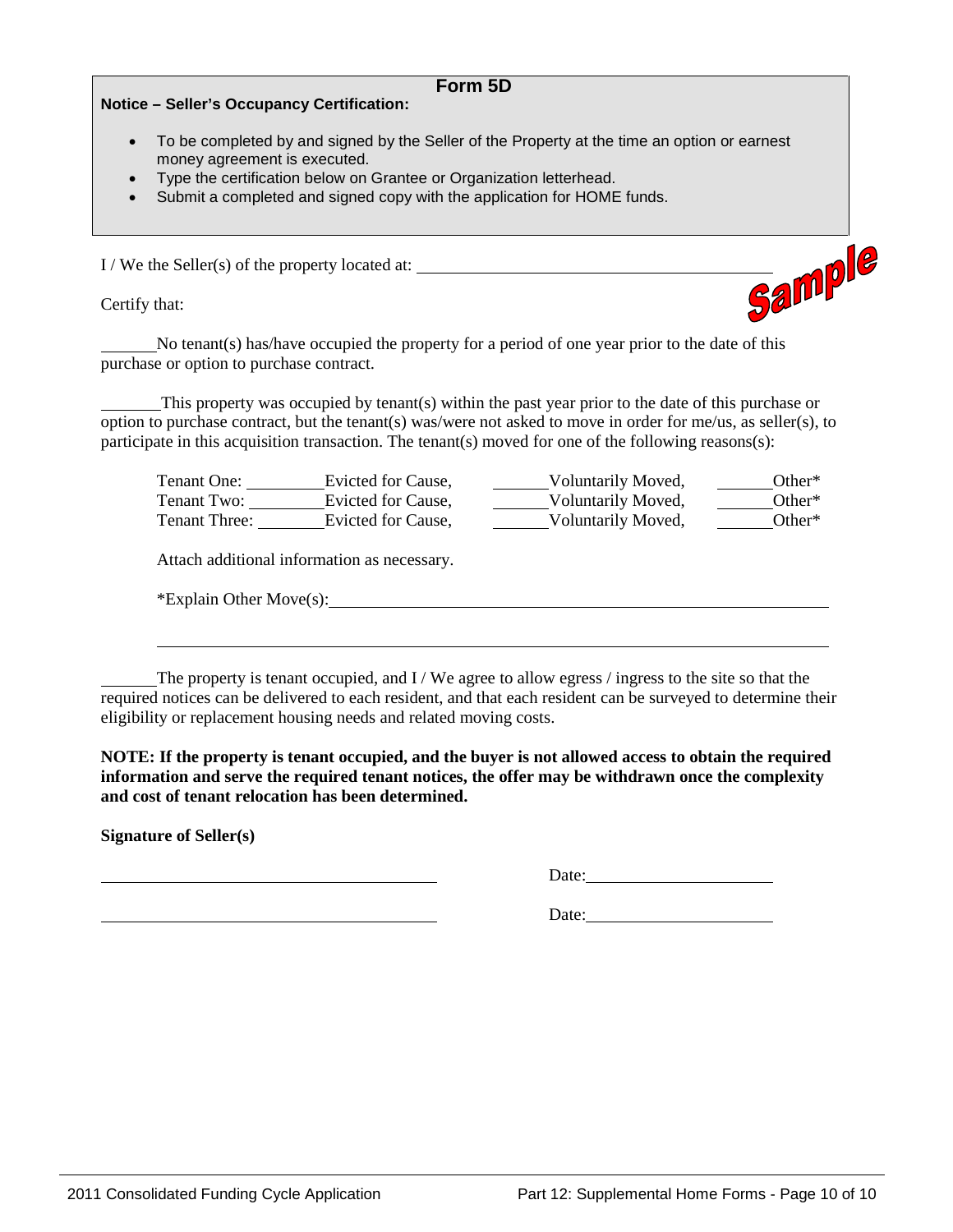# **Part 13: Supplemental Low Income Housing Tax Credit Forms**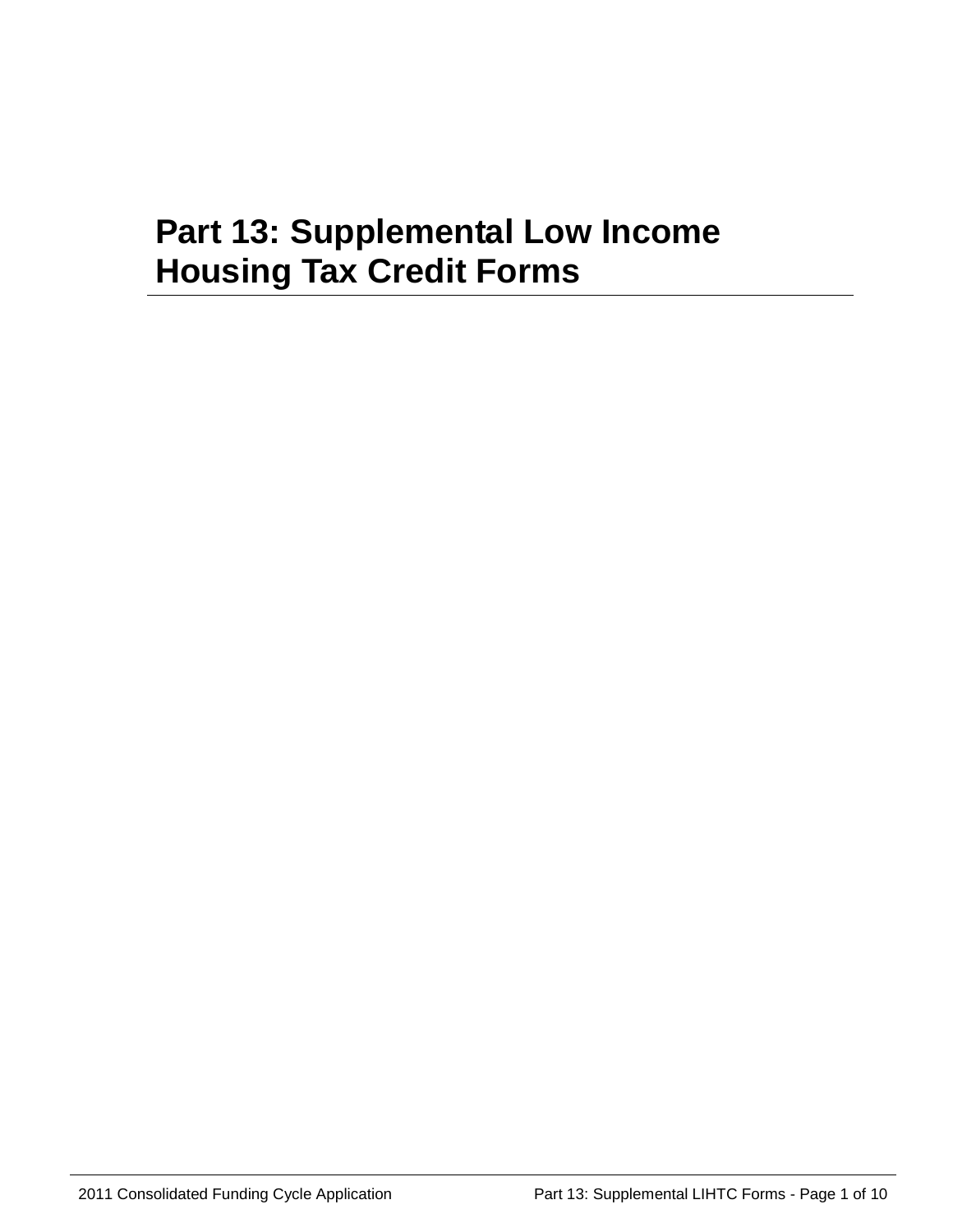# **Elections and Rental Assistance Information**

#### **Difficult to Develop Area's Basis Boost:**

The LIHTC Program Description and Requirements Section of this Application lists 2010 Difficult to Develop Areas (DDAs) as published by the United States Department of Housing and Urban Development (HUD). HUD DDAs are subject to change without prior notice. A revised list is typically published in the Federal Register in the middle of December each year, in preparation for the following year.

The eligible basis of a project located within a DDA may be increased up to 30 percent. Only the eligible basis attributable to new construction or rehabilitation qualifies for the basis boost. Acquisition expenses do not qualify for the HUD basis boost.

Projects receiving a forward reservation of Low Income Housing Tax Credits are always at risk of losing their HUD DDA status prior to receiving the allocation of tax credits. **A project receives the official allocation of tax credits through execution of the carryover agreement, not at the time of funding reservation**. Should the DDA status of a project change prior to carryover allocation, i.e., a project is no longer located in an area with DDA status due to HUD revision, see the HUD Rule on Effective Date in the LIHTC Program Description and Requirements Section of the application.

#### **State's Basis Boost QAP Policy:**

If a project is not in a HUD DDA/QCT, the new construction or rehabilitation eligible basis of a project may be eligible for the state's basis boost up to 30%. The acquisition basis of a project (the eligible basis portion associated with acquisition expenses) is not eligible for this basis boost.

Projects with the following characteristics may qualify for the state's basis boost:

- a. Preservation projects
- b. Projects serving permanent supportive housing goals
- c. Projects that address workforce housing needs, as per the Needs Analysis in the CFC
- d. Projects that are located in Transit Oriented Districts (TODs) or Economic, Development Regions (EDRs) as designated by local governments, or projects in a designated state or federal empowerment/enterprise zone or Public Improvement District (PIDs), or other area or zone where a city or county has, through a local government initiative, encouraged or channeled growth, neighborhood preservation, redevelopment, or encouraged the development and use of public transportation.

The above not withstanding and given the current financial market conditions and testing for financial feasibility of each project, the Department will consider the issuance of the state's 130% basis boost, for projects outside of Qualified Census Tracts and Difficult to Develop Areas, as identified by HUD, and projects not characterized above. At its sole discretion, the Department reserves the right to return to the above policy upon ample public notice (as outlined on page 10 of the 2009 Amended QAP), as soon as market conditions improve or within 12 months from the date this Amended Plan becomes effective, whichever date is later.

If your project meets the requirements of the above policy, and needs the state's basis boost for financial feasibility, please complete the Request to Use 130% Basis Boost form located at the end of this section, and explain in detail the project's need for the State's basis boost. The answer needs to identify that the project meets the characteristics outlined in the QAP or the reasons why using the boost will make the project financially feasible.

#### **Minimum Set-Aside Election**

The sponsor elects one of the Minimum Set-Aside Requirements: (X) Mark only one

> At least 20% of the rental residential units in this development are rent-restricted and are to be occupied by individuals whose income is 50% or less of family adjusted area median income.

> At least 40% of the rental residential units in this development are rent-restricted and are to be occupied by individuals whose income is 60% or less of family adjusted area median income.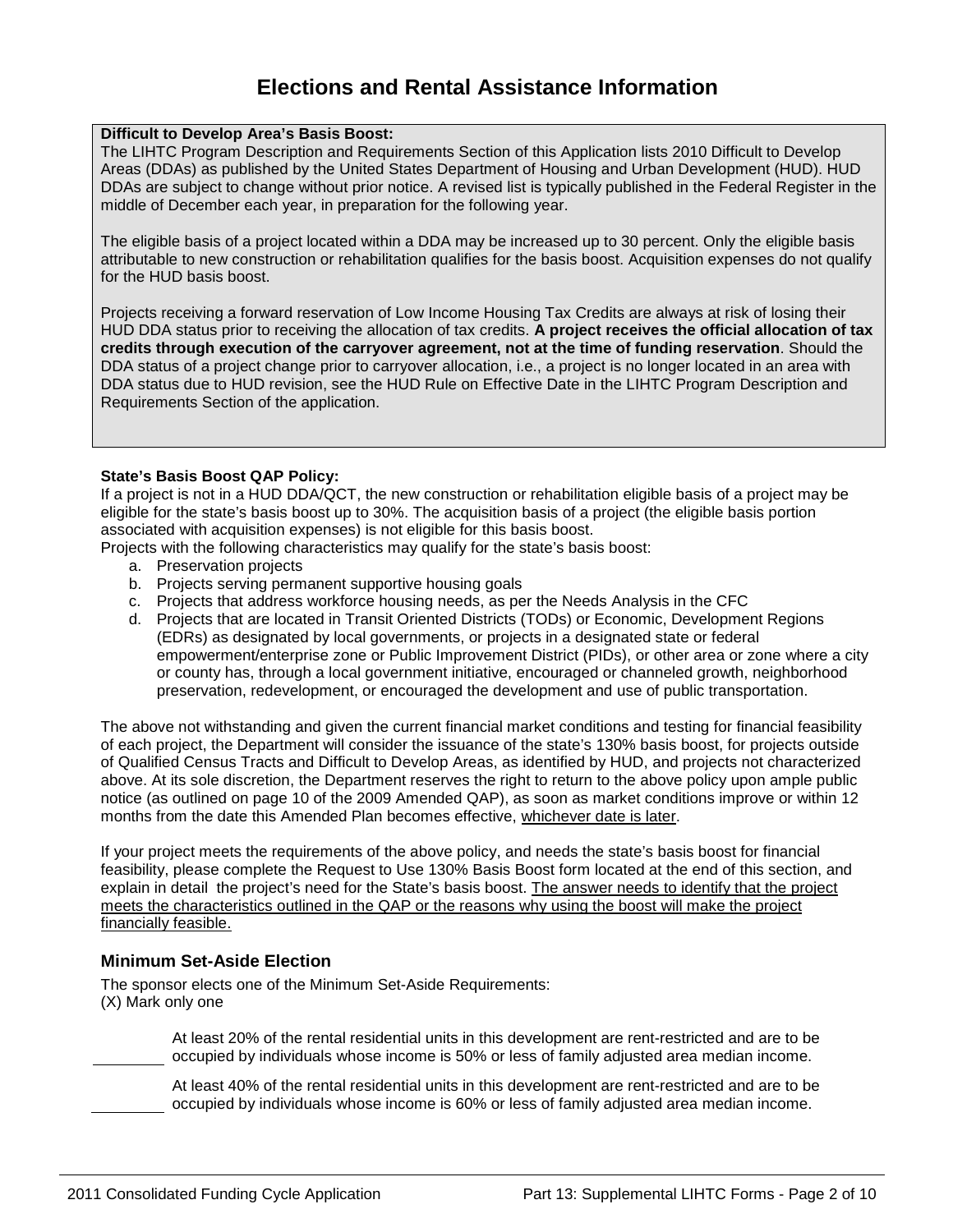### **Federal Preferences**

This project will address one or more of the following federal tax credit preferences: (X) Mark all that apply

- Serves very low-income tenants for more than 30 years
- Is located in a Qualified Census Tract or Difficult to Develop Area as published by HUD
- Serves tenants with special needs
- Selects tenants from Public Housing wait list
- Serves tenants with children
- Is intended for tenant ownership
- Includes energy efficiency features
	- Rehabilitates and helps preserve a certified historic structure

### **Funding Set-Asides**

Will the project be considered under one or more of the following? (Mark X, as applicable)

10% Federally mandated non profit set aside, or

25% State Preservation Projects set-aside

**Preservation projects include**, but are not limited to:

- Those federally financed existing projects where at least 25% of the existing project's units have project based rental assistance which are currently offering rents below market. Projects participating in, but not limited to the following programs, are considered federally financed: HUD and USDA Rural Development.
- Projects participating in programs that include the replacement of existing affordable housing units including the HOPE VI program as long as 25% of the units have project based assistance.
- Expiring LIHTC projects if proposed rents are at least 10% below market.

In funding preservation projects, the Department will give funding preference to those preservation projects where at least 25% of the units have project based rental assistance.

#### **Non-Profit Set Aside**

If the applicant wishes to be considered under the 10% federally mandated nonprofit set aside, nonprofit participants will be subject to Material Participation requirements as defined by the Internal Revenue Service and any other LIHTC program requirements. Applicants may want to seek professional advice prior to making this election.

#### **Compliance Period Election and Owner Agreements**

- 1. Owner agrees to extend the low income commitment period to be years beyond the required 30 year compliance period.
- 2. Choose one of the below: The earliest date upon which the Owner may request the Department to procure a qualified contract for acquisition of the Project:

Set to after year 29 but before the end of year 30 (or)

Postpone from after year 29 to year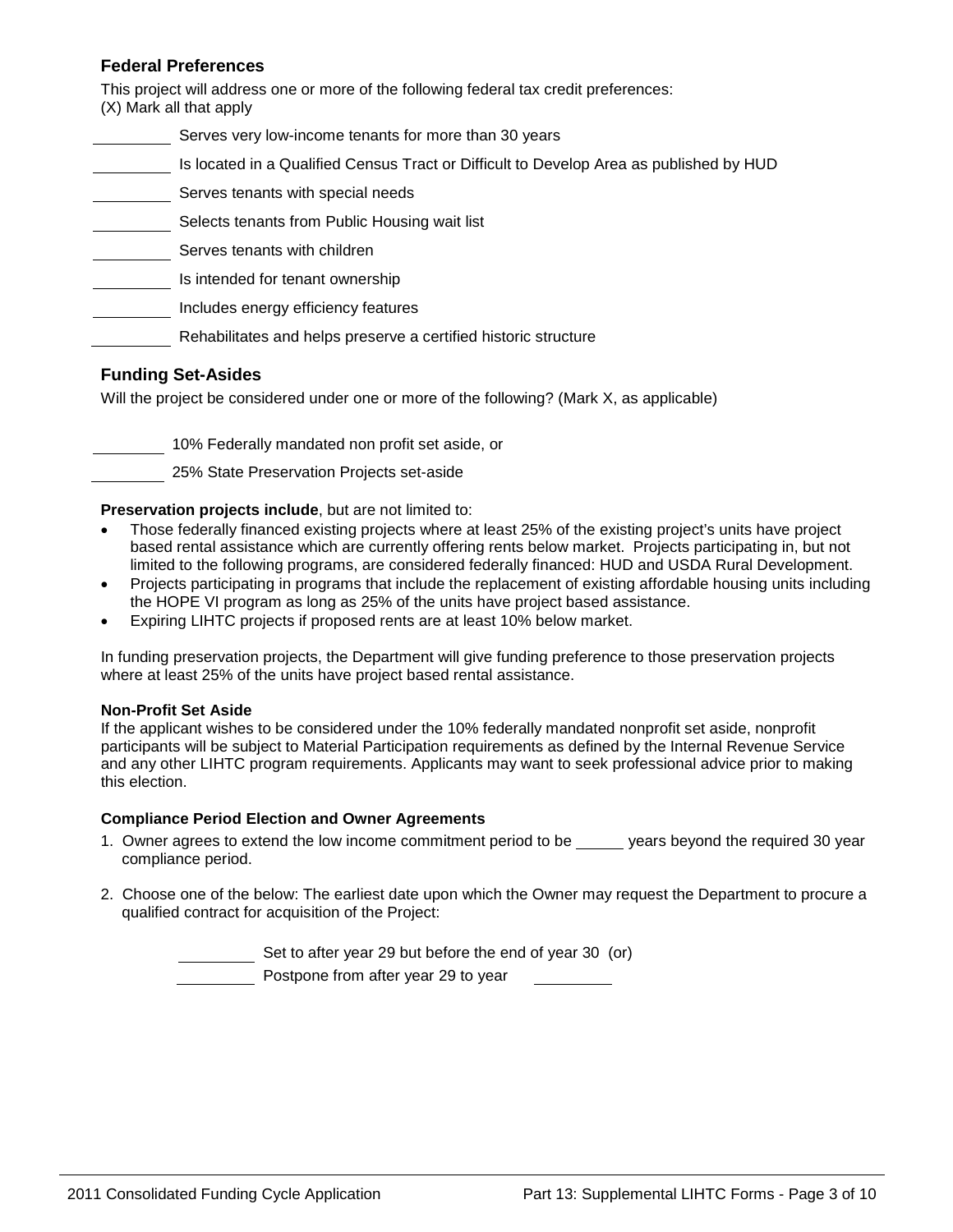$\Box$ 

 $\Box$ 

П

 $\Box$ 

3. Maintain the applicable fraction for each building in the project as \_\_\_\_\_% (% of the units to be LIHTC units). Provide a building by building applicable fraction as follows:

| <b>Building Number</b> | Floor Area Ratio<br>(SF affordable/Total SF | Unit Ratio<br>(Affordable units/Total units) |
|------------------------|---------------------------------------------|----------------------------------------------|
|                        |                                             |                                              |
| 2                      |                                             |                                              |
| 3                      |                                             |                                              |
| 4                      |                                             |                                              |
| 5                      |                                             |                                              |
| 6                      |                                             |                                              |
|                        |                                             |                                              |
| 8                      |                                             |                                              |
| 9                      |                                             |                                              |
| 10                     |                                             |                                              |
| Total                  |                                             |                                              |

The applicable fraction for the project will be the lesser of the Floor Area Ratio or the Unit Ratio Total. If the project consists of more than one building or type of use, are they:  $Yes(X)$  No  $(X)$ Common ownership for federal tax purposes?  $\Box$  $\Box$ 

Financed pursuant to a common plan of financing?

Managed pursuant to a common property management plan?

Name, title and address of the **Chief Executive Officer** (i.e.: Mayor, City Manager) of the project's locality:

| Name:                                                     |               |          | Title:        |  |                    |  |
|-----------------------------------------------------------|---------------|----------|---------------|--|--------------------|--|
| Address:                                                  |               |          | Zip:<br>City: |  |                    |  |
| <b>Tax Credit Sale Information</b>                        |               |          |               |  |                    |  |
| Proceeds from sale of Low-Income Housing Tax Credits      |               |          |               |  |                    |  |
| Is the partnership agreement signed?*                     |               | (ves/no) |               |  |                    |  |
| Proceeds from sale of Historic Rehabilitation Tax Credits |               |          |               |  |                    |  |
| Proceeds from sale of other Tax Credits                   |               | (type)   |               |  |                    |  |
| Type of offering: $(x)$                                   | <b>Public</b> |          | Private       |  |                    |  |
| Type of investors: (x)                                    | Individuals   |          | Corporations  |  | Local Employer     |  |
| Type of bonds: $(x)$                                      | Taxable       |          | Tax-Exempt    |  | Percentage Taxable |  |

Describe the anticipated LIHTC equity pay-in schedule and amounts to be received: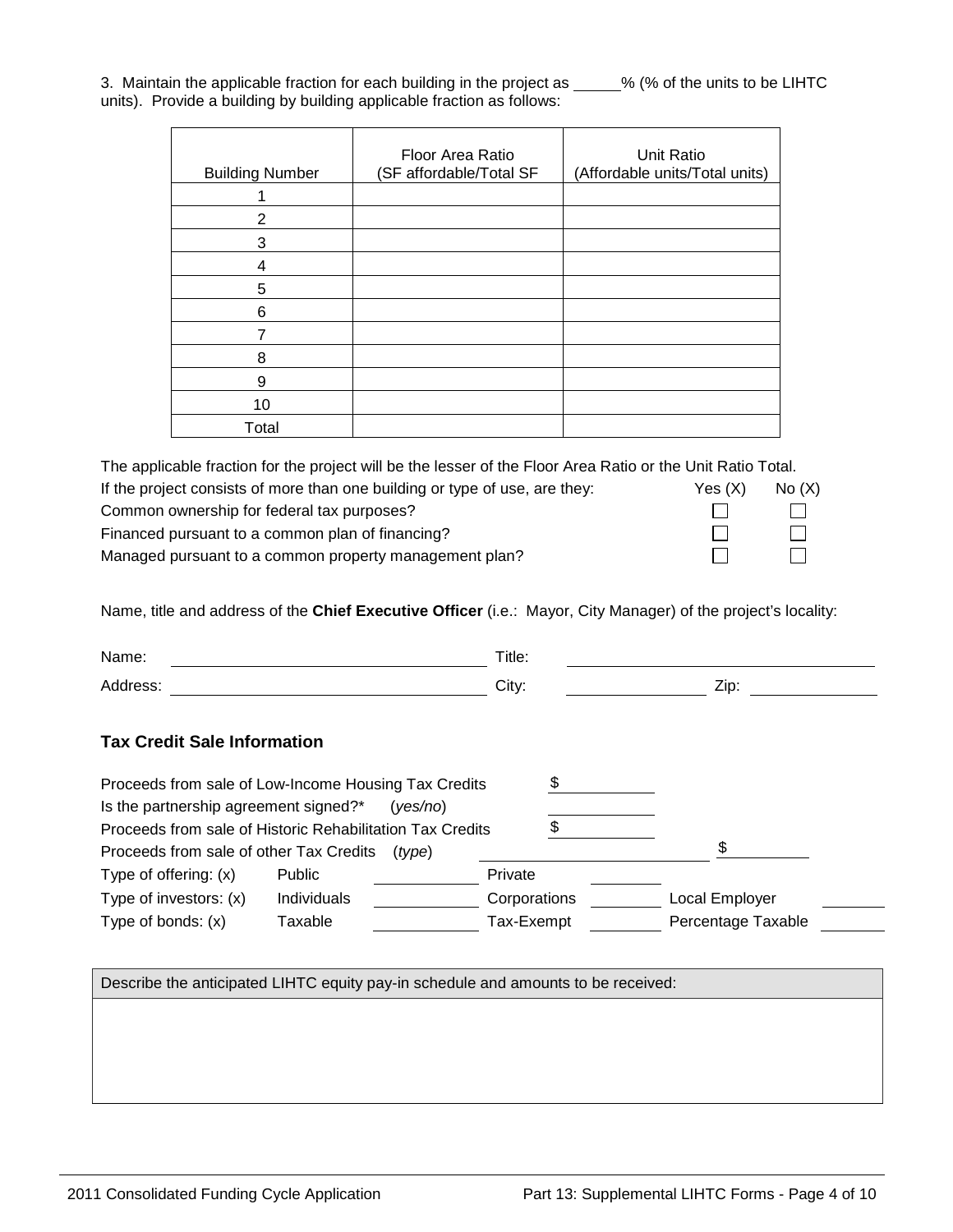### **Investment Fund Information**

| Fund:       |            |                                                    |  |
|-------------|------------|----------------------------------------------------|--|
| Syndicator: |            |                                                    |  |
| Address:    |            |                                                    |  |
| City:       | State:     | Zip Code:                                          |  |
| Telephone:  | Facsimile: | <u> 1989 - John Stone, Amerikaansk politiker (</u> |  |

\* Attach letter of intent or commitment indicating the project has been reviewed by an investor for financial feasibility, and has determined a market price, terms and conditions of equity pay-in. Please complete the Tax Credit Sale Information and Investment Fund Information as thoroughly as possible.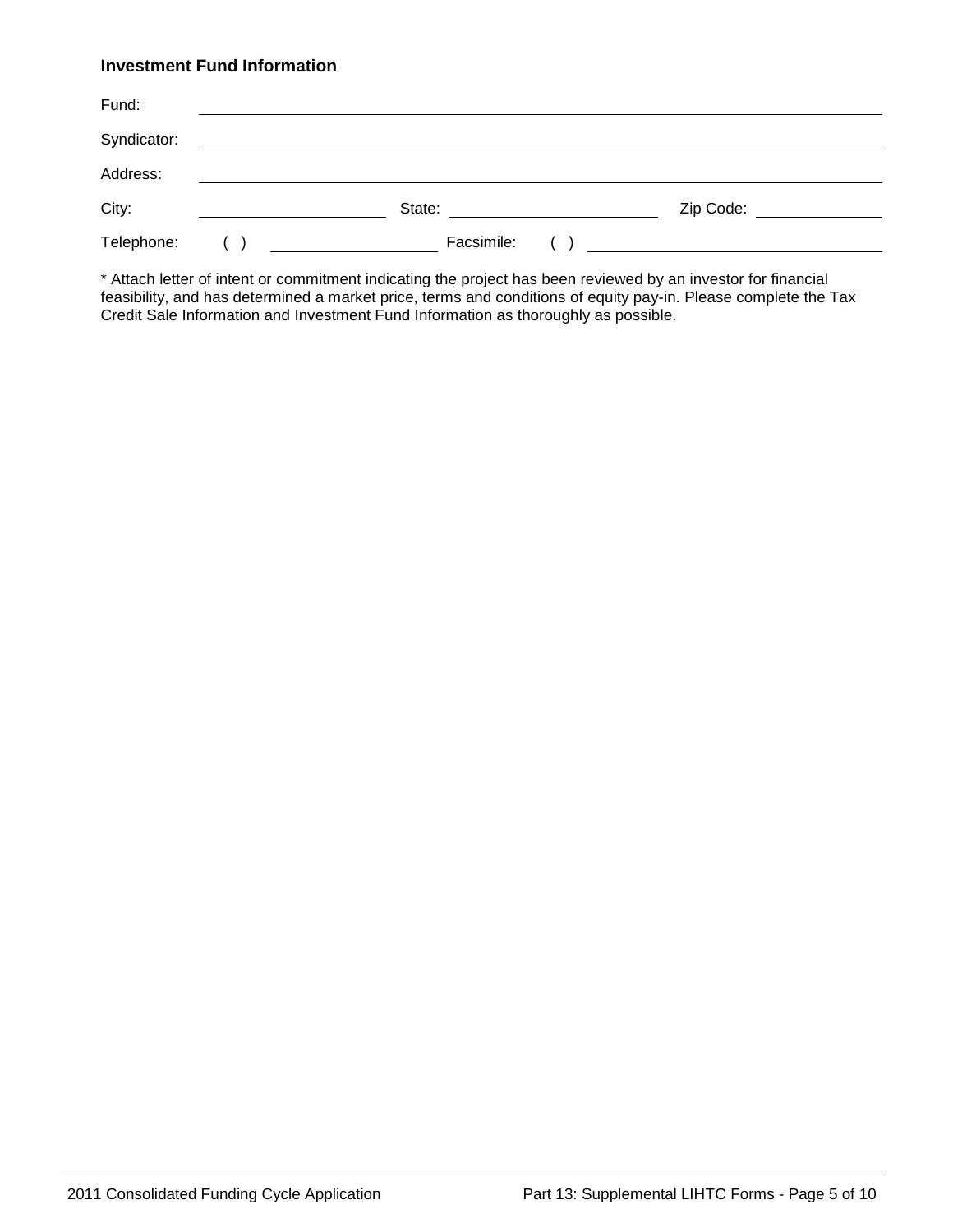# **Rehabilitation of an Existing Building**

**Note**: If the project involves the rehabilitation of an existing building, this form must be completed.

#### **Acquisition of Existing Buildings**

Building(s) acquired or to be acquired from: The Related party Content of Director of the acquired party Related party

For a definition of the term "unrelated party," applicants may wish to consult IRC Sections 42(d)(2)(D)(iii) as well as the Housing and Economic Recovery Act of 2008 Section 3003. Generally, the relationship between the taxpayer claiming acquisition credits and the seller of the property is increased to 50 percent, conforming it to the related party rule used in other parts of the Internal Revenue Code.

| For acquired building(s), how is the value of the land determined?                                                                                                                                                                                                                                                                 |         |       |
|------------------------------------------------------------------------------------------------------------------------------------------------------------------------------------------------------------------------------------------------------------------------------------------------------------------------------------|---------|-------|
|                                                                                                                                                                                                                                                                                                                                    |         |       |
|                                                                                                                                                                                                                                                                                                                                    |         |       |
| Is this property currently substantially assisted, financed, or operated under<br>Section 8, 221(d)(3), 221(d)(4) or 236 of the National Housing Act; Section 515 of<br>the Housing Act of 1949, or "any other housing program administered by the<br>Department of Housing and Urban Development or by the Rural Housing Service? | Yes (X) | No(X) |
| Alternatively, is the property substantially State assisted, financed, or operated<br>under any state law similar in purpose to any of the federal laws listed above?                                                                                                                                                              |         |       |
| If no, what was the precise date this property/bldg was last sold? (Prior to sponsor involvement)                                                                                                                                                                                                                                  |         |       |

(The Department may request additional information if the project, in whole or in part was previously placed in service within the last 10 years and is not or was not substantially assisted, financed or operated by HUD, RD or state programs as mentioned above.)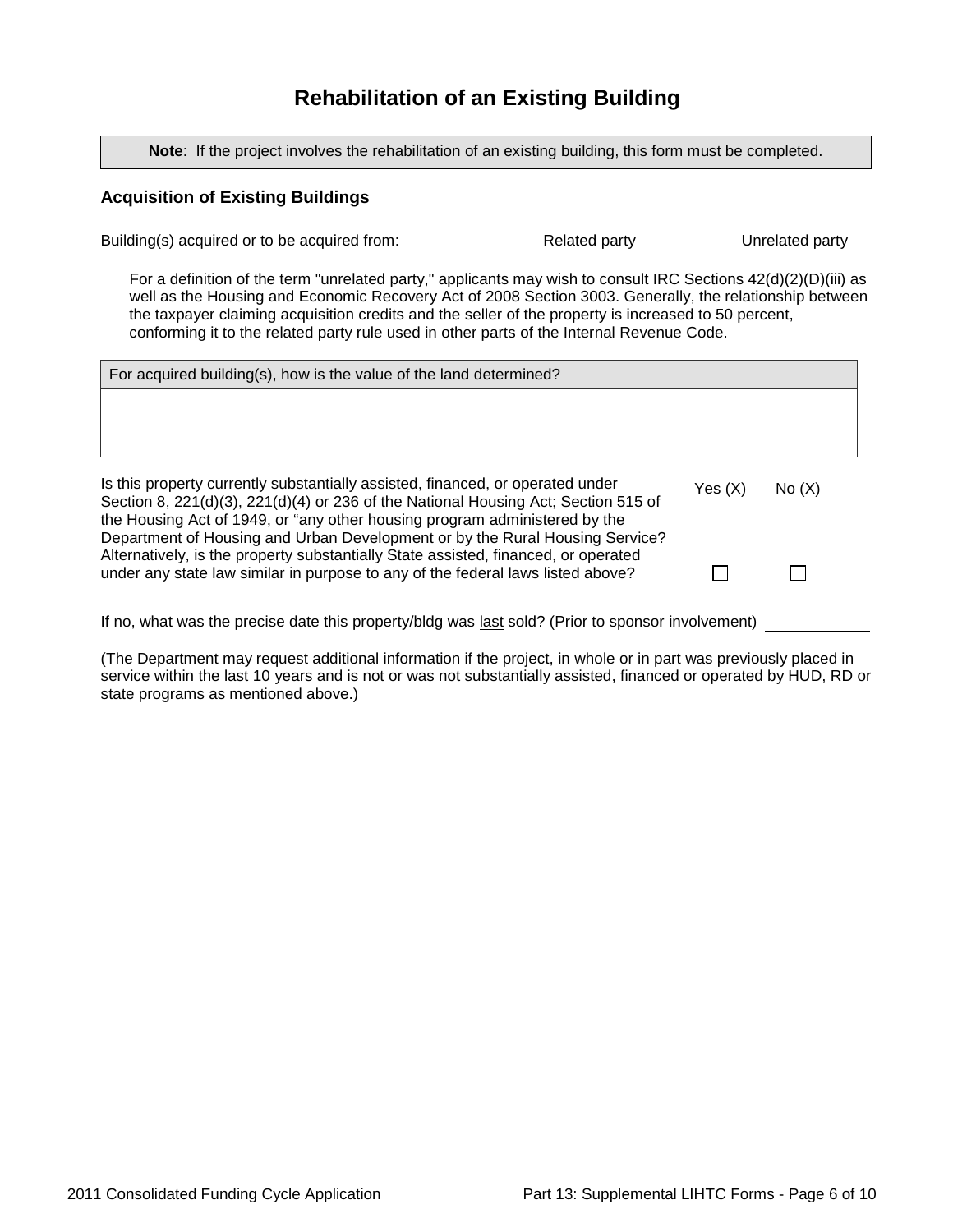### **Please use the most recent form 8821 and IRS instructions as posted at the following link[:http://www.irs.gov/pub/irs-pdf/f8821.pdf](http://www.irs.gov/pub/irs-pdf/f8821.pdf) . The form is attached below for reference only.**

| (Rev. August 2008)<br>Department of the Treasury<br>Intamal Rovenue Service         | OMB No. 1545-1105<br><b>Tax Information Authorization</b><br>For IRS Use Only<br><b>Received by:</b><br>> Do not sign this form unless all applicable lines have been completed.<br>$\blacktriangleright$ Do not use this form to request a copy or transcript of your tax return.<br>Talaphone <sup>(</sup><br>Instead, use Form 4506 or Form 4506-T.<br>Function<br>Date<br>Taxpayer information. Taxpayer(s) must sign and date this form on line 7. |                                                                                                                                                                                                                                                                                                                                                                                                                                                                                                                                                                         |  |                                                                  |                                                                                                                                                                                     |
|-------------------------------------------------------------------------------------|---------------------------------------------------------------------------------------------------------------------------------------------------------------------------------------------------------------------------------------------------------------------------------------------------------------------------------------------------------------------------------------------------------------------------------------------------------|-------------------------------------------------------------------------------------------------------------------------------------------------------------------------------------------------------------------------------------------------------------------------------------------------------------------------------------------------------------------------------------------------------------------------------------------------------------------------------------------------------------------------------------------------------------------------|--|------------------------------------------------------------------|-------------------------------------------------------------------------------------------------------------------------------------------------------------------------------------|
| Taxpayer name(s) and address (type or print)                                        |                                                                                                                                                                                                                                                                                                                                                                                                                                                         |                                                                                                                                                                                                                                                                                                                                                                                                                                                                                                                                                                         |  | <b>Social security number(s)</b>                                 | <b>Employer Identification number</b>                                                                                                                                               |
|                                                                                     |                                                                                                                                                                                                                                                                                                                                                                                                                                                         |                                                                                                                                                                                                                                                                                                                                                                                                                                                                                                                                                                         |  | Daytime telephone number                                         | Plan number (If applicable)                                                                                                                                                         |
|                                                                                     |                                                                                                                                                                                                                                                                                                                                                                                                                                                         |                                                                                                                                                                                                                                                                                                                                                                                                                                                                                                                                                                         |  |                                                                  |                                                                                                                                                                                     |
| Name and address                                                                    |                                                                                                                                                                                                                                                                                                                                                                                                                                                         | Appointee. If you wish to name more than one appointee, attach a list to this form.                                                                                                                                                                                                                                                                                                                                                                                                                                                                                     |  | Telephone No.                                                    | Check if new: Address   Telephone No.   Fax No.  <br>3 Tax matters. The appointee is authorized to inspect and/or receive confidential tax information in any office of the IRS for |
|                                                                                     |                                                                                                                                                                                                                                                                                                                                                                                                                                                         | the tax matters listed on this line. Do not use Form 8821 to request copies of tax returns.                                                                                                                                                                                                                                                                                                                                                                                                                                                                             |  |                                                                  |                                                                                                                                                                                     |
| (a)<br><b>Type of Tax</b><br>(Income, Employment, Excise, etc.)<br>or Civil Penalty |                                                                                                                                                                                                                                                                                                                                                                                                                                                         | (b)<br><b>Tax Form Number</b><br>(1040, 941, 720, etc.)                                                                                                                                                                                                                                                                                                                                                                                                                                                                                                                 |  | (c)<br>Year(s) or Period(s)<br>(see the Instructions for line 3) | ισ<br>Specific Tax Matters (see Instr.)                                                                                                                                             |
|                                                                                     |                                                                                                                                                                                                                                                                                                                                                                                                                                                         | 4 Specific use not recorded on Centralized Authorization File (CAF). If the tax information authorization is for a specific<br>use not recorded on CAF, check this box. See the instructions on page 4. If you check this box, skip lines 5 and 6 . ▶                                                                                                                                                                                                                                                                                                                   |  |                                                                  | ⊔                                                                                                                                                                                   |
|                                                                                     |                                                                                                                                                                                                                                                                                                                                                                                                                                                         |                                                                                                                                                                                                                                                                                                                                                                                                                                                                                                                                                                         |  |                                                                  |                                                                                                                                                                                     |
| basis, check this box                                                               |                                                                                                                                                                                                                                                                                                                                                                                                                                                         | 5 Disclosure of tax information (you must check a box on line 5a or 5b unless the box on line 4 is checked):<br>a If you want copies of tax information, notices, and other written communications sent to the appointee on an ongoing                                                                                                                                                                                                                                                                                                                                  |  |                                                                  |                                                                                                                                                                                     |
| in effect and check this box                                                        |                                                                                                                                                                                                                                                                                                                                                                                                                                                         | b If you do not want any copies of notices or communications sent to your appointee, check this box<br>6 Retention/revocation of tax information authorizations. This tax information authorization automatically revokes all<br>prior authorizations for the same tax matters you listed on line 3 above unless you checked the box on line 4. If you do<br>not want to revoke a prior tax information authorization, you must attach a copy of any authorizations you want to remain<br>To revoke this tax information authorization, see the instructions on page 4. |  |                                                                  | ப                                                                                                                                                                                   |
|                                                                                     |                                                                                                                                                                                                                                                                                                                                                                                                                                                         | 7 Signature of taxpayer(s). If a tax matter applies to a joint return, either husband or wife must sign. If signed by a<br>corporate officer, partner, guardian, executor, receiver, administrator, trustee, or party other than the taxpayer, I certify<br>that I have the authority to execute this form with respect to the tax matters/periods on line 3 above.<br>FIRE NOT SIGNED AND DATED, THIS TAX INFORMATION AUTHORIZATION WILL BE RETURNED.<br>DO NOT SIGN THIS FORM IF IT IS BLANK OR INCOMPLETE.                                                           |  |                                                                  |                                                                                                                                                                                     |
|                                                                                     |                                                                                                                                                                                                                                                                                                                                                                                                                                                         |                                                                                                                                                                                                                                                                                                                                                                                                                                                                                                                                                                         |  |                                                                  |                                                                                                                                                                                     |
|                                                                                     |                                                                                                                                                                                                                                                                                                                                                                                                                                                         |                                                                                                                                                                                                                                                                                                                                                                                                                                                                                                                                                                         |  |                                                                  |                                                                                                                                                                                     |
| Signaturo                                                                           |                                                                                                                                                                                                                                                                                                                                                                                                                                                         | Data                                                                                                                                                                                                                                                                                                                                                                                                                                                                                                                                                                    |  | Signature                                                        | Data                                                                                                                                                                                |
| <b>Print Namo</b>                                                                   |                                                                                                                                                                                                                                                                                                                                                                                                                                                         | Title (if applicable)                                                                                                                                                                                                                                                                                                                                                                                                                                                                                                                                                   |  | <b>Print Name</b>                                                | Title (if applicable)                                                                                                                                                               |
|                                                                                     |                                                                                                                                                                                                                                                                                                                                                                                                                                                         | <sup>2</sup> IN number for electronic signature                                                                                                                                                                                                                                                                                                                                                                                                                                                                                                                         |  |                                                                  | PIN number for electronic signature                                                                                                                                                 |
|                                                                                     |                                                                                                                                                                                                                                                                                                                                                                                                                                                         | For Privacy Act and Paperwork Reduction Act Notice, see page 4.                                                                                                                                                                                                                                                                                                                                                                                                                                                                                                         |  | Cat. No. 11595P                                                  | Form 8821 (Rev. 8-2008)                                                                                                                                                             |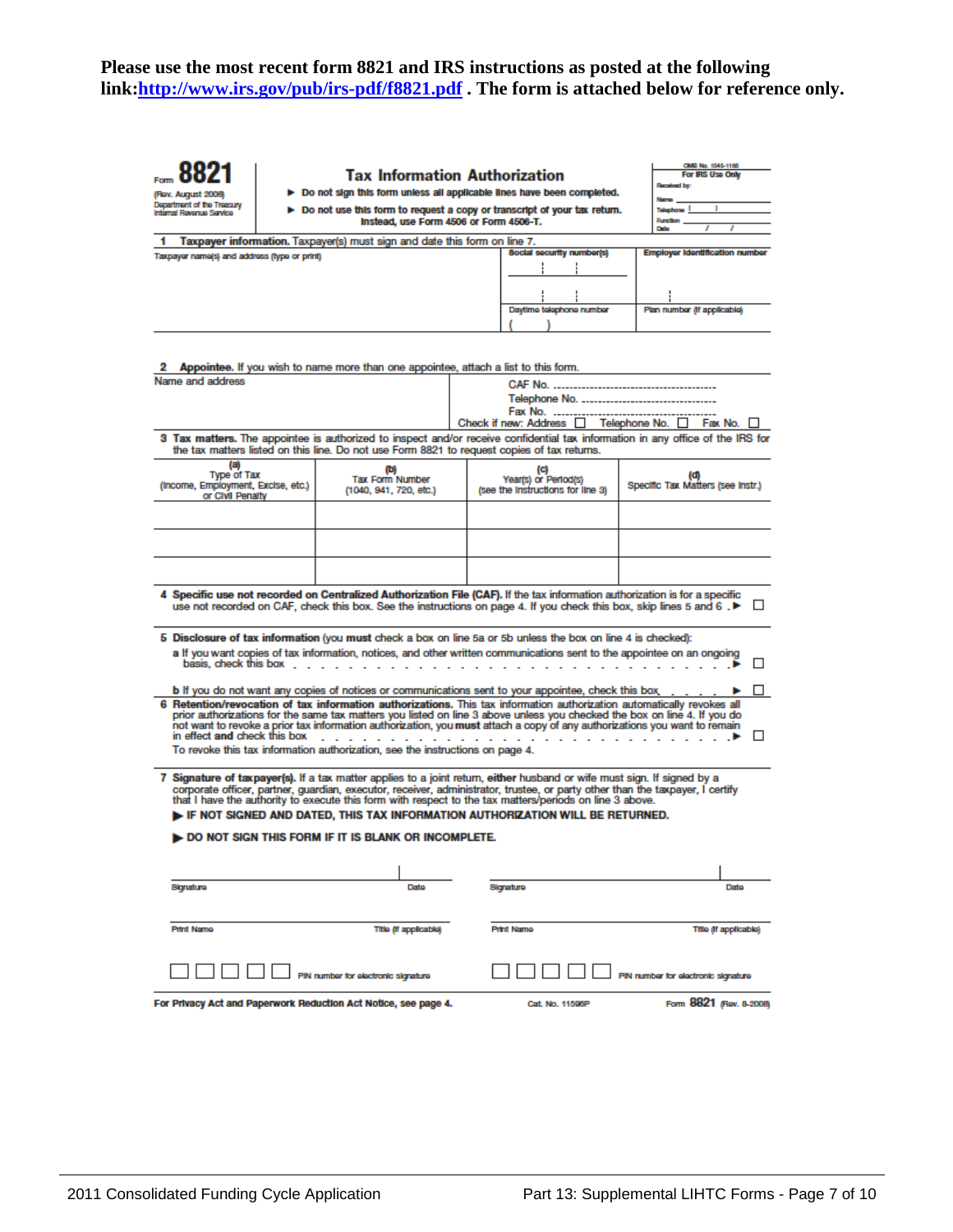### **Clarification Instructions for Filling out IRS Form 8821, Tax Information Authorization For complete instructions, please go to: <http://www.irs.gov/pub/irs-pdf/f8821.pdf>**.

Complete one IRS Form 8821 for each Financial Beneficiary, including the Developer:

| 1. | Taxpayer Information:                                                           | Fill in Financial Beneficiary Name, address and other<br>requested information                                                                                                                                       |
|----|---------------------------------------------------------------------------------|----------------------------------------------------------------------------------------------------------------------------------------------------------------------------------------------------------------------|
| 2. | Appointee:                                                                      | If not already printed, fill in Oregon Housing and<br><b>Community Services</b><br>725 Summer St NE Ste B<br>Salem, Oregon 97301-1266<br>Attn: LIHTC Program Manager                                                 |
| 3. | Tax Matters:<br>Type of Tax:<br><b>Tax Form Number</b>                          | Choose "Income"<br>Fill in the tax forms normally filed by the Financial<br>Beneficiary; i.e.: Individual - Form 1040, Corporation -<br>Form 1120, Small Corporation - Form 1120-S, Partnership<br>- Form 1065, etc. |
|    | Year(s) or Period(s):                                                           | Type in the years. (5 yrs. prior to application. See example<br>on form 8821, Line 3, tax matters.)                                                                                                                  |
| 4. | Specific Use Not Recorded on<br><b>Centralized Authorization File</b><br>(CAF): | Completed by OHCS                                                                                                                                                                                                    |

- 5. Disclosure of Tax Information:
- 6. Retention/Revocation of Tax See instructions on form 8821, line 6. Information Authorization:

7. Signature of Taxpayer(s): Financial Beneficiary must sign and date

INSERT THE ORIGINAL SIGNED IRS FORM 8821 FOR EACH FINANCIAL BENEFICIARY INCLUDING THE DEVELOPER, IN THE ORIGINAL COPY OF THE CONSOLIDATED FUNDING CYCLE APPLICATION

For the purposes of this form, a Financial Beneficiary is defined as any party with a financial benefit of 10% or more from the proposed project. This includes, but not be limited to, the General Partner and in certain cases where the financial benefit is 10% or more, the developer and/or contractor.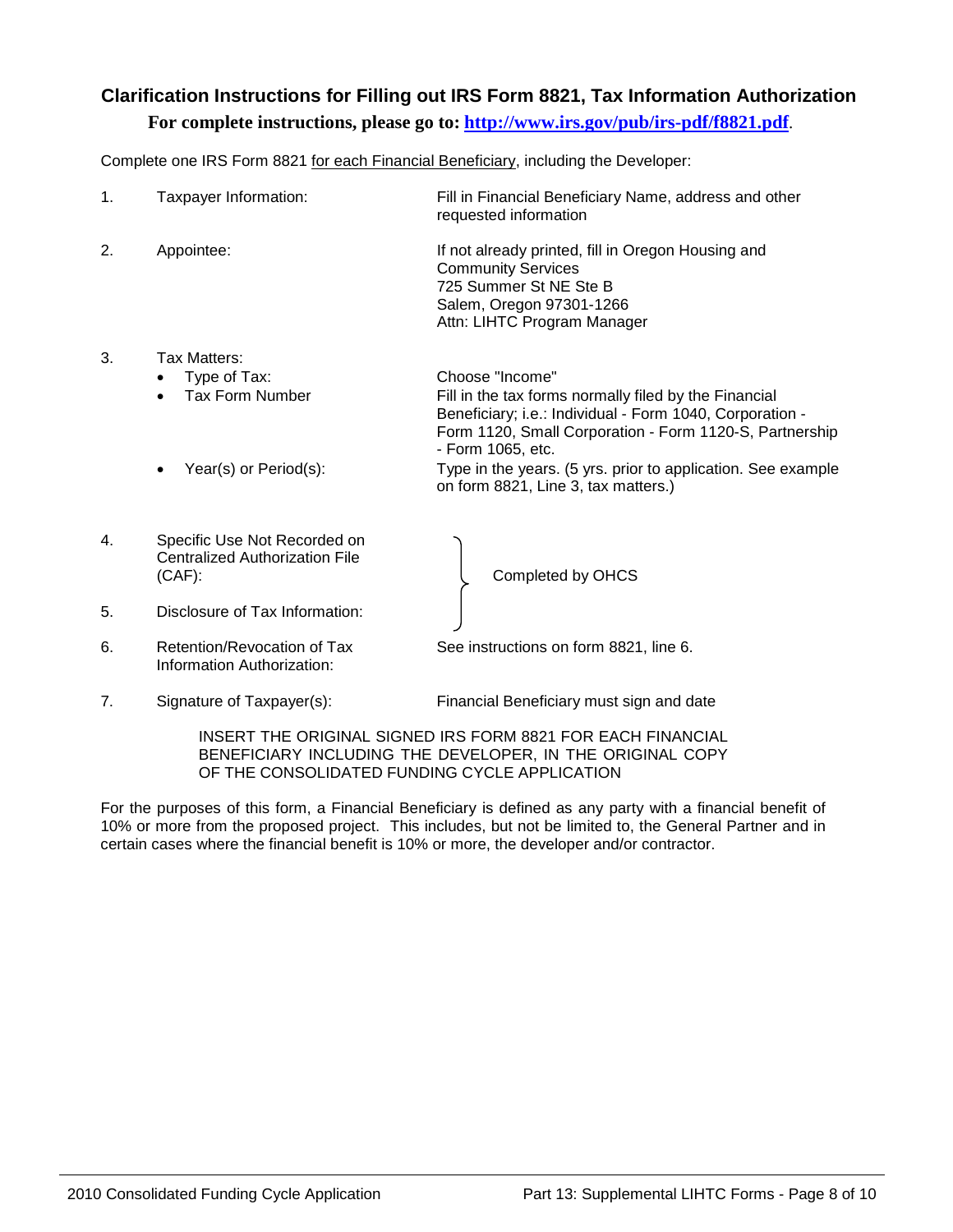## **Low Income Housing Tax Credits CFC Application**

#### **Request To Use 130% Basis Boost**

| Project Name:        |  |  |  |
|----------------------|--|--|--|
| Date of Application: |  |  |  |

Projects requesting a boost to their eligible basis during the 2009-2010 CFC award cycles, which are not located in a HUD determined DDA/QCT as defined in the STATE AND FEDERAL LIHTC POLICIES section of the Amended 2009 LIHTC Qualified Allocation Plan, will need to submit this completed form. Applicants should carefully read page 46 of the Amended 2009 QAP, Policy on the State's Use of the 130% Basis Boost, before completing the request.

The form must be included in the LIHTC Supplemental Forms section of the CFC application for initial consideration in a completed state. It will be reviewed during the CFC application review process. Should the application receive a reservation of funds, the applicant will be notified at that time whether the request to use the 130% basis boost has been granted.

Please check all that apply (X):

The project meets the State's definition of a preservation project.

The project's target population serves permanent supportive housing goals.

The project addresses workforce housing needs as identified in the Needs Analysis for this funding cycle.

The project is located in a Transit Oriented District (TOD); or an Economic Development Region (EDR) as designated by the local jurisdiction; or the project is located in an empowerment/enterprise zone or Public Improvement District (PID). **Please provide documentation in support of the project's location in a TOD, EDR or PID.**

If your project does not meet at least one of the categories outlined above, please provide specific information why the project should be considered for the State Basis Boost by answering the following question:

Explain why the use of the boost is needed for this project. Describe the financial assumptions you have made for the project and compare these with and without the boost. What will the boost help you accomplish from a financing perspective? Please note that a request for the state's basis boost will not automatically result in additional credits being awarded to your project.

**For comparison purposes in evaluating the financial feasibility with the boost, please, attach Sources of Funds and Tax Credit Calculation Page which do not incorporate the boost assumptions.**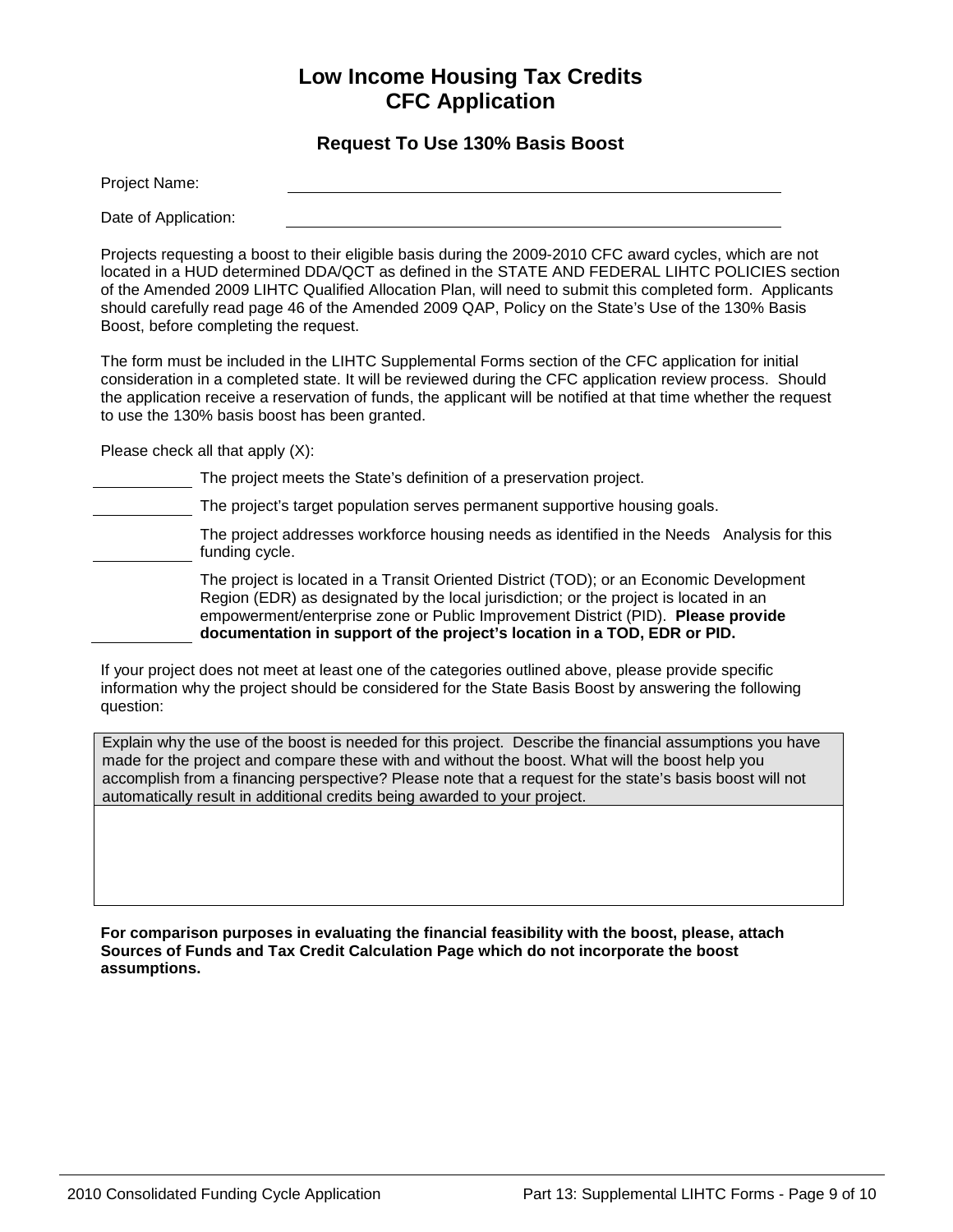# **OHCS Determination**

(To be completed by OHCS)

| <b>Project Name:</b> |                                            |                    |  |
|----------------------|--------------------------------------------|--------------------|--|
|                      | Request to Use the State's Basis Boost is: | Approved<br>Denied |  |

| Notes:     |                        |  |
|------------|------------------------|--|
|            |                        |  |
|            |                        |  |
|            |                        |  |
|            |                        |  |
|            |                        |  |
|            |                        |  |
|            | (to be signed by OHCS) |  |
| Signed by: |                        |  |
| Title:     |                        |  |

Date: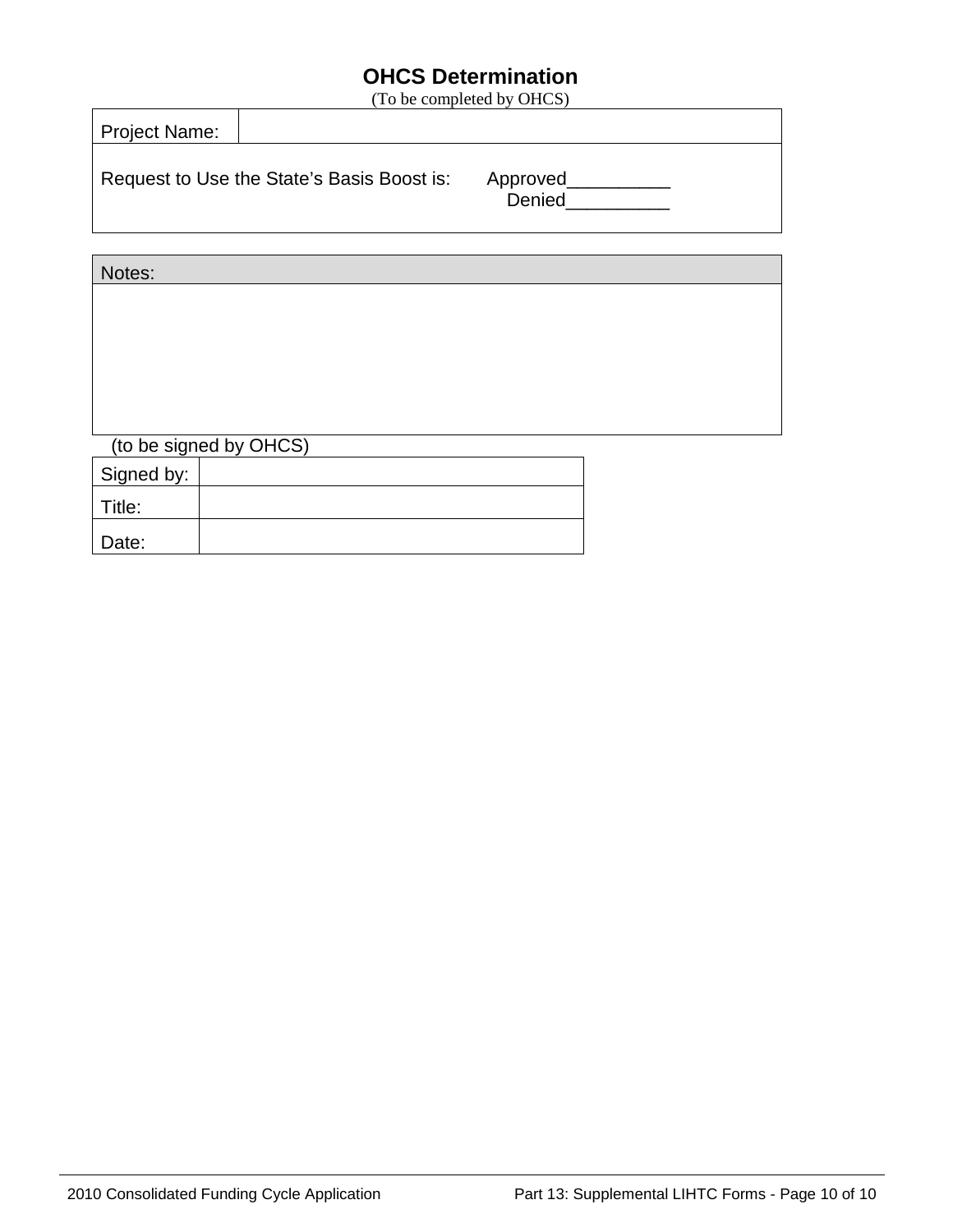# **Part 14: Supplemental Low Income Weatherization Forms**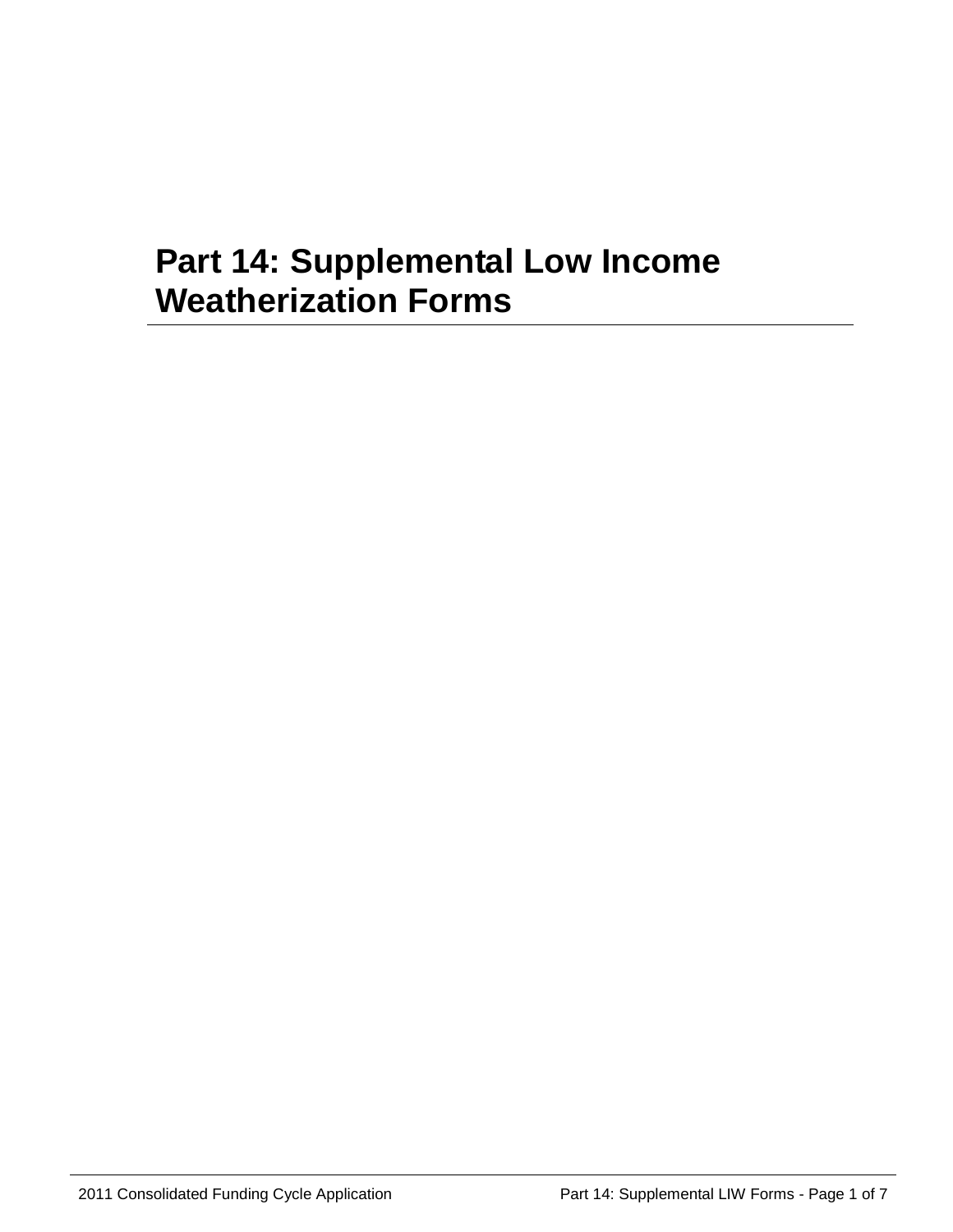# **Energy Efficiency Plans**

For the 2011 Consolidated Funding Cycle (CFC), Low Income Weatherization (LIW) funding will only be available for projects located in PGE Service Areas. LIW Program funds are available for energy efficiency improvements on projects submitted for funding through the CFC. For new construction projects, all work must exceed the minimum required by the local or Oregon Residential Energy Code. For existing housing, funds may be used to bring current conditions up to code. Energy efficient appliances and energy saving lighting may also be eligible uses of the funds. The following outlines the current Oregon Residential Energy Code:

| <b>Building Components</b>    |            |
|-------------------------------|------------|
| Maximum Allowable Window Area | No Limit   |
| <b>Window Class</b>           | $U = 0.35$ |
| <b>Exterior Doors</b>         | $U=0.20$   |
| <b>Wall Insulation</b>        | $R-21$     |
| <b>Underfloor Insulation</b>  | $R-30$     |
| <b>Flat Ceilings</b>          | $R-38$     |
| <b>Vaulted Ceilings</b>       | $R-38$     |
| <b>Skylight Class</b>         | $U = 0.60$ |
| <b>Skylight Area</b>          | <2%        |
| <b>Basement Walls</b>         | $R-21$     |
| Slab Floor Edge Insulation    | $R-15$     |
| Forced Air Duct Insulation    | $R - 8$    |

It is highly recommended that all applicants refer to the Oregon DOE website for accurate code requirements and qualifying appliances and applications: [http://www.energy.state.or.us/.](http://www.energy.state.or.us/)

#### **Please describe all the energy efficient measures proposed for this project.**

#### **Calculating Energy Savings**

To assist you in completing the Energy Efficiency Plan worksheets, the Department has developed two spreadsheets (calculators) for calculating energy savings for new construction and rehabilitation. These calculators are located at:

[www.ohcs.oregon.gov/OHCS/HD/HRS/LIWX/WXCalculator\\_NewConst.xls](http://www.ohcs.oregon.gov/OHCS/HD/HRS/LIWX/WXCalculator_NewConst.xls) or [www.ohcs.oregon.gov/OHCS/HD/HRS/LIWX/WXCalculator\\_Rehab.xls.](http://www.ohcs.oregon.gov/OHCS/HD/HRS/LIWX/WXCalculator_Rehab.xls) You may choose to use this tool or any other U.S. Department of Energy (DOE) approved tool. The calculator in this application is designed for most weatherization activities. It reflects the kWh savings for the first year.

It is recommended that you contact an energy consultant if unsure of weatherization measures that need to take place in the construction or rehabilitation of your proposed project. A listing of possible contractors for Weatherization application assistance can be found at: [www.ohcs.oregon.gov/OHCS/HD/HRS/LIWX/WXContactList.doc.](http://www.ohcs.oregon.gov/OHCS/HD/HRS/LIWX/WXContactList.doc)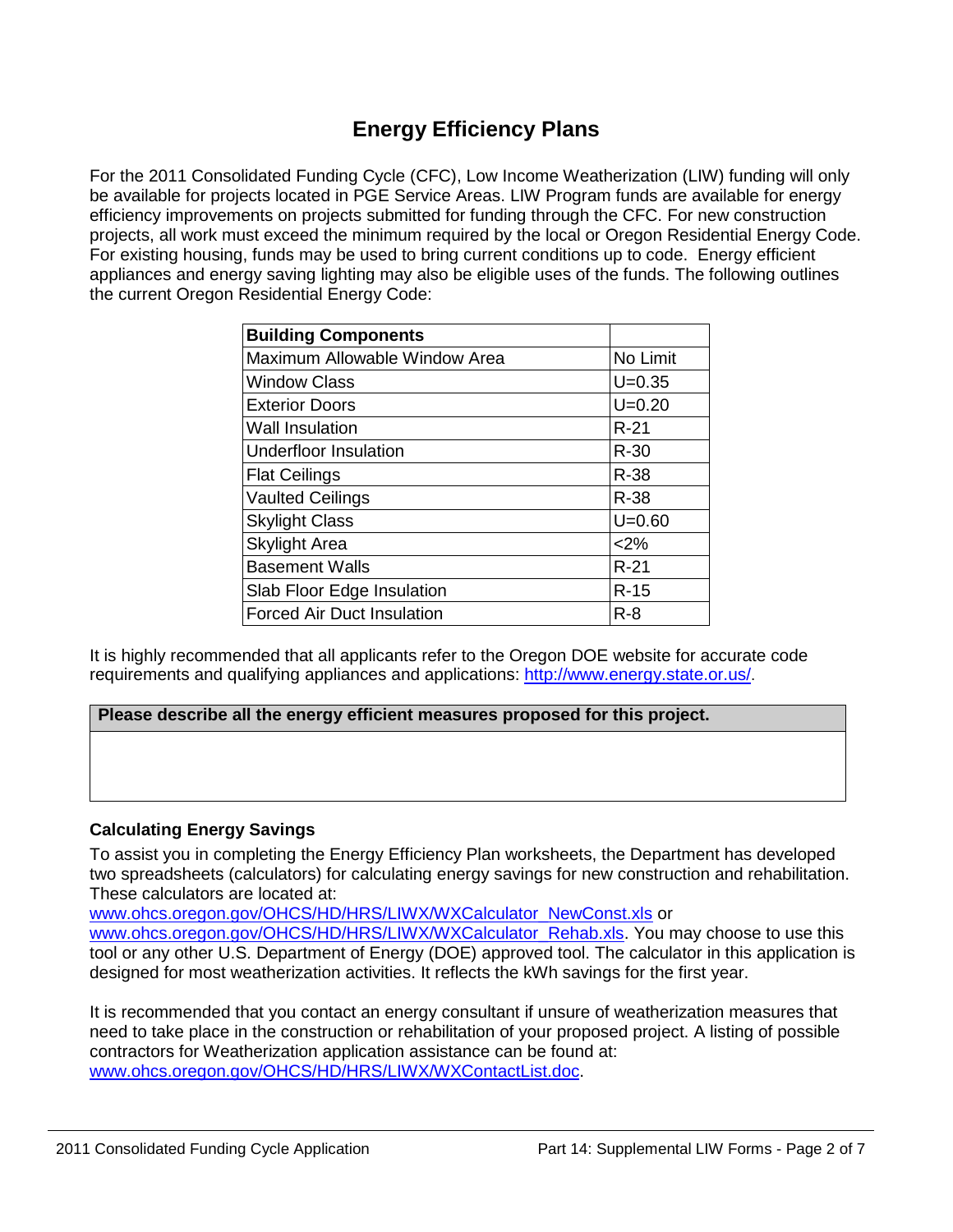The compilation of this list does not imply that the State of Oregon or Oregon Housing and Community Services Department (OHCS) endorses or recommends any particular contractor, nor does it imply the selection of any contractor is any guarantee of project feasibility or receipt of funding. This list is NOT an all-inclusive list of qualified energy analysts or energy technicians. OHCS reserves the right to review any analysis submitted with the Weatherization application as well as the qualifications of the preparer, when application forms have been completed by an outside independent third party.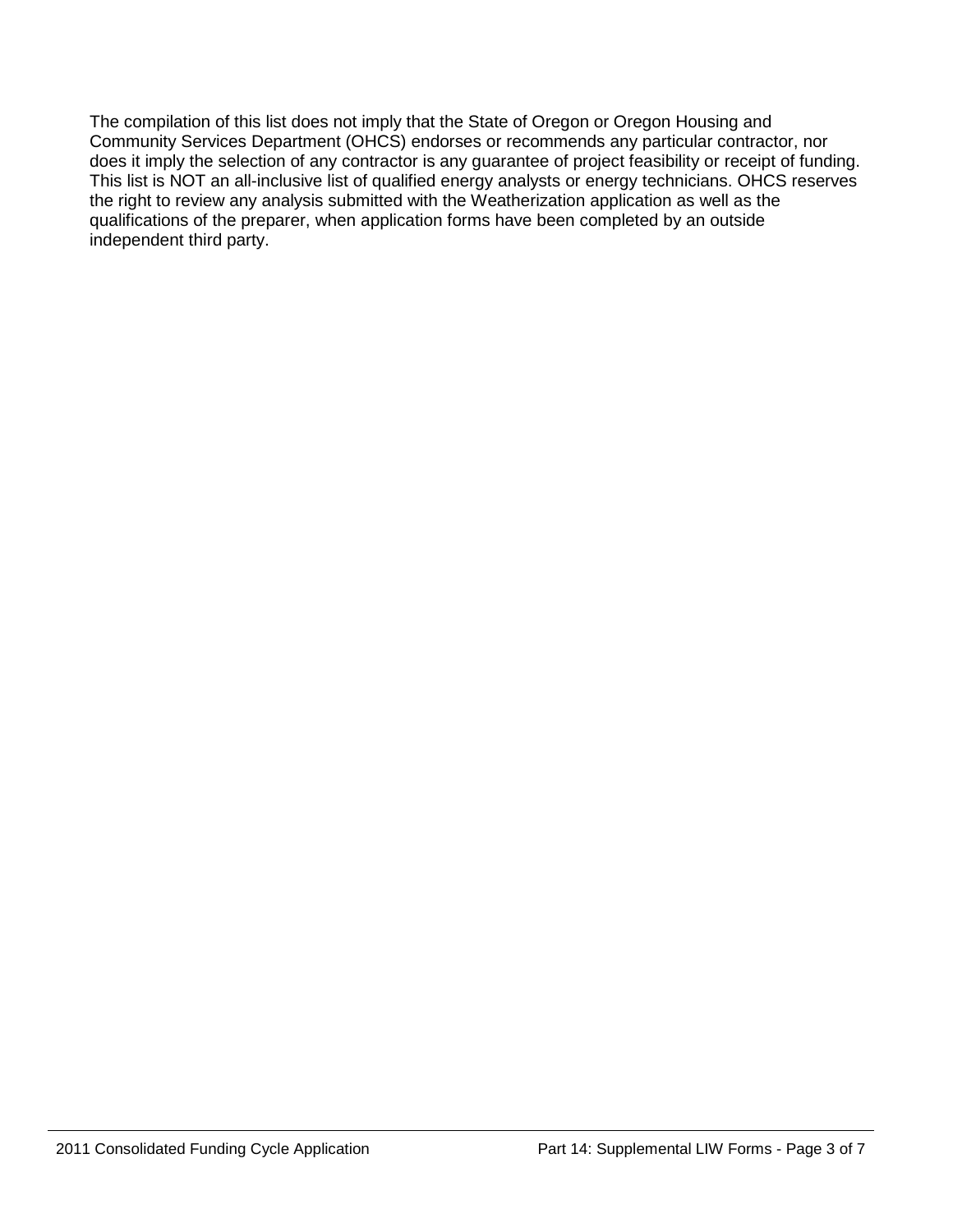# **Rehabilitation Worksheet Instructions**

Proposed R/U Value: Refer to the Manufacturer's Info Tag

Increased R/U Value: Difference between existing and proposed R/U Values

- Square Feet: Square footage (footprint) of the total conditioned area to be weatherized.
- Cost: Labor and materials for weatherization activities only. For appliances, the cost of the appliance only For CFLs, cost of installed Energy Star approved pin-based fixtures and lamps.

#### Energy saved: From Excel "CFC Wx Calculator Spreadsheet" provided on the website.

Analysis: The OHCS goal is to allow Weatherization funding of one dollar for every kilowatt hour (kWh) saved the first year or the cost of installation, whichever is less.

- Appliances REFRIGERATORS 1) must be metered (10% sample required of each type in a multi-family complex). OR 2) supply usage value from refrigerator usage reference available in the CFC Wx spreadsheet of each type of refrigerator within the units.
	- CLOTHES WASHERS must be 8 years or older for eligibility in replacement. Please supply annual usage of the model in kWh and use calculator. See instructions.
	- DISHWASHERS must be 8 years or older for eligibility requirements. Please supply annual usage of the existing and proposed model in kWh and use calculator. See instructions.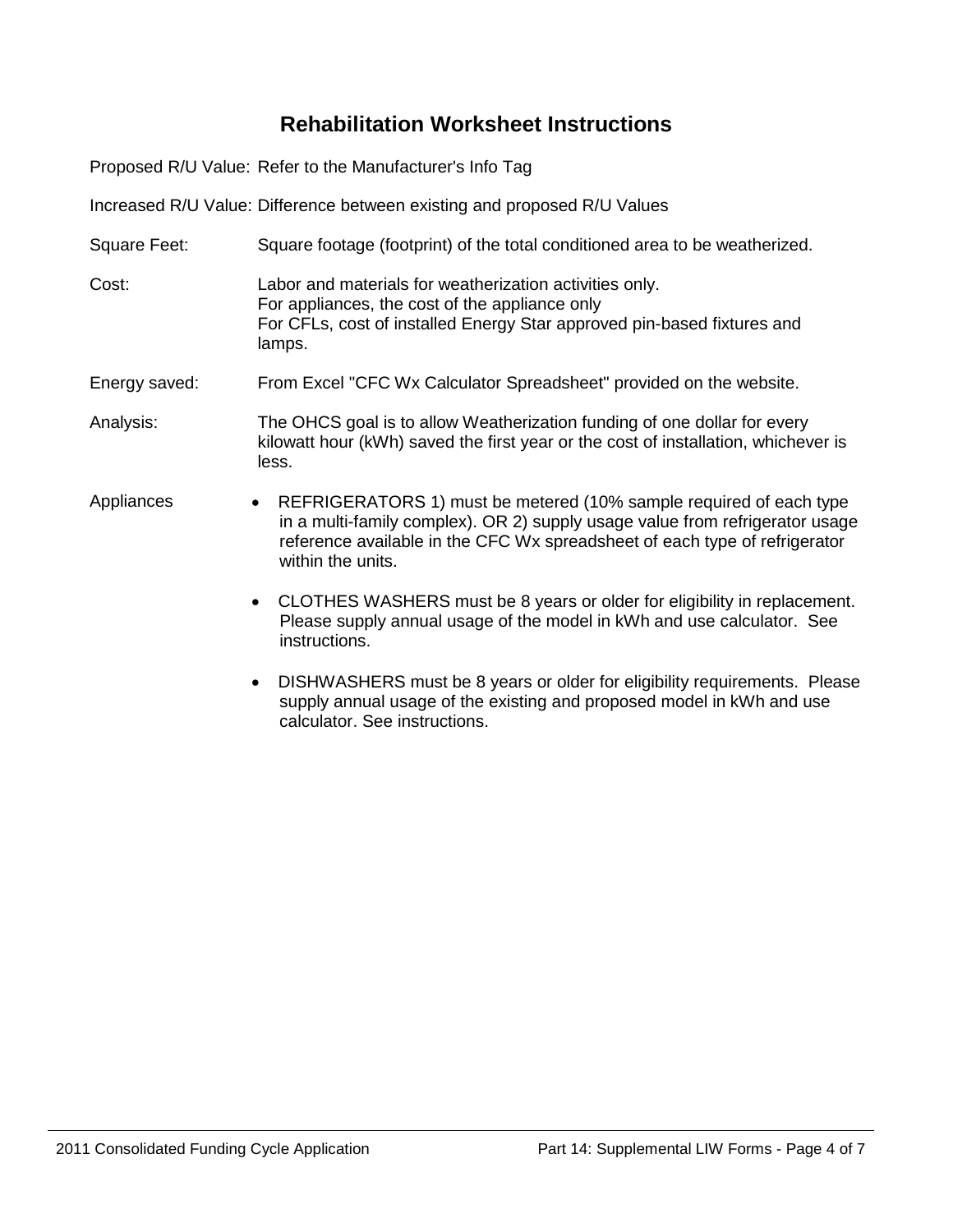# **New Construction Worksheet Instructions**

|                         | Code or Minimum Standard: On windows, insulation, etc., self-explanatory. On appliances and<br>Energy Star Compact Fluorescent Lighting fixtures (CFLs), use normal<br>rating from the yellow tag (energy guide) on the appliance or<br>manufacturer's information and subtract the baseline KWh usage to<br>determine savings. |  |  |
|-------------------------|---------------------------------------------------------------------------------------------------------------------------------------------------------------------------------------------------------------------------------------------------------------------------------------------------------------------------------|--|--|
| Proposed R or U-Value   | On anything rated in U-values, a lower number is better. R-values must<br>exceed code to increase energy savings. U / R values are the<br>reciprocal of each other.                                                                                                                                                             |  |  |
| Square Footage          | Total only the conditioned area that is improved. Square footage is not<br>applicable for appliance calculations.                                                                                                                                                                                                               |  |  |
| <b>Increased Cost:</b>  | Labor and materials for weatherization activities only.<br>For appliances, the cost of the appliance only.<br>For CFLs, cost of installed Energy Star approved pin-based fixtures and<br>lamps.                                                                                                                                 |  |  |
| <b>Kilowatts Saved:</b> | Use the CFC Wx spreadsheet or any DOE approved tool to project your<br>energy savings.                                                                                                                                                                                                                                          |  |  |
| Appliances              | REFRIGERATORS must be new. The kWh can be found on the<br>energy guide for the appliance                                                                                                                                                                                                                                        |  |  |
|                         | CLOTHES WASHERS must be new. The kWh can be found on the<br>$\bullet$<br>energy guide for the appliance.                                                                                                                                                                                                                        |  |  |
|                         | DISHWASHERS must be new. The kWh can be found on the<br>energy guide for the appliance.                                                                                                                                                                                                                                         |  |  |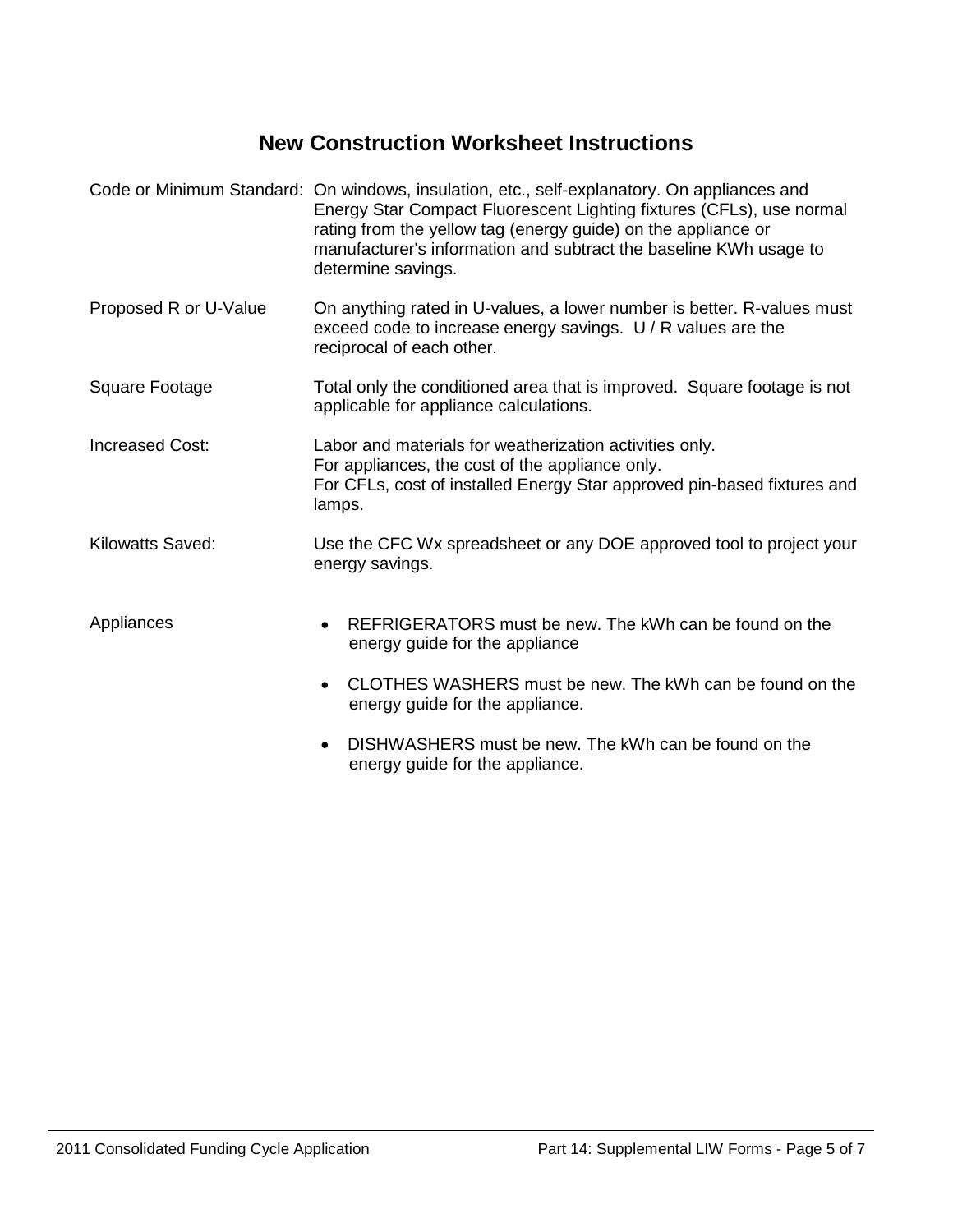# **CFC Wx Workbook (Excel spreadsheet) Instructions**

For electrically heated units, shell measures must be calculated in kWh savings.

### **Insert information into the BLUE cells only, when entering data into the CFC Wx calculator.**

| <b>CFC Wx Calculator:</b><br><b>Project Name:</b> | Insert name of project                                                                                                                                                                                                                                                                                                                                                                                                                                                                                                             |                                                                                                                                                                                                                                                                                                                                                                                                                                                     |  |
|---------------------------------------------------|------------------------------------------------------------------------------------------------------------------------------------------------------------------------------------------------------------------------------------------------------------------------------------------------------------------------------------------------------------------------------------------------------------------------------------------------------------------------------------------------------------------------------------|-----------------------------------------------------------------------------------------------------------------------------------------------------------------------------------------------------------------------------------------------------------------------------------------------------------------------------------------------------------------------------------------------------------------------------------------------------|--|
| Location:                                         | Insert street address and city                                                                                                                                                                                                                                                                                                                                                                                                                                                                                                     |                                                                                                                                                                                                                                                                                                                                                                                                                                                     |  |
| Degree Days/Design Temp:                          | These are the heating degree days for the climate location of the<br>project. By selecting the geographic region from the drop down box, the<br>degree days and design temperature will automatically change to<br>coincide with that area.                                                                                                                                                                                                                                                                                        |                                                                                                                                                                                                                                                                                                                                                                                                                                                     |  |
|                                                   | Salem area $=$<br>Redmond area $=$<br>Portland area $=$<br>North Bend area $=$<br>$Medford =$<br>Astoria $=$                                                                                                                                                                                                                                                                                                                                                                                                                       | 4740 degree days/design temp 22<br>6746 degree days/design temp 6<br>4693 degree days/design temp 22<br>4664 degree days/design temp 32<br>4803 degree days/design temp 23<br>5250 degree days/design temp 29<br>Pick an area closest to your located project and apply.                                                                                                                                                                            |  |
| Air Heat Capacity:                                | Leave as is. Worksheet will not allow changes                                                                                                                                                                                                                                                                                                                                                                                                                                                                                      |                                                                                                                                                                                                                                                                                                                                                                                                                                                     |  |
| Project Volume:                                   | Remember, volume is square foot time's height. You can do the entire<br>complex or one unit of each type depending on design differences, as<br>long as each unit is represented and modeled.<br>If the entire complex has units that are all the same, then you can do<br>one unit in the calculator and multiply the savings by the amount of total<br>units OR do the whole facility as one unit. If you have multiple buildings<br>and each one is different design you will need to run the calculations on<br>each building. |                                                                                                                                                                                                                                                                                                                                                                                                                                                     |  |
| Heat Pump:                                        | Please insert "1" if a heat pump exists (rehab) or is being proposed. "0"<br>is the default.                                                                                                                                                                                                                                                                                                                                                                                                                                       |                                                                                                                                                                                                                                                                                                                                                                                                                                                     |  |
| Component:                                        | These are the measures that this tool can consider. If you have other<br>measures, i.e. GFX systems, solar systems or heating recovery<br>systems, etc., another DOE approved tool will need to be used.                                                                                                                                                                                                                                                                                                                           |                                                                                                                                                                                                                                                                                                                                                                                                                                                     |  |
| Area:                                             | Total square footage of project.                                                                                                                                                                                                                                                                                                                                                                                                                                                                                                   |                                                                                                                                                                                                                                                                                                                                                                                                                                                     |  |
| U-Values:                                         |                                                                                                                                                                                                                                                                                                                                                                                                                                                                                                                                    | Existing and Proposed values must be indicated in U-values. U-values<br>and R-values are related in that they are a reciprocal of one another. R-<br>Values can be added together. U-values are numbers needed for the<br>calculator. You can convert R-values to U-values by 1/R (1 divided by<br>R). Example: The R-value of the batt of insulation is R-19. The U-value<br>of this would be 1 divided by 19=.052. Therefore the U-value is .052. |  |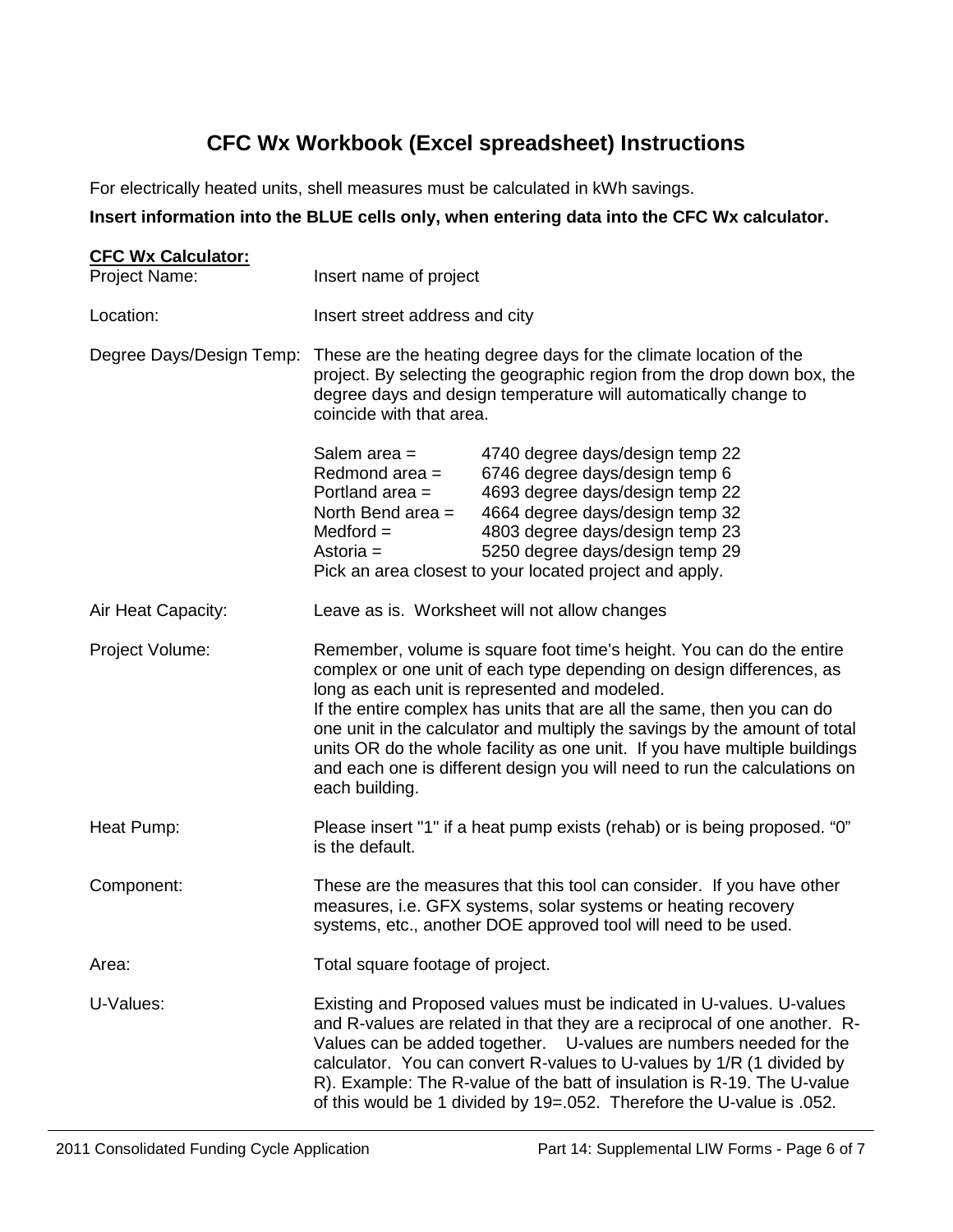|                  | When entering your U-values please only round to the thousandth<br>position. |
|------------------|------------------------------------------------------------------------------|
| Table of Values: | Worksheet will not allow you to alter numbers or formulas.                   |
| Totals:          | Will be displayed via category and total in KWH's at the<br>bottom.          |

For more information or technical assistance with the CFC Wx workbook spreadsheet or the Low Income Weatherization Program, contact your [Regional Advisor to the Department](http://www.ohcs.oregon.gov/OHCS/DO_RegionalAdvisors.shtml) (RAD).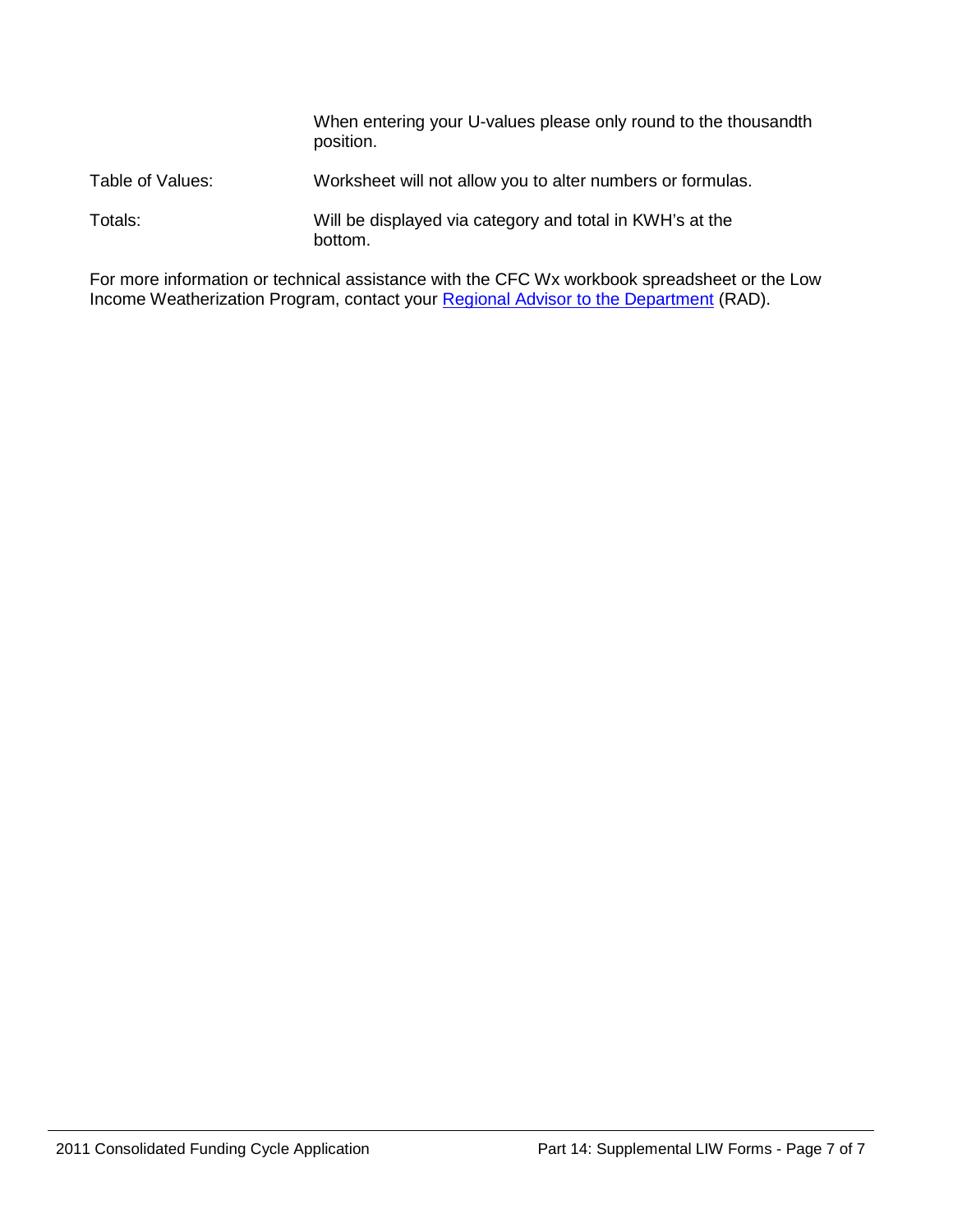## **Part 15: Supplemental Oregon Affordable Housing Tax Credit Forms**